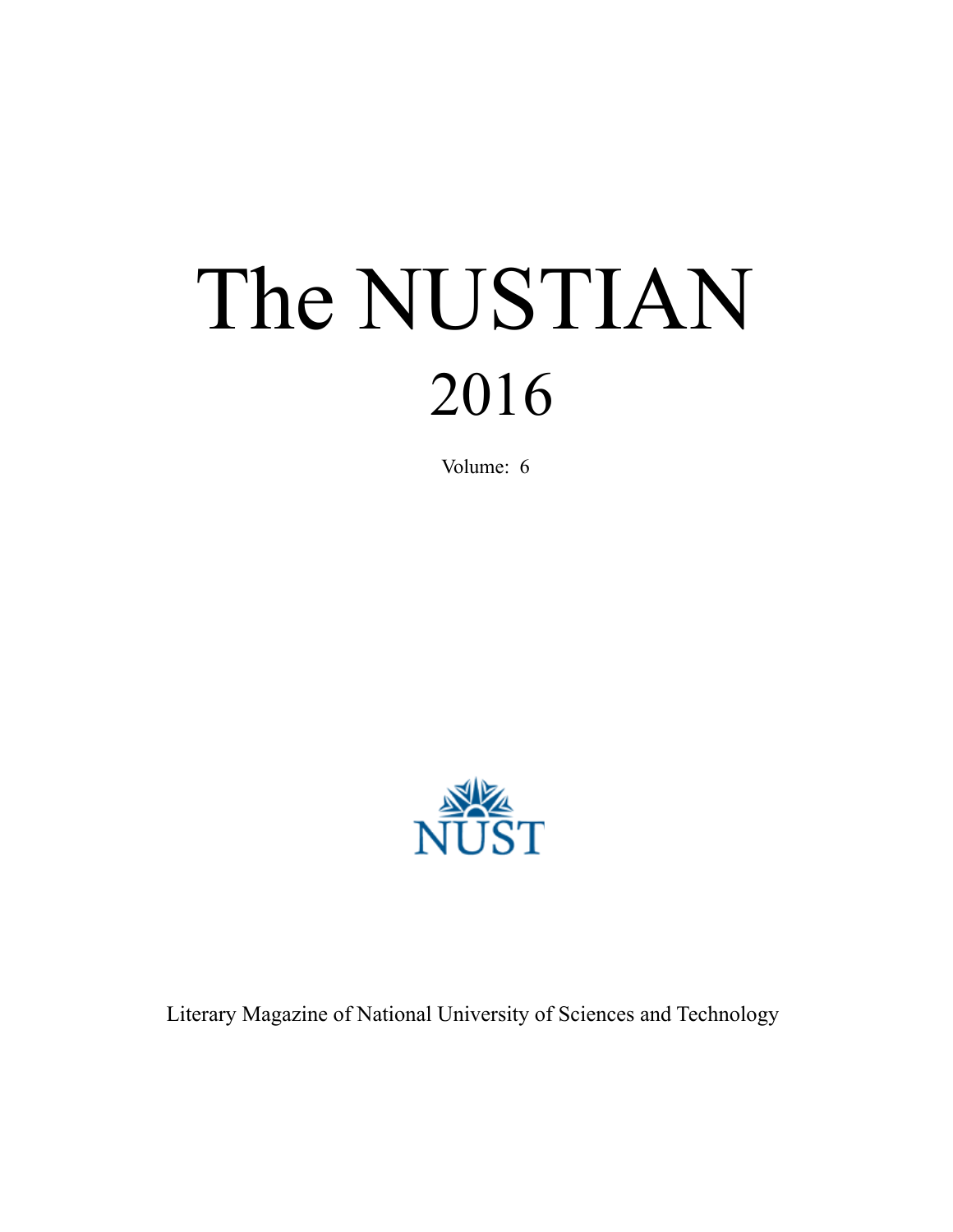Patron

 **Lt Gen Naweed Zaman HI (M), (Retd) Rector**

Advisory Board

 **Engr. Muhammad Shahid Pro-Rector Planning and Resources**

**Dr. Asif Raza<br>Pro-Rector Academics and Research** 

 **Dr. Safdar Ali Shah Director Publishing & Student Affairs**

Editor

**Ehsan Ul Haq Dogar DD Student Affairs**

Student Editors

**Maryam Dodhy Ramsha Khurram**

Composing/Graphics

**Ahmad Raza**

**Hafiz Tariq Javed**

Publisher: **Publishing & Student Affairs Directorate**

Printer: **NUST Press**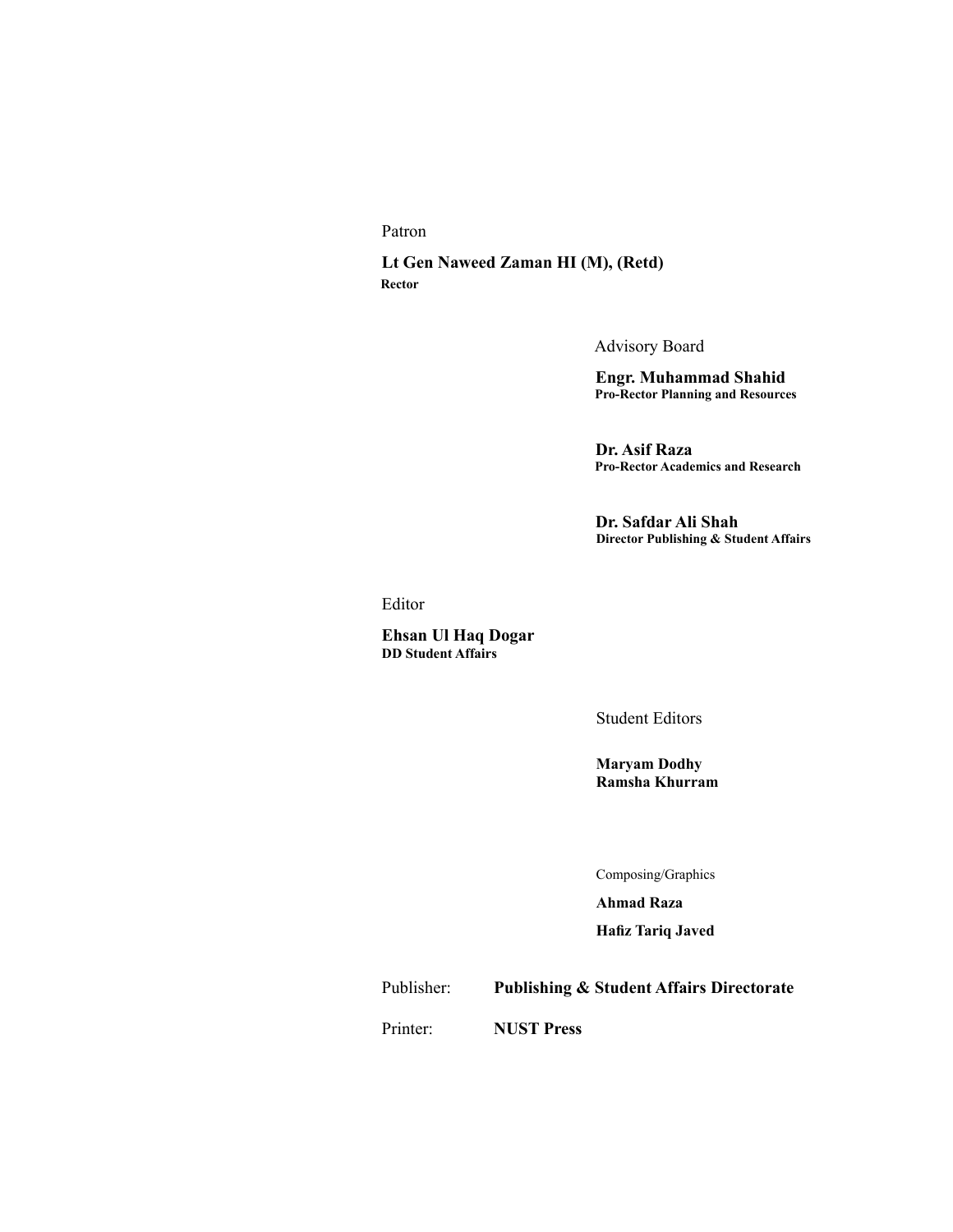# **CONTENTS**

### **Reflections**

| Most Blissful Moment at NUST                   | Zoya Siddique           | 07 |
|------------------------------------------------|-------------------------|----|
| Three Hours of Community Service               | Syed Zulqarnain Mushtaq | 08 |
| Lost                                           | M. Faizan Iqbal Masood  | 09 |
| We live in a World of Worlds                   | Raza Sohail             | 09 |
| A Walk in the Rain                             | Saad Khushnood          | 11 |
| Children of the Lake                           | Shehroz Ahmed Khan      | 12 |
| Media - A Friend or Foe                        | Muqeet Tahir Malik      | 12 |
| Negative Effects of Over Usage of Social Media | Hamza Ahmed Sial        | 18 |
| Ethical Dilemma                                | Mustafa Kamal Pasha     | 20 |
| Kashmir                                        | Usama Saeed             | 21 |
| All are Equal                                  | Mueed Ur Rehman         | 23 |
| My Hero since Childhood                        | Aslam Bazmi             | 24 |

### **Views and Voices**

| Voyage to the Snow Crown                 | Saad Khushnood      | 27 |
|------------------------------------------|---------------------|----|
| The Crime of being Poor                  | Umer Sohail         | 28 |
| Blue Bayou                               | Usama Saeed         | 29 |
| Yin Yang'                                | Mirza Sikandar Baig | 31 |
| Water under the Bridge                   | Usama Saeed         | 31 |
| Hyper loop                               | Umar Mukhtar        | 33 |
| The Story of a Boy and his Sub-Conscious | Mueed Ur Rehman     | 34 |
| Who Killed Him?                          | Batool Fatima       | 36 |

### **Facts & Fiction**

| Education is the Antidote to Poverty       | Muhammad Haseeb Hayat   | 43  |
|--------------------------------------------|-------------------------|-----|
| Introspection                              | Imad ud Din Zawar       | 43  |
| Redefining Future: A Pakistani Perspective | Syed Mazhar Abbas Naqvi | 44  |
| More or Less                               | Dua Anjum               | 46  |
| Impress Mr. Employer! Strategic Tips       | M. Raheem               | 48  |
| A Thing of Beauty is a Joy Forever         | Muhammad Sajid          | 51. |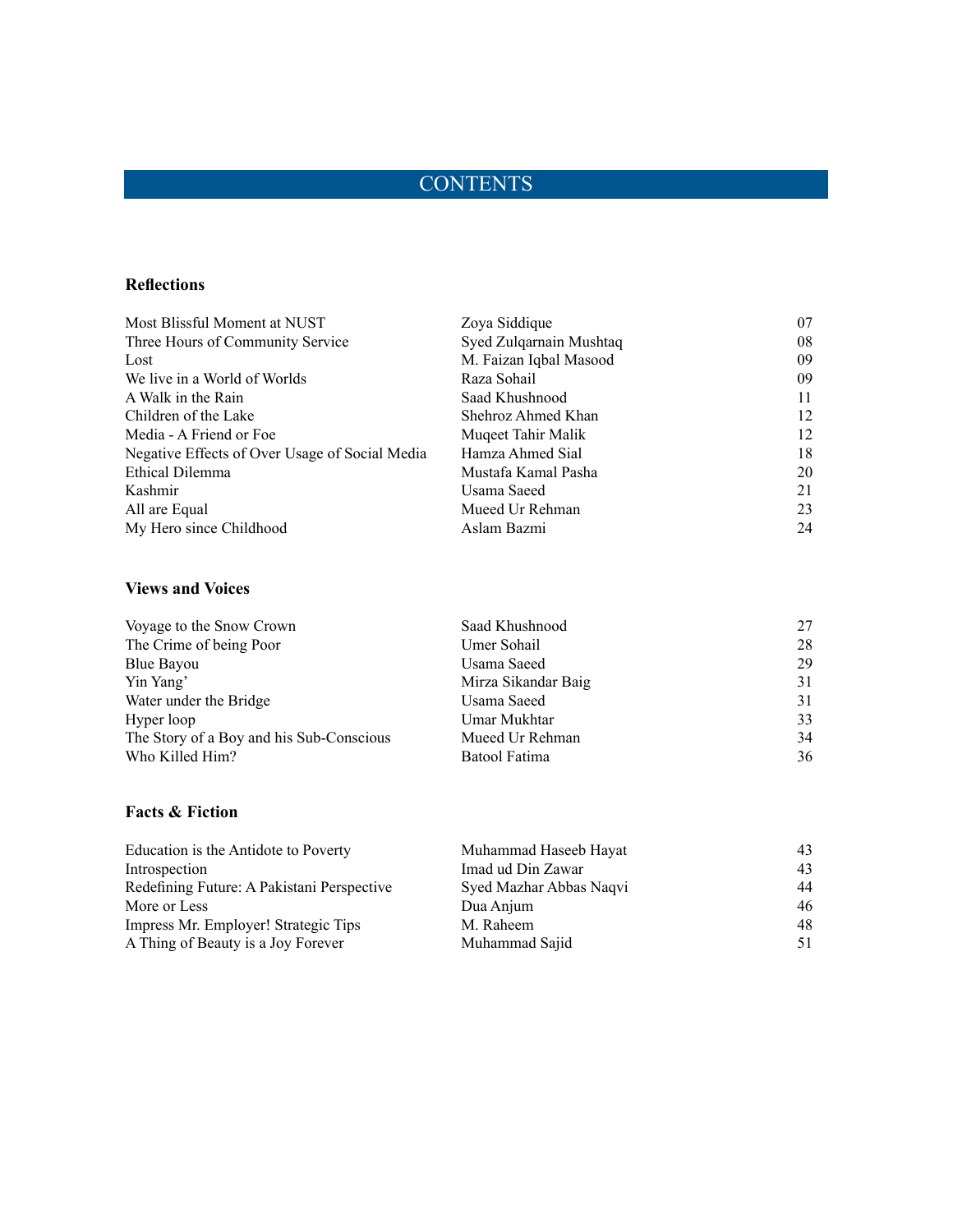### **Book Review**

| <b>Burnt Shadows</b>                 | Waleed Bin Khalid | 53 |
|--------------------------------------|-------------------|----|
| Jinnah often came to our house       | Dr Tughral Yamin  | 55 |
| All the Light We Cannot See by Doerr | Dua Anjum         | 56 |
| Storm and Silence                    | Zahra Waheed      | 58 |
| Khamosh Falahkaar                    | Ikram Azam        | 59 |

# **Poetry**

| Igbal's Dream             | Zammad Idrees         | 61 |
|---------------------------|-----------------------|----|
| Prayer of a Pakistani     | Zammad Idrees         | 61 |
| The Carnival of Rust      | Sikandar Mirza        | 62 |
| Oh My Lord Monday Again   | Tabinda Ashraf        | 63 |
| A Place among the Stars   | Qazi Umer Jamil       | 64 |
| The Crow's Calling        | Muhammad Fahad Sohail | 65 |
| When you can barely see   | Hussain Zaka          | 65 |
| The Thousand Imaginations | Qazi Umer Jamil       | 66 |
| Pain                      | Ishaq Ibrahim         | 67 |
| Ring of Hope              | Amnah Khan            | 68 |
| A Poison Tree             | Athar Minallah Khan   | 69 |
| The Best Gift by God      | Maryam Suhail         | 70 |
| Pakistani Soldiers        | Usama Shaukat         | 71 |
| Tomorrow begins today     | Hira Shah             | 72 |
| Dusk Poet                 | Farrukh Aqil          | 73 |
| Astray                    | Muhammad Asim         | 74 |
| Father                    | Arun Asif             | 75 |
| Lamentations of a Moth    | Batool Fatima         | 76 |
| Cries of a caged Bird     | Zeba Lodhi            | 77 |
| Mother                    | Zahra Waheed          | 78 |
|                           |                       |    |

# **Humor**

| Fool's Paradise                  | Safdar Ali  | 79 |
|----------------------------------|-------------|----|
| The Rape of non - mother tongues | Aslam Bazmi | 80 |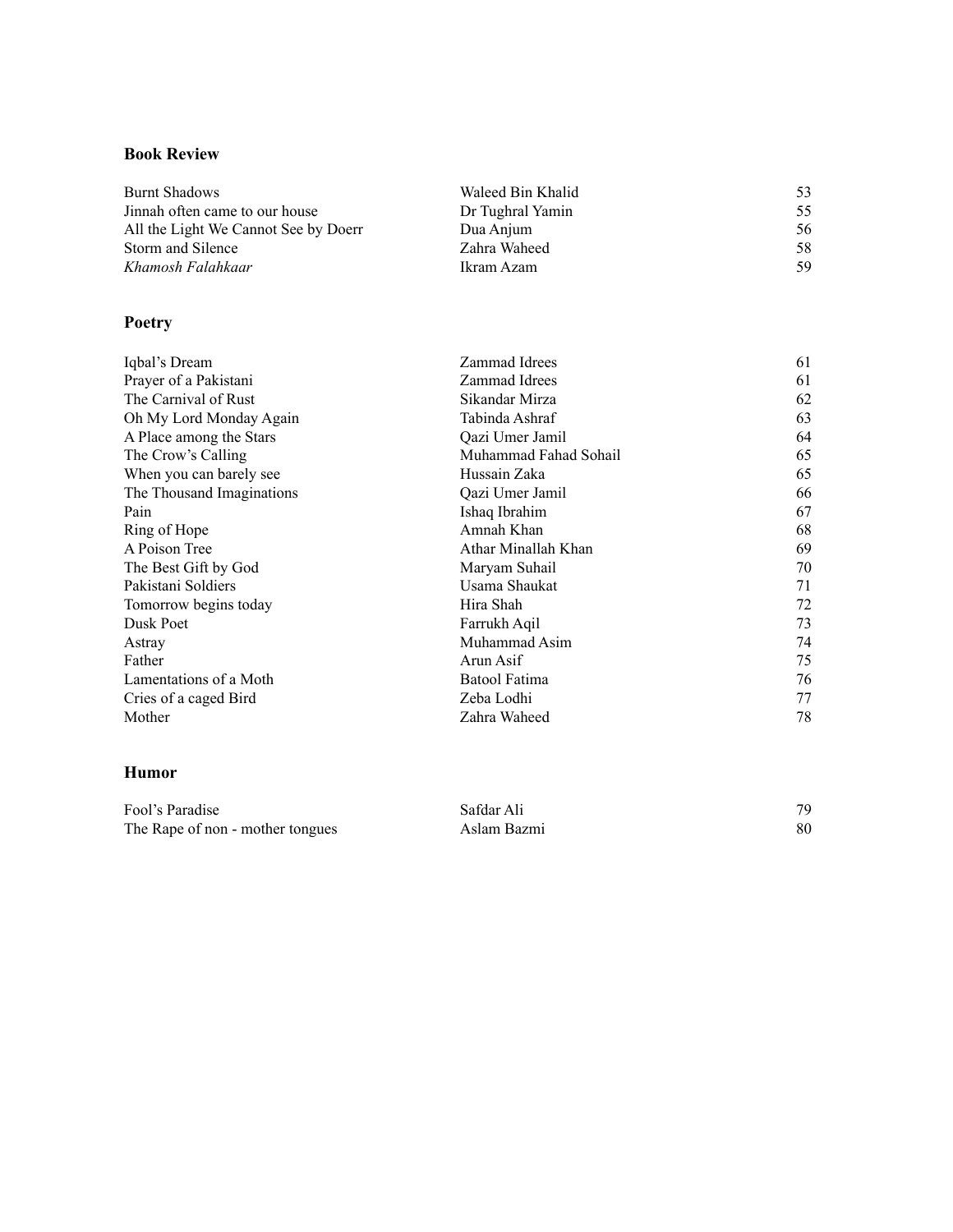# **Editorial**

I feel privileged to present to the readers the fresh and overall 6th issue of The *Nustian*, the annual bilingual literary magazine of the University. Despite the fiercely competitive academic environment, our students were able to squeeze some time from their busy schedules and contribute their essays, short stories, and poems for the magazine. Their ideas are fresh, illuminating, candid and positive. There is energy, exuberance and hope in their writings. One will find in this issue something about everything, i.e., ethics, humour and stray thoughts on a variety of topics. As a pleasant surprise, our prospective engineers, scientists, and corporate sector have written short stories and composed verses as well. The *Nustians* have manifested the potential that they can do it well even when it comes to writing.

 The present issue of The *Nustian* is a happy mix of contributions from veterans and novices. It is heartening to note that the students' contributions account for as much as 80% of the content. Veterans like Mr. Aslam Bazmi led from the front and contributed both in English and Urdu sections. There are significant contributions of students and faculty from H-12 campus. I urge upon the other NUST institutions also to send their contributions for the upcoming editions of The *Nustian*. All these endeavours are intended to make The *Nustian* a representative magazine of the University.

 I owe my profound gratitude to the writers, poets and student editors who helped me a great deal in preparing the draft. Student Editors Maryam Dhody and Ramsha Khuram did a fine job by meticulously proof reading the content. They have made their mark as responsible students and sound editors. I am also indebted to our diligent composers, Ahmad Raza and Muhammad Sajjad, for their assistance and a job well done. The title page and separators have been designed by Mr Kareem Muhammad, who deserves a pat and thanks for his job done very well. Many thanks to Mr. Mumtaz Iqbal Malik, for his final proofreading.

 Editorial Board gratefully welcomes back former Student Editors Usman Akhtar and Asad Tariq who have joined NUST as MS students. We hope that they stay in touch, and keep contributing to the Magazine with the same zeal. I lean on the enthusiastic support of the students and faculty of all NUST campuses in future too, and hope they keep sharing with our readership their creative thoughts, views and reflections on various themes and issues. Your feedback for improvement of the Magazine is highly appreciated.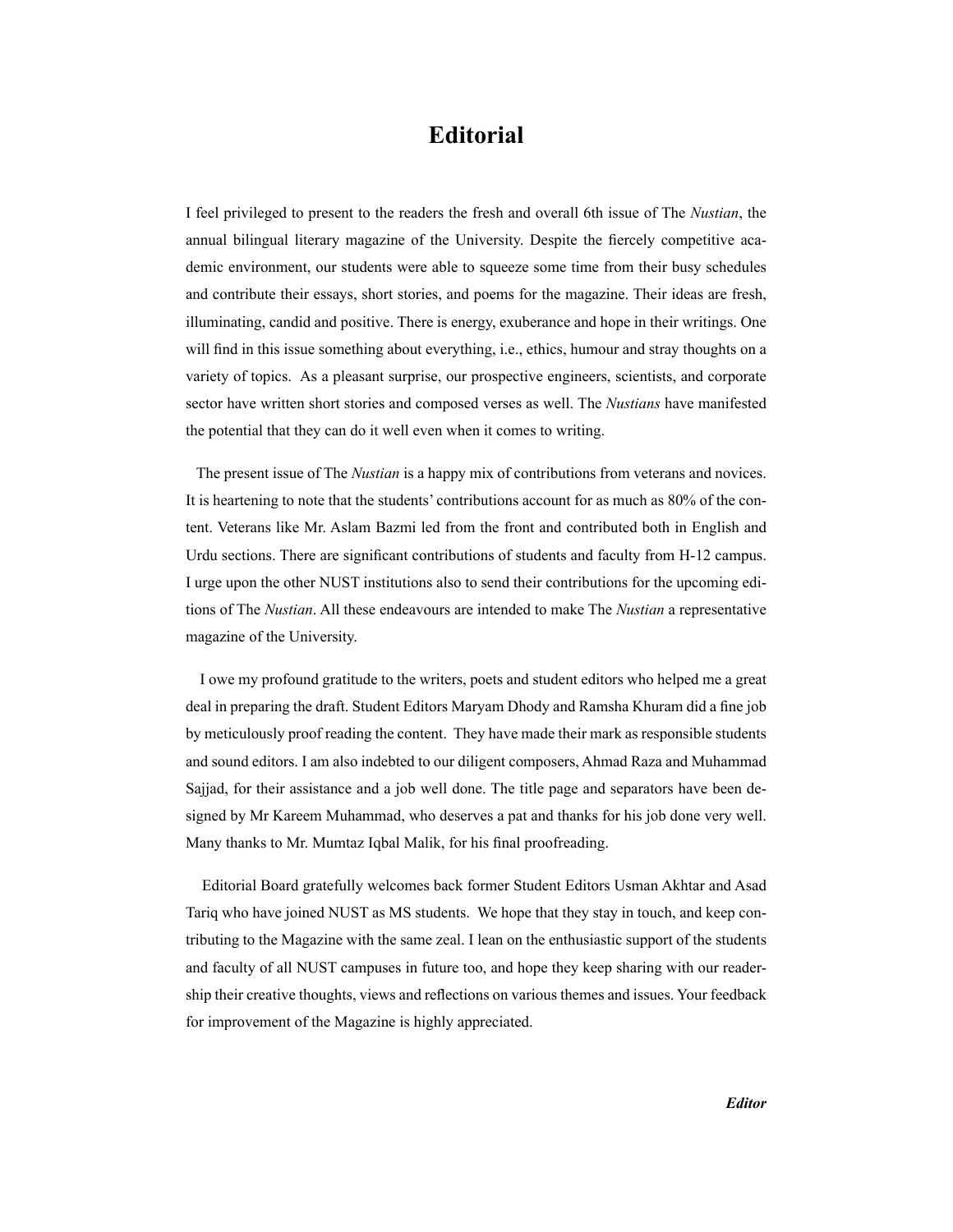# Academic Institutions

College of Aeronautical Engineering, Risalpur  $-$  (CAE)

College of Electrical and Mechanical Engineering, Rawalpindi  $-$  (C of E&ME)

Military College of Signals, Rawalpindi  $-$  (MCS)

Military College of Engineering,  $Risalpur - (MCE)$ 

NUST Institute of Peace & Conflict Studies, Rawalpindi ─ (NIPCONS)

Pakistan Navy Engineering College, Karachi ─ (PNEC)

Atta-ur-Rahman School of Applied Biosciences, Islamabad ─ (ASAB)

U.S Pakistan Center For Advanced Studies In Energy ─ (USPCAS-E)

NUST Business School, Islamabad ─ (NBS)

Research Center for Modelling & Simulation, Islamabad ─ (RCMS)

School of Chemical & Materials Engineering, Islamabad – (SCME)

School of Civil & Environmental Engineering, Islamabad  $-$  (SCEE)

School of Natural Sciences, Islamabad ─ (SNS)

School of Electrical Engineering & Computer Science, Islamabad − (SEECS)

School of Mechanical  $&$  Manufacturing Engineering, Islamabad  $-$  (SMME)

School of Social Sciences and Humanities, Islamabad  $-$  (S<sup>3</sup>H)

School of Art, Design & Architecture, Islamabad ─ (SADA)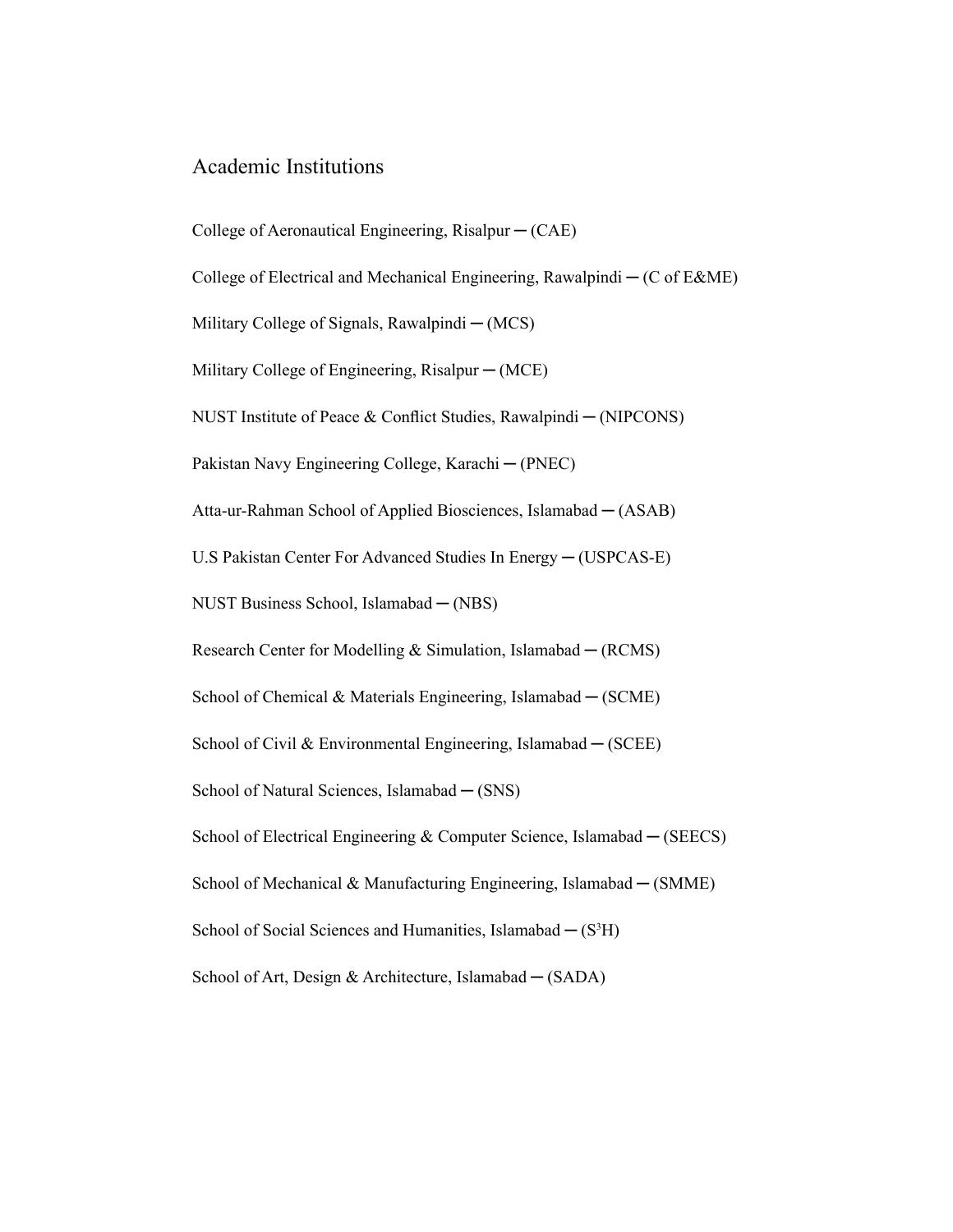

### **Most Blissful Moment at NUST**

Zoya Siddique, ASAB

NUST, for me, is like a magical, enigmatic and picturesque place which is filled with lot of surpises and griefs. My time at NUST has been a ride full of ups and downs. I admire the place not only because of its ambience but also because of how it evolved me. I have loved the jolts as much as the good things the journey at NUST held for me in it.

Talking about the most blissful moment at NUST is the day I entered NUST. Yes, I as much cliché as it may sound, I have never been happier in my entire life than my first day as a freshman here. As I crossed the heavy iron gates and set my eyes on the majestic, huge and amber colored buildings, I knew I was going to love this place. Filled with awe and thanking Allah for making NUST a part of my life, I approached my department's building. I still recall my first thoughts when I got an admission approval from NUST. Filled with joy and with eyes welled with tears of disbelief and happiness, I jumped in euphoria. My exuberance knew no bounds. After experiencing the institution on my first day, I was even more elated to have an honor to study in it.

The campus environment thrilled me. I sniffed an air of freedom and chuckled. Walking past the building of CIPS, I felt like a character from J.K Rowling's book "Harry Potter" approaching Hogwarts. I can still remember the trance I was in when I explored NUST. The wide and spacious roads, the dimly lit long roads in evening, the perfect hues of sunsets I got to experience everyday… This was all that made the grind of NUST entry test look worth it.

 After exploring the institution and seeing the eye catching greenery amidst remarkable, steadfast and stout buildings, I was convinced that I could not be more blessed. Looking up at the blue sky and sighing as if I was thanking Allah, I smiled at Him. My regret of not being able to become a doctor and inability to fulfill the dreams of my parents had been washed away now. All the hard work had paid off now. Burning the midnight oil for preparing for NUST entry test and bearing the torture and torment of memorizing the abhorred chemical formulas had finally paid off.

As I walked past different buildings of the unending campus, my zeal and zest was at its peak. I felt 'chosen'. Out of thousands of students, "I" was chosen to be a part of NUST and Allah could not have been more generous and benevolent to me. Now I could look back at all the worries and tiresome routine of past and smile to myself. Now I could say hello to the new journey which had so much to offer to me. Now I could hold my head up high and look forward to completing my goal of becoming the future bio-scientist of Pakistan. My first day at NUST was definitely the day I felt blessed. I cannot say anything has changed in these three years. I still love the place and will definitely be filled with gloom and melancholy if I have to leave this place. Let us hope the nostalgia only brings me smile and makes me feel lucky. I hope my experience at NUST only motivates me to achieve higher peaks of success and triumph.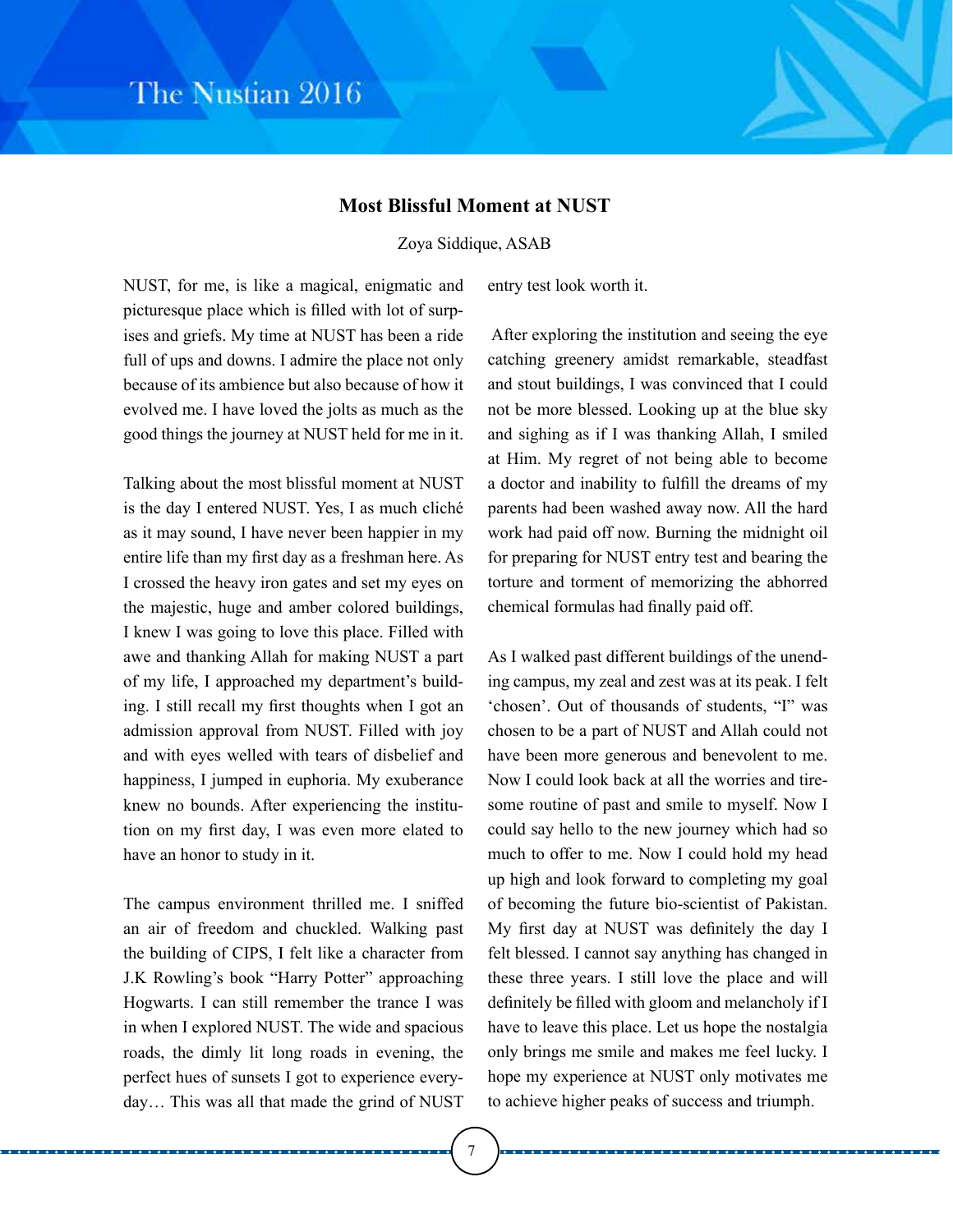

# **Three Hours of Community Service**

Syed Zulqarnain Mushtaq, C of E&ME

Last week, I went to H-12 campus of NUST to attend a seminar. The seminar was on "Role of Universities in Community Development and Empowerment". Organizing this seminar was a good effort that showed goodwill towards the cause. I arrived at the seminar 20 minutes late. At first, I didn't want to attend the seminar but then I learned that the attendance would be marked. So, the driving force which, for me, has been the reason for the last 4 years to get out of my bed and attend the boring lectures came into action yet again. Honorable Rector NUST was one of the speakers along with the Chairman HEC and VCs from other prominent universities of the country. Talking about the topic, the speakers were very proud of having introduced a 2 credit hour course of "Community Service" in universities at UG level. They disclosed a plan to make it a 3 credit hours course. They seemed satisfied with the outcome of the course. This course consists of a few lectures regarding community service and two credit hours, on ground, community service projects. Students form groups and collect donations from various sources to fund their projects. As far as these two activities are concerned, there is nothing new because now-a-days various societies of University and University itself actively organize the seminars on a variety of topics and fund raising activities for community service. Community service activities included in this course were already there before this course was introduced. So, the observations that I made as a student, about this course, are not very satisfactory. The value of this 2 credit hour course of "Community Service", in our four years of engineering which is mainly based on "self-service", is not much. In this system the course will not have desired impact on our personality. Not even for a short span of time. During our four years of University life we study around 40 professional and non-professional courses. They are well organized and they prepare the students well for practical application of the said courses. But they are not playing any part in furthering the cause of community service. So, we are doing nothing satisfactory in the majority part of our courses and trying to get the desired outcome solely from a 2 credit hour course. If the universities want to play an important role in community development, as they should they need to change the focus of students towards community service. One course won't provide us with the desired results. Four years of community service will definitely leave a great impact on our personality that we can carry for whole life. Only then can we achieve our goal of community development in its true sense. And pay back to our community as intellectually and morally developed citizens.

If you want others to be happy, practice compassion. If you want to be happy, practice compassion.

─ Dalai Lama

`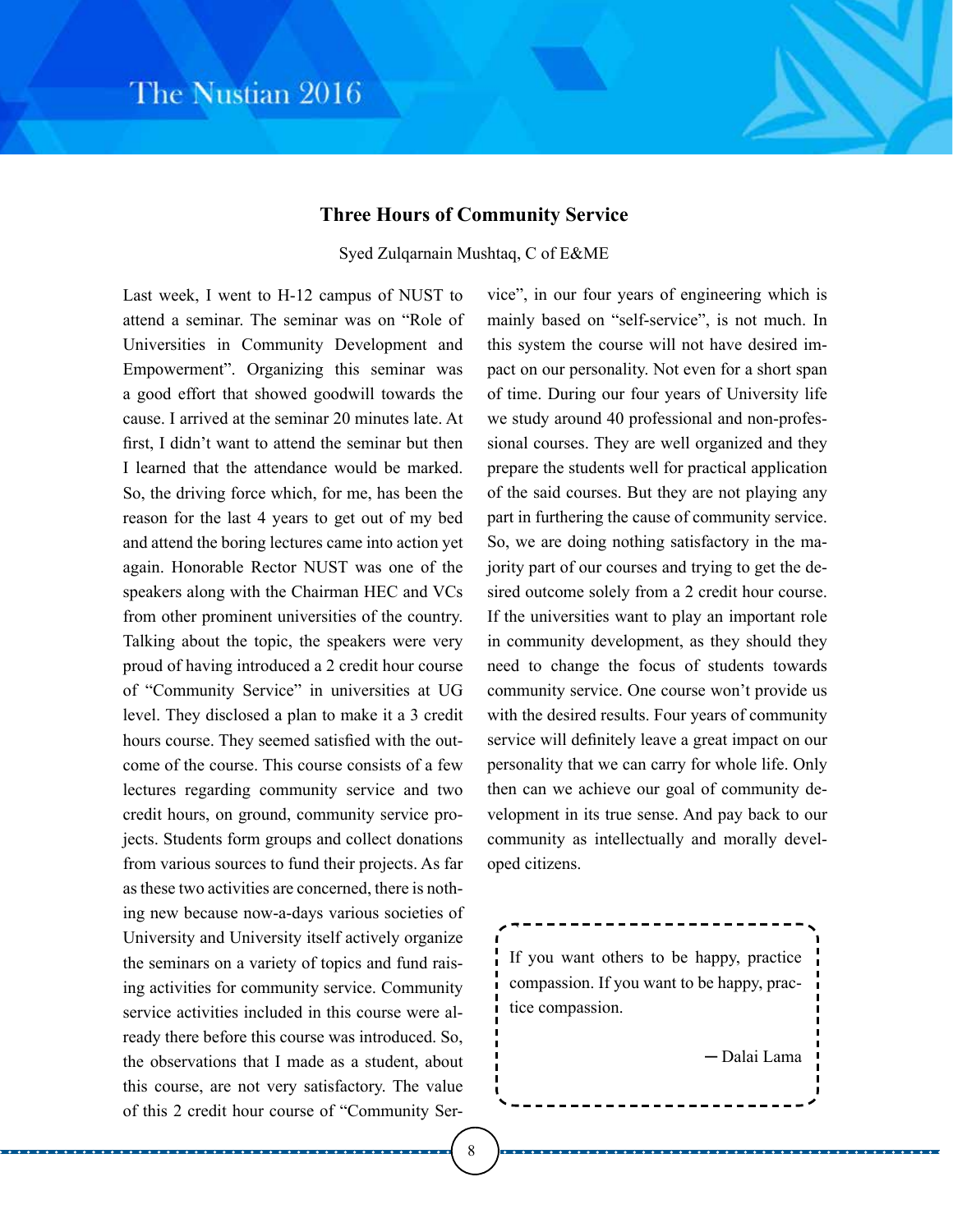### **Lost**

#### M. Faizan Iqbal Masood, C of E&ME

Crackling sounds of twigs under his feet put a strange smile over his face. The harsh howling wind pushed him backwards and simultaneously brushing his hairs like a caring mother gave him a feeling of comfort, and the rugged, uneven pavement delighted him in a peculiar manner.

Only in his early twenties, he was more mentally mature than other people of his age. He wanted the world to hear his voice but he was too scared of what people would think of him; he knew it was not the right time for him. While boys of his age spent time chasing girls and girls bragged about how handsome and caring their boyfriends were, he sought refuge in the philosophy of Iqbal; he read what Plato said about love that love is a serious mental disease. He found Ghazali to be his friend who told him how to find himself. He found the concept of Super Man in the writings of Friedrich Wilhelm Nietzsche.

Furthermore, these were not the only ways of his grooming. He was taught and guided by the storms of life, which turned him more than invincible. No matter how much he longed for a stagnant life, he knew that it would be despised by him the moment he entered it. With the passage of time he noticed that he loved gambling over his own life. He used to enter a dark abyss and came out victorious holding a torch in his hand, which drove him? He knew one thing that, the wheel of time was ruthless for everyone, those who try to stand in front of it get crushed like a dirt ball. Those who were kings once, were sometimes thrown to those depths that they held a begging bowl and those who once held it were crowned, but he knew that the wise never stood in front of that wheel. They guided it, they were not guided by it. That was his philosophy of life. These were the things which he wanted to speak about in front of the world but he knew he wasn't allowed to. Suddenly, walking, he saw a couple walk past him saying "This guy is lost."

He turned around, smirked and replied, "Lost are those who don't think."

### **We live in a World of Worlds**

#### Raza Sohail, C of E&ME

When I was a little child my world was my teddy bear. As I grew, my interest shifted to Pokemon cards. I grew once more. My world became Facebook,WWE and Engineering. In high school, I lived in a world of competition. It was a world in which we had to obtain maximum marks so we could get on merit into the prestigious colleges of the country. At the time of my entry test, I saw a new world, a world of pressure and prayers.

Right now in my college life I see a world of race. People are trying their best to have more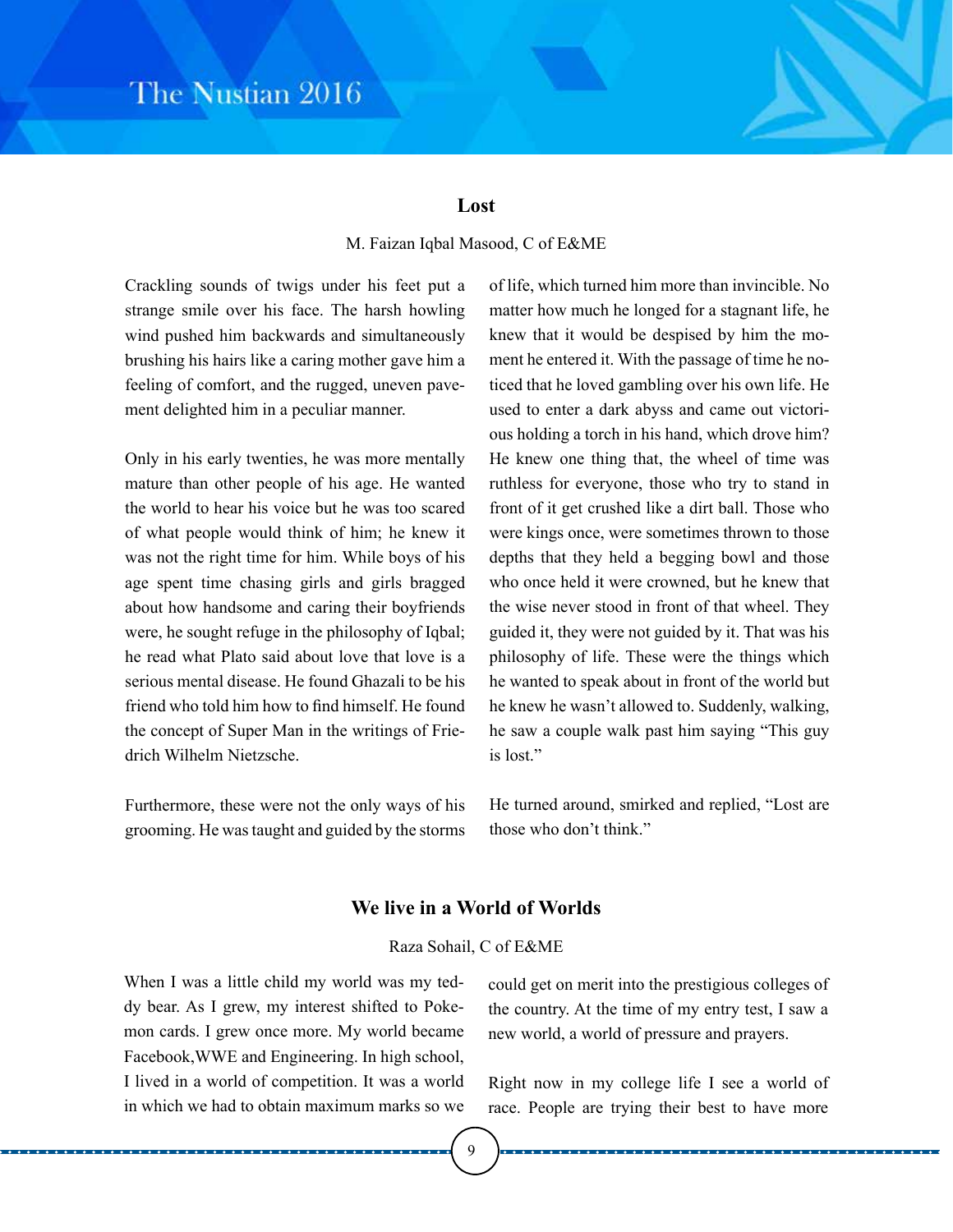GPA than their classmates. Since my college is in my city, I go from my home. In the morning at about 6:30 when I leave my home, it is usually cold these days. I see a world of unwilling school going children crying "Mummy! I don't want to go to school today". And their eager mummies persuade them, pack their lunch-boxes and drop them in school vans. As I walk, I often see a cab driver, with windows closed. With a deep look, he must be in his own world, thinking about how to get a good fare during the day and feed his family. That's his world.

As I cross a bridge over a railway track, I see in the far east, sun playing hide and seek over the peaks of Himalayas, I say to myself "that's another world.

I go further ahead and see my colony's famous shop which serves "*halwa poori*" as breakfast. I see the helpers of the shop frying fresh *pooris* and spreading aroma of that delicacy hoping to attract early customers. That's another world.

Then I get onto the bus. O hey, welcome to the world of diversity. I see some dudes absorbed in their thoughts, ear phones plugged in, while some are absorbed in their own dimensions, cramming for an early quiz. Some are joking about everyday life and some are debating over the philosophy of life. I see a world inside worlds when I reach the college.

I see the cream of the nation busy day and night in studies, and trying to prove themselves to the world. Welcome to the nerd world. When I see the

fairies dreaming soft dreams about them. When I go to a hotel to attend a marriage, I see a world of awaiting eyes, anxious relatives, waiters bringing tasty food on the trays. The bride and the groom try to stay calm of course. Prettier girls are dressed really nicely to make others notice of their presence. That's another world.

Inside the hospital, I see a world of sincere prayers, ailing people with wailing health, waiting for the doctor and miracles. When I see a dead body going to a graveyard, I see a world of sorrow, grief and a grim reality. When I go over to a cinema or a park, I see a world of people, fatigued from 5 days' work and just want to relax and get chilled in that time. I switch over to the news and see a world of politicians defaming others in a world of ego and superiority.

I open up my Facebook and see everyone absorbed in his/her own world. I see besties taking selfies in their own world. Sometimes I wonder, how would the world be, up above the snowy Tibet peaks where the Dalai Lamas live? How would the pressurized life be of Silicon Valley, where all the technology is formed? How would the life be inside the famous PlayBoy Mansion, the Casinos of Las Vegas? The deep African Jungles, where the people like Tarzan live, like the Amazulu tribes in the novel "King Solomon's Mines". The life inside the igloos of the Antarctic of the scientists studying weather and penguins.

And with these questions, I pen down this food for thought for all readers.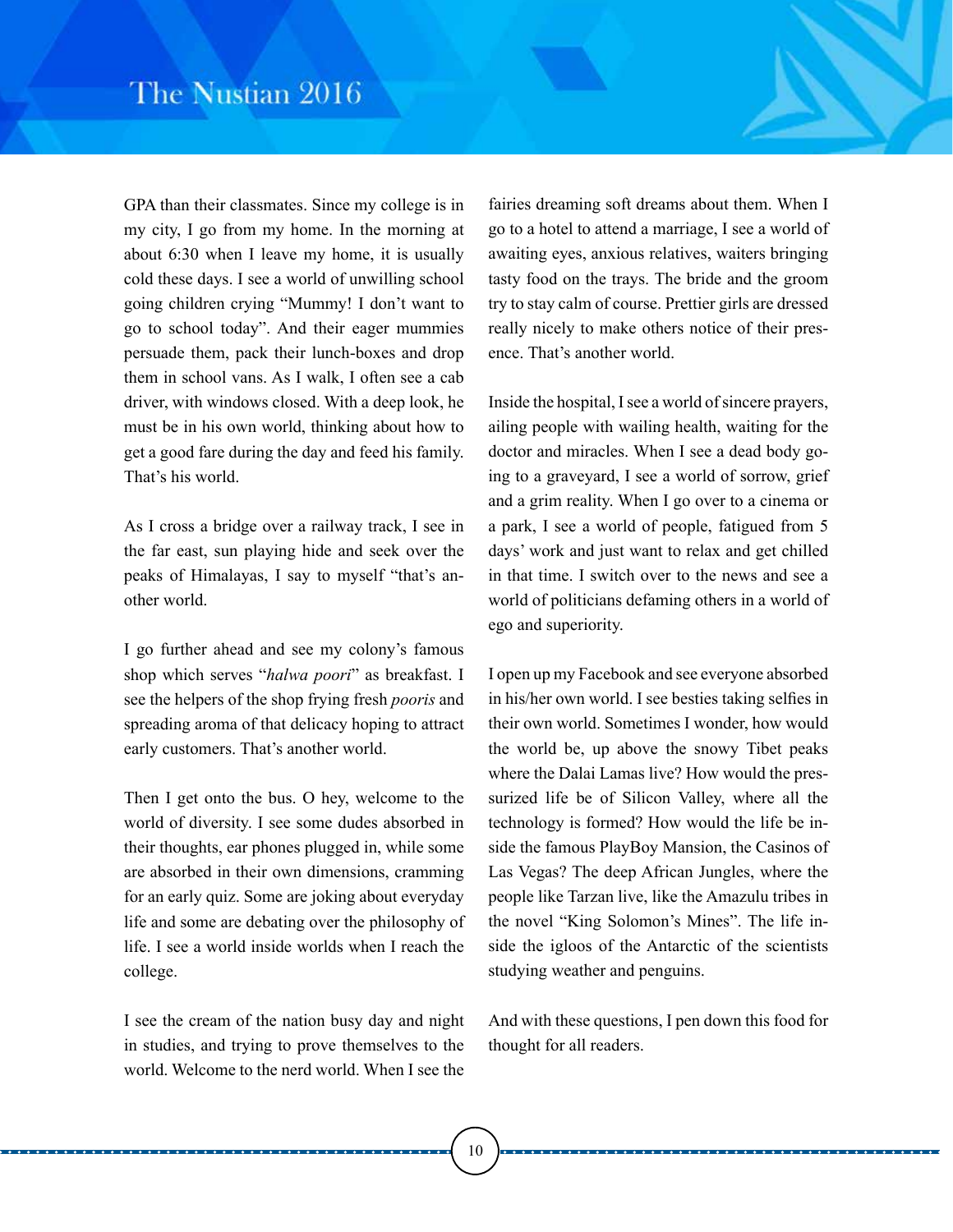### **A Walk in the Rain**

#### Saad Khushnood, C of E&ME

11

In our busy life, there comes a time when we feel overwhelmed. This feeling does not necessarily mean that we are overworked or have taken too much stress upon ourselves; it merely means that we have spent so much time in the fast lane that we have this innate feeling of slowing down. Instead of speeding up to catch up with life, we subconsciously feel the need to stop for a while and enjoy the race.

Everybody has his own ways of unwinding in such cases. Some people cuddle up to a warm fireplace with a good book. Others find true relaxation in spending time with their loved ones. I, on the other hand, am the introvert type and find myself uneasy with people. My serenity comes from walking in the rain.

Oh, the slight touch of the droplets as they fall from the heavens feels like it washes away my worries as it flows down. The slight rumble in the sky, as monstrous as it may sound, feels like the roar of a lioness protecting its cub. The dark clouds up above seem like gloom to so many. I only see an auspicious emblem of fortune, ushering in the possibility of rain. And during the rain, it feels like the symbol of continuity, for as long they exist it shall rain.

peace. Why I feel such bliss in the rain is beyond me. Even today, I walked in the rain in winter. Nothing good comes from it to me afterwards except that my mind clears and my heart feels at ease. This gives both the reason to explore the other, letting me think beyond what I feel are my limits of creativity. Like a third eye opening up to the world, adding another dimension of beauty to it. Yes, even a pessimist like me becomes an optimist. It convinces me that the longer the rain continues right now, the longer the gloom of now will last. As a result, the greater the chances that tomorrow, the day shall be brighter to even it out. To add another dimension to this, allow me to confess that I am more of a man of science rather than a man of faith. Spiritual healings have no place in my life and the concept of emotions, for me, is only linked to chemicals in the brain. Yet the moment I step outside into the rain, I feel close to God. I feel like He smiled down on me and is giving me a reason to believe in Him. As if He wants me to be happy, after all. He gains nothing from making me happy. At that particular moment, I do not feel happy or elevated, mind you. I feel something better. I feel contented with the world. And that, my friends, is a feeling even happiness can not match.

However, these are not the real reasons I feel at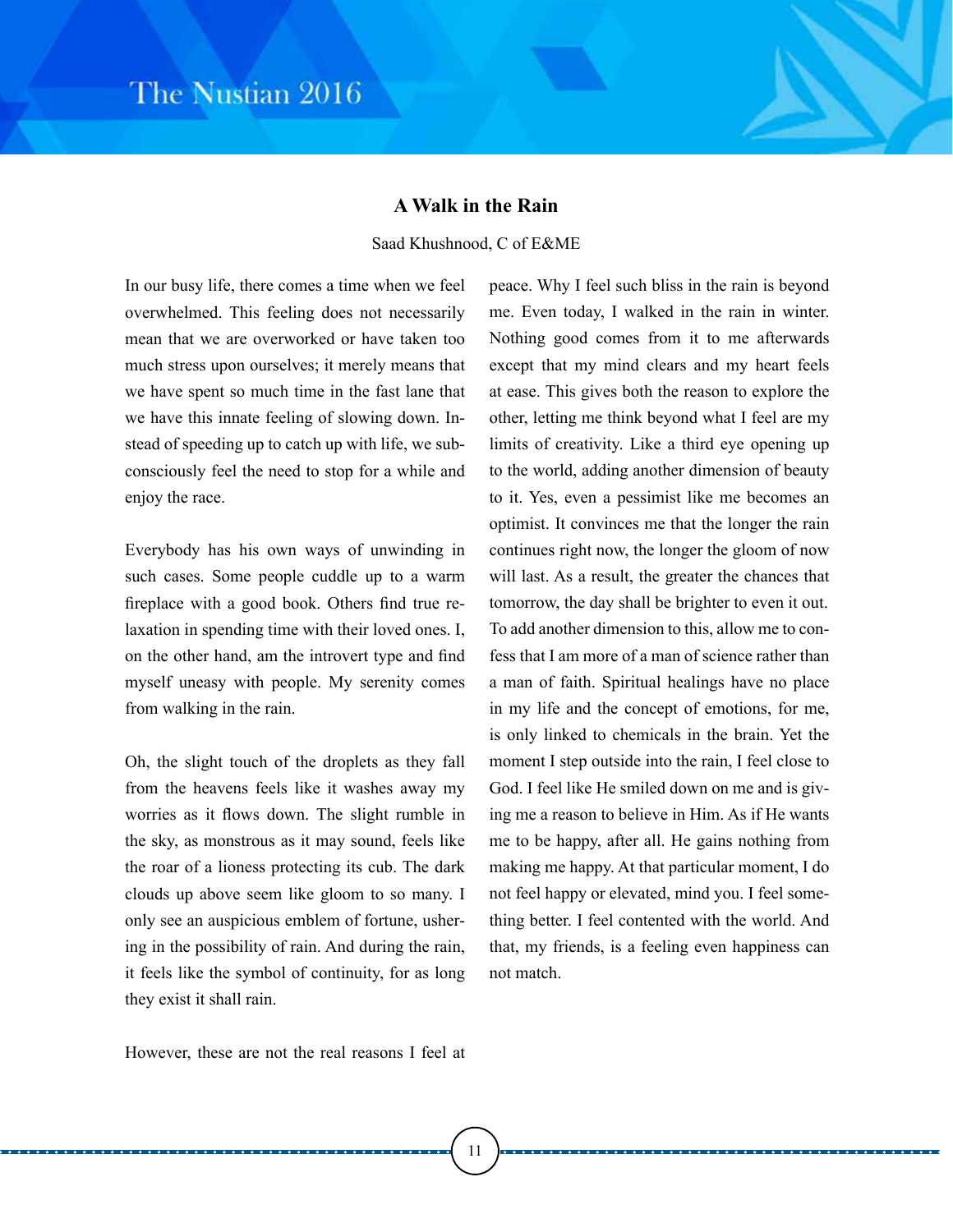

#### Shehroz Ahmed Khan, C of E&ME

O! Children of the lake. Why these long faces? What barricades these shackles of your soul from floating out like leaves in the air? And why do you furrow your brow that way? Is it not your fragile temperament stopping you this time? From what you ask? From everything you can be, I say.

Is it not time to break into your old temples and smash the idols of hollow, manly concerns? These gold plated little men with beady eyes stare back at you with judgement. These fat little pot-bellied men of your creation. These ugly, sculpted molds of bile whom you so grievously pray, with one eye narrowed in suspicion. They aren't even made of real gold. For who would then want to afford it?

The hour has arrived to abolish all creations. To say 'No' to all self-proclaimed truths. To look away from this vulgarity dressed so modestly in plain clothes. Look upwards, and see this chaos in constant conflict within. There are forces at work here. Overcoming one another, like sandstorms swallowing dust. And you traverse through these cosmic battles.

Oh, children of the lake! Look around once again. There is so much to see in destruction. Let it be your morning song. Let dissolution be the hollow hunger in your stomach. Let it consume you away from inside. For there is no art greater than letting chaos paint your face for you.

### **Media - A Friend or Foe**

#### Muqeet Tahir Malik, MCE

Media, a word that evolves an imaginary television in our brain though it encompasses multifarious forms like audio, social media, and video. Have you ever pondered over the concept of free media in Pakistan? Can media be called a friendly fourth pillar of democracy? How far has media been a player in non-kinetic warfare? How has it widened the citizen-government consanguinity through rat's nest policy? How media ownership issues have severe implications? Media is more instrumental, in world affairs than ever before. Nowadays, it plays a dominant role in shaping public opinions, promulgating agendas on important issues. However, media had a negative role after it was granted independence from government control, and is assessed below.

Firstly, we always tend to hear that our culture is vulnerable to western lifestyle. There exists a plethora of cultures living in this land of the pure "Pakistan" but electronic media has never advocated for them. Diaspora cultures like Kalash, Saraiki have existed for thousands of years. However, media acts as a catalyst in shaping our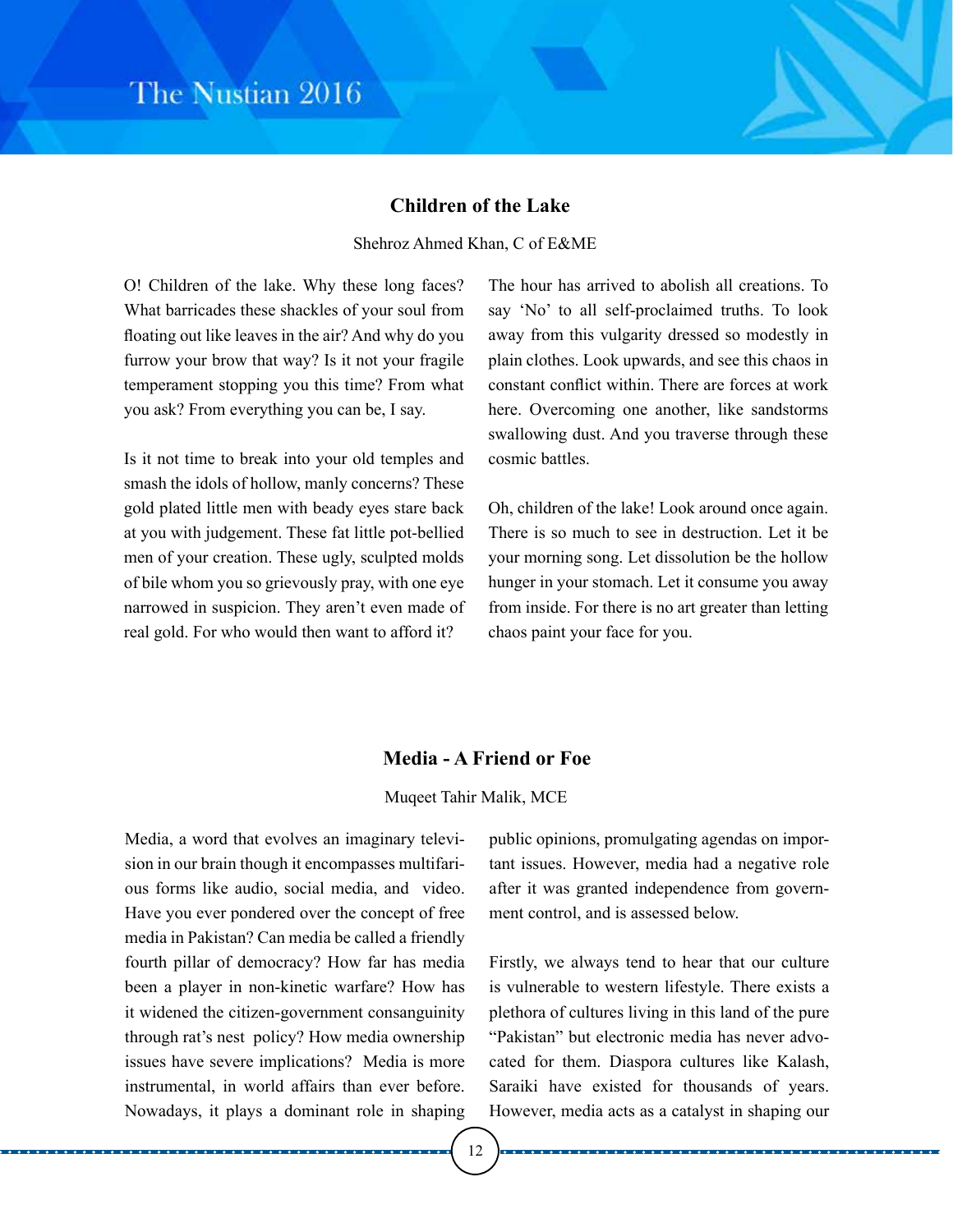fashions, and supports western trends. Our channels are in a race for maximum profit, and as such, base their ratings on western metres. Pakistan was found on the fundamentals of two nation theory (separate state for Muslims).

Albeit, our new generation has lost its roots owing to our media portrayal of western values like in food, hair styling, language etc. It can be related to the apolas ( Indian plays) being telecast as they violate the Islamic System based on morality. These dramas portray concepts opposed to Islam, especially, wedding rituals. Highlighting these rituals would make people become accustomed to them like *basant*, *dholkis*, shopaholic, and revelatory. Today, our children know about Shahrukh Khan, Katrina Kaif, Gandhi but they don't know much about Muhammad Ali Jinnah, Liaqat Ali Khan, and other national heroes. Urdu, as a language with rich literature is considered inferior to English language as a complex has overshadowed us. In our primary to high school system, English is a status symbol, and read with great peculiarity and care.

On the other hand, on news channels, English words are spoken, defying the sanctity of our national language. Media does not advocate for research in Urdu, as all major programs of Urdu involve English mostly. An English word " Emergency" is pronounced as "Eemergenci" therefore, fiddling with Urdu words by electronic media. It's like two cultures amalgamated with each other on channels, and people are not groomed to live with equal status. Children can easily acquire English language from cartoons, movies, and books while Urdu is taught by coercion. Urdu is considered as

a language spoken by the illiterate in comparison with English. Unfortunately, parents too galvanize their children to speak English even at home. To make Urdu fascinating, work should be done on translating cartoons or at least producing new dramas for kids, such as, *Burqa* avengers, a success indeed. Urdu is the binding force of Pakistan, so it is vital to play a part in its development. A major setback to our e-media is abridgment of correct approach. For example, in dresses our national dress is sherwani with turban but, today, it has become rare. Social interaction has been the epitome of Pakistani society. Media is burgeoning, regardless of it; social or electronic media are inducing some implications for our identity, and daily life. These banes are on smorgasbord but the most vital include weakening of bondage. Our hallmark was the Joint family system which is fading away like the termite eats clothes. A major part of it constituted of dining culture which has changed. It was a place where people of all age groups enjoyed eating. Nowadays, dinner time is the prime time for media thus, people eat in their own rooms. Rather than mingling with elders, they end up cooped up in rooms watching television.

Confusing talk-shows are telecast from 8 to 9 p.m while news bulletins afterwards. Consequently, it enlarges the gap between our younger, and older generation leading to incompetent leadership. We can seek assistance of experienced elders for formulating budget as Pakistan at the beginning had sustainable planning in all sectors. We often hear people saying that life has become too busy. Albeit, life is perplexed due to the people considering television programs as the last breath. People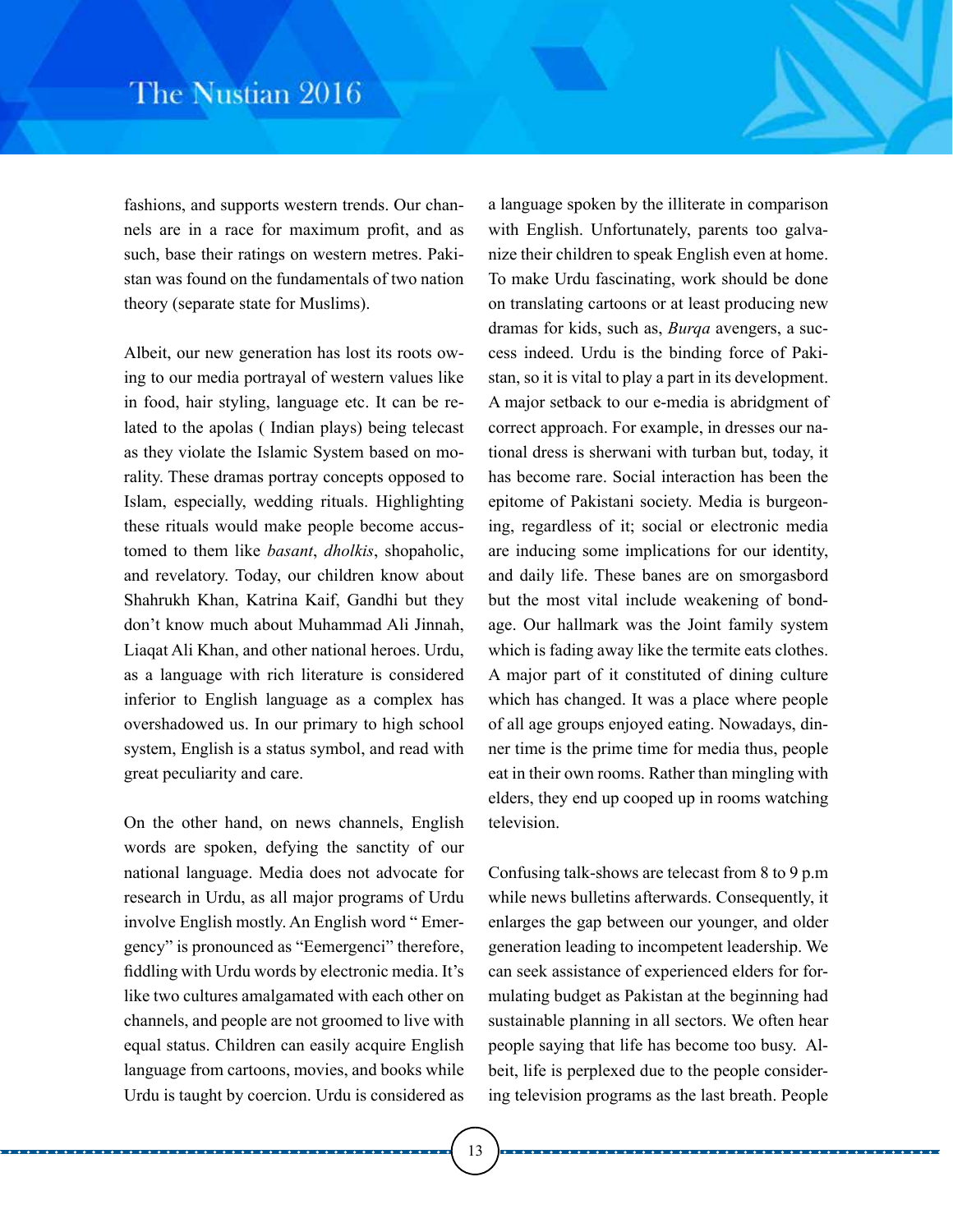also include their favourite shows in their routine commitments. Hence, we are psychologically more pressurized in managing time, and tend to remain oblivious of communal bonding. Similarly, social media has wrecked havoc as we are not aware of the conditions of people in our streets. However, you are aware of living conditions of people thousands of miles away from you but to no avail.

Secondly, issue of media ownership is imperative in formulating any uniform editorial policy. About 70 to 120 million Pakistanis are viewers of private news channels. Therefore, we have to contemplate into the dilemma of these channels. Owners are the harbingers of media as they promulgate their political, economic, and social agendas. I was bewildered to know that Pakistani businessmen who own channels have invested in multi sectors. Now, there must have been recurring profits that enabled them to expand.

On the contrary, Pakistan Television, 60 years old, still did not spew as much as the former media group. Albeit, PTV is state sponsored television. The Media Commission report of the Supreme Court, categorically stated that media did sensational news reporting creating an atmosphere of excitement (negative mostly) thereby translating into increased Television Reporting Points. A more perplexing dimension is that commercialization is becoming a major factor impeding in sustainable media growth, and encompasses several factors. However, we will only analyze the core issue.

Commercialization is fundamentally the huge

influx of advertisements, and exhibition of short dramas (safeguards) shown on television. Now, looked upon as a rebellious tool, Pakistani media has evolved into a threatening giant. And the major constituent of damage owes to so called "economic boom" directed towards the investments in media. Whoever has sustainable financial position to run a channel has the potentiality to run head over heels in making more money following "commercialization" phenomenon. Unfortunately, these advertisements depict us as western lifestyle people. Women are shown in clothes which are derogatory to our own image (without dupattas). For this purpose, companies like Q-mobile hire bollywood artistes for acting in mobile exhibitions. The objective is to vociferously rally calls to showcase Pakistani nation as pseudoliberals which can only be done by such foes. In contrast to this, Pakistani actors are more revered in Indian industry as well as Hollywood. Some of them like Mikaal Zulfiqar have denounced offers from Hollywood because of love for Pakistani soil. Such, actors deserve applause.

Our food culture is transforming too; now people are inclined towards western food due to the hotel advertisements and demonstrations on channels. People resort to hotelling at expensive food points instead of eating at home. Contraceptive ads are openly played without any permission from authorities leading to damage of culture as well as family planning projects. Such advertisements have no right to be shown at family prime times of watching television. Furthermore, this provides a chance to the extremist elements to flare up, and annihilate people in the lure of religion. Have you ever pondered over the morning

14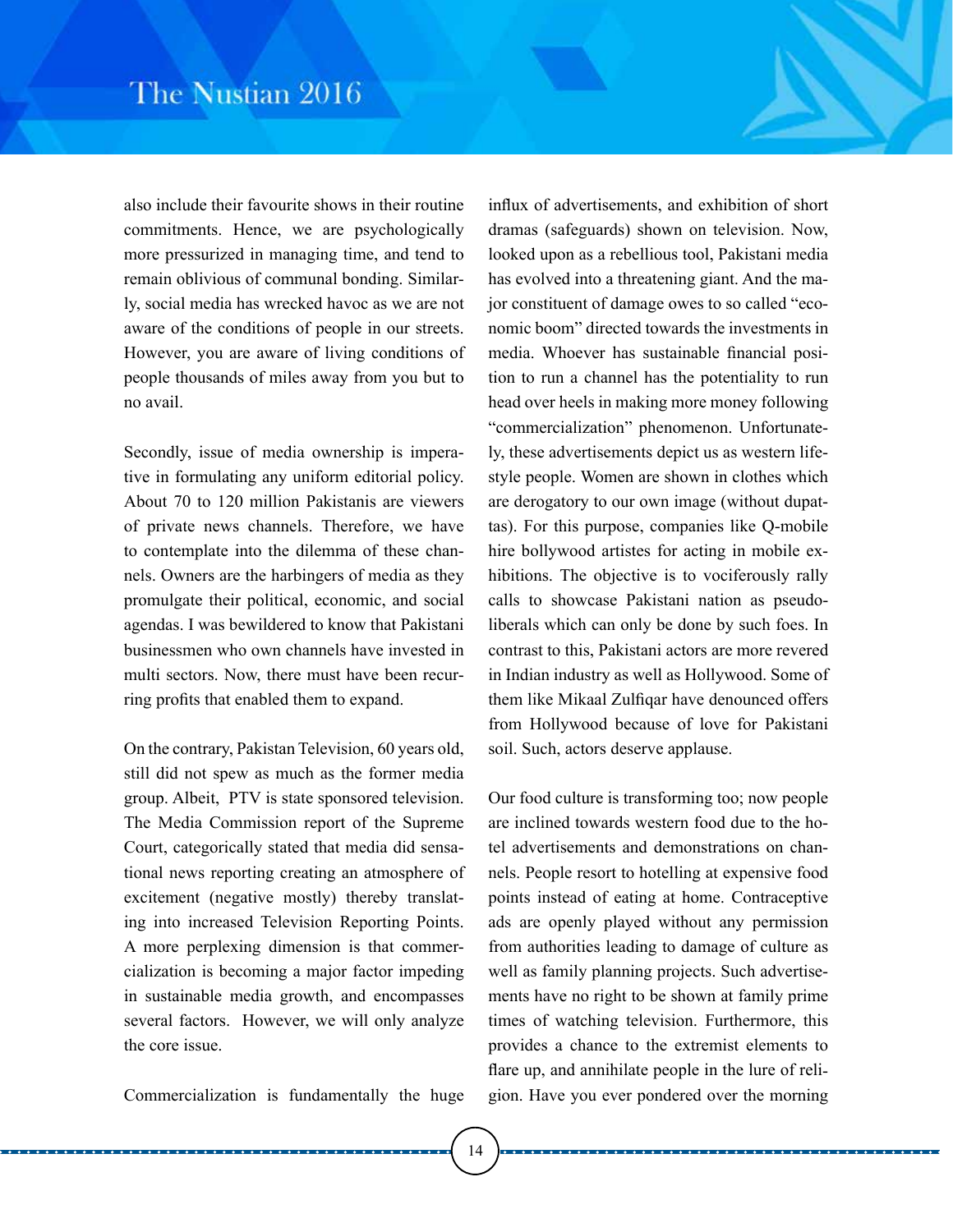talk shows? They are imbibed into our society as cultural reforms. Every morning, a new topic, and beauty tip is shown. In our culture, housewives used to work, and obey their inlaws but in media revolution, the tables are turned upside down. Now, housewives sit, and relax without working or even assisting in house chores. Thus, divorce rate has increased.

Thirdly, media is like a myriad giant setting trends for public, and trying to cajole them for personal gains. Public are like cords attached to television owners being directed by them in all affairs, and labyrinth for them to discern truth. Along with this, a loss of 342 billion rupees, and depreciation of investor confidence by 64 percent according to state bank report.

Tendency on the part of some sections of media to conduct criticism of civil and military institutions in terms that are remarkably similar to criticism of the same institution by sections of overseas media thereby adversely impacts internal national cohesion and solidarity during a time when the country faces harsh internal as well as external threats. These objectives could have been successful if there were some yardsticks established for composite dialogue. Ironical that, the government of India is moving opposite to the desire of tranquillity in this fragile region. How can you campaign for peace for those who do not value others' festivals, and begin blatant firing.

The trend of sensationalism through breaking news is reprehensible. Hype is the addiction to excitement, and thrill in news. Hype or sensationalism is the aggravation of news to excite

people resulting in faster rating meters. As sensationalism dominates over, the media can heedlessly and inherently, end up transmitting radical conspiracies and perspectives with prejudice that foster political interests leaving no or little room for objectivity. Likewise, evolving a hype of news can lead to long lasting psychological impacts, such as showing blood stained images of people or dead bodies has become a norm for media. September 11 attacks in the United States led to CNN showing such images. Consequently, according to New York medical research, it led to 20 percent appreciation in Post-Traumatic victims. Afterwards, a proper censorship code was devised. We can acquire such laws for our channels as well in order to reduce stress, panic, and apprehension.

In the recent past, the blood covered pictures of APS school attack were hard to see. Children were afraid of going to schools after the APS attack. Furthermore, reporting is related to economic instability. As soon as a news channel evolves a new hype, such as giving alerts on bomb blast or target killing, stock market crashes. Index points earned on that day are lost in minutes as investors' confidence is shattered. Investments are held as they are insecure about the safety of their money along with developmental projects like Gawadar port offshore drilling. Prominent anchors on political talk shows on TV-channels often end up being political stakeholders spilling up beans that are not rooted in facts rather than providing insight of politico-socio-economic affairs, especially, foreign affairs. This leads us towards disgrace. Economics suffers as a result; insecurity prevails among foreign businessmen who perceive Paki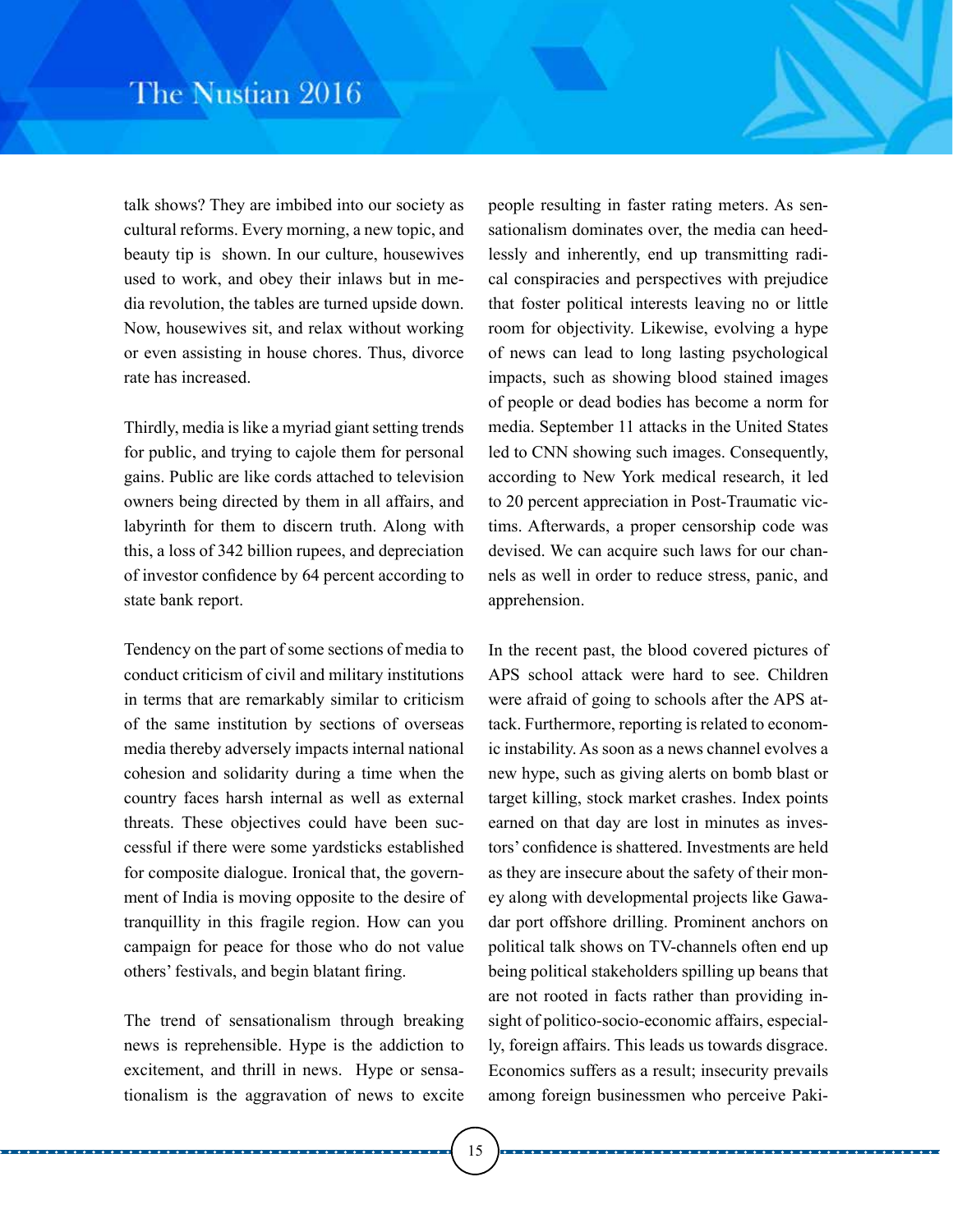stan, as a country with no life value.

Media can portray Ajmal Qasab as Pakistani but certain groups do not blame Mullah Fazullulah as Indian agent. Involvemet of RAW in Pakistani areas has the relationship with the media reporting. You must be wondering that how can media be aiding extremists but I will expound upon it. Media, particularly electronic media, has anchors who are not professionally sound in Islam but become anchors in Islamic shows. As they discuss issues, they often provide their own views which can be wrong. One negative influence can trigger another negative effect and this can cause a chain reaction leading to destruction of relationships in society. Extremists on the other side like TTP flare up, and in the lure of Islam start blaming systems. However, they themselves are wrong but our media anchors are unable to stand in contrivance to their views, and hence, such views are propagated. Obviously, Illiterate people turn towards media or maulvis for knowledge.

Pakistani Media is advocating false values in its programmes. The projection of top notch lifestyle, romantic stories depicted in dramas, are not a part of our grassroot society. They are based on certain misconceived notions, and humour is more of a drama. For example, the dramas like *Dugdugee*, *Annie ki ayi gi barat*. No doubt they provide us with entertainment but are acclivitous towards the upper class. Punjabi dramas are not being promoted though 48 percent people communicate in it. Media lacks compact programmes to educate Pakistani society. Fourthly, media has begun plethora of programs for various religious occasions like *Ramadan, Eid ul Fitr, Shabe* 

*Barat,*etc. However, in case of Ramadan, transmissions are extravagant, and time consuming. Every channel has its own *sehr-o-iftar* show, and people are oblivious of essence of Islam.

In olden times, people used to recite Quraan or deliver lectures but now everyone is dependent on television. Even more detrimental is the inculcation of religion into it. The name of religion is ruthlessly used to exploit people's need, painting it as greed instead. Surprisingly, every channel has its own unique religious figure, and a peculiar topic every day. It can rightly be called a war in Ramadan between channels for money minting through entertainment. Most of the hosts of Ramadan programs wear Designer clothes, merchandise and capitalize their program as an advertising platform. Since the Ramadan transmission is exhibited in an appealing and glamorous way that is to attract more viewership, models, news anchors, actors, singers all have jumped up on the hosting bandwagon. They are laden with branded clothes, jewellery and makeup and for the women to host a Ramadan image, a dupatta on their heads is must. It is detrimental to our young children; they must be made to recite the Holy Quraan rather than watching such diverting shows. Accordingly, the ratings have ranked ARY group at the apex as Fahad Mustafa leading Aamir Liaquat. Such system of ranking shall be abolished as competition for religion shall always be kept aside of worldly affairs. At *Eid-ulfitr,* people usually exchanged eid cards, visited each other but nowdays, television has captivated everyone. People spend three days of eid watching television films rather than to mingle up. Moreover, money dilapidated for these festivals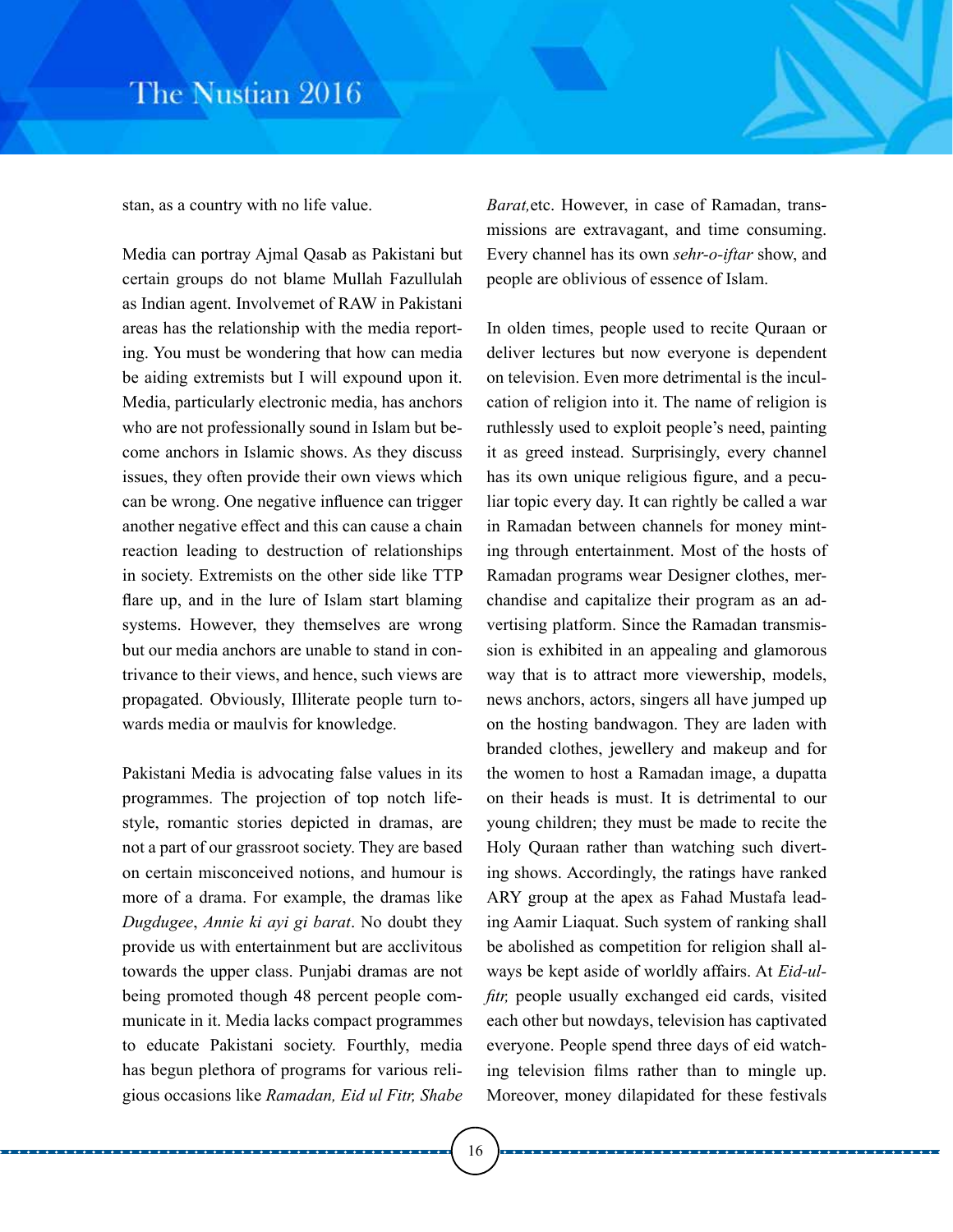could be used to fill the 50 percent poor-rich gap. It could be invested in development sectors like Education, health, and other projects.

Where we have pointed out the negative facets, it is my responsibility to highlight the positive side of media, particularly, greater scope in non-kinetic Warfare. You must have always questioned yourself, 'How to counter terrorism through nonviolent means? A simple answer is Electronic media. Today, we as a nation are determined to fight against militancy as media has united us. Now, there is no tussle between the anchors of Operation *ZarbeAzb*. Moreover, it also brought to limelight, efforts of Pakistani soldiers, and martyrs to garner support for Army. Non-kinectic warfare tactics are followed in several countries like India. Every terrorist attack that takes place in India: Pakistan is blamed in all cases. Obviously, Pakistan does not bend to the mounting pressures but many countries like Bangladesh are submissive. Probably, this became the basis of Suntzu quotation "To win one hundred victories in one hundred battles is not the acme of skill. To subdue the enemy without fighting is the acme of skill."

Lastly, we need to focus on the elucidation of this media dilemma. PEMRA and Private media groups relationship has to be rock solid. This means that cross media ownership encouraged, diversification of media ownership, and specified censorship through mutual consent. All of the aforementioned recommendations can only be fruitful if PEMRA stops becoming a carefree giant. By this, I mean that, PEMRA censorship board should constitute of media experts from both government and private sectors. This will

act as trust building mechanism, and would be able to terminate license of those channels which violate conduct. Likewise, private media groups have also to abide by article 18 of the constitution of Pakistan, which guarantees the right to privacy, and fair trial. Media sometimes tries to dominate over judicial process. It is like a pre trial judgment given by media, though it should not exacerbate the issue. Moreover, media should not pursue single issue news like flogging a dead horse. For instance, if a blast takes place, media should keep on updating the public with the whole inquiry, and conclusion report. In our state, media evolves a hype for a few days, and then that news is neglected. We have examples like the Air blue and Bhoja Airways crash. In this perspective, Western news channels are much better than us. They are still pursuing the Malaysian Aircraft A 320 crash. In this way, media can become the fourth pillar of Democracy. New shared accounts should be opened up to facilitate the sending of funds from abroad but under governmental supervision. In this way, the influx of money can be monitored, and utilized for the betterment of country rather than propaganda campaigns. This is a fact highlighted in Media Commission report too.

Media personnels should be trained in academies like Information Services Academy, and briefed about the law of Pakistan like the Article 4,18 and 21. Under this umbrella, they must be taught to become the teachers of people in education, social awareness, but not in state affairs. Our economy on several political instances has suffered. There was a loss of 64 percent investor confidence from August to December 2014. Furthermore, the solution to this problem lies in the reality that our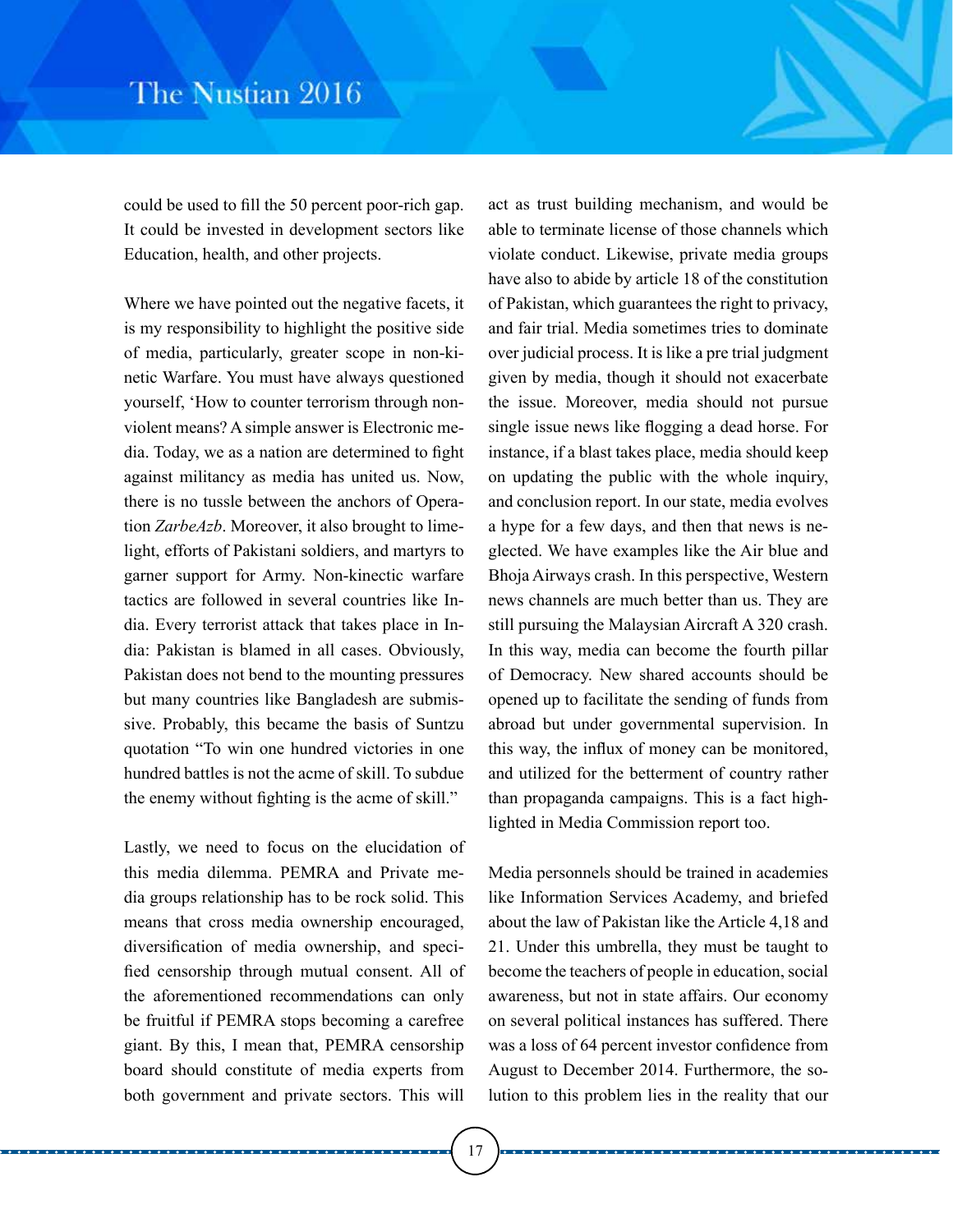media should telecast news under a set of rules & regulations. Only those channels which abide by the law, and follow state's directions should have freedom to air facility. All channels being shown in Pakistan must be registered with the Pakistan Electronic Broadcast as excessive consumption orientation makes monitoring difficult. How can one perceive which channel is following the code of conduct in such a media traffic congestion? There is dire need of reducing the number of channels free to air in Pakistan.

In a nutshell, media is not a friend outside the prescribed limits while within the jurisdiction, it can be called a friend. A panoramic epilogue view of

Pakistani media reveals that its role has always remained anti-government hence, it can be called a foe as economic diminution occurs such as in the six month long sit in. The core dispute of trusteeship on both the sides, media, and government has to be resolved or else it would be Buckley's hope of fruitful media. I would like to end at the quotation;

"Media is the most powerful subsistence on Earth. It has the dynamism to turn the good to evil, and the guilty to innocent. It controls the minds, hearts, and appearances of the people."

─ Malcom X

### **Negative Effects of Over Usage of Social Media**

Hamza Ahmed Sial, RCMS

The trend of socializing has tremendously increased in the past few years with the increasing availability of different platforms like Facebook, LinkedIn, Twitter, Pinterest, Google +, Instagram, etc. Today social media has become the part and parcel of everyone's life. It's likely not very outlandish of a presumption that one of the main things our young generation does after waking up in the morning is to connect themselves back to social media to know what happened during their sleep time. And this does not end in the morning but the whole day is wasted on different social media sites in the craze to remain updated and keep others informed about their minute to minute activity. According to the social media usage statistics for 2016, there are 3.17 billion internet

users out of which 2.3 billion are active social media users while the world's total population is 7.3 billion. This shows that people are desperately using the social media to socialize without stopping to think that what effects does it have on their life and what are its long term consequences. Like everything else in the world, social media has its positive as well as negative effects on its users. Some of the negative effects of social media are discussed in this article to highlight the importance of correct usage of social media. The first and foremost negative impact of social media is that people use internet and social media throughout the day and this has led to their increased frustration and depression as they do not get time for real life experiences and face to face interactions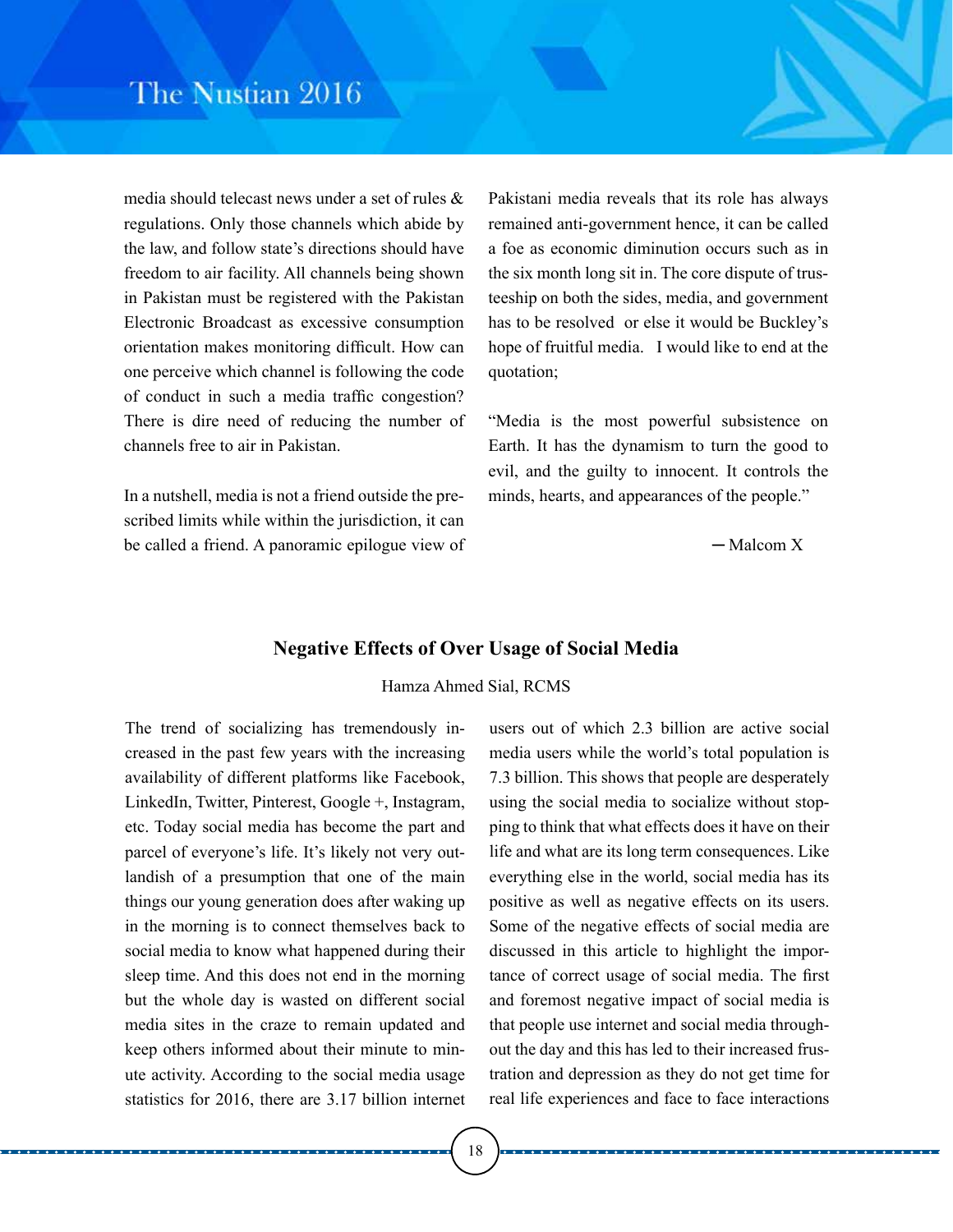because they remain indulged in the fantasy world of social media most of the time of their day. Even the members of the same family sitting together at one place are mentally involved in some social networking site and don't interact much with their family members. This is the reason of the cold blooded relationships nowadays.

Cornell University's Steven Strogatz, indicated in a study that real life relationships debilitate because of the temporary connections made through social networking. Most of the time activity is wasted on these casual connections of the virtual social networking world which leads to affecting the relationships of the real world. Addictive behavior and other emotional distress like depression, anxiety, and loneliness, personality disorders like poor social skills, need for instant gratification, and narcissistic tendencies, etc., are all the consequences of extensive online engagement. Lack of privacy, vulnerability to crimes, social and moral detriments and misinformation, etc., are also the outcomes of being extraordinarily active social media user. When two German universities united to examine person to person communication, analysts found that one in three individuals reviewed felt more terrible ("forlorn, baffled or irate") in the wake of investing energy in Facebook, often due to perceived inadequacies when contrasting themselves with companions.

Students are the ones being most pathetically victimized by the negative effects of social media as they suffer falling grades and rejection to college admissions which ultimately lead to a darker future. For every 93 minutes spent on Facebook daily, college students' grades dropped by 12 points. Another study showed that students who went online while studying scored 20% lower on tests. Students start social media initially for their studies but social media is a total waste of time as according to a report for an average user, returning to their original task takes around 20 to 25 minutes when alerted to a new post or tweet. For some users it may take upto two hours. Students today have started to depend on the availability of data that is accessible on the online social media sites particularly and the web all in all so as to get answers. This implies there is a diminished focus on learning and on holding data.

The prominence of social networking, and the rate at which data is distributed, has made a careless state of mind towards appropriate spelling and sentence structure. This reduces a student's capacity to adequately compose without depending on a PC's spell check features. Thus the increasing overuse of social media has negative effects on all its users including the teenagers and the adults. But this does not mean that we should abandon all our social media activity for good. Social media also has innumerable positive benefits for its users but it is possible only if we overcome the negative effects. Reducing our time of social media usage and restricting ourselves to the positive activities can help us enjoy a range of benefits by social media. It can be your guide to broaden your perspective and learn new skills. It can keep you updated about latest trends and traditions around the globe. Even it can be your business partner to market your brand and stand out as the most successful entrepreneur in the business industry. It all depends on how well you utilize this facility and take the maximum benefit out of it.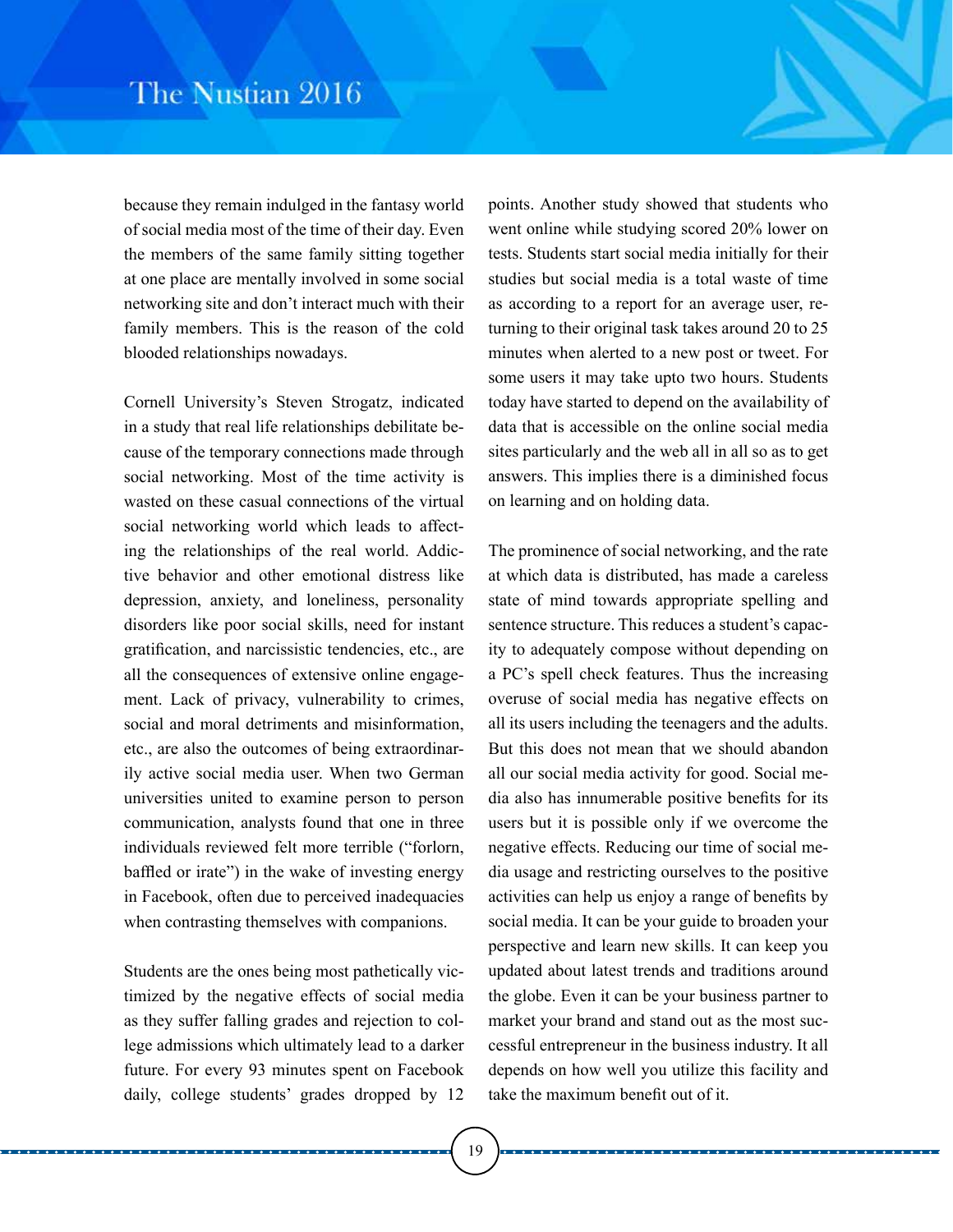

### **Ethical Dilemma**

Mustafa Kamal Pasha, RCMS

We do engage ourselves in dilemmas intentionally or unintentionally. It's an inevitable situation most of the time. Among several issues there exists an ethical dilemma. The said subject is more of a moral value perplexity. It is a complex situation that often involves an apparent mental conflict between moral imperatives, in which to obey one would result in transgressing another. I must quote a few examples to shed some light.

**Teacher:** If you are a teacher and you've a student who is from single parent. Student has to work for his/her tuitions fee for college. Though, the tough routine has been forbidding him to have complete focus on either of them and because of this he/she has not been able to turn in for several assignments and homework. From all his performances in the class you have decided a "D" for the student while the counselor tells you that student needs 'C' to qualify for his next semester or scholarship. What do you do?

**Computers:** If we talk about work, you have spare time at your work. A few of us are focused and they enjoy doing their work. For instance, there is an employee who develops an algorithm or software which is novel and it is even more powerful than existing tools. He shares it with his colleague at work who always encouraged him to market his skills in a better way. He has an attractive option to sell and profit himself from it and start his own thing, yet he has developed it using company's equipment during his stay at work. What should he do? Let's take another example

from work. You have a newspaper agency and it publishes a report stating that bottled water has virtually no prominent health advantages over tap water. It includes comments from distributors and scientists. It was concluded to share such information with the masses. Meanwhile, you have a client from an XYZ company who makes purified bottled water and the agency gets a lot of revenue just from that solo advertisement. The company has threatened you to compensate the news with another survey based study for the usage of bottled water otherwise it is going to pull off its stakes. What do you do?

There are hundreds of other examples in our daily life where we have to choose rationally. A choice has to be made in such dilemmas between two options, neither of which resolves the situation in an ethically acceptable fashion. In such cases, societal and personal ethical guidelines can provide no satisfactory outcome for the chooser. It is assumed that chooser will abide by the norms of society and codes of religious teachings in some regions to make the choice ethically a solution of its kind.

**Branches of Ethics:** You can study ethics from both a religious and a philosophical point of view. I have come to know about four branches so far.

**a. Normative Ethics**. It is thought to be the largest branch which deals with how individuals can figure out the correct moral action that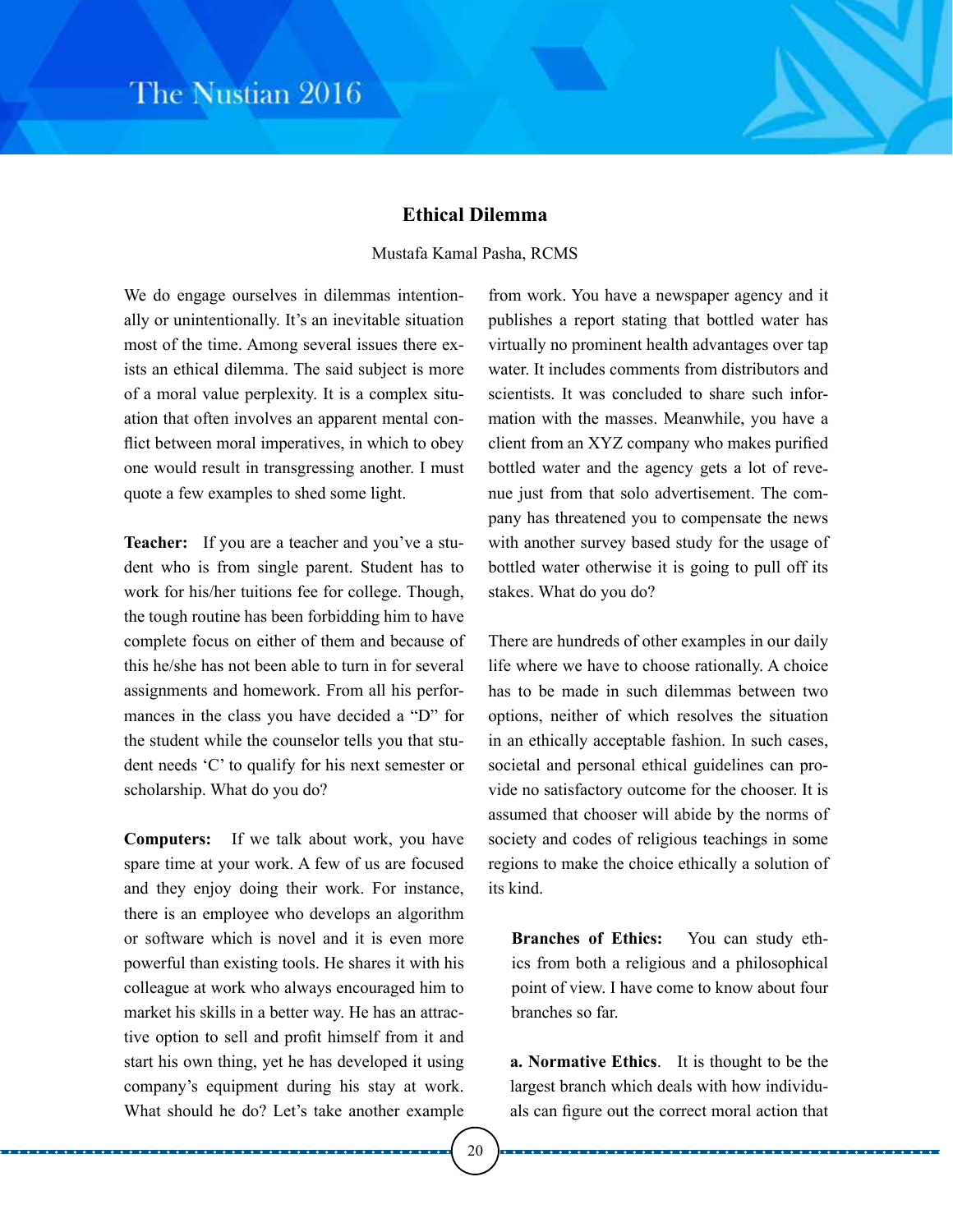they should take. Socrates and John Stuart Mill are included in this branch. Then there is Meta-Ethics which seeks to understand the nature of ethical properties and judgments such as if true values can be found and the theory behind moral principles. We have then,

**b. Applied Ethics**. This is the study of applying theories of philosophers regarding ethics in everyday life. For example, this area of ethics asks questions such as "Is it right to have an abortion?" and "Should you turn in your friend at your workplace for taking home office supplies?"

 c. **Moral Ethics.** This includes ethical dilemmas. This branch questions how individuals

develop their morality. Why certain aspects of morality differ between cultures and why certain aspects of morality are generally universal. Finally we have,

**d. Descriptive Ethics.** This branch is more specific and scientific in its approach and focuses on how human beings actually operate in the real world, rather than attempt to theorize about how they should operate.

 It is never easy to know how best to resolve the situation which is moral and ethical dilemma in one way or another. Especially when any of the choices one violates the societal and ethical standards by which we have been taught to govern our lives.

### **Kashmir**

#### Usama Saeed, SEECS

Note: This is both in reference to the recently celebrated Defence Day, and the stirring of the independence movement in occupied Kashmir this summer.

According to the terms of partition laid out at the time of independence, the numerous princely states of the subcontinent had the option to join either of the two newly formed states – India or Pakistan. The partition was (in most cases) done on the basis of religious majority, and by this reasoning Pakistan claims Kashmir, being a Muslim majority area, as a part of its territory. Contrary

to the trend however, the ruler of Kashmir at the time opted to be a part of India, which is the basis of India's claim on the area. The war of 1948 followed in which both sides succeeded in seizing control of parts of the disputed area and after the UNO prescribed ceasefire, a ceasefire line (later renamed the Line of Control in 1971) was formed which serves as the de facto border to this day. Both countries believe that Kashmir is a rightful part of their territory and the other has occupied its lands per force. The area has thus been a bone of contention between the two states since 1947.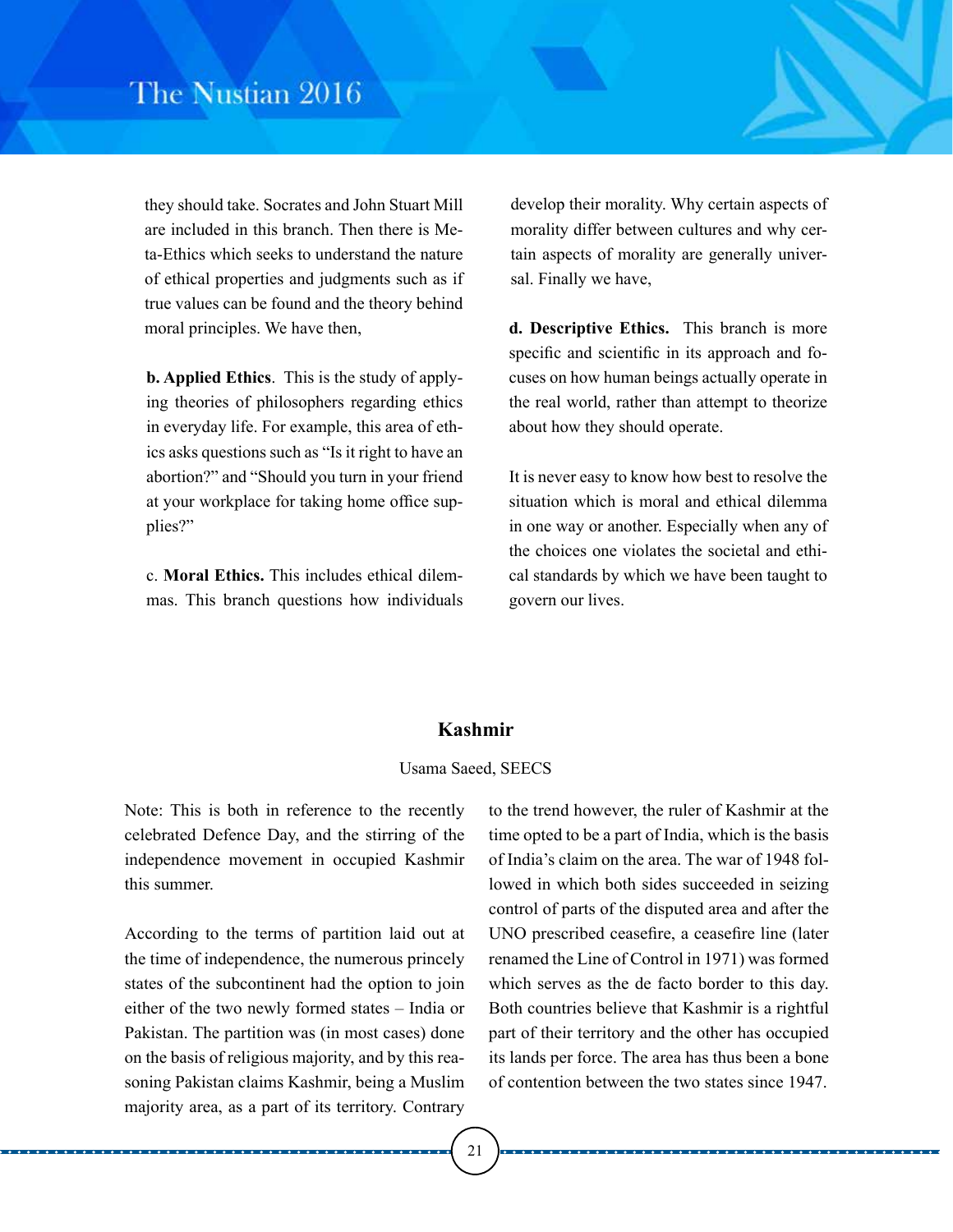Although the Kashmir issue can be seen as a local dispute between two countries, but it holds international significance. Both parties in the dispute are nuclear powers and the threat of war between them is a catastrophe looming over not just the South Asian region, but the international community at large. If these two countries go to war, it will not only destabilise the region, but rather the fallout will have long lasting effects permeating beyond the borders of the subcontinent, if grievances escalate to the point that nuclear capabilities are brought to bear. Coupled with this are the human rights violations in occupied Kashmir. The UNO has recently voiced its concerns regarding this following the killing of Kashmiri freedom fighter Burhan Wani, with the UN Secretary General also issuing a statement in this regard. The same sentiment has been expressed collectively by the OIC (Organization of the Islamic Conference). The global community is becoming vested in putting an end to the disappearances, torture and extrajudicial killings in the region.

Thus far the US has had minimal involvement in the IndoPak Kashmir dispute. During the Bush presidency, crisis management, rather than conflict resolution was the chief goal of US diplomacy in this regard. America's political will was to prevent escalation of hostilities in the region, but nothing of substance was done in the way of arbitrating peace talks. The Obama regime has also not shown interest in the issue, with the view that it already has a lot on its plate of foreign policy problems. It is evident that finding a solution to the Kashmir issue has never been US priority.

One of the main hurdles to compromise on the matter of Kashmir is the fact that the dispute is an ideological one. Both sides are adamant that they are in the right and neither would be willing to come to a solution based on compromise. This is why there is little probability of the Kashmir dispute being settled through dialogues between India and Pakistan, even if this dialogue was mediated by a third powerful country such as USA. Rather, it has to be solved through self-determination on the part of the Kashmiri population.

The US is looked up to in this case to arbitrate a settlement because it is a global superpower that has close connections with both the countries and can be expected to be impartial. Washington has trade interests in India, which is one of the largest emerging economies of the world, and it also has deep security concerns, along with strategic interests vested in Pakistan. Further, the US wants to counter Chinese influence in Pakistan with its own. These factors put America in a place where it cannot take the side of one country over the other, lest it sabotages its interest in one of the two states. Due to this delicate diplomatic balance, the US cannot preside over any settlement without running the risk of undermining its interests in the area.

Even if it is considered that the US can bring India and Pakistan to initiate talks, there can be no guarantee that a solution will be reached. Although Washington holds a lot of sway in both the countries, but no third power can dictate the solution to this issue. If it is to be solved through negotiations, then it may only be solved when the will is present in both Indian and Pakistani poli-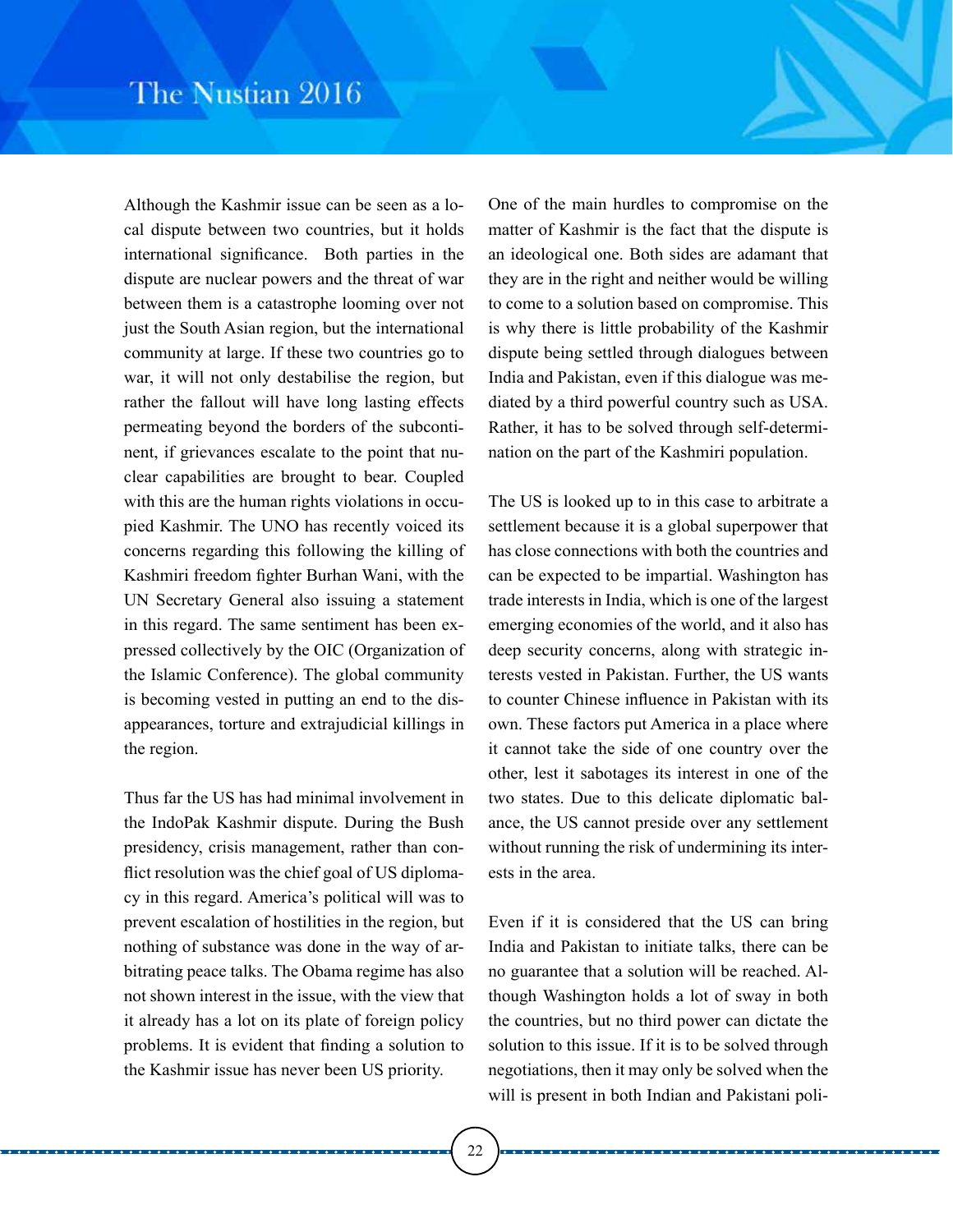tics. This is a far cry from the reality however, since any government that would cede Kashmir to the opposing country would immediately lose its credibility once and for all. With the pressure of the respective populations and two major wars in the backdrop, neither country's leadership can afford to lose Kashmir, and so any talks with or without US backing would eventually be fruitless.

Due to the aforementioned reasons, the US appears helpless in solving the Kashmir issue because of the lack of will in India and Pakistan. The ground realities of both states are such that dialogue cannot solve this issue. Hope should therefore be placed in the Kashmiri people deciding to join Pakistan of their own volition, as with a UNO sanctioned plebiscite. The US can play its part in bringing both countries to stand by this solution. As it stands, there exists a strong pro-Pakistani sentiment in the hearts of the Kashmiri population. Therefore Pakistan should work towards such a solution, coordinating with the world powers to put pressure on India to agree with this peaceful resolution of a longstanding issue.

### **All are Equal**

#### Mueed Ur Rehman, SEECS

Today the teacher was late for his class. All the children were making a mess and sitting unarranged. The teacher's son was sitting with his friend who was not allowed to sit with, because his friend was the son of the peon of school. Teacher came in 20 minutes late, explained his reason for coming late. He was stuck in a traffic jam because of protocol for a politician. He was very angry at the police and the government for not treating them fairly. He said that he and those politicians were equal, then why should they wait for them while they pass?" Having said that, he turned over to the book and started reading the chapter 'Manners' while he read a line 'Don't tell your children what to do, show them instead', his eyes came in contact with his son who was sitting with his poor friend. He was furious to see that. He shouted at his son to get up and sit somewhere else. Silence spread all over in the class as the children saw inequality while hearing the opposite from their teacher.

Teachers don't practice themselves, what they teach to their pupils. Politicians don't fulfil the promises, they make with the public in their election campaigns. Our young men and women see a lot of difference between the professed values and practiced values in the society. It confuses them. They don't have the correct role models in front of them to follow. Teachers, doctors, engineers, politicians, bureaucrats and businessmen suffer from this problem. Their words and deeds are different. That's why all are equal but some are more equal than the others.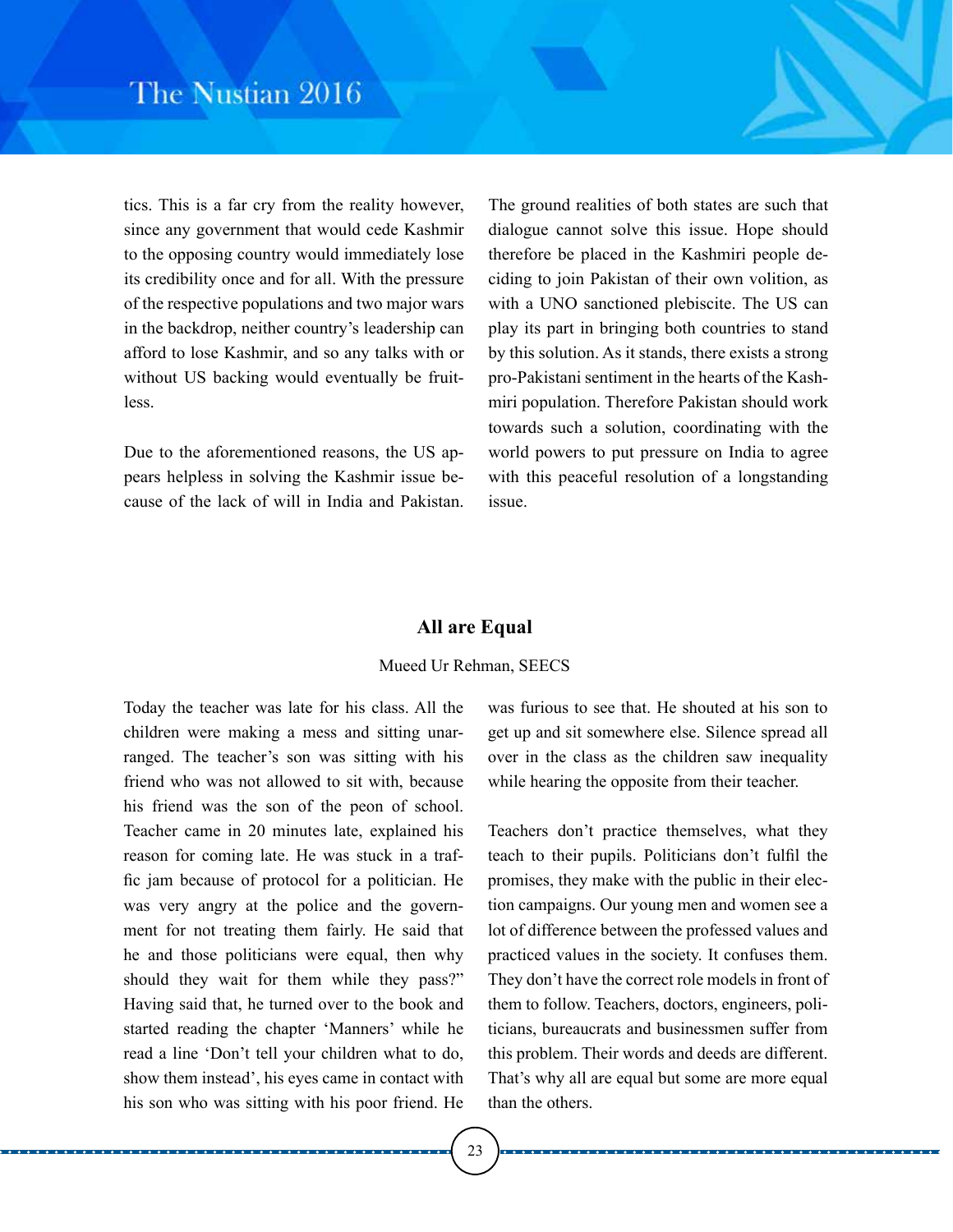### **My Hero since Childhood**

### Aslam Bazmi, SEECS

I was in 6th class when the 1965 Indo-Pak war broke out. Like every house in those days, we had a newly dug trench in our home. Whenever air raid sirens blared out, our parents took no time to drive us to the trench for a safe cover. Boys of my age, however, did manage to sneak out in the hope to watch some dogfight in the sky. TV had not entered our lives. Not every home had a radio either. People would throng around radio-sets installed at some shops to listen to the war news bulletin. Shakil Ahmad and Mustafa Hamdani rose to instant fame as news broadcasters for their singular zest for airing war news. Shakil Ahmad was simply a class in himself by virtue of his high pitch resonant voice. At the outset of hostilities, President Ayub Khan's thundering speech had already electrified the nation to the highest pitch of patriotic passion. We returned home with great excitement and patriotic fervour after hearing the news of devastating strikes of PAF warplanes on Pathankot, Halwara, Adampur, Amritsar, Jam Nagar, Jaisal Mir, etc. Whenever our Sabres zoomed into the sky, we heard our elders shout excitedly: "Look! Asghar Khan's "hawks" are in the air to take on the "Indian ducks" (This was how they looked upon PAF fighter pilots, their aircraft and the enemy fighter planes and their 'duck-hearted' pilots respectively. Poets composed national songs supercharged with patriotic zeal to raise the morale of our valiant defenders and the nation at large. The enchanting voice of Melody Queen Noor Jahan was a new phenomenon to charm the soldiers, sailors, airmen and people of all ages alike. Such

was the vibrant euphoric spirit of our times. In sublime ignorance, we thought Asghar Khan was the top man in the air force with pilots and planes under his command to fight the invading enemy aircraft. We were overwhelmed by his awe and aura of heroism. He was our unquestioned hero. It dawned on us much later that Air Marshal Nur Khan was the victorious air leader of the 1965 Indo-Pak War. History today tells us that while Air Marshal Asghar Khan accomplished the feat of building Pakistan Air Force into a hard-hitting air force, it was Air Marshal Nur Khan who surprised the world by employing this finely tuned air force most tellingly to neutralize the enemy air power decisively. It was indeed this deep respect for these two legends that eventually inspired this writer's choice, 11 years later, to join Pakistan Air Force as an education officer in 1976. Today, like many of his admirers in Pakistan, he continues to adore Asghar Khan as a leader and commander, par excellence—sadly, a hero not celebrated enough for political biases in our myopic society.

The decade-old RPAF helmsmanship, with four British commanders-in-chief in succession— Air Vice Marshals A L A Perry Keene, R L R Atcherley, L W Cannon and A W B McDonald came to its close in 1957. On 23 July, 1957, Air Marshal M Asghar Khan assumed command as the first Pakistani Chief of the PAF. This was a momentous occasion and a watershed in PAF history, reflecting confidence in the ability and maturity of native air force leadership. Despite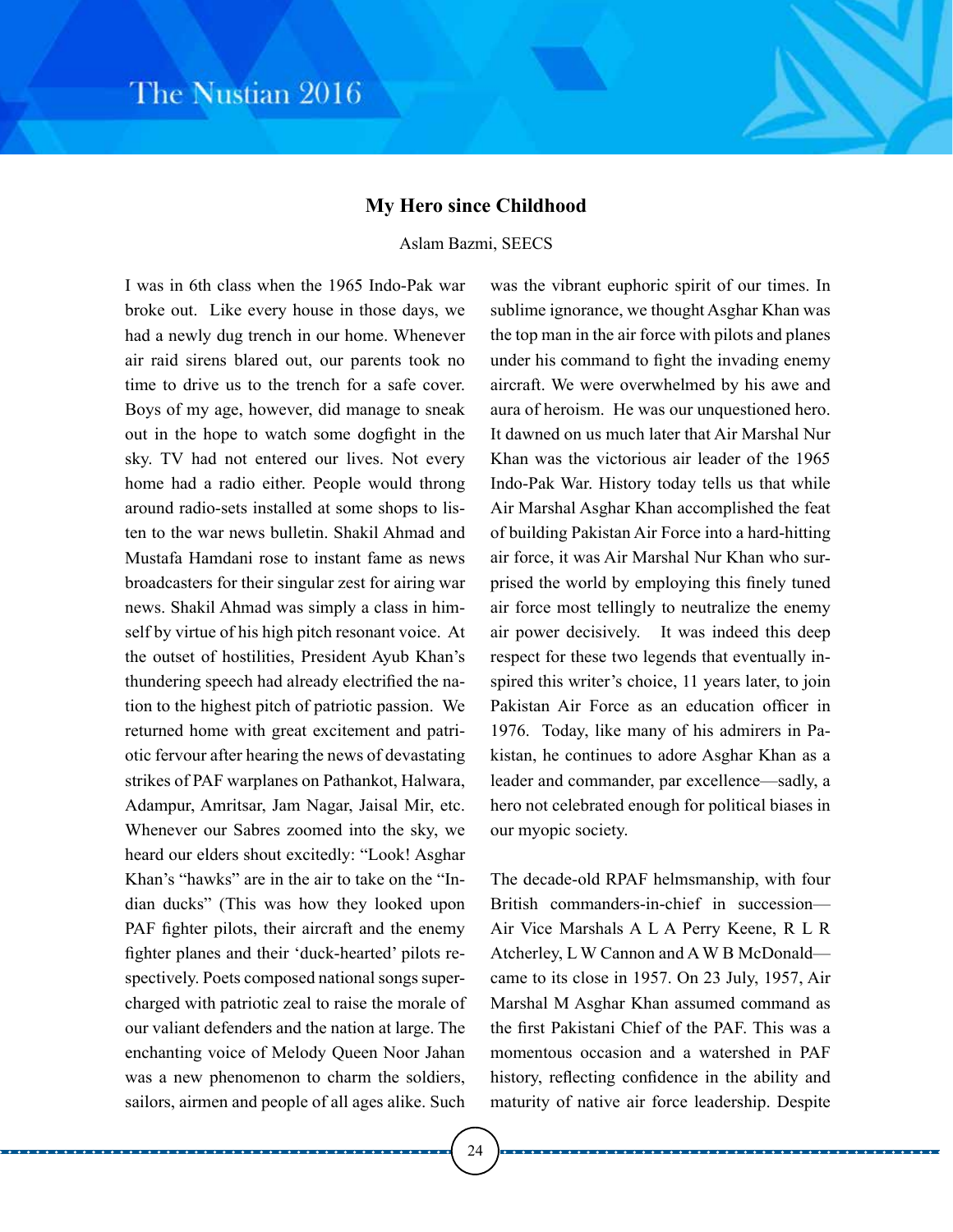being third in seniority, Air Marshal Asghar Khan was the obvious choice on pure merit, and his selection for the office of Air Chief was widely hailed in Pakistan Air Force. Becoming commander-in-chief at the youthful age of 36, he was destined to guide, lead, nurture and develop this fine institution for the next 8 years—the longest tenure of command in the history of PAF. This was perfectly in order considering the unusually expanding needs of the service to become a truly combat-ready instrument of national defence.

To give the reader a quick overview of the career of Air Marshal Asghar Khan, The Story of The Pakistan Air Force (1988) provides following resume:

Born in 1921, Asghar Khan completed the last phase of his education at Aitcheson College, Lahore and entered the Royal Indian Military College, Dehra Dun as first step towards joining the Indian Army. He would have dearly loved to become a fighter pilot but at that the size of the Indian Air Force still remained frozen and no new entries were contemplated. As soon as the gates of the IAF were opened after the outbreak of WWII, Asghar Khan obtained transfer to the air force in which he was commissioned in December 1940.

His services in the IAF included command of No.9 squadron for a little over a year followed by a tenure that ended at partition, as chief flying instructor in the operational training unit (OTU) flying spitfires at Ambala. His prominent assignments before becoming the C-in-C at the young age of 36, included the first command of what is

now the PAF Academy, tenure as Group Commander at Peshawar and separate tours at Air Headquarters as head of the operation branch and of the admin branch. In between he gained a joint services staff college qualification as well as one at the Imperial Defence College, London.

Prominent among the major units he established during his tenure were the fighter Leaders School, The PAF Staff College and the College of Aeronautical engineering. He also instituted the Inspectorate and initiated the tradition of regular air staff presentations.

Fortunately, Asghar Khan started his career with a sure foothold in his stride, with the largess of expensive American hardware entering PAF's critical war inventories. His tenure of command saw tremendous modernization in terms of advanced equipment and expansion of operational facilities. With the generous US support, PAF was able to raise five new fighter squadrons, thus bringing the total to 9. Of these, as many as 8 were equipped with state-of-the art Sabre fighter bombers, the ace air warrior of the 1965 War. To add to this impressive tally, one squadron was equipped with 'terror-in-the skies' starfighter F-104. The American aid package also provided two squadrons of B-57 bombers, one squadron of C-130 transport aircraft and a complete fleet of T-37 and T-33 trainers. Thanks to this monumental American windfall, PAF was also able to build new jet runways at Mauripur, Peshawar and Samungli, and an entirely new base at Sargodha, besides setting up two major radar stations at Sakesar and Badin.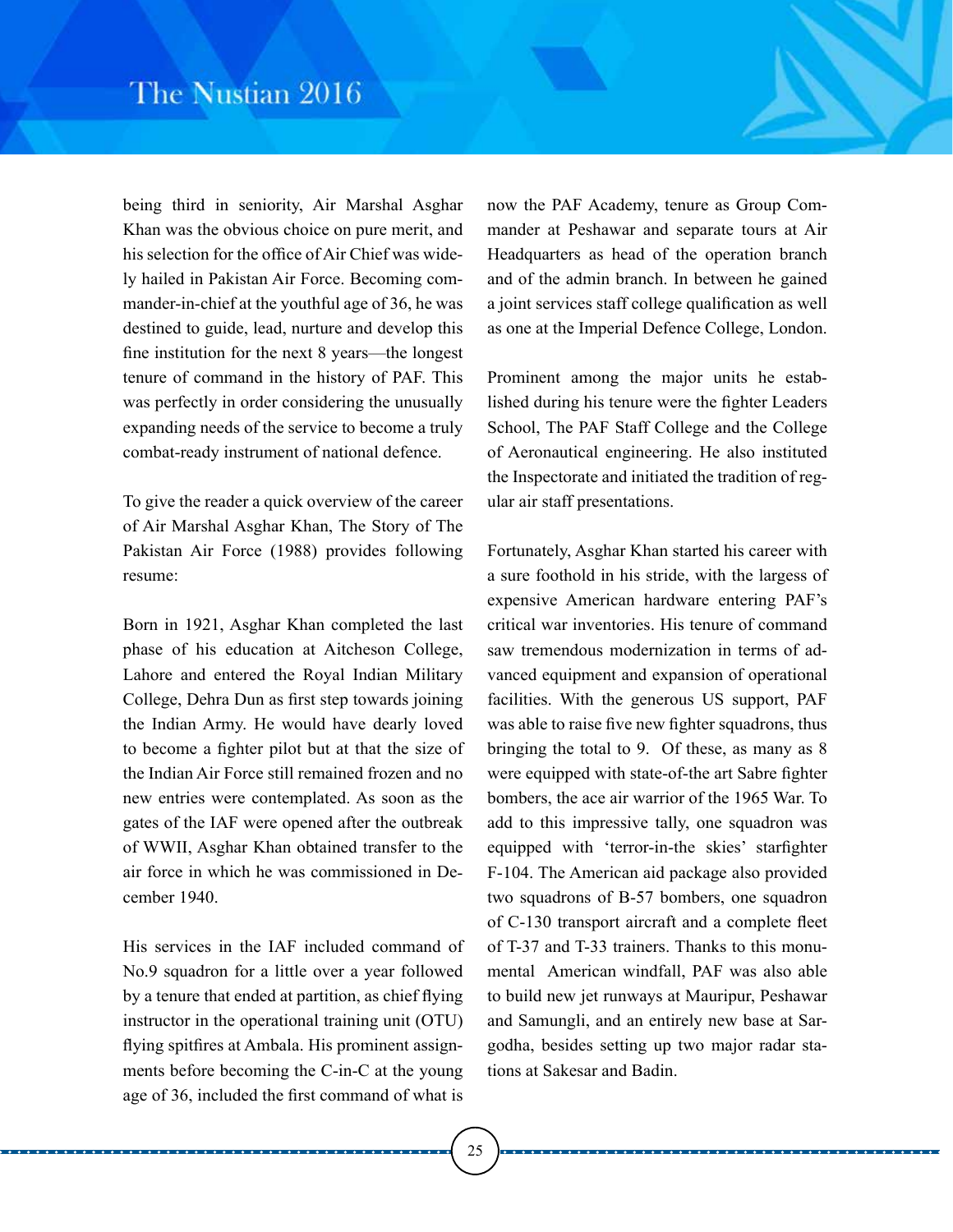This unprecedented influx of equipment and infrastructure expansion essentially entailed on the part of PAF leadership massive efforts and energies around the clock to mesh the impressive array of hi-tech weapons and infrastructure development into a potent war machine. Providence had already placed rightly cut out man at the helm in the person of Air Marshal Asghar Khan; a lesser person would have wilted under such overwhelming pressures. That Asghar Khan notably proved himself equal to this gigantic task was resoundingly demonstrated in PAF's superb performance in the war of September 65, only weeks after his relinquishing the charge leaving ungrudgingly the crown of victory for his able successor, Air Marshal M Nur Khan, to wear and bask in its glory forever.

Air Marshal M Asghar was a God-send leader for an air force that was transitioning exponentially to jet era in the sub-continent. By virtue of the close mentorship of four distinguished British air chiefs, his own sound experience of instructional, command, operational and administrative matters, together with his personal gifts of head and heart, he was an ideal person dating with destiny. A hard taskmaster with resolute will, indefatigable stamina, unimpeachable integrity and unflinching courage, he served Pakistan most outstandingly and retired almost an unsung hero. He was known for his staunch commitment to merit, fairness, justice, accountability and austerity. Once he made a decision, after due consultation and thorough deliberation, there was no going back on it. This, nonetheless, was not palatable to some of his critics. He was an epitome of what all leadership is about in such sublime words of John C Maxwell: "A leader is one who knows the way, goes the way and shows the way."

There were no lavish spendings, in his time, on official dinners and functions. He would never brook inefficiency, dishonesty, violation of merit and corruption of any kind—the sterling traits which are fast diminishing in our society as a whole. The likes of him, though a rare scarcity, are true torchbearers, and those seeking the path of genuine success, honour and glory must draw strength and inspiration from their irreproachable character.

A well-poised octogenarian of strong nerve with staunch faith in the will of Allah, in his dotage, he coped with rare courage and resilience the tragic death of his brilliant son, Omar Asghar, in June 2002. Omar Asghar was an eminent economist and social and political scientist who served as a professor of Philosophy, Politics and Economics at the Punjab University & later on at Quaid-i-Azam University, Islamabad. Although not a considerable success in national politics, Air Marshal (R) Asghar Khan commands rare respect as a man of dignity and unimpeachable integrity, a tribute very few people in our society plagued with moral degeneration so richly deserve. To me, Air Marshal Asghar Khan was, and is still much taller than life, and I hold him for all the good reasons in high esteem as one of my ace heroes. May Allah shower on this living legend His mercy, peace and serenity, and may we be worthy of the legacy of this towering figure in our history!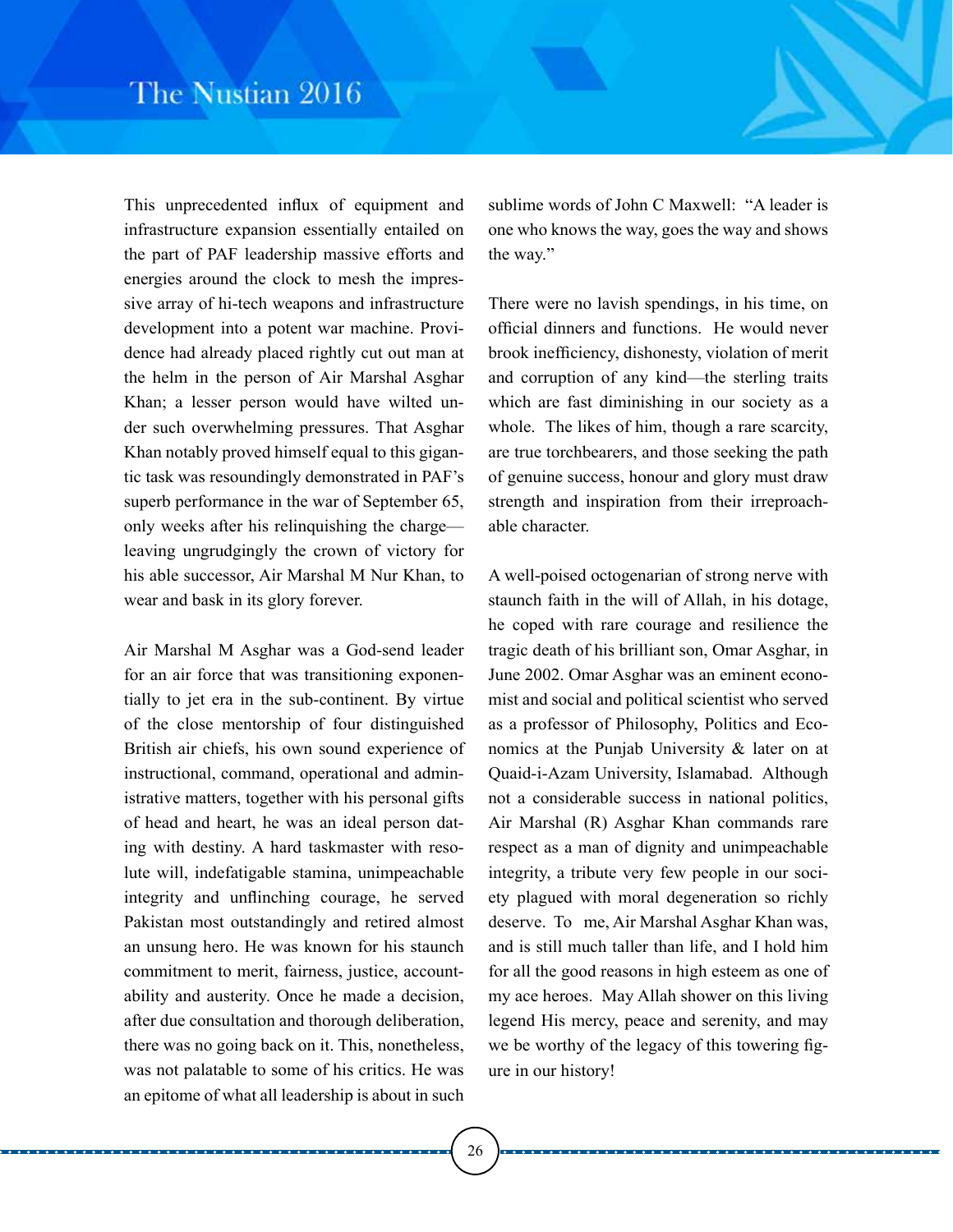

# **Voyage to the Snow Crown**

### Saad Khushnood, C of E&ME

A trip with the entire family is always tough to plan. Managing it is a completely different monster. But when the family consists of twice the number of children than the adults, it becomes a near impossibility. We didn't care; the allure of a winter wonderland a mere six hours away and filled with snow got our travel senses tingling. It was no time as I found myself clad in four sweaters, standing outside a bright white van, loading countless bags for my family for the tiresome trip from Lahore to Murree.

I shall not bore you with the details of travel, however recollections of the climb are ones I truly wish to share. The climb up till Ghora Gali was mostly uninteresting (other than the usual wail of a little tike wanting its mommy), but the moment the chair lifts came, the rain suddenly changed. It slowly shifted from small, persistent globules of liquid into slightly larger crystals of slush. The change was so dawdling that we did not notice this at first. Eventually we started noticing the windshield getting pelted with slush instead of water, and that there were intricate crystals in the slush. It didn't take very long for everybody to put two and two together. We had driven into snowfall.

Now, the van was slipping and the landscape started to turn white. However, the falling precipitation was still slush. We could not reach the Mall as the road ahead was blocked by snow (so we were told), so we decided to turn back. That is when it hit us. Our winter snowy wonderland turned into a snowstorm. Had it been snow alone,

it probably would not have been so unpleasant. But now that the wind had picked up and it was raining as well, it was beginning to become tough to manage. With the medley of little kids crying and wailing for release into the snow, it had become unbearable.

The stay at the lodges was also very eventful. The lodgings were clean and sufficient enough for housing us all. The problem lay in the fact that there had been no electricity the entire day, with no hope of it returning any time soon. This was truly problematic because all the heating equipment present was electric, with the exception of a fireplace in one room. We spent the entire night around that fireplace sharing stories, drinking tea and coffee, playing cards, etc. All this had to be done, though, after the kids had fallen asleep of course.

The next day, we woke up nearly frozen. We were told the temperature had fallen to minus five, which we survived without heaters and decided to go uphill. Our attempts were futile as most of the roads were snowcovered. Having spotted an open hill covered with untampered snow, we pulled over and decided to enjoy. Snowmen, snow fights and frostbitten fingers ensued. My uncle lost his phone during immense snow fight between families. (Luckily, the phone was found later entrapped in a slushy footprint, still in working order). We left as soon as we saw the signs of a snowfall revisit. We got to Islamabad just in time, as reports hit of a major snowfall in Murree.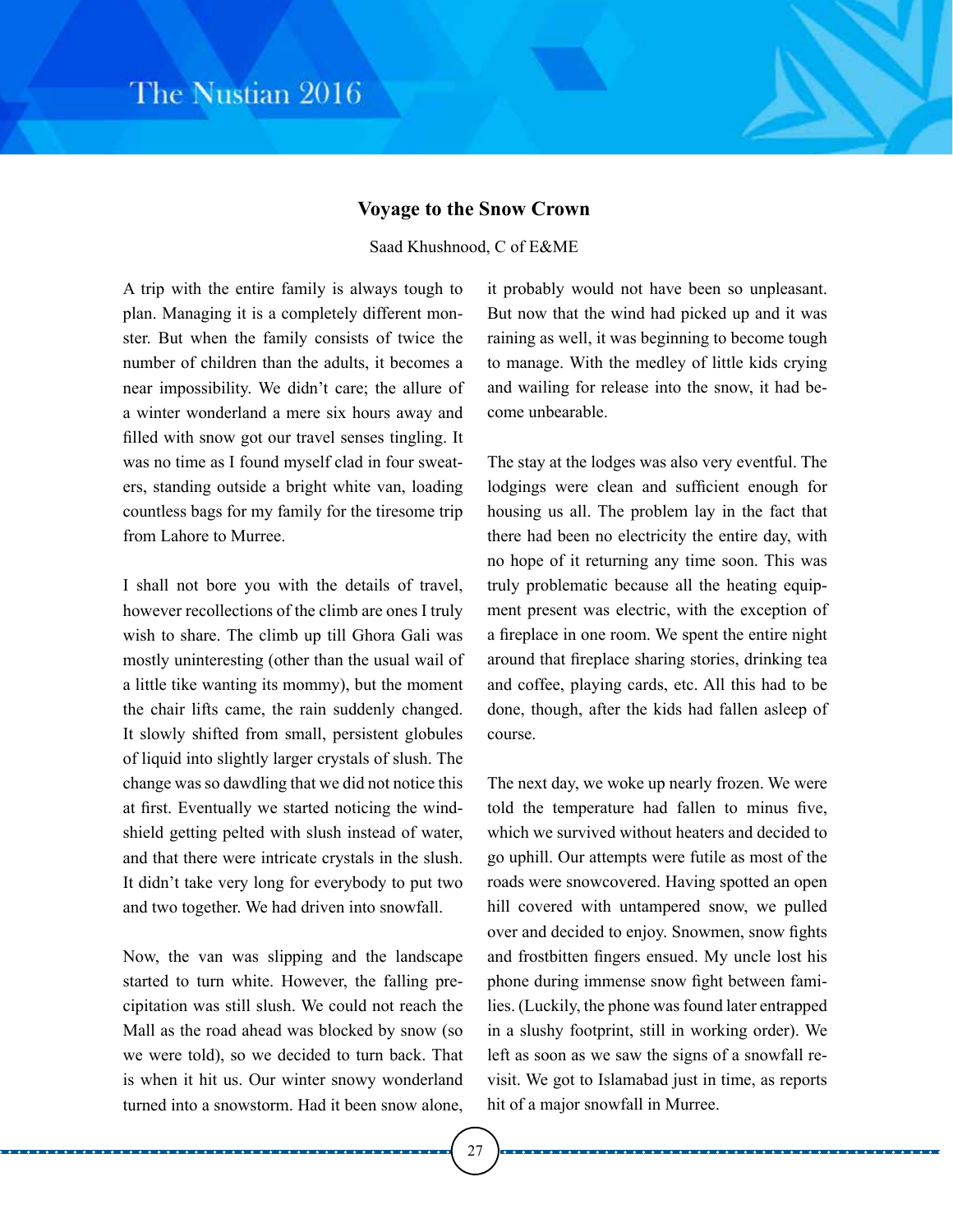Overall, the trip was truly memorable; being the easy target in a snowball fight; climbing a snow clad hill of clay with no gloves; fighting rain and snow in search for a usable toilet; searching in snow for an IPhone. The medley of memoirs we acquired from this trip will ensure that it will be remembered for the good things.

### **The Crime of being Poor**

Umer Sohail, C of E&ME

A boy knocked at the window of a shining car, feverishly and desperately. The tinted back window rolled down and a degrading look fell upon a boy of age not more than 8, in rags with a scruffy face and frowzy hair. Molested and abused at the hands of life – even at this tender age – he spurted out a well-rehearsed and oft heard lines " *Allah k naam pay day day baba, Maula khush rakhay*" (Please give me something in the name of Allah, may Allah bless you). Sadly, an even more mechanized reaction came his way, the all too familiar look of disgust and apathy. After all, the person in the car was too busy to be even giving attention to the petty scums like him; let alone help him.

The signal turned green and the car scurried away, leaving the poor boy amidst a cloud of dust and disdain. Head bowed, stomach grumbling, he scanned the roadside for any sign of his father. His little heart jumped in fear as he saw his father staring at him like the death itself. He knew the drill from there on; go over, have abuses hurled into his not so innocent ears, endure slaps and punches on his face already embellished with scars and bruises from the last time, and get manhandled and molested in every conceivable way by his own father just because he failed to "cash" that car on the red signal. And nothing was different this time around.

Eating his stale *roti* with a glass of water – the meal one gets at the slums when one does not fetch enough money at the end of the day – he wondered, what wrong had he done to deserve this? Was it his fault that he was born in a beggar family? Was it his choice that he opened his eyes in a house with barely enough food to keep him and his large family of 16 alive? He always wondered what amazing lives the men in black shining cars lived, flaunting about their vehicles, with their flashy clothes and smug faces. He wondered what great struggles they had gone through and tall mountains they had bested in order to earn this life of luxury. Deep in these thoughts he felt a sharp pain at the back of his neck. It was his mother, instructing him to finish his food and go to sleep, as he had to wake up before dawn the next day.

It was the end of August; it seemed as though the heavy rain overnight had washed everything away minus the exiguity of his existence. Luckily for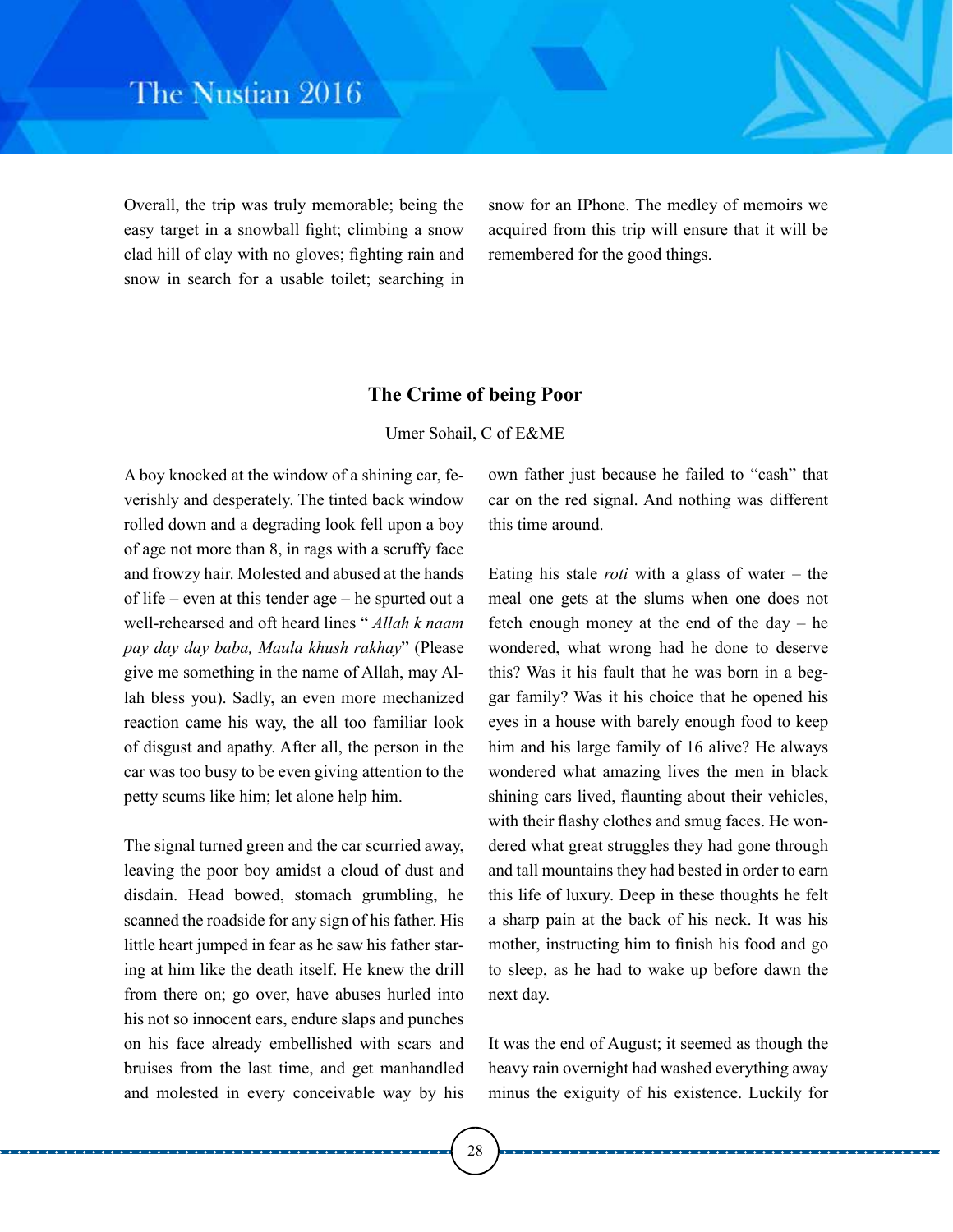the boy, he woke up in time to take a bath in the rain – one he needed for quite some time now. But the reason he was made to wake up so early was because today schools and colleges were re-opening from the summer holidays. For him that meant only one thing, more traffic on the roads, hence more money to beg for. Standing on the road side he envied the children sitting in vans, buses and cars, wearing their neat uniforms and going to school. He looked at his unkempt dirty tatters and wished he wore the same white uniform. He wished he would also carry the bag of books and stationery rather than the heavy pile of sticks he carried every day back home. Every time he saw the school going kids with their wide smiles and cheerful crackles, his heart yearned to join them, to be one of them. But the chains of poverty tangled his feet, and the rope of helplessness and illiteracy wound around his neck ever so tight.

He had heard that to be successful you needed to go to a school; alas he was just the son of a beggar,

cursed to remain one for as long as he lived. Who was to blame for his misfortune? His parents never cared about anything other than how much money he brought? Or the men in shining cars who never spared more than some unneeded coins for him despite their grandiose and profligate outlook? Or maybe it was God Himself Deep in his thoughts, he never realized that he had wandered off onto the road. The piercing horn of a car brought him back, and that was the last thing he ever saw as it ran right over him, mutilating his little body one last time. The last thing he ever saw was the blinding shine of a graceful car; the one he envied and desired to sit in throughout his little life. And just like that, the insignificant, paltry life of the son of a beggar ended, probably in a better fashion than the life of many around him. And with him died his impossible little dream of breaking the shackles of poverty and even standing a chance of being happy like the people in shining cars.

### **Blue Bayou**

#### Usama Saeed, SEECS

Water lapped against Samson's boat as it moved up-stream, leaving a trail of phosphorescence behind it. Its wake made him think of ghostly willow-wisps under the mist, parting to let him through. The entire swamp had been blanketed by the mist soon after sunset.

He worked the single oar, slowly churning the water again and again in an endless cycle. He couldn't see where he was going. Didn't even know his destination. What he did know was that the swamp had called to him today. Like it used to call him in his childhood. Back then, when the bayou called, he would run away from town and try to listen to it, but his mother would grab his wrist, slap his cheeks red and drag him back kicking and screaming.

His grandfather died in the swamp, she would tell him. She'd waded into the water, her skirt float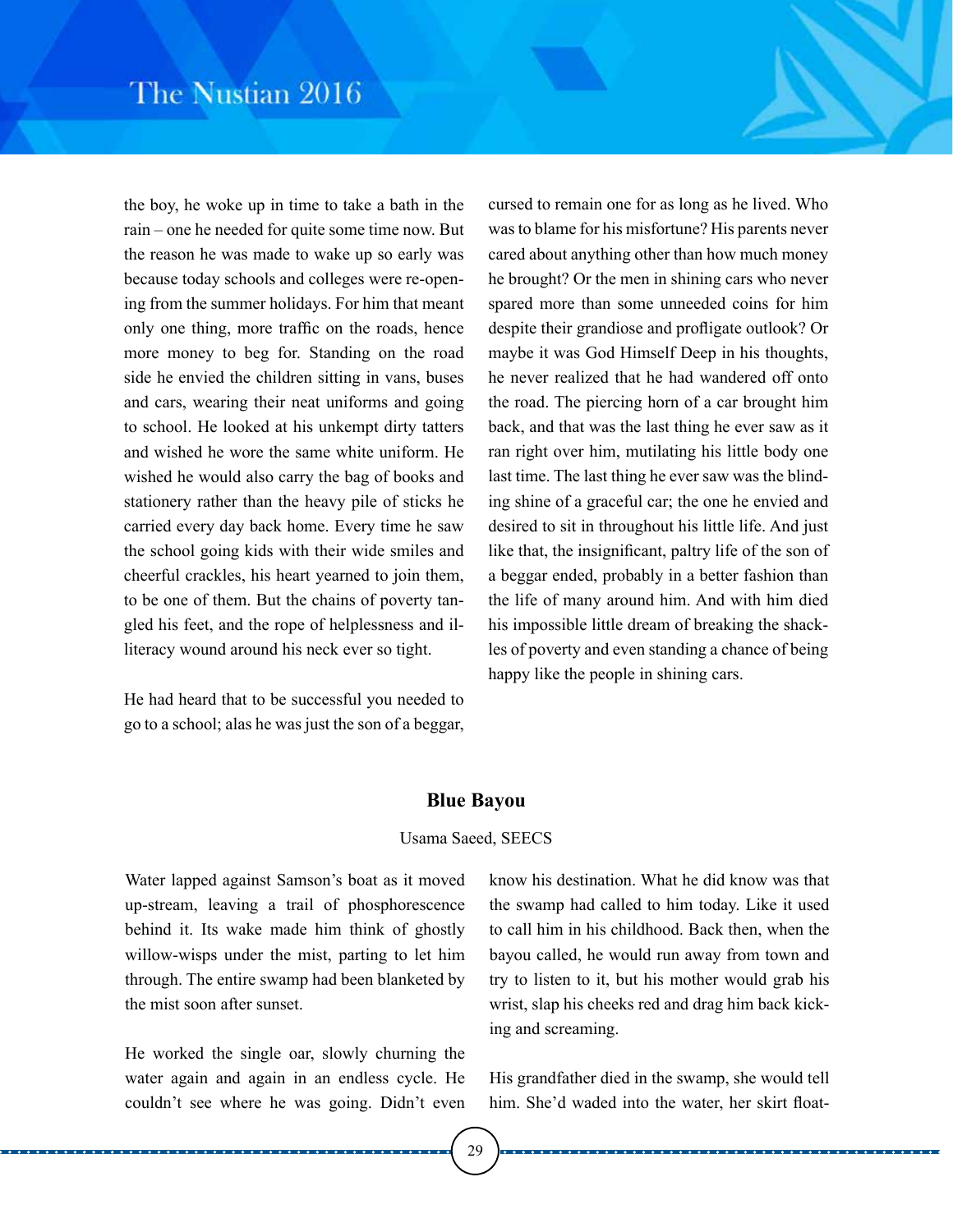ing on the murk, leaving his mother in the arms of aunt Maya. Both of them watching from the shore.

"Do you want to leave and never come back?" She pleaded with him. But the problem was that he did want to go, and never come back. And his mother wouldn't understand and he knew it, so he hung his head and listened to her wordlessly.

He was pulled back from his thoughts by a thud something had hit his boat. He looked over the edge into the murk, but he couldn't see anything. He clung to the edge in wait for whatever it was that had hit his boat to reveal itself. Something broke through the water a few feet from him. A piece of driftwood. Oh, but it wasn't! He watched as a family of alligators frolicked in the water at just a little distance from him. The mother gator was close enough for him to touch. He started rowing again with bated breath. It was a sign - he was sure of it. A sign to show him the way. He knew he was going in the right direction.

His mother had died of cholera that day. He'd buried her. His sisters had watched. And now it was time for the swamp, a place he did not know but a place he trusted to know him, to take him. He followed the family of gators up a fork in the creek. They knew where to go. The mother was leading her litter of two, and the litter was leading him, the youngest member of the family. He followed them, watching their tails curve as they swam just beneath the surface.

After they had swum for some time, he spied something in the distance. Beyond a cluster of trees, he could make out a shape through the mist.

As he rowed closer and closer, the shape became more and more distinct until it became apparent that he'd come to a cabin raised on piles above the swamp. He stopped his boat against the trunk of a tree to observe it. That was where he was supposed to go. He broke off from the tree.

As his boat bumped a waterlogged staircase, he noticed that the family of gators gone. They had dived down into the murk, to where Samson couldn't see them anymore. Their job was done. He found rope lying just outside the house. He tied up his boat, and started towards the door with trepidation. His hand extended to the doorknob. The old wooden door creaked open to reveal an old woman humming to herself, alone in the darkness.

Saving nickels, saving dimes Working 'til the sun don't shine Looking forward to happier times On Blue Bayou

"Well, come on in, Samson," she finally said with a smile, as he closed the door behind him.

Note: The lyrics at the end are from 'Blue Bayou' by Roy Orbinson. Supposedly he wrote the song in loving remembrance of his departed wife.

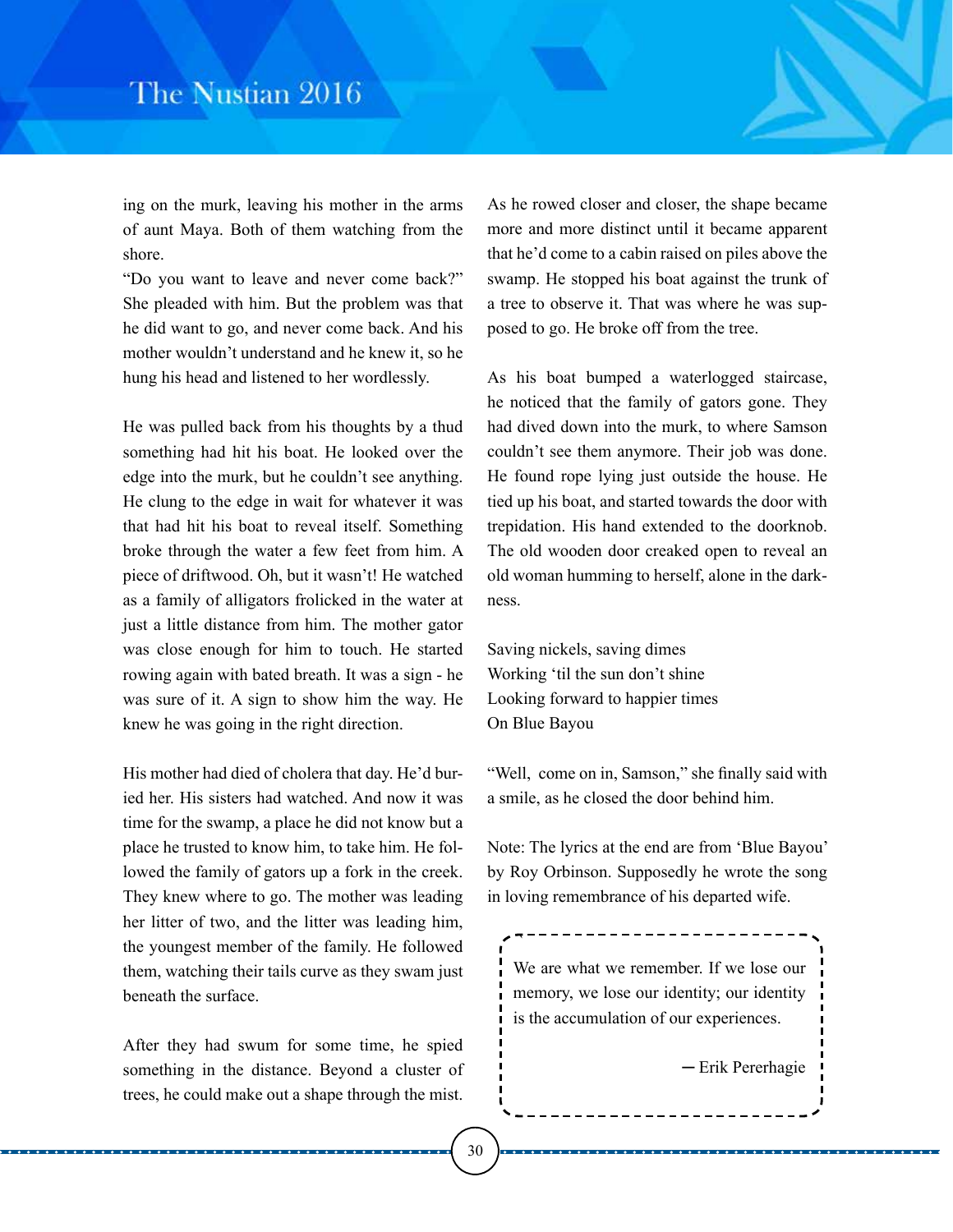# **Yin Yang'**

#### Mirza Sikandar Baig, C of E&ME

She looked in the mirror. A wave of disgust washed across her face; a terrible nose, disproportionate jaw, and just to make it even more loathsome, her acne and masculine structure reflected from the mirror she viewed herself from, she had a pituitary gland disorder. She turned towards the dying old man who had once sown the seed that grew into her. Her father lying on the mattress that she had put on the floor. May be he had something to say after all these years of his misery. He was her origin after all, she thought. Her father was paralyzed and could only mumble for five years. "Father" she whispered into the ear of the dying old man, caring only if she would get a satisfactory answer or not.

"I hate myself! why was I born this way? Left to fight with myself while others got out of life which I never did!" "Oh rose!" the old man spoke feebly, "I am but a dying man and now I understand that no matter what we do, we live till we die with the memories of the gained and of the lost, the wished and that which we have got. I always wondered what one could make out of a life that is not perfect. What should we perceive from its imperfections? And just why do we want everything from it? Life was granted to us unasked. We are souls behind these eyes; like ghosts given shapes, like the dead made to feel. My dear child! Someone is speaking to me, now that I am leaving this body, telling me that it wasn't perfect but the beautiful cute flaws. Flaws, that like a mother loves her small weak child for staggering, can make us love life. We need to learn how to do it and balter at the notion that no matter what happens, no trace of it, now shall remain," he mumbled his last words. Odd that just when he had decided to never to speak again, did she realize how queer her problems were.

### **Water under the Bridge**

Usama Saeed, SEECS

31

He staggered away from a crowd of people standing around a grave, watching a body being lowered in. It was a funeral he had too much stake in. Someone very dear to him had passed away, and he was just realising how dear that someone had been. He took shelter under the shade of a tree, collapsing down into his thoughts. He wiped away the tears boiling up in his eyes and glanced

back at the herd of the bereaved.

The mother of the deceased stood by as they began pushing earth over the hole. She cried into her dupatta, already drenched as it was. He felt for her. So much so that his own loss began to feel less present.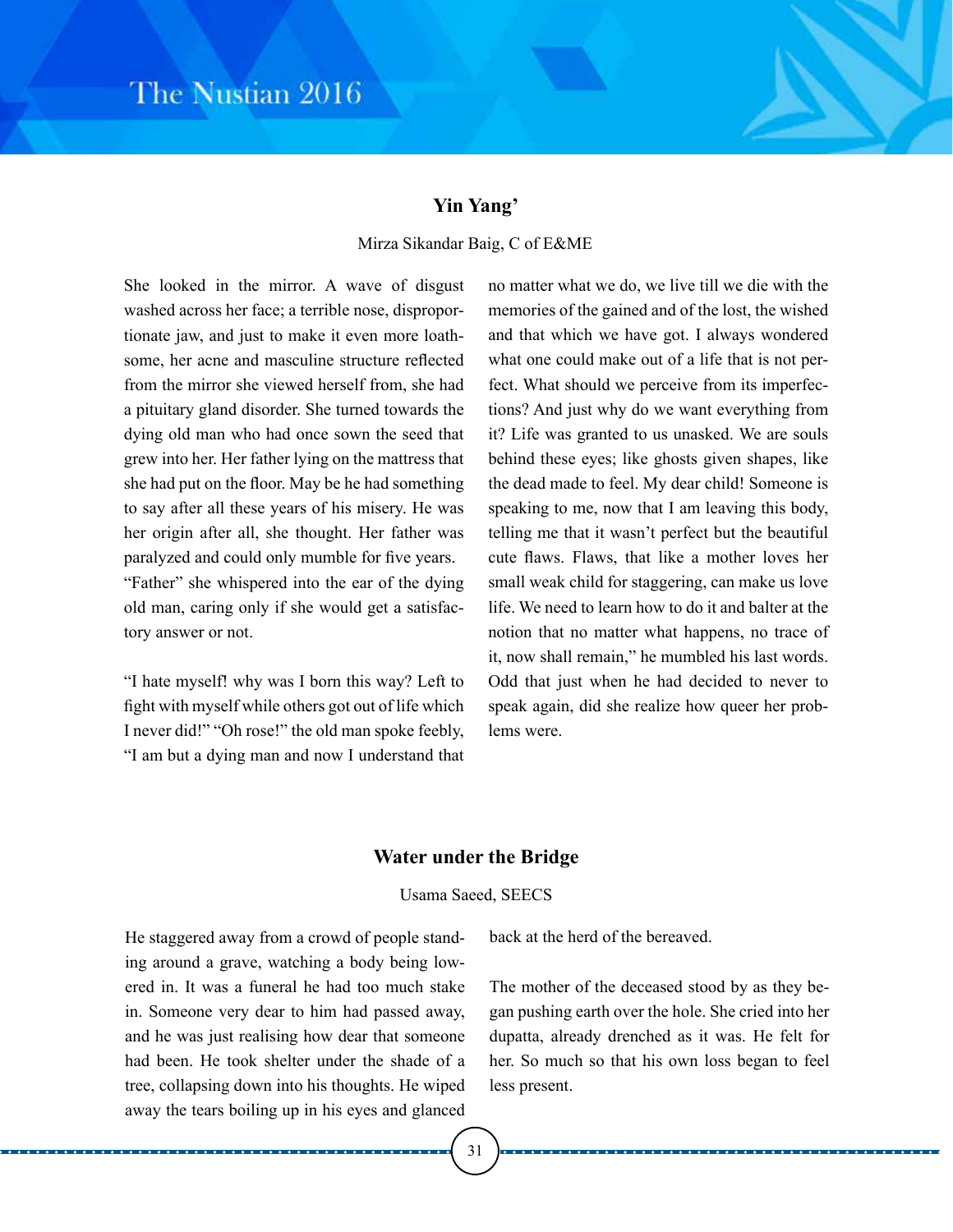Soon he couldn't bear to look at her anymore and turned to the grave instead. It was almost full now. The characteristic mound was beginning to form over a corpse that was nothing more than a reminder of the finality of it.

**Of death**. Again he tore his eyes away and this time turned to the barred gate leading into the cemetery. A few cars were parked outside. He could see their roofs sticking out over the low redbrick wall. Some of his friends lingered outside, standing around languidly with cigarettes in their hands, leaning on their cars.

The one who had died was his friend too, in a way. But while his death meant a wrenching feeling of loss for everyone huddled around the grave and the stragglers outside, a feeling easier to make peace with, it was an incomparably harsher, stranger fact for himself to swallow. It was a wound time would not heal. He was assaulted by a band of realisations that he could not make peace with, if he ever found peace at all.

"So young ..." his mother began, trying to dam the stream of tears with a handkerchief. His father held her in his arms with no words to console her. "Just like his baby brother!" She buried her face in her husband's chest. The old couple held each other for a long time, quietly grieving.

Sitting at a distance under the tree, Wallace watched them. He wanted to go over and comfort her. He wanted to drape his arms around his mother's hunched shoulders and cry. He should be there with her, weeping like he wanted to, but he couldn't get up even though he wanted to. He couldn't get up for all the good it would do.

"My baby!" Martha suddenly shrieked.

He spun his head around, but she wasn't looking at him. She'd fallen down beside the grave. His father was helping her up.

"Just like his brother..." she sat there, refusing to take her husband's hand. "Just like his brother. So young!"

His brother's death had been a huge shock for his parents. And now this…

"God, take me, let my baby back!" Mother wailed. "Get hold of yourself," his father said as he helped her to her feet. He finally got up and walked back to his parents. He mock-wiped his mother's tears away, but his hand passed through her cheeks like it had the first time he had tried to hold her after climbing out of the grave. He had tried to talk to her, tried to make her realise that her son was still alive and standing before her! But her son was dead. Rather, both her sons were dead. Both the twins. He was only an apparition that had clung to his brother's conscience like a parasite.

He wiped irrational guilt from his mind and straddled the grave, digging his face inside. His own face stared back at him through closed eyes. As if just as surprised to see him as he had been. Just as surprised as him when he'd woken up staring at his own corpse, only to find that his brother was dead.

Note: Sometimes it so happens that a twin or multiple disappears in the uterus during pregnancy due to miscarriage. The foetal tissue in some cases is absorbed by the remaining twin or multiple. This is known as vanishing twin syndrome.In the story, one twin seems to spring from the cadaver of the other as it is being buried.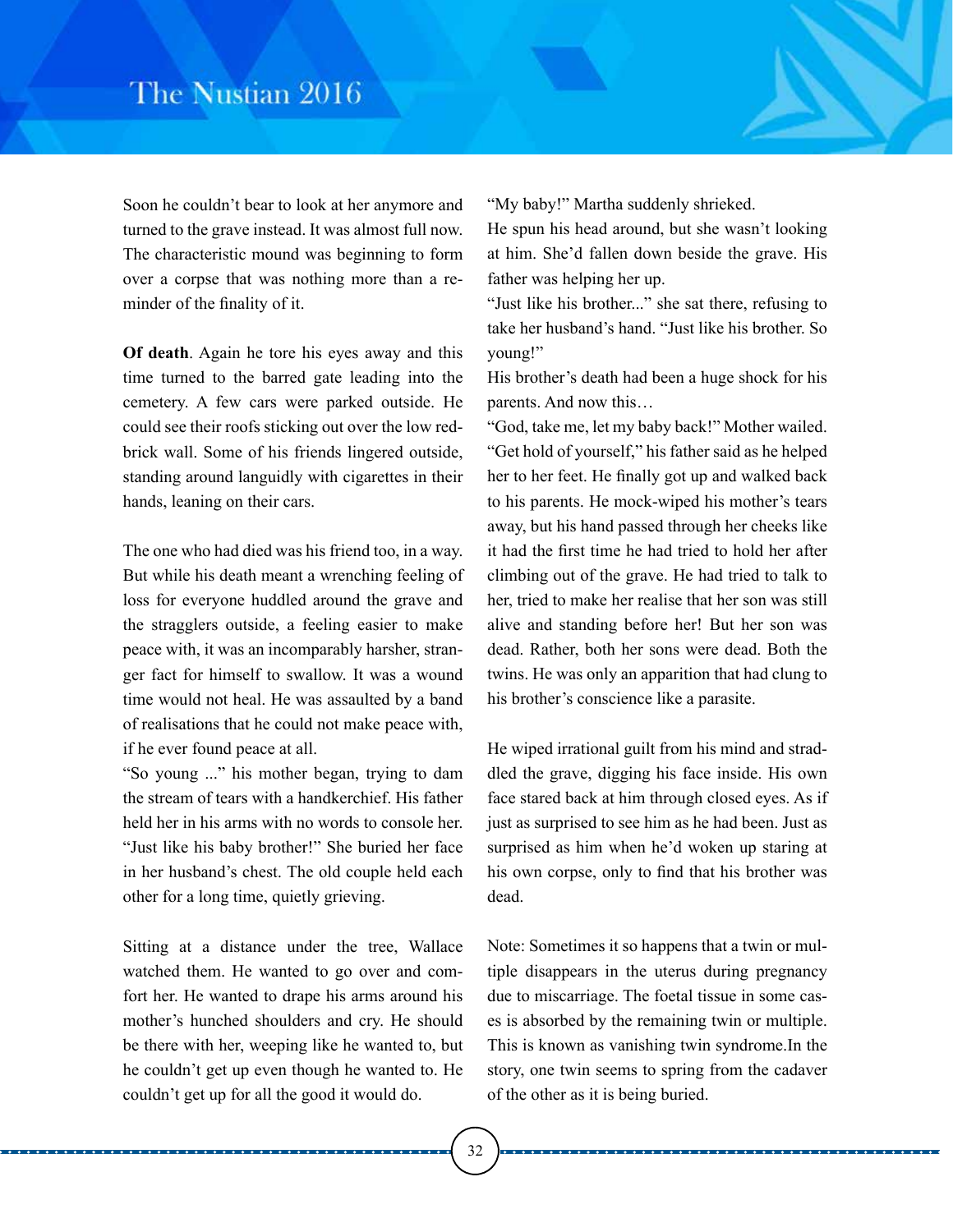# **Hyperloop**

#### Umar Mukhtar

Elon Musk's Hyperloop

Elon Musk's Hyperloop is a transportation network that shoots the passengers at nearly the speed of sound through a pneumatic vacuum tube using magnetic levitation technology.

Who is Elon Musk?

Elon Musk a great entrepreneur and billionaire who is also the founder of Tesla motors and Space X. He proposed the idea of a futuristic traveling system known as "Hyperloop"

What was Elon Musk's motivation?

Musk was actually looking for something that would be better than flying and driving. Moreover, he was not happy with the expensive highspeed rail transportation project in California. He was looking for an even better option. What is Hyperloop?

According to Musk, Hyperloop is a network of Pneumatic pressurized tubes in which capsules will be propelled on an air cushion driven by highspeed fans and linear induction motors.

The second idea was to propel the capsules in vacuum tubes through electromagnetic suspension at near the speed of sound. One main problem in the second idea was to maintain a vacuum because a minute leak in the system can shut the whole system down. This can be overcome by some pumping solutions. The power will be provided by the solar panels which cover the tube's top. He supported the second idea. How is it beneficial?

The Hyperloop can be cheaper than conventional modes of transportation. The tube will cost about 16 billion dollars which Musk described as being low as compared to the California rail project which will cost about 12.7 billion dollars. Additionally, Hyperloop will be built on pylons (tower like structure).

Moreover \$12.7 billion sounds expensive for the train but \$16 billion seems cheap for the fastest mode of transportation in the world. As the system is to build on pylons you can rarely feel the earthquake.

The Hyperloop reduces the time taken to travel long distances. Hyperloop may be cited as the fifth mode of transportation. This mode of transportation does not face from noise problems that are found in other modes. Moreover, it is less accessible to natural disasters and weather conditions.

Hyperloop's passenger capsule can carry 28 passengers. Hyperloop's cargo capsule is 70 feet long. It is big enough to carry heavy container cargoes. According to Musk, the route will connect San Francisco and Los Angeles. So, we can travel in less time. The analysis shows that the expected journey time is 35 minutes. It means you can travel at an average speed of 600 mph.

### Hyperloop Technologies Startup

They are working on a short test track at Industrial park in Las Vegas with the objective of accelerating a passenger's car which will travel about 335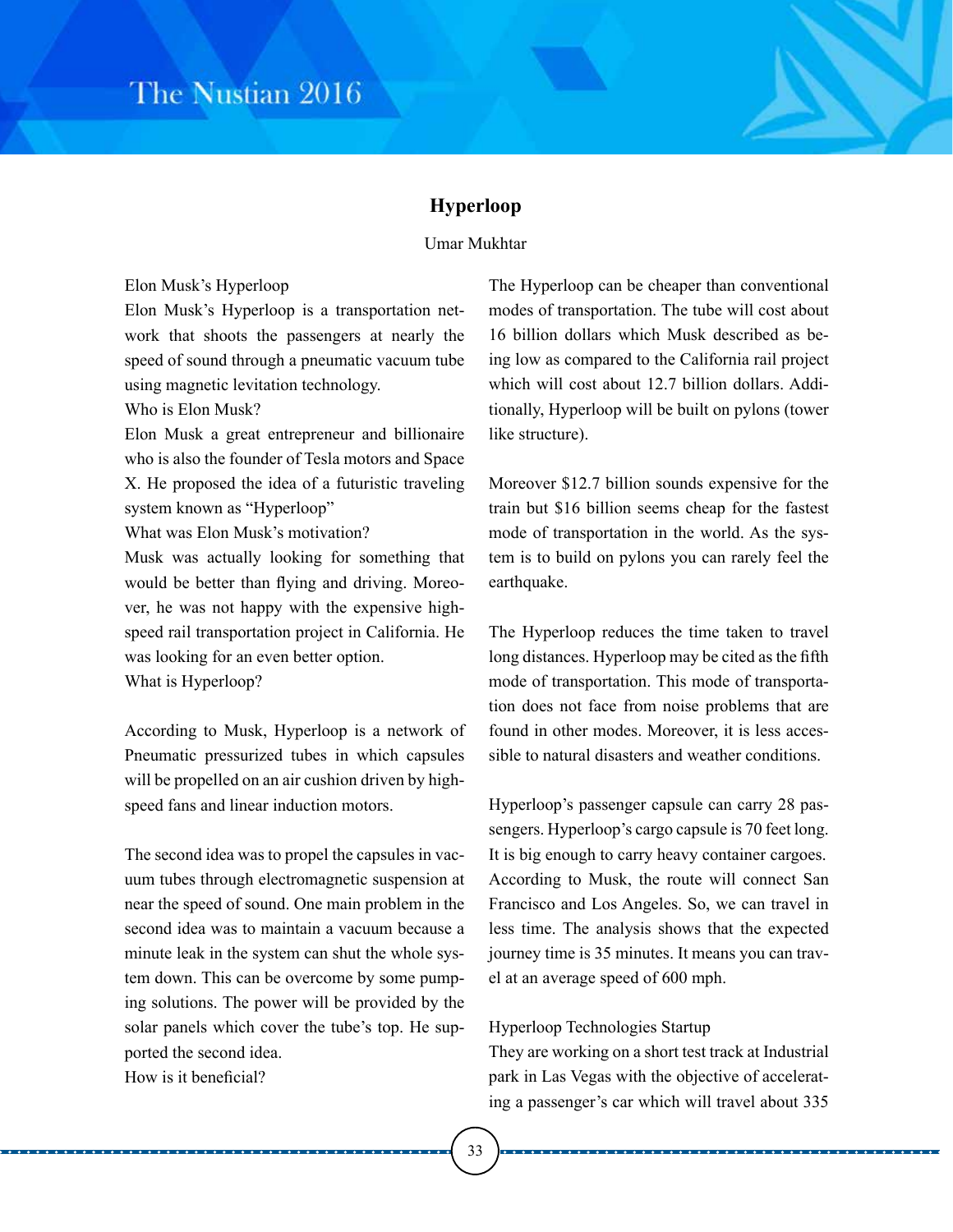miles per hour in a time span of just two seconds. The track will be about 5 miles long and it will be able to carry passengers. This will be a great test for the technology and a dream come true for Elon Musk.

The Hyperloop might be ready some time near 2025 and the passengers might be moving with the speed three times faster than the high-speed rail.

### **The Story of a Boy and his Subconscious**

Mueed Ur Rehman, SEECS

He never really had any girlfriend because the concept of a girl friend never made any sense to him. He always thought and hated this thought of being in a relationship with any girl and one day sitting at a Hillside or on a peak of mountain, him admiring and lost in the wilderness of that place but her head stuck in the world, having her foolish girlish thoughts. Even the thought of it would make him go crazy. So he'd go to such places alone instead of with someone who wouldn't appreciate the holiness of that place. Sitting there peacefully he would sometimes think about the girl of her dreams and how he will bring her here and then it will all be complete.

**Subconscious**. But what if she agrees to marry you eventually and you bring her here but she turns out to be the same as others? Wind of fear flew right though him and shrugging off his subconscious he stopped thinking about it.

Sometimes when he was angry with his family members, slamming doors and sitting in his room quietly thinking about how his life will be good if she comes in his life, he would never fight with her, their life will be one of a kind, peaceful, loving..

**Subconscious**. Are you sure? Because your parents want you as badly as you want this girl, they had gone to *mazaars*, doctors and God knows where to have you, thinking about their joyful life when they would have a son. But what is happening now, you are sitting in a room alone while they sit in other room, thinking God knows what.

He wanted a new camera, the latest one in the market. He asked his parents to buy him one, but with a look of disappointment in their eyes they refused because they hadn't had enough money. Listening to this, he rushed through the door leaving traces of anger behind for his parents to clean. Walking down a road quietly, thinking about how he would go to his full extent to fulfill every wish of hers if she ever agrees to be his.

**Subconscious**. But what about the time your uncle was telling you the story that, when he was six and demanded a bicycle but his parents couldn't afford it so my father worked over shifts to make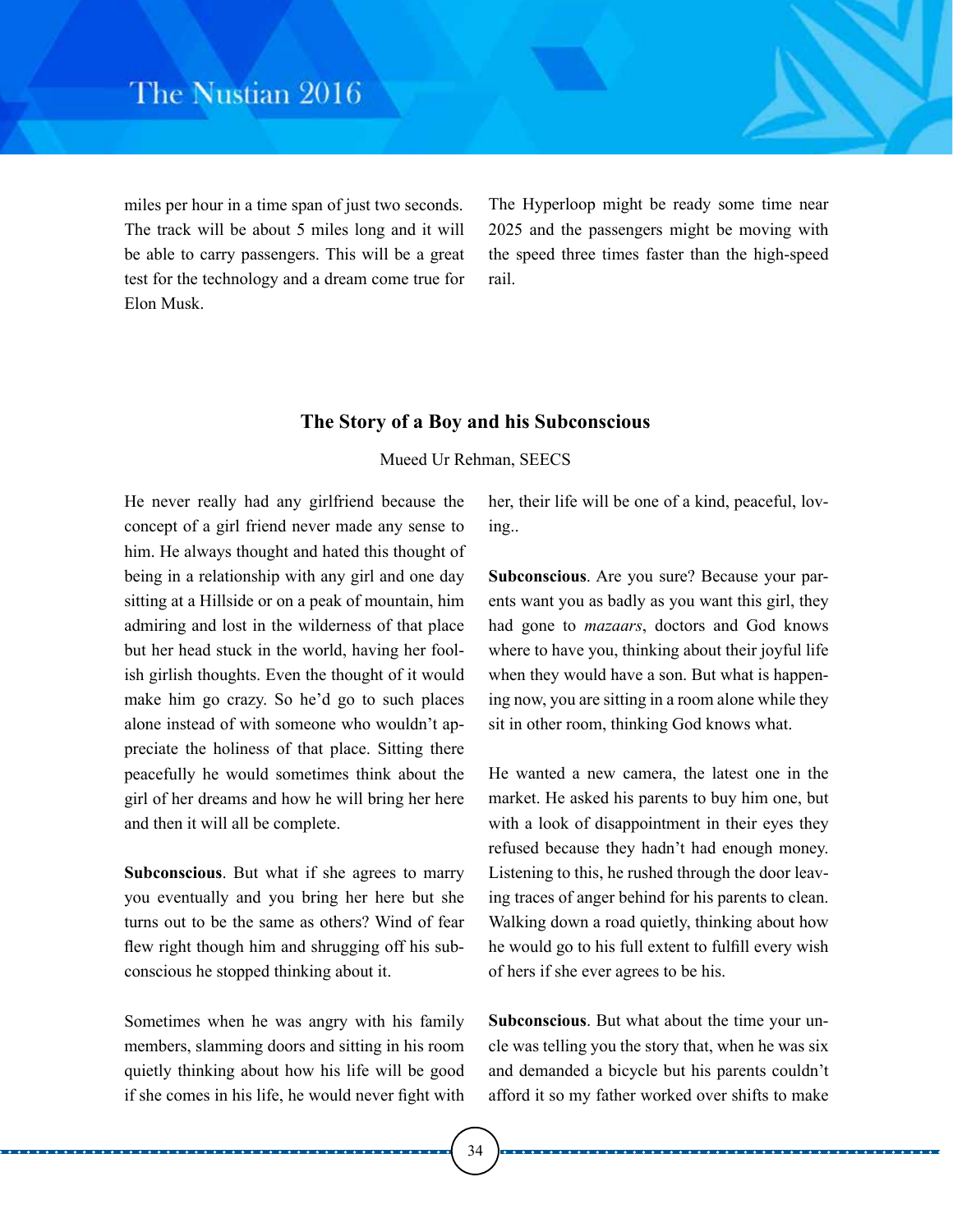up the money. But today they refused me my new camera, I wanted it so badly.

**Subconscious**. So are you sure you would be able to fulfill her every wish too? It's not about having everything, but to have it with your loved ones.

Once he wanted to go to his friend's party but his parents insisted if he could stay with them for it was their anniversary. He was furious over the thought that how selfish they are? They won't even let me go to my friend's party, my friends will think I am still a baby. On his way to his friend's party, he thought and smiled how she would always understand if he had to go somewhere, she would never hesitate.

**Subconscious**. When was the last time your father

went to any of his friend's gathering? Long time ago he remembered, why? Because he never had time, working in the morning, giving his family time in the evening, he didn't have any of his own life left except him and his mother.

This time he couldn't shrugg his sub-conscious off because he realized that his eyes were wet and he was sobbing by the time he reached his friend's house. He had realized his mistake, thinking too much about the girl and her qualities, who he wasn't sure even if knew him. He stopped there, then he started running towards his home, he ran and ran...

This time his sub-conscious rested as he hugged his parents and apologized.

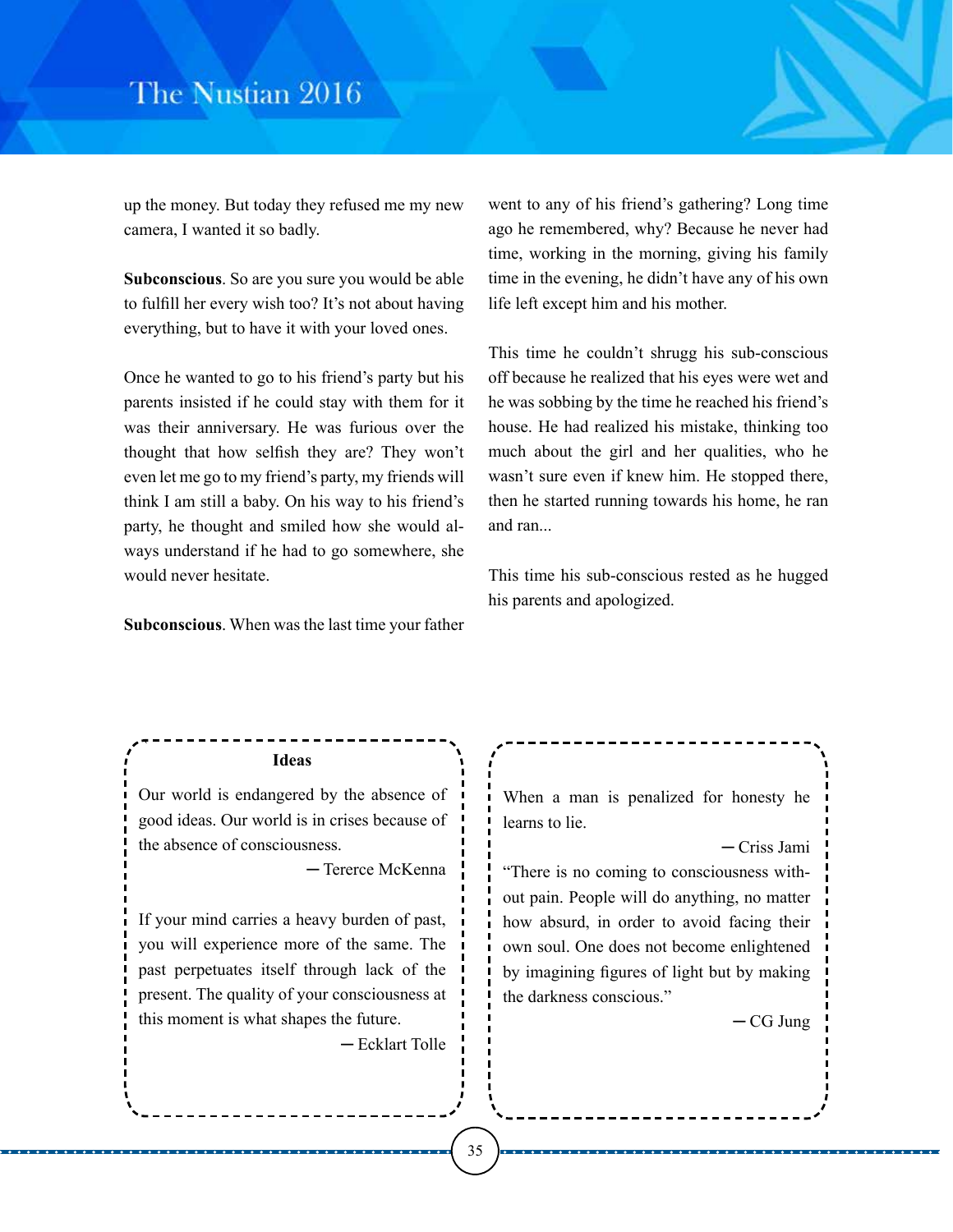

# **Who Killed Him?**

#### Batool Fatima, SADA

My very first and exciting memory is one I shared with my neighbor and first friend, Anna Kalmer. It is about a man, a stranger, a man I never could know, a man who died in the park, a man who Anna and I found.

Let's start with the story of that day, not of how it dawned and started and all that, but from where the day started out for me. It was Thursday afternoon, a golden afternoon, with the green leaves shining like emeralds, on tall trees, reaching for the sky twinkling like an aquamarine. Everything was shining, to me, in my eyes, everything was shining. After school, Anna and I would go cycling around the neighborhood, racing along the long and wide roads, dodging the occasional car that came along. And the wind would laugh as we would, and echo with the eternal words that Anna would shout out like an army general leading his soldiers to conquer the world.

"Move faster Dashiel Martello, we are ten afterall."

And Dashiel Martello, that's me, ten years old, would pedal as fast as my feet would allow and chase after Anna Kalmer, also ten years old, who was always faster and ahead of me no matter how fast I pushed forward. So, one day, Thursday, we cycled and cycled till as far as the Spring Park. It was called the Spring Park because of the water stream, also called a spring, flowed along the left edge of the park. By the water, under a tree, on a bed of grass and leaves, we found the single most terrifying (for me), and amazing (for Anna) mystery of our time.

"Hey, Dash, look, the man sleeping under the tree," said Anna, cycling past the tree, I followed after, slowly, my head turned around.

"Daaaaaash," Anna called, she liked doing that, dragging on my name like that, "Are you tired? Wanna nap under a tree too?"

"No, no, I'll nap at home thank you," I answered, and began to pedal faster, must get away from here.

"Oh wait," Anna excitedly leapt from her bike and dumped it on the ground, "Let's push that man into the water."

"What?" I exclaimed, here she goes again on one of her wild tricks, really, she should know no one else sees the humor in her jokes besides me, "Anna wait, don't do that," but not today.

"Oh come on scared cat," she taunted, getting ever closer to the man, she stuck her tongue out at me. I realized I was still sitting on the bike, and when she turned around and froze, my hands gripped the handlebars even tighter.

"Anna?"

"Dash, come here."

"Why?"

"Because I think this guy is dead."

The man, dressed in a black suit, white shirt and red tie, was slumped against the tree, head rolling over one shoulder, arms loosely fallen by his sides.

"Dash, hey."

"No Anna."

"Well, at least I wont be pushing him in the water anymore, this is way more exciting," she gaped at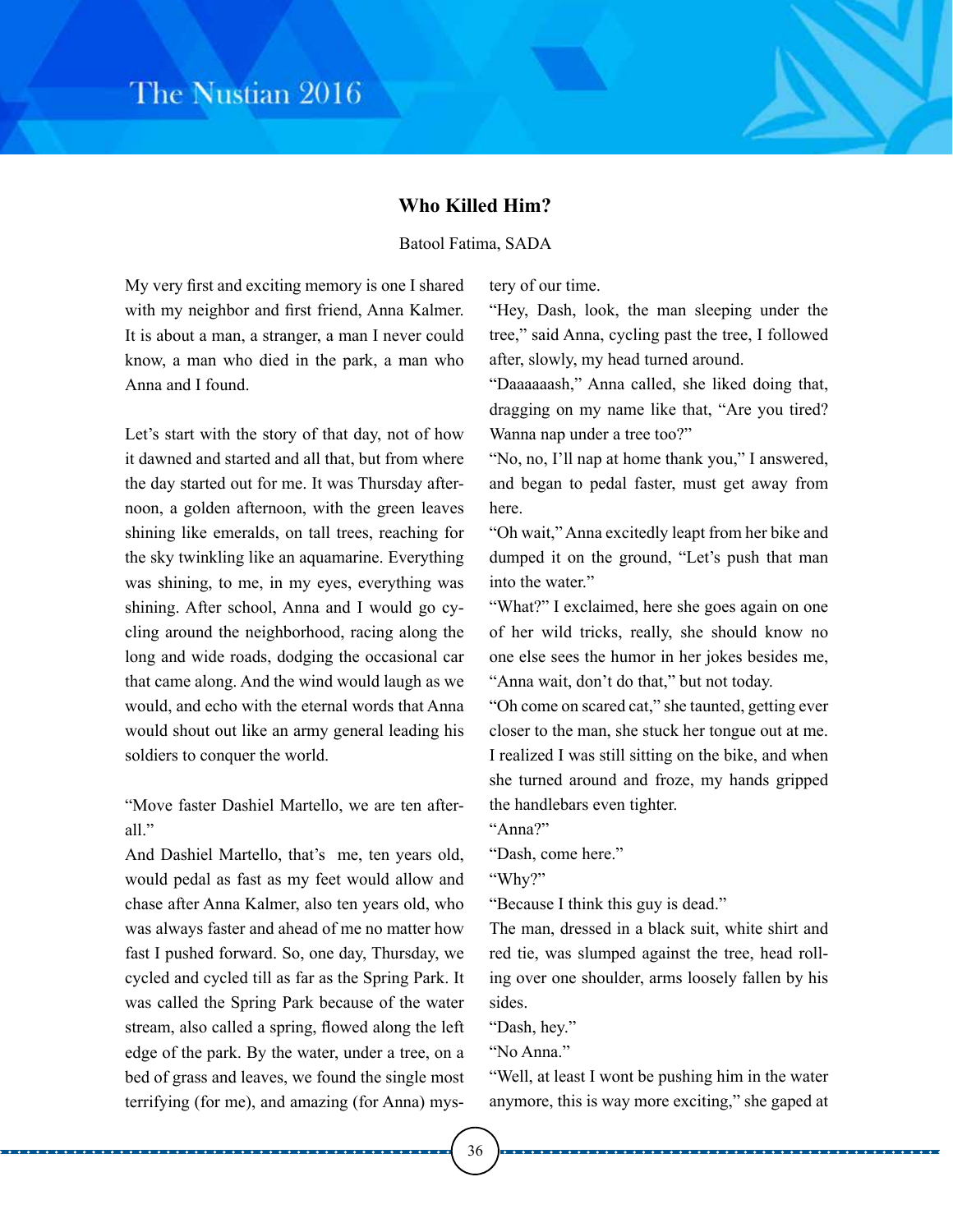me, "You still haven't gotten off your bike either!" "Anna, let's not do this, let's just go, okay?" "I will, I will, in due time," her eyes were wide, feverish almost, sparkling, "But only if you get up, come over here and touch his arm." She grinned at me, as if announcing I had just been granted superpowers, "You're joking." "I'm gonna, but it's better if you do it too because if you wont..."

"You what?"

She laughed, I can't believe she actually laughed when standing next to a dead guy, "Oh let's find out who he is, maybe he has a card on him or something." She turned back to the man and slowly began inching closer.

"Okaaaayy," I protested, standing up abruptly from the bike so it clattered to the ground loudly. Anna was ecstatic, my heart thundered in my ears and my eyes were trapped on the man, on how the water reflected light over his brown hair, of the limpness of his shoulders, of the neatness of his suit. Maybe, it was because he looked so ordinary, that I was confused, doubting if he even was dead. Or maybe, because he was so ordinary, no one even noticed he was dead. Yes, that made sense. "That's it, just a little further."

When had my hand risen, why was I --------

"Oye kids, get back from there," a shout echoed out sent a shockwave through me, like electricity. Anna was already on her feet, as the grownup marched towards where we stood. "what's going on over here? who is that man?" he asked.

I looked once at the dead man then at the alive one, "He's sick, I think he needs your help," I said abruptly.

"What? Really?" said the man.

"Yes, and we were just leaving too, it's time for supper," I went on, caught Anna by the hand and dragged her to the bikes. She didn't protest, just glared at me. We got on our bikes and were cycling out of the park when the shout echoed out, "Hey, this guy here is dead, someone call the police."

"What was all that about, you idiot, why did you chicken out like that?"

"I'm not gonna tell you."

"Why?"

"You'll laugh."

"Well, only if it's stupid."

"Anna!."

"Alright, alright, what is it?"

"If we had stayed around like that, those guys would have thought that we were the ones who killed that man."

"Chill out Dashiel Martelo, we are ten after all." And just as I had known, Anna burst out laughing, and she went laughing all the way home, while I could only shout at her to shut up. I think, I can't be sure, but I was actually ahead of her this one while.

----------------------------------

That night, after supper of boiled potato salad with and a small scoop of fried macaroni, a visitor came to our home. At first, only Dad went in to the sitting room and met with the guest, then Mom followed him in a bit later. I watched TV, for what watching TV was worth. There were no siblings for me to play with, just a younger sister who was still too young to leave the baby cot. Then Mom came back, "Dash sweetie, would you come to the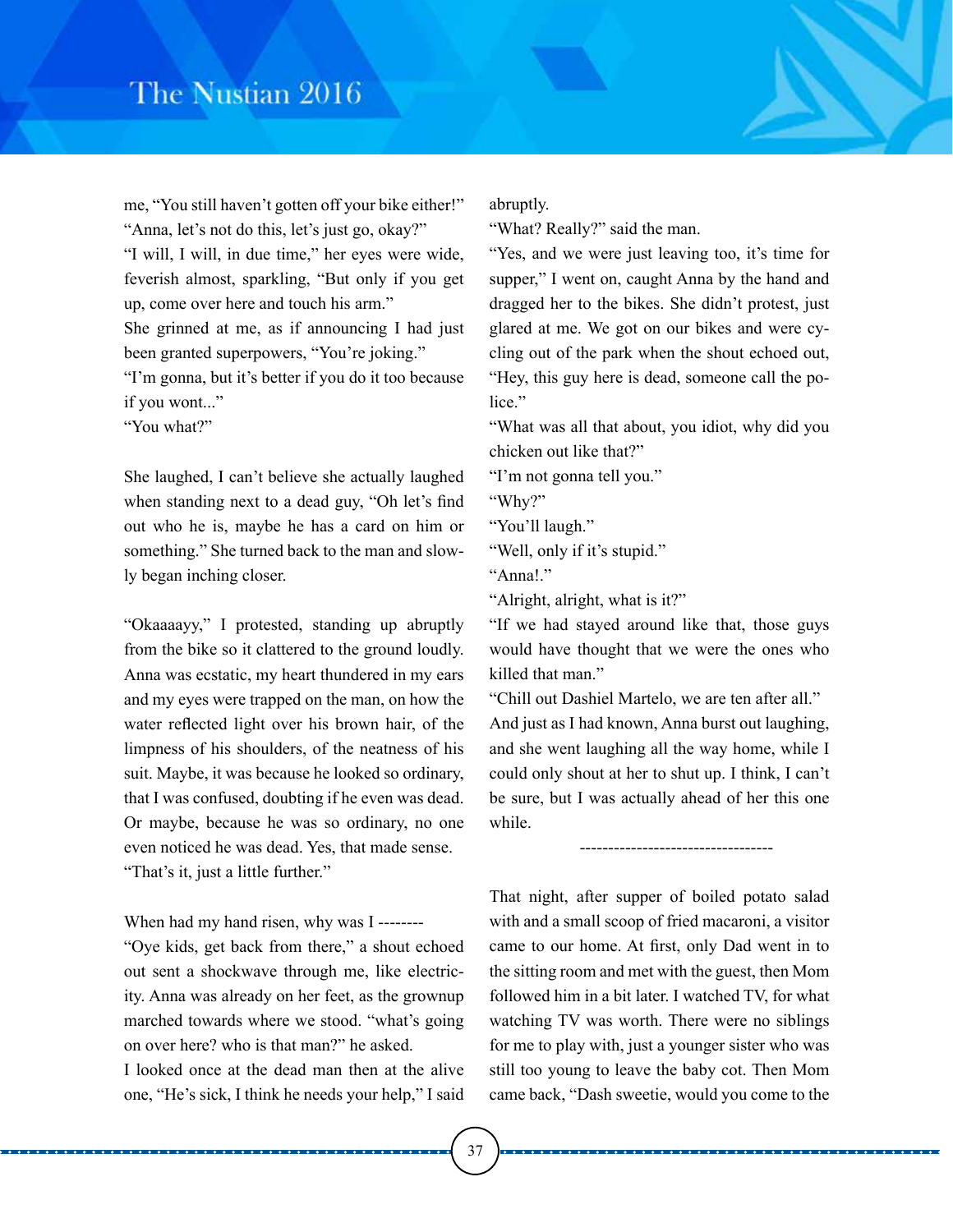sitting room for a bit?" she said softly, I looked at her, she sounds worried.

"Ok." I slid off the couch and followed after her, there was conversation going on in the sitting room so I assumed everything was alright. But when I actually stepped into the room, I saw the guest was actually, a police oficer.

"This is my son Dashiel," Dad said, "Dash, say hello to Officer Murdock."

"Hello Dash," said Officer Murdock, smiling gently at me. I realized I had frozen and not greeted him as Dad said, "A-are you a detective?" I asked. Officer Murdock laughed, "Well since I am still in uniform I am not a detective yet, but I hope to be one day," he replied, "And that is something I need your help with, you see, If I want to become a detective one day, I need to solve this puzzle. Now, will you help me?"

I could, but only, nod. I mean, what was I supposed to do? The man was in a uniform, He could very well have a gun on him, what if he arrested me? But Officer Murdock, the way he asked me if I was there at the park where the dead man was found, it sounded like he didn't know much of what I was doing there.

"Did you see anything out of the ordinary? Was there anyone there when you got there? Anything at all you can remember."

"He was dead when we got there, my friend thought he might be sleeping. And then that man came and told us to get back, and then he called the police, and we left," I said in one breath. I can

definitely not tell him about the prank.

"Your friend, is Anna Kalmer, from next door?" I nodded, "Hmm, I will talk to her too, check in on her."

Wait, what has Anna told him something I didn't, he would know I had been hiding something, but I don't think she would tell him about the prank she was about to play. What should I do?

"Well, if that is all that happened then I guess I've gotten all I could from here, but if you remember anything at all, do let me know, okay Dash?" Officer Murdock looked me right in the eye.

"Sure thing, " I think I even tried to grin back, what am I showing all this false confidence for? Officer Murdock patted my head and got up to leave. Dad and Mom both went with him to the door. I waited, I have to know what he knows, so I can know if he suspects me or not. Would he suspect Anna too?

Slowly, slowly I followed after, and peeked around the half-open door while they adults stood at the gate and talked:

"It's so horrible, and he died so young too, what about his family?"

"Actually we don't know who he is yet, you see, he had no identification on him when we found him and we have yet been unable to locate any documentation regarding who he was and where he worked."

"That is so sad, he died such a sad death, and no one even knows his name."

"It looks like a suicide."

"Well, it is still early in the investigation, we hope you solve this mystery as soon as possible."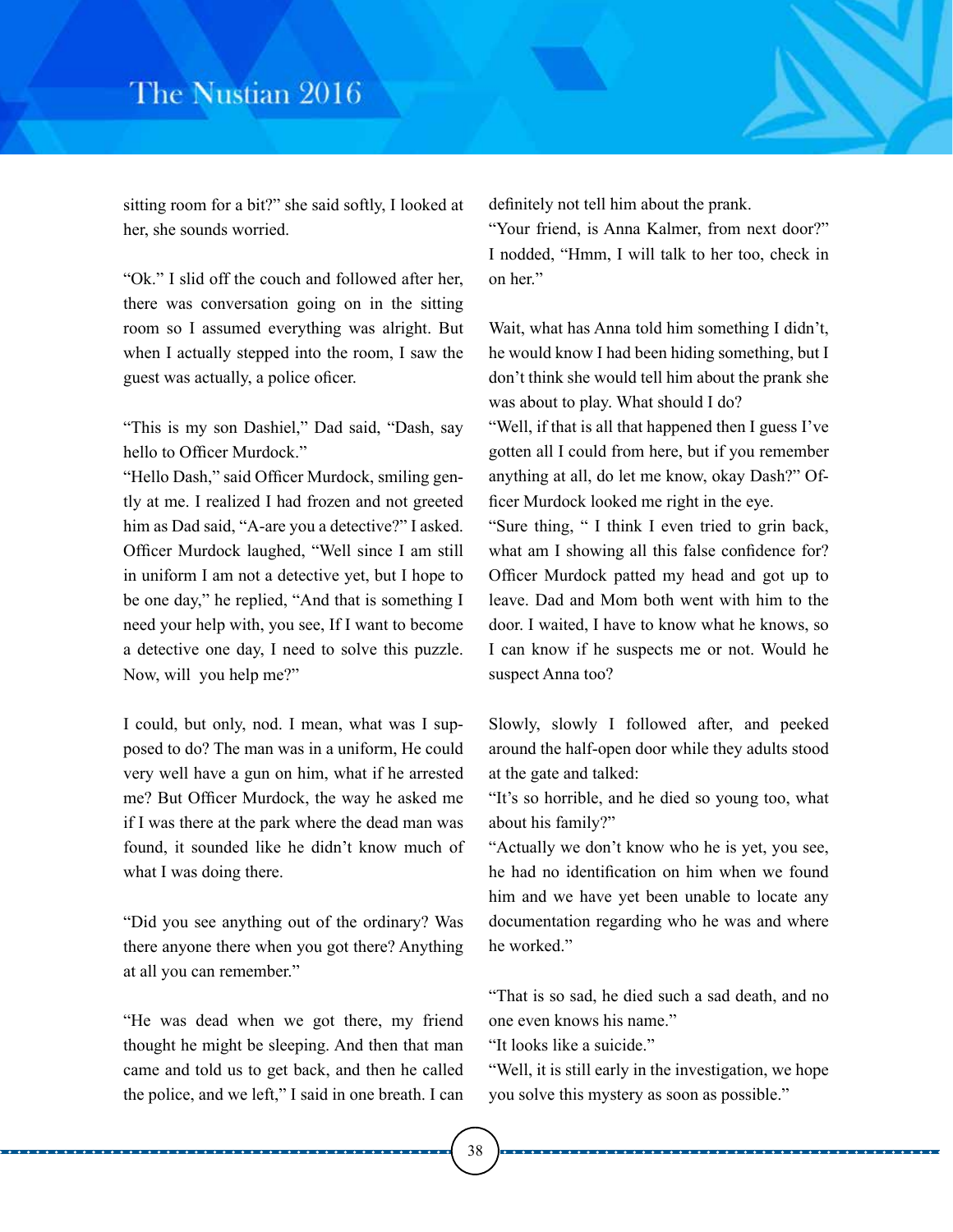The next day dawned just as exciting as the previous, after all, what was going to happen today was all because of the day was like yesterday. But today, is going to be much, much more fun than yesterday ever was.

"Um, Anna, you have that look on your face," said Dash in his soft, murmuring voice.

"Huh, what look?" I instantly looked at him with wide innocent eyes.

Dash regarded me with a look of suspicion, he knows I'm planning something, "That weird look on your face, I know what you're up to."

"Oh come on, this is just so exciting!," ever since last night all people could talk about was the dead man that Dash and I had found in the park. That Dash and I had found. "You know what, I heard the lady from across the street say that he was killed because he got involved with the wrong people. I think she's wrong. I think he was working undercover to find out who the wrong people were, and he found a secret, a deadly secret, and to protect that secret he had to give his life."

"He died because of suicide," said Dash, sitting on the bench reading a book. I froze, and stared at him, he continued to ignore me.

#### "You're joking."

"Officer Murdock said that, when he came to visit last night, didn't he come to your house too?" He had, but Dad hadn't allowed me to talk to him. "Y-yes, he did."

"Well, then you would know," Dash replied, turned a page of the book, and the matter was settled.

But it wasn't, how could it have been settled?

Just because Officer Murdock said so? And why should I take his word for it anyways? It's not supposed to end this way. When I saw that man under the tree, I never thought ……

"Come on Dash, we're going," I announced, marching towards the bikes.

"But where?" Dash protested, "I have to finish this."

"You can finish it later."

"Is it about that dead guy again?"

I paused, turned around and stared him in the eyes, "We were the ones who found him, so we will be the ones to solve this mystery, got it?" I declared. "How will you do that?"

"Let's go back to the park, you know, as all great detectives say, it all starts with the crime scene," I swung around and with my arms held open and wide by my side like wings of a bird, I raced down the slope, running faster than the wind.

--------------------------------------------

There was a big crowd by the tree, a yellow rope had been tied around the area to keep people out and away from the place where the man had been lying.

"Don't tell me you are going to ask these people?" said Dash, aghast.

"Dad said there were going to be a lot of reporters in the park today," and that I should stay away from the park, but I wasn't going to tell Dash that, "And reporters are the only people with information who would tell others anything, and so that's what we are going to do."

"But why do you think anyone would tell us anything?" Dash asked.

"Well, obviously, Dashiel Martello, we're ten afterall."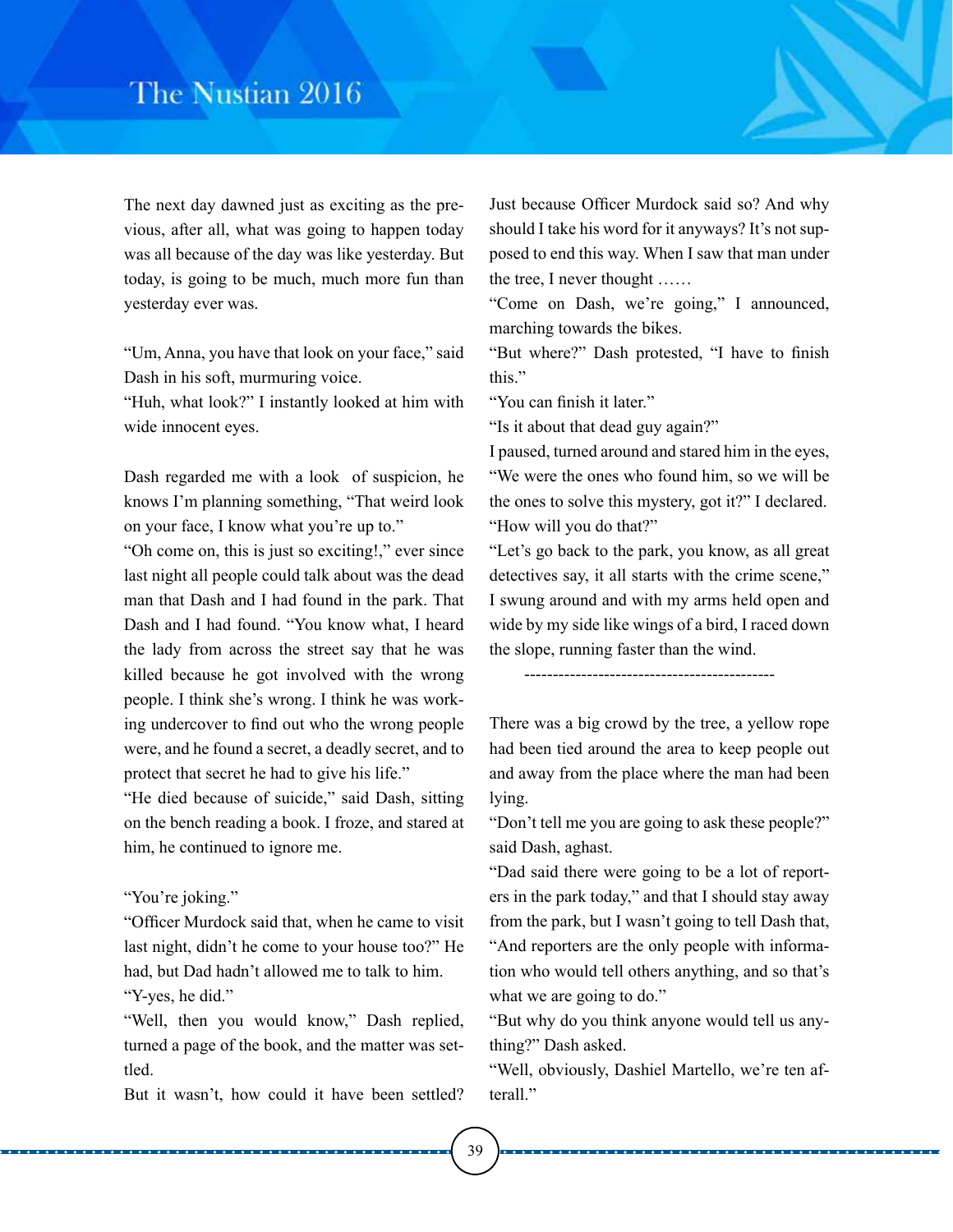And with that we walked closer to the group of people around the tree. I peeked through the crowd, across the many elbows and arms, to try and catch a glimpse of the man. But he had moved from there. If only these adults hadn't gotten involved, this would have remained my own secret mystery, Dash and mine.

"Oh hey kid, watch out," a woman abruptly drew back as I collided with her, I looked up at her, she had curly blonde hair and wore a red skirt, all dressed up. I smiled back, "It's okay."

"What are you doing here?" she asked, curiously. "We play here," I replied, "But my friend Dash, that's him," I pointed at Dash who was standing well away from the crowd, "Dash said that a man died here but I didn't believe him, so I came here to check it out for myself."

"Well, your friend is right, and it would be better if you go back and play, and let the grownups handle this okay?" The woman smiled at me. So she wasn't going to tell me anything and treat me like a kid, maybe Dash was right. She nodded at me, and my eye caught the corner of a piece of paper sticking out of her pocket. I nodded and pretended to trip, she caught and steadied me and I took the paper out of her pocket. I watched Dash as he waited with a worried expression while I ran over to him, filled with excitement at having cheated an adult.

"What is it? What are you doing?" Dash asked.

"Let's go, run," I pulled at him and dragged him along, as we ran out of the park. I showed him the piece of paper, it had an address written on it, "What's that?" Dash asked.

"I found it, it's a clue."

"A clue to what?"

"The only way we can find that out is by going to this place and see for ourselves," I answered, grinning broadly.

"Are you crazy? We can't do that!"

"Yes we can Dashiel Martello, we are ten afterall."

----------------------------------

The address that was written on the paper led us to a place in the part of town with many houses built close together along narrow streets. There were many shops and a lot of people, not enough to be a crowd, moving about a lot along the long streets. The place looked darker and smaller compared to where we live, these houses are small, they must have only three rooms, with no lawns or driveways.

"Anna, let's go back, this is dangerous," said Dash in a low voice for the hundredth time now, it had started to annoy me.

"Just a bit longer Dash," I replied. Sometimes I wished Dash wouldn't be such a coward, it's not like I wanted someone else to be part of my adventure. He was my friend and I wanted him to be there with me, but he was always a scared cat. "There!" I pointed to the sign above one of the shops, a café, that was also written on the paper, and ran towards the shop, Dash close beside me. A huge man stood outside the shop, he stood up when we got near; he must be the bodyguard. "Oye, what are you kids doing here in this part of town?" he demanded.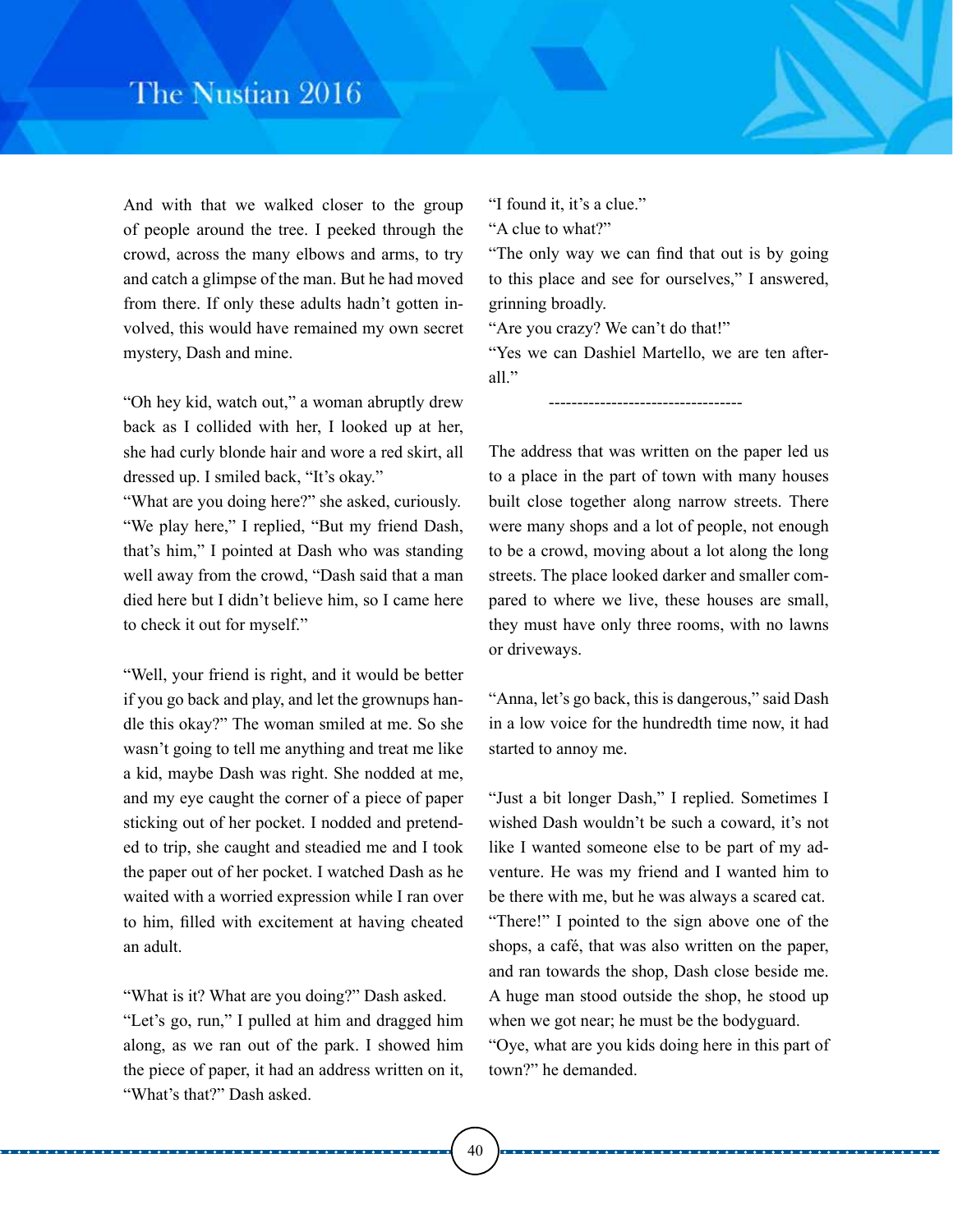"We're here looking for a person, he may have lived here," I answered.

"Run along now," he waved his gigantic arms at us, Dash hurriedly drew back, his hand on my arm, "This ain't no place for kids, run along." "But, you have to listen to us," I protested.

Dash began to back off, pulling me along, "Let me go Dash," I pushed him back, yanking my arm free, when all of a sudden a motorcycle came out of nowhere and almost hit Dash. But the huge man ran in front of the motorcycle and it veered to the side. I stood, and watched, frozen, unable to move, the houses suddenly seemed a lot closer and the streets even narrower. When the sound of barking came from behind me, I turned around slowly and watched as a black dog stood glaring at me, barking loudly. It sprang towards me but I still couldn't move. And then, Dash ran up, he caught me by the arm and pulled me behind him as he ran into the street and away from the dog and the huge man and the motorcycle.

----------------------------

The next day, the sky was covered with clouds, and I wanted to do nothing more than watch the clouds from my window. When Mom came into the room and said, "Dash, get ready, we're going to the funeral of Edward Stone, remember, the man you and Anna found in the park." I sat up with a start, of course I remember him. But after that scare from yesterday, I don't know how I am supposed to go to his funeral today. But if I told her now that I didn't want to go I had no excuse to give her as to why I didn't want to go. So I had no choice but to go, and so I got dressed.

The funeral was being held in the park where he

had been found, after this, I think it's going to be hard to come back here and play. The place wasn't that crowded, only twenty or so--- no, twenty two people who had come, all dressed in black. It was sunny and then it was cloudy, but the trees blocked most of the sky, while the stream ran noisily by the side, and people sat in silence listening to the priest. Just when it was about time to go, and everyone stood up, a hand caught me by the arm and pulled me out of the crowd and towards the trees. "come on hurry Dash."

I stopped, "Anna, what are you doing here?"

"The same thing as you," she turned to face me, in a neat black frock, "Now, while we stil have time, let's solve this mystery."

"But it already has been solved."

"Oh come on Dash, we don't have much time."

There you go again, flying off into your world, without me, "No, not now Anna."

Maybe I was too harsh, because she stared at me in surprise, "But why not, Dash?"

"Because a man has died, don't you see there's nothing we can do about it, it is too late to help him and by solving the mystery, we're just having fun," I cried out, "I'm sorry, but I can't do this anymore."

I turned around and left, racing between the trees, until I tripped and fell to the floor. I slowly stood up and saw I was back at the ceremony site; The adults were slowly drifting away to where their cars were. And I was left all alone. No, not alone, there was still the grave. I turned to look at it, and I stared at the smooth grey stone. What should I do? What if anyone saw me?

"I am sorry, Mister," I said slowly, "I realize we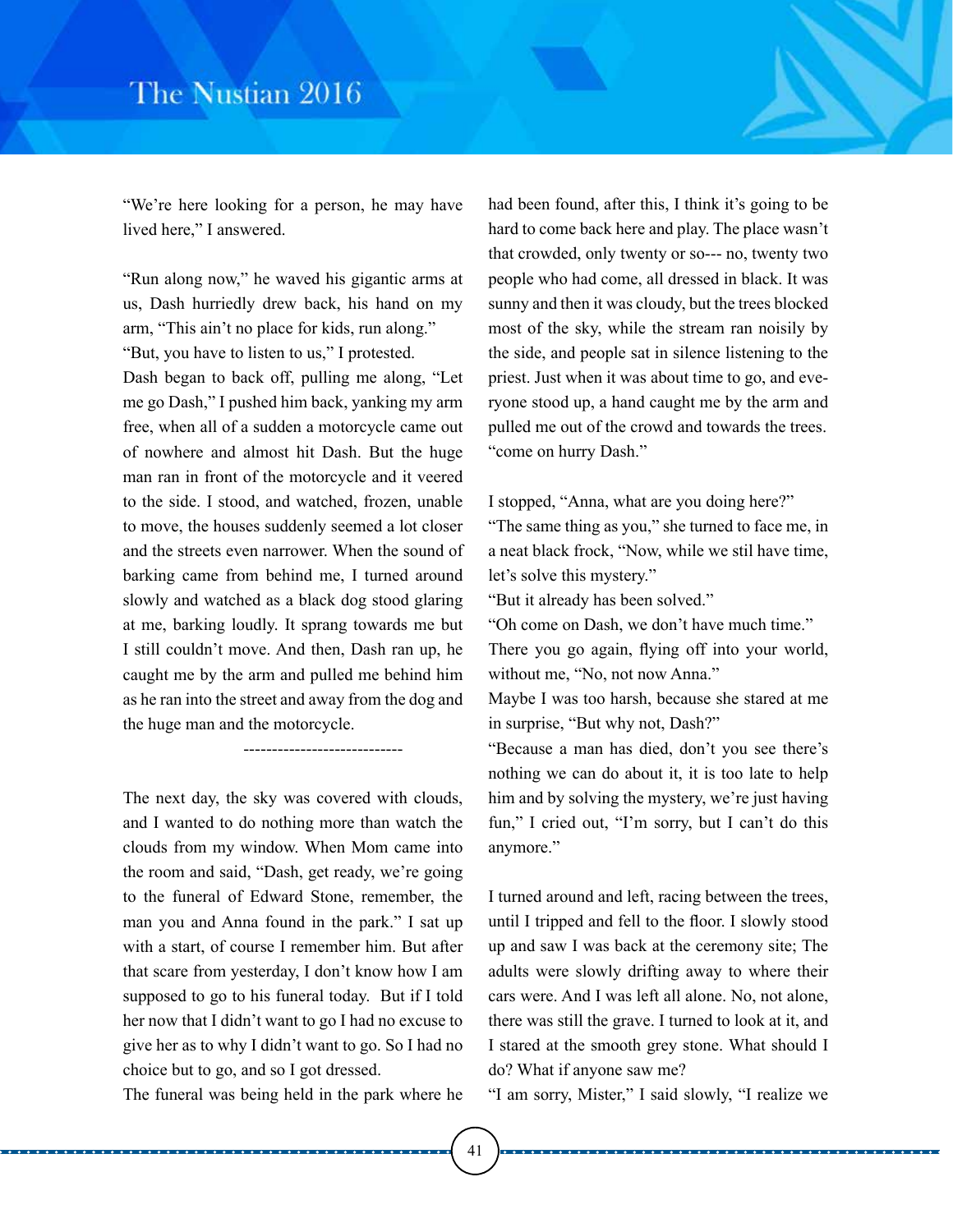shouldn't have made such a silly game out of this, I mean your d-death, but that is just how Anna is, I guess. And I argued with her too, it might make you feel sad because of that." I paused, "But I guess what Anna did wasn't all that bad, because, I mean, now that you're dead, no one would remember you and you would be all alone. Must feel terrible to be left alone and not being able to do anything about it. But don't worry, because of Anna I would never forget you, this mystery, I mean, I may forget who you were or how you died, but I will never forget what it was I felt because I found you one day in the park."

I hadn't realized, as I talked, when Anna came over and stood behind me, but I sure was scared when she said, "That was nice," she walked over and stood next to me, "I didn't really think like that, you really are an odd cookie Dash."

I was too ashamed to say anything back, "I guess not all mysteries in this world are meant to be solved," she said, and took my hand, "But then, if all mysteries could be solved what would be the point of them being mysteries anyways, "she winked at me.

"Come on, let's go and get our bikes, maybe we'll get lucky and find another dead body," Anna declared happily, running out of the park. "Are you crazy or something Anna?"

"No, Dashiel Martello, we're just ten anyways." And God forbid the mysteries inside the head of a ten year old.

| <b>Truth</b>                                                                           | <b>Fiction</b>                                                     |
|----------------------------------------------------------------------------------------|--------------------------------------------------------------------|
| If you tell the truth, you don't have to re-<br>member anything.                       | Finction is a lie through which we tell the<br>truth.              |
| - Mark Twain                                                                           | - Albert Camus                                                     |
| A lie can travel half way around the world<br>while the truth is putting on its shoes. | Fiction reveals truth, which reality obscures.<br>— Jenamyn West   |
| — Charles Spurgeon                                                                     | One always has a better book in one's mind<br>than one can manage. |
|                                                                                        | - A good book isn't written; it's rewritten.                       |
|                                                                                        |                                                                    |

42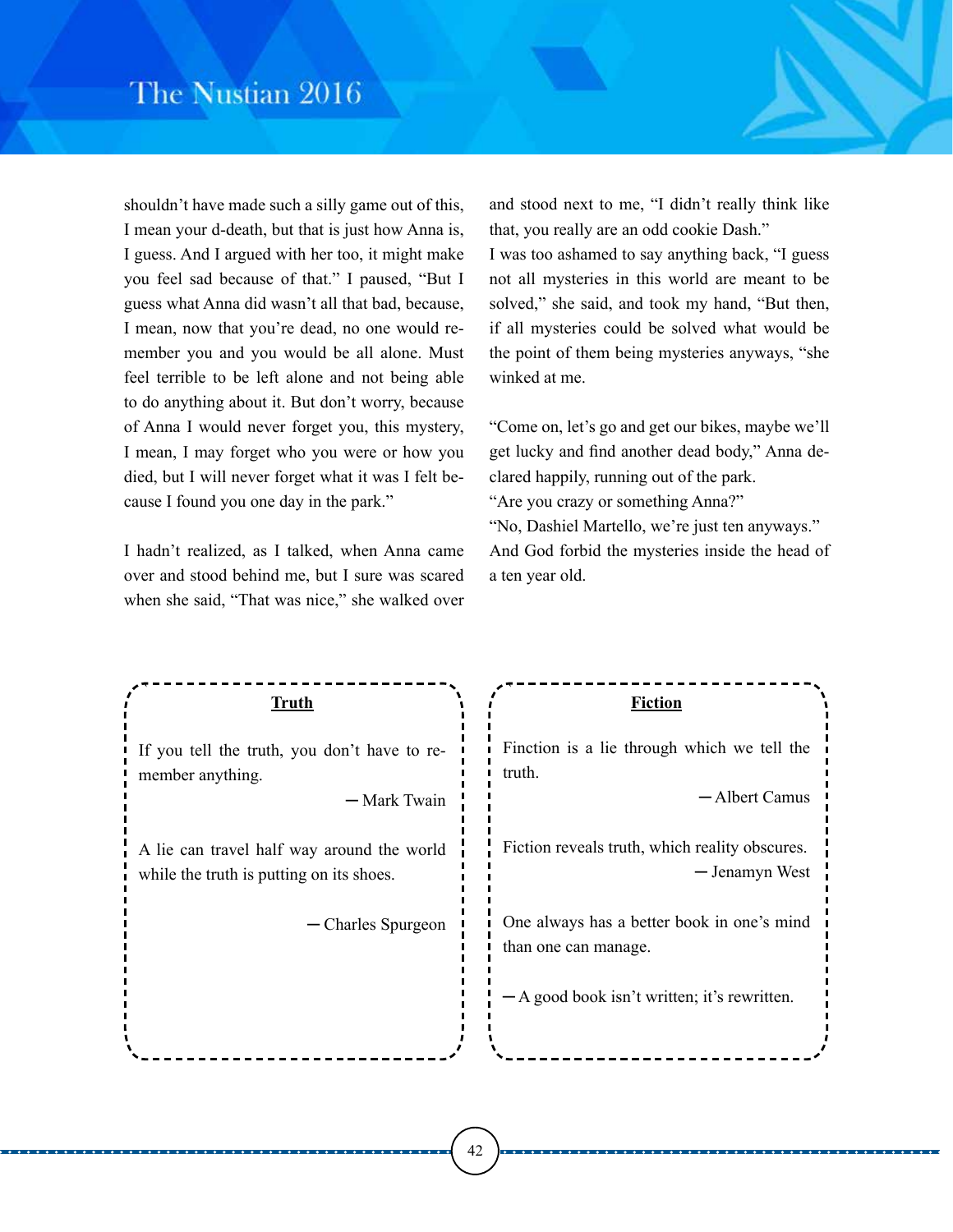

### **Education is the Antidote to Poverty**

Muhammad Haseeb Hayat, SEECS

It is commonly perceived that education is the most powerful weapon in alleviating poverty, elevating economic growth, producing skilled human resource, creating a healthy and enlightened social environment and making self-sufficient nations. Poverty and education are paradoxically related to each other: if one is increased, the other is decreased.

In a socially, economically, religiously and culturally diverse state like Pakistan, higher education institutions and universities, imparting education and conducting cutting edge research, are the central mechanisms that can raise the declining social and economic infrastructure of the country.

Pakistan, despite rapid growth in the education sector during the past decade, suffers from severe challenges in its educational development. These challenges include lack of access to higher education for the majority of its youth, result oriented standards of pedagogical techniques, braindrain of qualified human resource and lack of adaptability to changing paradigms of academic research.

Out of a population of 190 million, only five percent of them have access to university level education. It is worth mentioning that, by the end of 2022, Pakistan needs 36 million new jobs if the economy grows up to six percent annually. Therefore, it is the premier duty of all national universities to produce graduates who fulfill the criteria of the national, social and economic needs of the country. Terrorism and incompetent leaders had thrown the country in the pit of darkness and uncertainties.

Government must set aside 4% of GDP for education. It is the minimum recommended allocation for education by the UNESCO. Only then the Govt can claim that it is serious about educational uplift of Pakistan. At present the Govt is spending about 2.8% of GDP on Education in Pakistan. This amount is mainly spent on salaries of the teachers and support staff. Very little amount is left behind for infrastructure development and research. That's why the status quo prevails in the field of education.

#### **Introspection**

#### Imad ud Din Zawar, SMME

43

"Yesterday, after quite some time, I had the chance to entertain my long awaited client, my innerself. He had been waiting at the door since long but unfortunately I couldn't find any time from my busy routine. Finally I opened the door and allowed him to come inside. He refused like always, but unlike other times where we would keep staring at each other till one of us left, my innerself seemed eager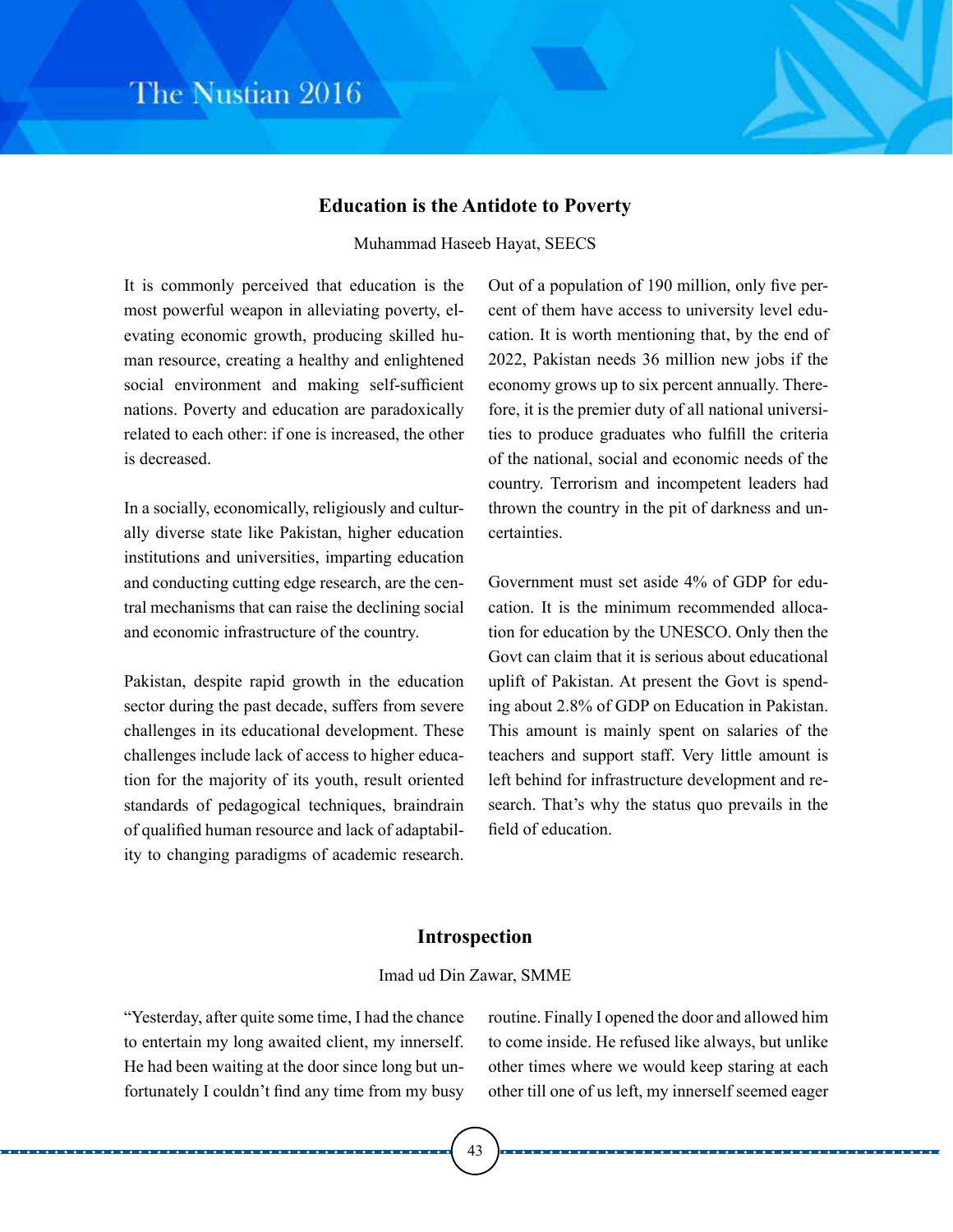to ask me something and thus came the question:

Inner Self : Desribe yourself briefly.

Me (A bit surprised by the nature of question) "Well to begin with I am an aspiring professional and intellectual." Here I was interrupted, knowing myself, the meaning of this interruption was that a taunt was coming my way.

Inner Self: Aah! intellectual and professional you say. Your generation, the 21st century generation, just dones'nt seem to realize that somewhere in between when you grow up you want to become an army officer, doctor, engineer and back home. You don't live in the present; you always live in the future. You work day and night to make your future and ignore your 'present' altogether. You have lost the ingredient to live life. You have let go of the spirit of life, somewhere in between dancing and singing with joy on the night before *Eid,*

having sleepless night in the joy of *eid*, waiting to meet your relatives on the auspicious day, sleeping and avoiding to meet your loved ones on *eid* day, finding it hard to get up early for *eid namaz*, texting stereotyped messages to all your contacts.

Your generation has lost the vigor and zeal of life, rather the life itself. What I see moving around are socially connected yet visibly distracted and lonely beings who in their pathetic effort to evade this moral dilemma have surrounded themselves with virtual friends and socializing applications. Saying this, my innerself turned away and as it faded into darkness, I could feel my heart sinking.

I needed to make some quick amends, perhaps it was my last chance to save myself from this quagmire of social connectivity, but wait, how about posting this essay on Facebook and getting some likes. Alas.

### **Redefining Future: A Pakistani Perspective**

Syed Mazhar Abbas Naqvi

As the word suggests, the meaning of it might be self-evident but the concept goes way beyond than what meets the eye. One may simply put it to a better definition of a concept but that is not it. It means change. The conceptualization of a new era or as I put it, change for the better.

we have extremely diverse and poorly defined priorities. We have boarded on a ship not having the capacity to take us anywhere but it lingers on and on. This is a testimony to the ability of a few good men without whom this cripple of a system might not survive. We are in dire need of redefining our characters, morals, principles, visions, responsibilities and notions for one cannot sur-

I express myself here as an observer. As a nation,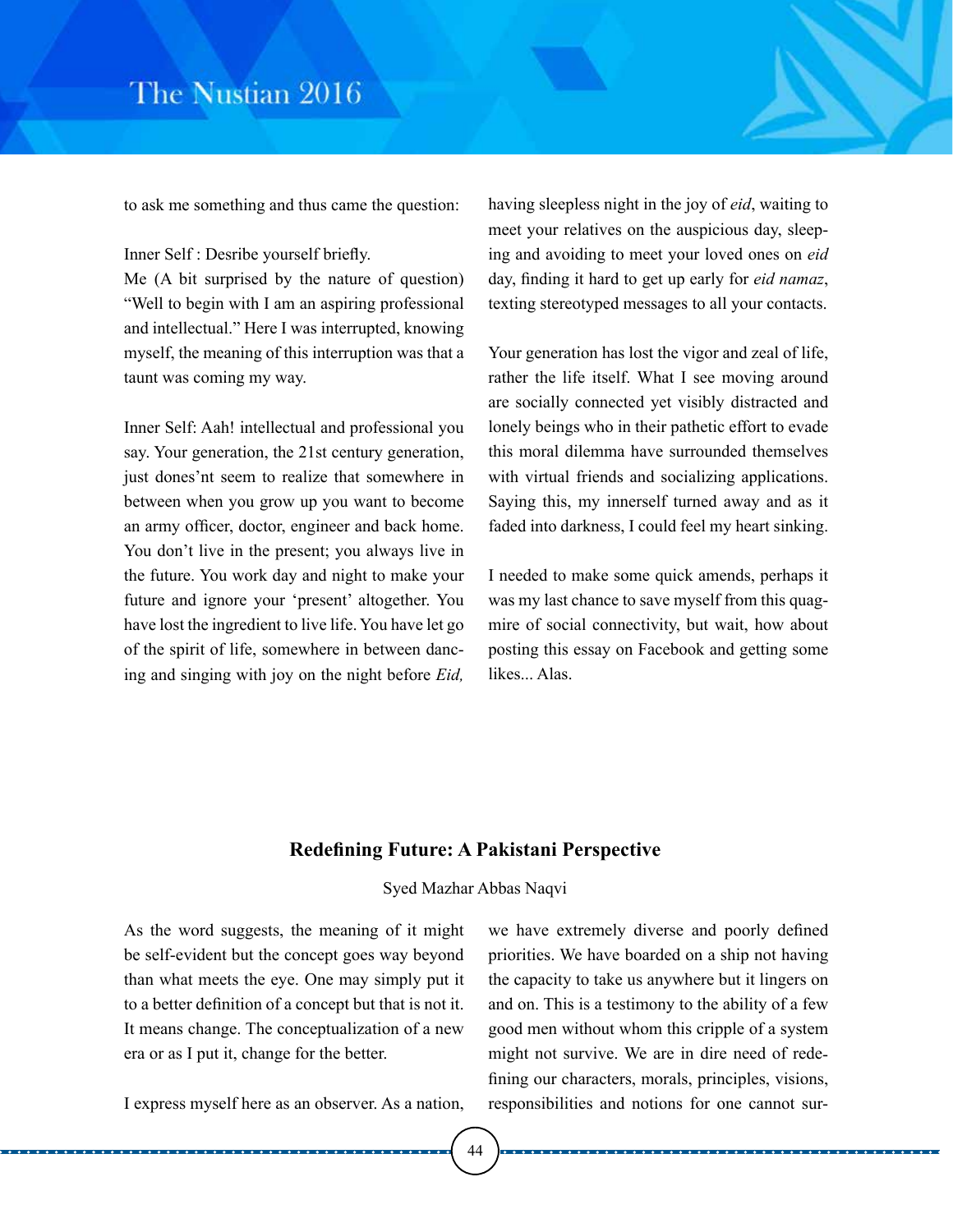vive merely at the mercy of good fortune and the phrase "Inshaa Allaah". He has given us abilities and the time is ripe to put those abilities to good use.

Catharsis or reflection is the first step along the way to redefinition. There is a serious need to find the cause of the problem. The problem that has come up in recent times is that we do not eradicate the root of the problem. We start the solution without understanding the problem. Our actions do not satisfy the underlying issues. A vision is required to take this ship ashore, to take Pakistan to its destined glory. Running like headless chickens is doing us more harm than good as is clear from the situation prevailing in Pakistan. Almost everything is grinding to a halt that is ominous for our very sovereignty and survival.

Let's start by shedding some light on the education system suffering from poor management and lack of vision. The most important aspect of human civilization apparently is no priority for the officials in Pakistan. It really pains me to see the educated rotting in Pakistan and those responsible shall be held accountable. Education means enlightening the mind rather than training the mind. This stark contrast is evident from the ground reality that education in our country does not yield capability which is a major cause of concern. Education is reformation. Transforming education into a burden is a crime, one which is very common in our country. I understand the need to educate the masses but fulfilling a mere formality does not conform to the real principles of education. The problems are boundless but no one stands up to the system that does not tolerate devotion and sincerity. Priority has become a formality and a select few who do promote quality in this sector have formed a sort of an industry where you do not have the right to education unless you pay the bills. A vision is required in redefining what education really means and how big of an asset it can prove to be in the long run. We need to identify the deficiencies of the system as our current education system is extremely one-dimensional depriving us of all-round talent. Producing numerous degree-holder youth, possessing unpolished talent will render us useless collectively as a nation not to mention the social unrest that it will cost.

The problems do not just end there. Our economic system needs no introduction. It is in a state of fix. Our financial institutions are incapable of running the wheels of the nation. Loans have become a serious burden. There is nothing to blame but the fact that we lack vision and wisdom in formulating policies. The system thrives on baseless decisions and even more baseless opposition to a half decent approach. Shying away from responsibilities has become a norm. Offices have become a breeding ground for "exploitation of people". A serious restructuring is needed, an effort to redefine the vision has become the need of the hour otherwise there may be no hope.

The list is exhausting. There are these water problems which include the inaccessibility to fresh water in various parts of the country; improper storage facilities leading to droughts and so on. Our international security is at an all-time low. Security has never been a more engaging issue. In simple words we have hit rock bottom and now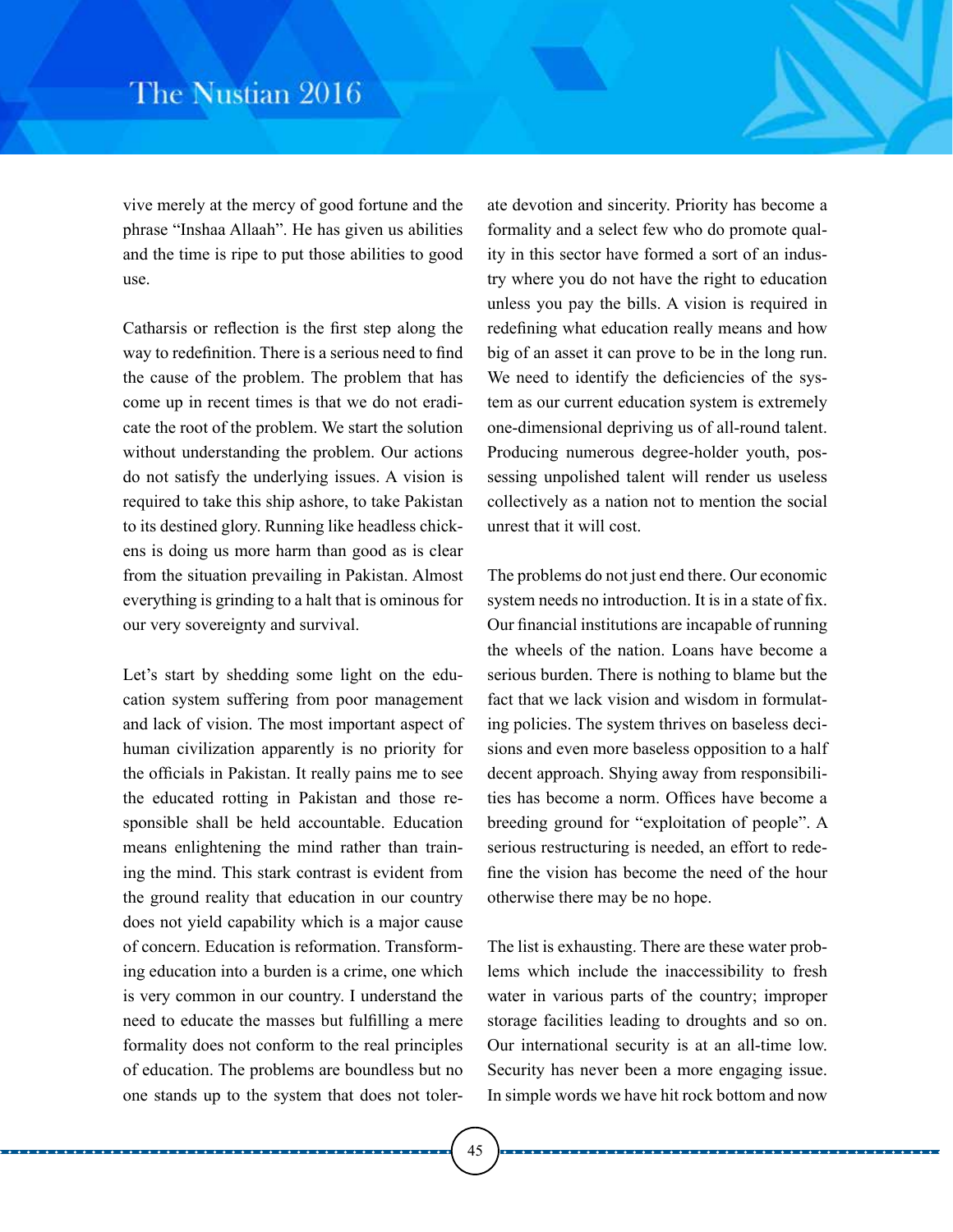there is only one way, to go up, and that is only possible when we are ready to redefine ourselves and our motives. We followed an ideology to great Pakistan, now we need one to make it.

As things stand, we are destined for nothing but doom and gloom. We are battling problems on all fronts. Unless we change, only more devastation awaits us. We must look into ourselves and then it will not be difficult to see what's wrong. We lack in national character. We must unite for a cause because strength lies in unity and diversity. We must redefine ourselves and break the shackles

that hold us back from soaring up high in the sky. For a glorious future, we need to honor the past and put right the wrongs of present. Redefinition is that spark which will ignite our passion and potential en-route to progress and prosperity.

"We can learn the art of fierce compassion-redefining strength, deconstructing isolation and renewing a sense of community, practicing letting go of rigid us vs. them thinking, while cultivating power and clarity in response to difficult situations." Sharon Salzburg

#### **More or Less**

#### Dua Anjum, SEECS

Have you ever come across the following line by Aristotle (in MetaPhysica) , " The whole is greater than the sum of its parts"? I found out who said it just now although I've used it numerous times, thought of it numerous times and counted it among one of the most beautiful words ever said and yet, only now do I realize exactly how beautiful they are.

When first I heard those words ring through my ears, 'twas from Juli Baker's father Mr. Baker of Flipped (2010), the fact that the entire motion picture was an analysis of those words is something I figured out after watching endless reruns of that movie. Some might find it quite tedious, I realized as I made my little brother and sister watch it with me. To me, it is the best accumulation of all things I hold so dear.

"A painting is more than the sum of its parts,' he would tell me, and then go on to explain how the cow by itself is just a cow, and the meadow by itself is just grass and flowers, and the sun peeking through the trees is just a beam of light, but put them all together and you've got magic," says Julie (he being Mr. Baker) explaining the concept

for the first time. I bet when Aristotle jotted it down first he could not have foreseen the immense effect that it would have on generations of people to come nor the many ways it would be interpreted. For me, Julie's interpretation seems best.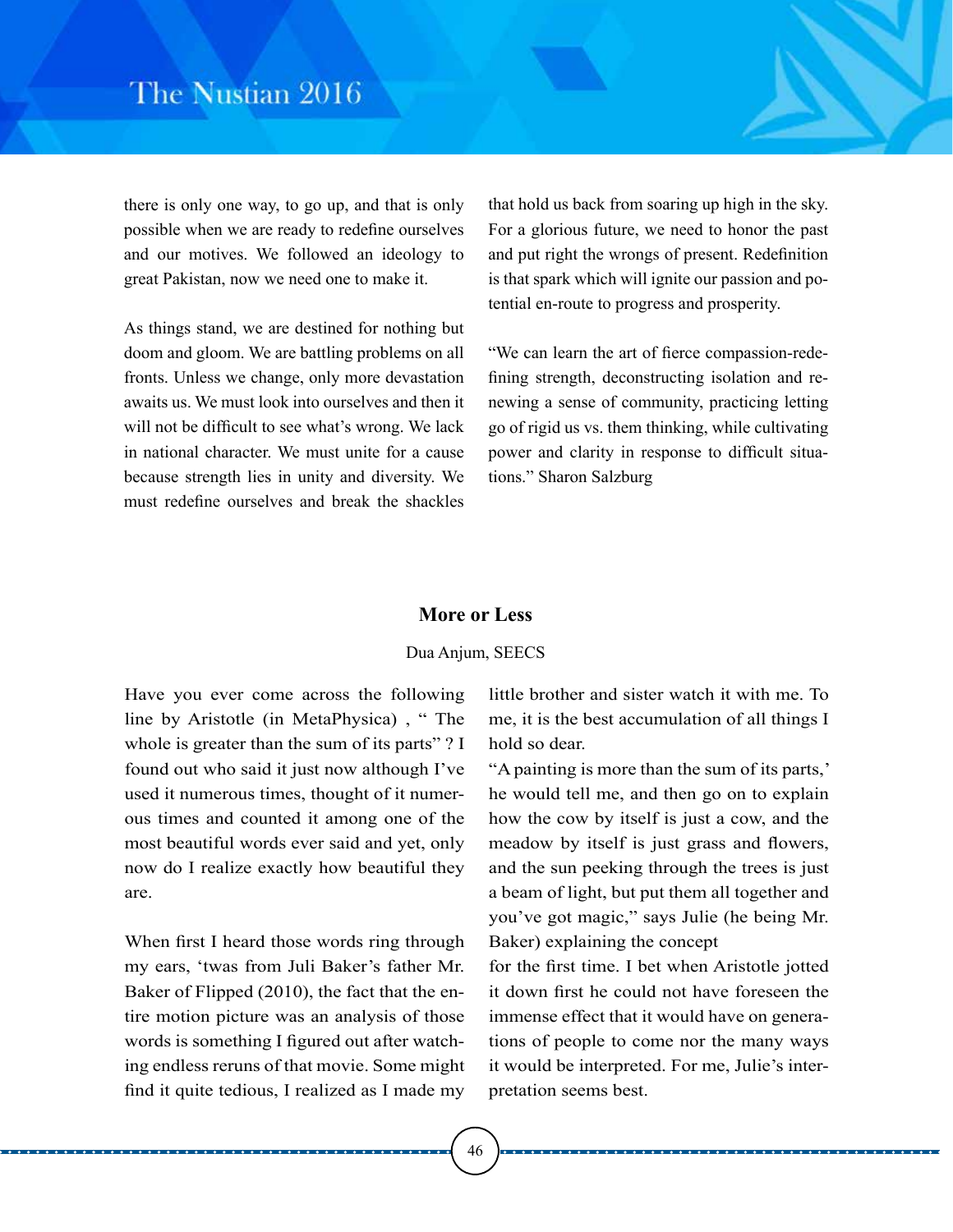For weeks I wondered, as she had, about the people around me, about whether they were more or less, as Chet had explained how with people the sum could sometimes be less than the sum of their parts. It seemed like such a Wordsworthian conception and so enticed me even more. I would look at my parents and in essence of Scout Finch's relentless faith that parents could never do any wrong, immediately deem them to be more. I would observe best friends and find their qualities, the good and the bad, to come together to be more. I would be observing and deciding and a lot of the time going by intuition.

Yes, some people, with their courageous hearts and sound minds, with their gorgeous eyes and dependable personalities, with their creative hands and their wild souls, with their flaws and faults all put together, are more than the sum of all these

things. They are more and you just know it, you cannot decide why or how but that tiny voice inside your head tells you they are and you got naught to do but believe it. And some with porcelain skin and flawless bodies, with perfect accents and a resume full to the brim with experience, with picture perfect faces and righteousness galore, are just less.

When one goes on about it for a while, it starts to seem as if the characterization might be quite unjust and biased and based purely on each person's own perspective and yet I have not only found myself unconsciously doing the same thing but many others as well albeit in a different manner. For myself, I'd say it rarely ever paints any human in a darker light but always finds the best of them and creates a rather vibrant whole.

Yet here I contradict myself (keeping intact my fascination for the quote) and say that sometimes it is unfair to people to always keep considering them as something more. Often, something that they are not, something that garners expectation of the highest standards and can prove to be problematic. Just like Jean Louise's dilemma in Go Set A Watchman in thinking of her father as her conscience, considering him not man but god, in the way that she would think of him as flawless and unable to do wrong.

We sometimes don't see people as people anymore. And well, we are, in essence, all the same, all human, all capable of terrifying words said and acts committed, all just as able to do wrong as right. So, then I tried to see people as exactly what they are and not more or less. It has proven impossibly difficult to do such a thing.

In Conclusion, yes a third person perspective can prove to be quite enlightening and quite limited at the same time. We could never really know a person so as to deem 'exactly what they are', you could know someone for years and they could end up surprising you in the strangest of ways. You could know someone for a week and think to yourself, "Your heart and my heart seem to be old friends."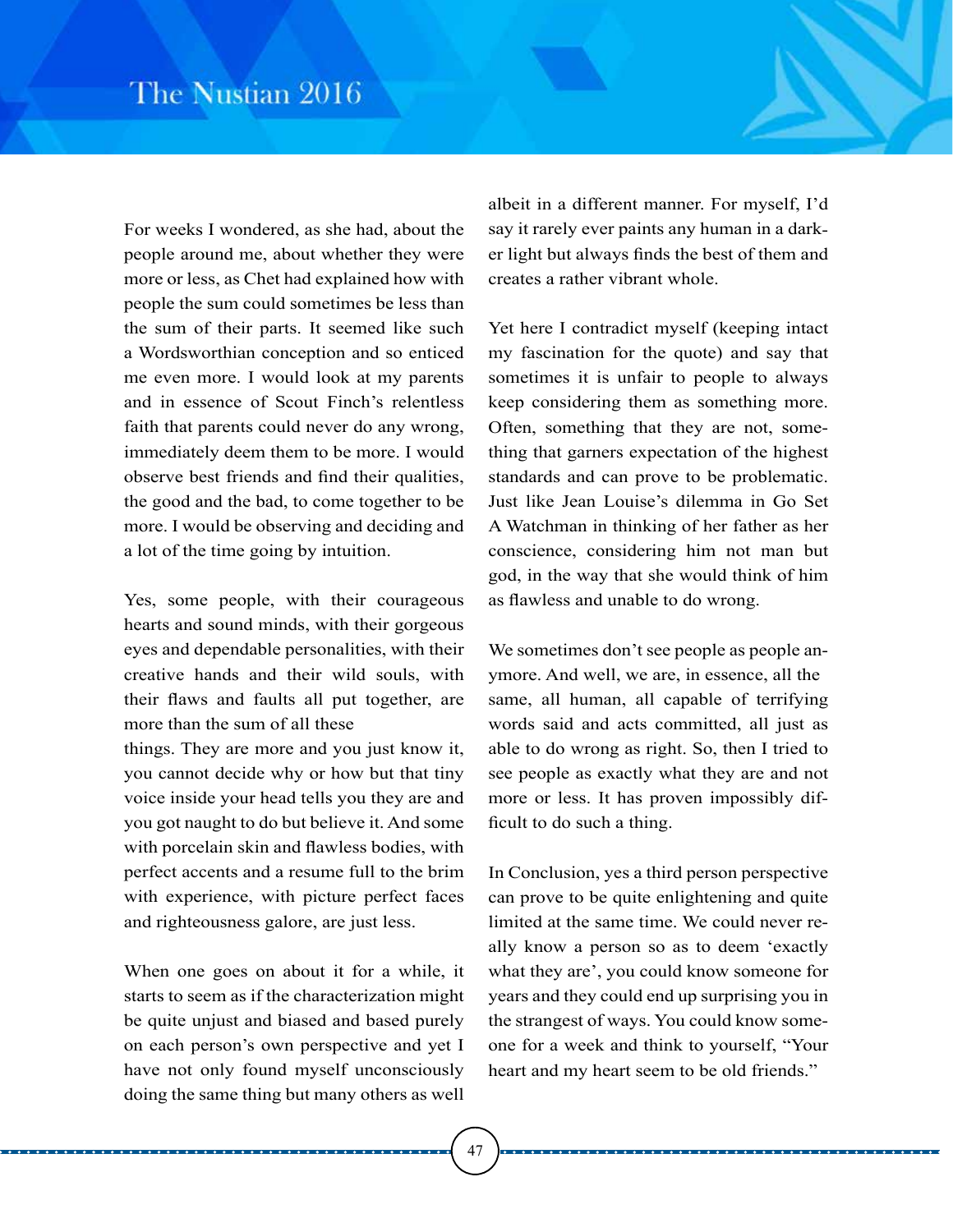

### **Impress Mr. Employer! Strategic Tips**

M. Raheem, HR Dte

Unemployment is hovering day by day. On the one hand companies are grousing that they can't find skilled and talented workers; it takes a lot of time to filling a job. But on the other hand universities are producing abundance of graduates every year in the emerging fields of science and technology. However, employers are simply blaming institutions that they are not equipping the graduates with the right types of skills and training.

#### **Making a difference**

You should be clear that you are important and you can create the difference. In order to impress the employer you have to think out of the box. Before presenting yourself, you should have a firm belief in yourself that you are The Best. Keep in mind that the resume you are presenting is totally different and amazing. You may think that someone else is also presenting his/her CV in the same format but it's you that can astound and present yourself to others that will get you hired. Don't expect employers to hand you a job without putting effort on your part. You have to prove that you have prodigious talent so that people will hire you.

We get hundreds of resume for a single job. I am surprised how people think that their resume is going to be the best among the rest, but in reality they think the same. Think outside the box before you post your resume to an employer for a job so that you will not embarrass yourself. Come up with something smart and meaningful to say, specifically about your education and work experience. Let me share my experience with you, before applying for any job and writing your resume/CV for a specific post or company, please take time and see how you can impress Mr. Employer and how creative you are in expressing yourself. What difference you can make once you are hired.

Don't get me wrong. We do need information to be educated. But we need to know the true meaning of education and social networking. It is always difficult to get a job on the first go but the best candidate never gives up and does whatever it takes to be at the right place and at the right time. They do appear in as many interviews as possible. It is of immense importance that they will have to pace through a lot of interviews and face a lot of "nos" before getting their dream job.

Connectivity is opportunity! Strong social network presence. Social media happens to be more powerful in connecting people, friends and coworkers. It is always good to be present at different platforms, human resource forums. Besides these social networks now a days, Facebook, Twitter and LinkedIn are the most popular social networking websites which can be used to burden your job searching process.

Being a Human Resource Professional and a member of different Human Resource Forums where the top brains of the country come and share their views and knowledge, I speak from experience. While talking of an HR platform on Recruitment and Selection an audience upturned and asked a question, "how can a fresh graduate get a job?"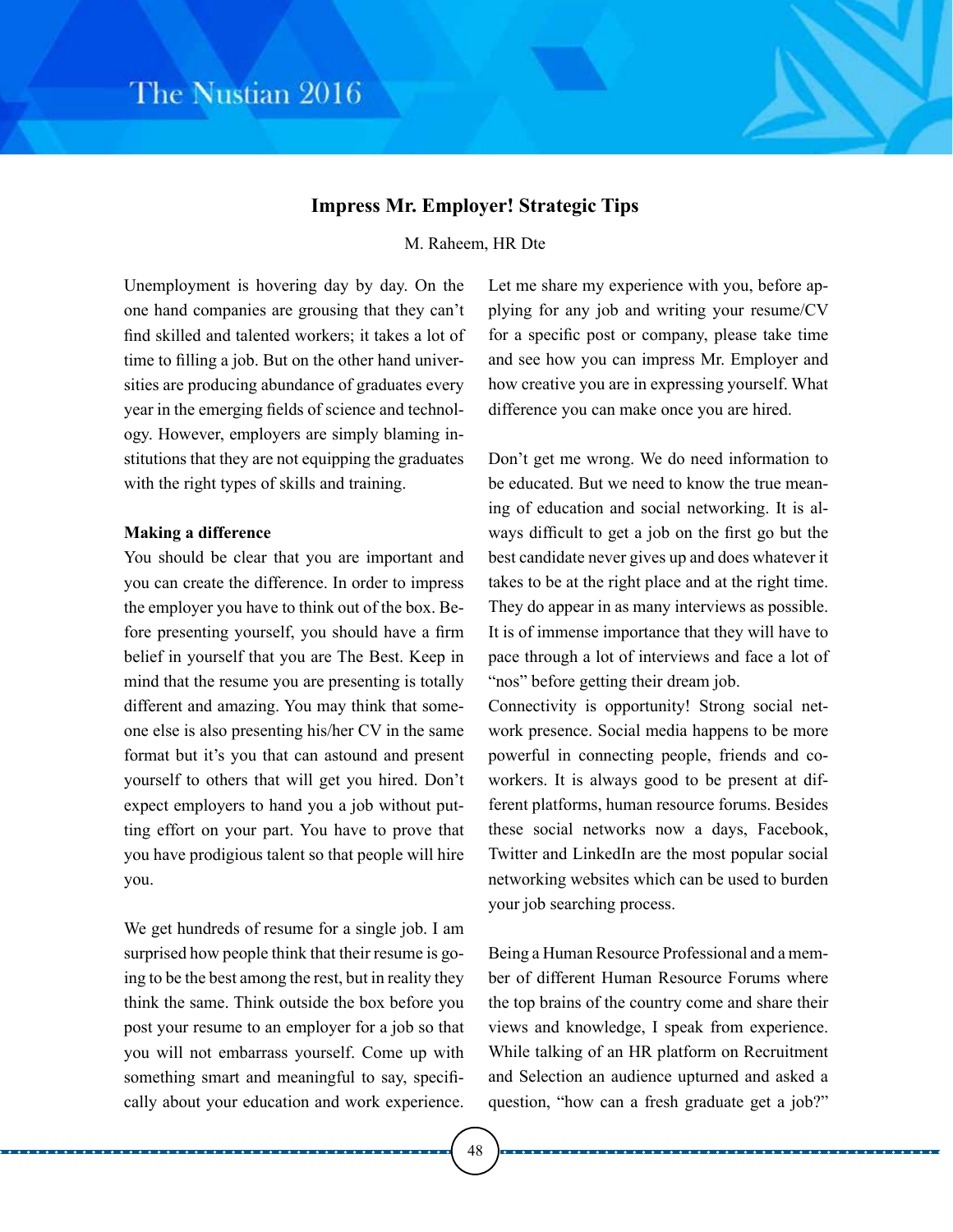They were complaining that most of the time employers don't get a call for interview? Why is their resume not considered by the employer?" Before I went into the details and responded to the concerned question, I just replied through a question to the audience present at the hall. May I know how many students/fresh graduates are present at this forum? I was astonished to see that there was only one hand raised in the audience. See this is the problem! If the fresh graduates do not participate in such free of cost forums, how will they get to know why their CV/Resume is not being considered? Or why is he/she not called for interview. Most of the time they just apply for the job which is either totally irrelevant or they do not fulfill the job criteria. The candidate before posting his/her resume must see the post pertains to their field of interest and requires a skill set that they already possess. They apply for marketing job when their specialization is in HR; sometimes they ignore the age limit, etc. Universities must educate their students to attend such forums. I think the real culprits are the job seekers themselves.

Another bigger hurdle and challenge that most of our fresh graduates face in getting a job is due to their concern about their studies. Everyone thinks that he will start job once he is done with his education. We can't blame universities/institutes in this regard. It is the sole responsibility of the students to be social and have strong networking skills yet think differently. Thus we need to focus and compete for knowledge and wisdom, and not for grades.

Sometimes people make blunder of excluding information they think might be irrelevant; who knows it might be the most important thing which your employer is looking forward to. The employer/HR manager can judge very easily whatever you have put in your resume. So be specific to mention all that in your resume which could convey the message easily. Avoid a handwritten resume as they are not as neat and clean as the typed ones. Be concise and never pepper your resume with big words. Look at the time gaps between your education and employment. The manger can easily find out the gaps between your education and the time you have been unemployed or it might be because of some other reason. It is better not to hide anything and be upfront.

Now when you go to write your CV/resume to impress Mr. Employer, keep these things in mind and always search for good resume on Google, and consult with those who know how to write a great resume. Go to seminars, workshops and forums. Ask them questions, don't be embarrassed as it's the time to learn. Impressing Mr. Employer is not easy but it is not impossible. Just be specific in whatever you are presenting.

To get your dream career it is always good to learn the interview process and understand what your employer is looking for. There is no need to include high school information if you have already done graduation or post-graduation. Be specific and put only that information which is being asked. For example there is no need to write your grade point average (GPA), if you are not specially asked; for Low GPA won't help you. Dress nicely even if it is not required; be positive and confident to show employer that you are the right person for the position.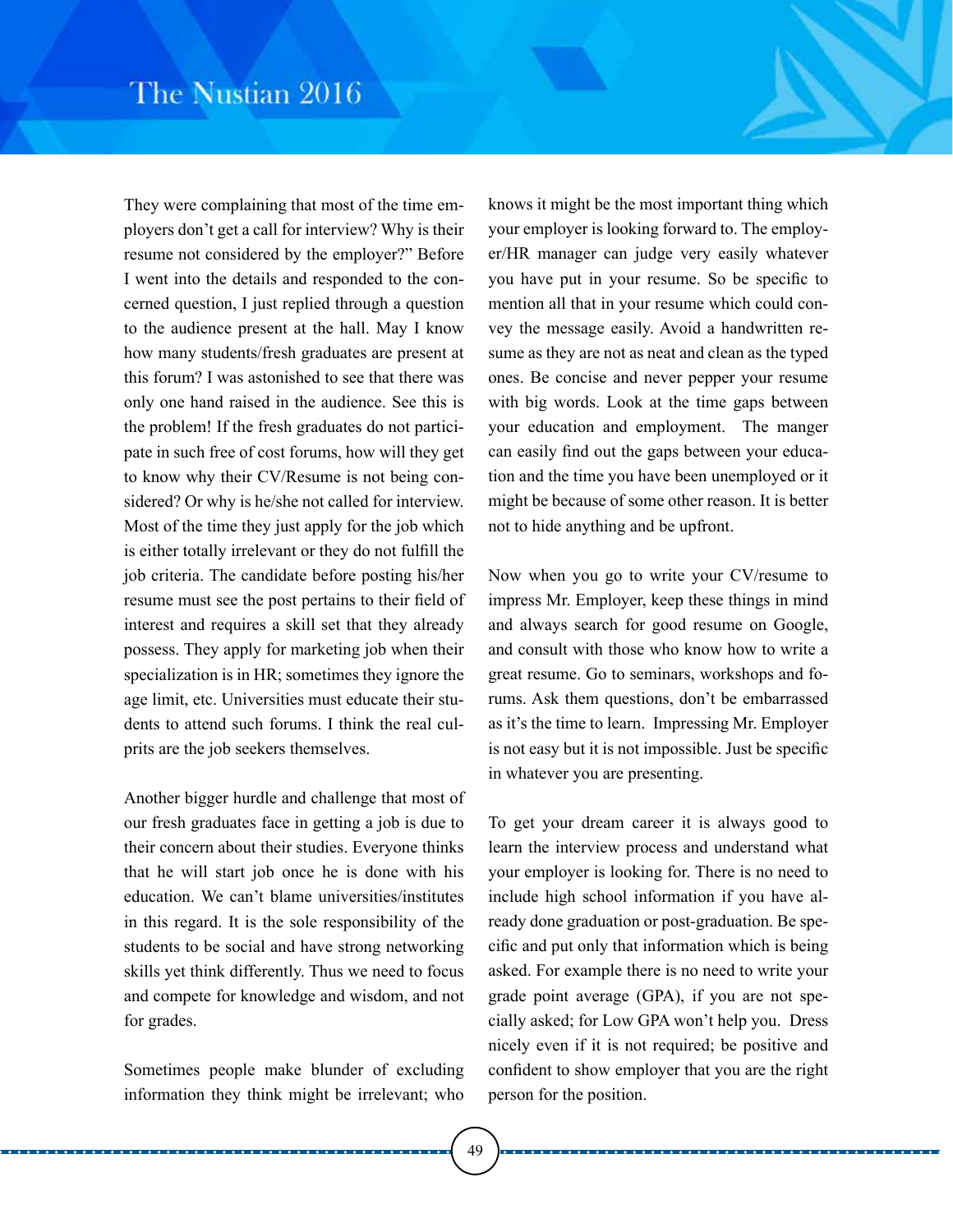#### **Tips to impress your interviewer**

If you are in the market and looking for new opportunity make sure, you know and polish all these interview skills.

**Well Written Resume**: Prepare a Professional resume and know your resume well.

**Be on time**: Try to reach 15 minutes before the interview time; it always makes a good impression. **Inappropriate Interview Attire**: Choose formal dress, color, don't wear inappropriate attire.

Do ample research on the company. Do internet research on the company, position, and interviewer and get to know about the culture and environment.

**Keep a Smile**: It's always good to smile when required. Don't be nervous sit up straight in your chair, speak clearly. Just be confident that you are the best.

**Thank you note**: It's always good to send thank you note

| Job                                                                                                                                                                         | <b>Change</b>                                                                                                                                                |
|-----------------------------------------------------------------------------------------------------------------------------------------------------------------------------|--------------------------------------------------------------------------------------------------------------------------------------------------------------|
| Choose a job you love and you will never<br>have to work a day in your life.<br>$-$ Confucious                                                                              | Change will not come if we wait for some<br>other person or some other time. We are the<br>ones we have been waiting for. We are the<br>change that we seek. |
| Whatever your life work is, do it well, A man<br>should do his job so well that the living, the<br>dead, and the unborn could do it no better.<br>— Martin Luther King, Jr. | - Barrck Obama<br>If you are walking down the path and you are<br>willing to keep walking, eventually you will<br>make progress.                             |
| Whatever your life work is, do it well. A man<br>should do his job so well that the living, the<br>dead, and the unborn could do it no better.                              | - Barrck Obama<br>No party has a monopoly on wisdom. No de-<br>mocracy works without compromise.                                                             |
| — Martin Luther King, Jr.                                                                                                                                                   | - Barrck Obam                                                                                                                                                |

50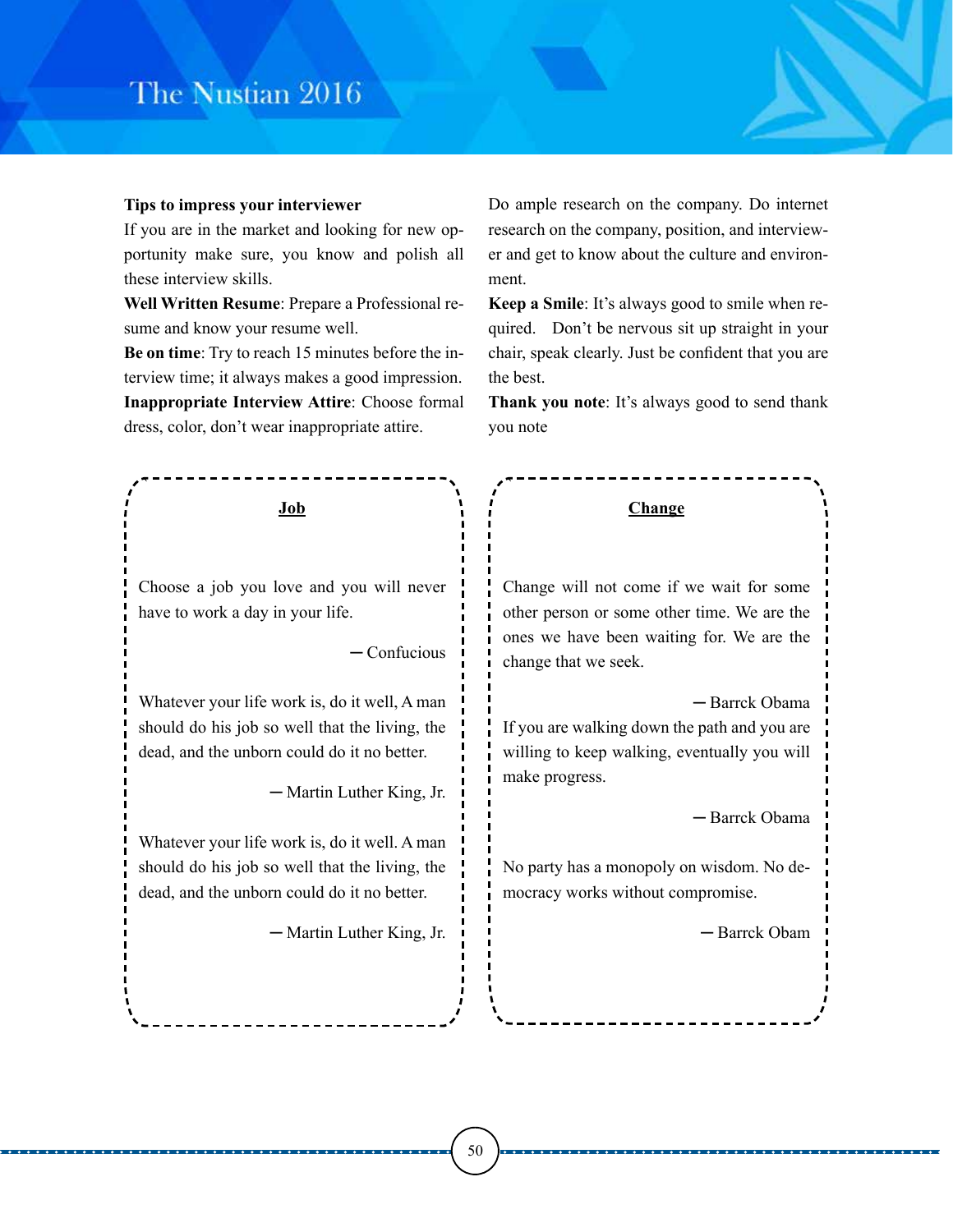

### **A Thing of Beauty is a Joy Forever**

Muhammad Sajid, SEECS

"A thing of beauty is a joy forever" is an attractive, enchanting and captivating quote by John Keats and it's a nice sentiment as well. In this quote "thing of beauty" refers to beautiful natural aspects that we mostly see for example dusk time, when it's raining, when sea and earth are joined without any joint, when sun rising on horizon, when birds are dancing and singing songs with stylish symphony or any snow covered peak with its mammoth size, etc. There is a beauty hidden in every tool in this awesome world. This beauty is visible to all those who are blessed with captivating beauty in eyes. This world is composed of beautiful symphony of nature but we people mostly ignore it because of our daily tough routine work. Here John Keats is emphasizing on these wonderful scenes which provide him comfort in his daily life. Keats was extremely fond of watching this lovely world just like a dreamland. All worldly affairs are away from beauty. Beauty is a name of physical attractiveness and is a name of a comfort whenever one is sad and has nothing to do.

We live in a wonderful world that is full of beauty, charm and adventure. This world is just as it's a paradise. Here we may find diversity in everything. Diversity in flowers, diversity in animals, diversity in fruits and vegetables, diversity in birds; in short there is diversity in every thing from tiny object to giant one. All these varieties have different beauties hidden in those. Everything in this world dances the symphony of beauty. Beauty impacts great pleasure and joy to everyone—If anyone just recognises the beauty of something then it will give him great pleasure. Variegation is the base of beauty.

Beauty is just like a candle that blooms light in one's heart. It's just charm, beauty and fairness that can repair a dead heart. It gives pleasure as long as one watches that allurement. Suppose some one visited a mountain side and passed his time watching lovely lakes, flowers blooming around lakes, people skating on snow, sky kissing curvaceous mountains with glittering snow on it with cool breeze blowing there because of trees. Everyone has God-gifted power of appreciating this environment. All this is a source of refinement that provides great amusement, comfort, gratification and cheers. Now he has certain image of fairness of that mountainside in his mind. Whenever he is alone, sad and has nothing to do, he can simply flash that elegance in his mind. This can make him laugh and can boost his mood. This charm and beauty will remain for him as a joy and wonder till his death.

This world is composed of tough and hard accounts to handle in every day life. Today one is selfish. One doesn't have time to watch and enjoy nature. He just wants to have wealth that seems to be solution of all problems. Now-a-days this charm is going invisible day by day. Freak minds constructing sky touching hotels on lovely mountain side. Soon these ravishing scenes will no more be there. According to modern man these sceneries are useless to watch. It's just wastage of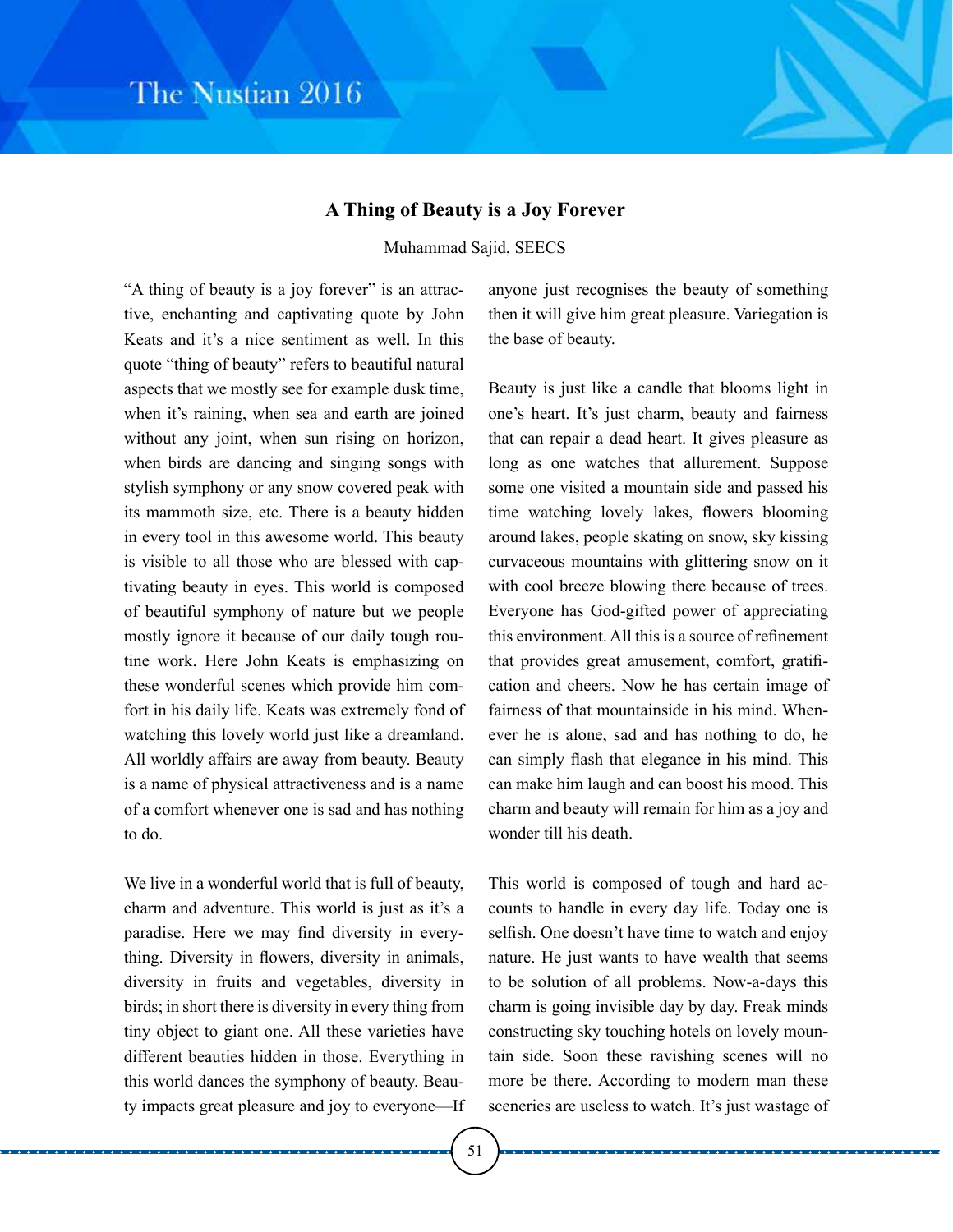time. In fact modern man doesn't have essence of nature in his heart. Modern man doesn't have even a single second to watch these refreshing commotions. Me and you even all in today's world find this beauty useless to watch because of our selfishness and love for money. According to many people all beautiful natural stuff is nothing except time wastage. The fact is we are selfish. Our heads are filled with useless and unnecessary stuff. We all just work for wealth and enjoy counting wealth despite the fact that watching charm of nature is better than this useless stuff that doesn't provide us comfort. It is just beauty and elegance that can free us from all these tough and tiring works.

There is no end to fascination and glamour in this

world of ours. Beauty is a light of human heart, mind and soul. It provides him comfort whenever he is alone. People should not forget the fact that beauty can be everlasting and all worldly angers and problems can be triumphed by watching a single admirable and superb view of our paradise where we are living. Beauty of this world occurs naturally, it can't be fabricated. One must go outside to the fields to watch sunshine; flowers that dance, etc., and capture our spirit. Never lose an opportunity of watching anything that is beautiful; for beauty is God's handwriting. Welcome it in every fair creature, in every fair sky, in every fair flower, and thank God for it as a cup of blessing.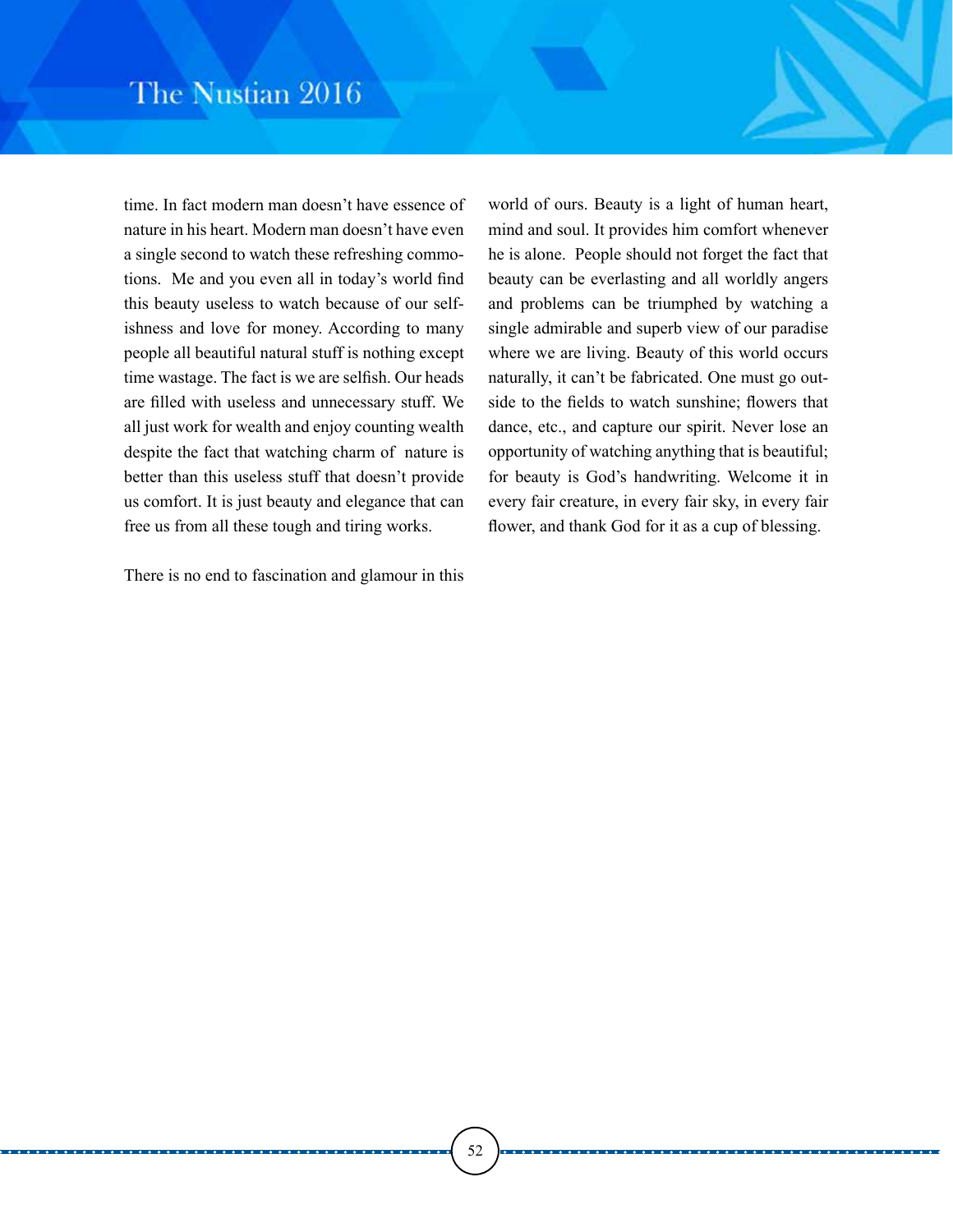

**Burnt Shadows**  Book Reviewed by

Waleed Bin Khalid

The morbid nature of the novel is revealed early on via the prologue when we are introduced to a man caged in a torture cell. Without revealing the identity of the torturée, the novel moves on to the first of its four sections. Nagasaki, Japan.

The story starts amidst the Second World War. Our protagonist, Hiroko Tanaka is the daughter of a rebellious artist father who vehemently opposes the Japanese Empire and its kamikaze militarism. Hiroko is a German language teacher at a local school and through that link is introduced to Konrad Weiss, a German. They share a lot of things including the love for languages and by the end of the first section of the story the two profess their affection for each other and plan on getting married secretly lest the prevalent xenophobia might harm them. Their dreams however are obliterated along with the city of Nagasaki when US President Truman decides to drop a second atomic bomb. Hiroko is branded with scars where her body goes numb. Shamsi has used many metaphors in her writing and these black marks devoid of sensing contact show how apathetic and brutal humans can be, dark and numb like the scars Hiroko is branded with; thanks to the bomb. Konrad unfortunately does not survive this mini apocalypse and feeling the urge to seek a new beginning to free herself from the ghosts of Konrad's memories, Hiroko travels to India.

As the second section unfolds, Shamsi paints a beautiful picture of Delhi. The air is tense with

the unpredictability of what the impending partition of the great Hindustan would bring for both the locals and the British. In this city of great poets, Hiroko arrives at Ilse Burton's house. Ilse is Konrad's sister who is married to the Englishman James Burton. Ilse warmly accepts Hiroko into her household and finds a friend in her. Hiroko reveals an urge to learn the local language and is appointed a tutor, a handsome Muslim named Sajjad Ashraf. In the course of time they find comfort in each other's company and despite the forebodings from their hosts, they get married. This clash of culture persists throughout the novel. Shamsi shows us how love covers the rational eye and forces the couple to take a leap of faith. A contrast has now developed between the apathy and empathy in humans. Shamsi wonderfully retains this distinction to show how complex we humans can be when it comes to matters regarding love and hatred. This leap of faith brings Hiroko and Sajjad to, Karachi, Pakistan.

We move ahead in time to the era of General Zia ul Haq and the Afghan war. Hiroko now has a settled life with Sajjad and a son named Raza, who like his mother has a penchant for languages. We witness the adolescent struggles that young Raza goes through. Their family is regularly visited by Harry Burton, the son of James and Ilse Burton, who has alliances with his adoptive home, the United States and has joined the CIA. Our characters often intermingle but as Raza's frustrations with life grow; he whimsically goes on a wild ad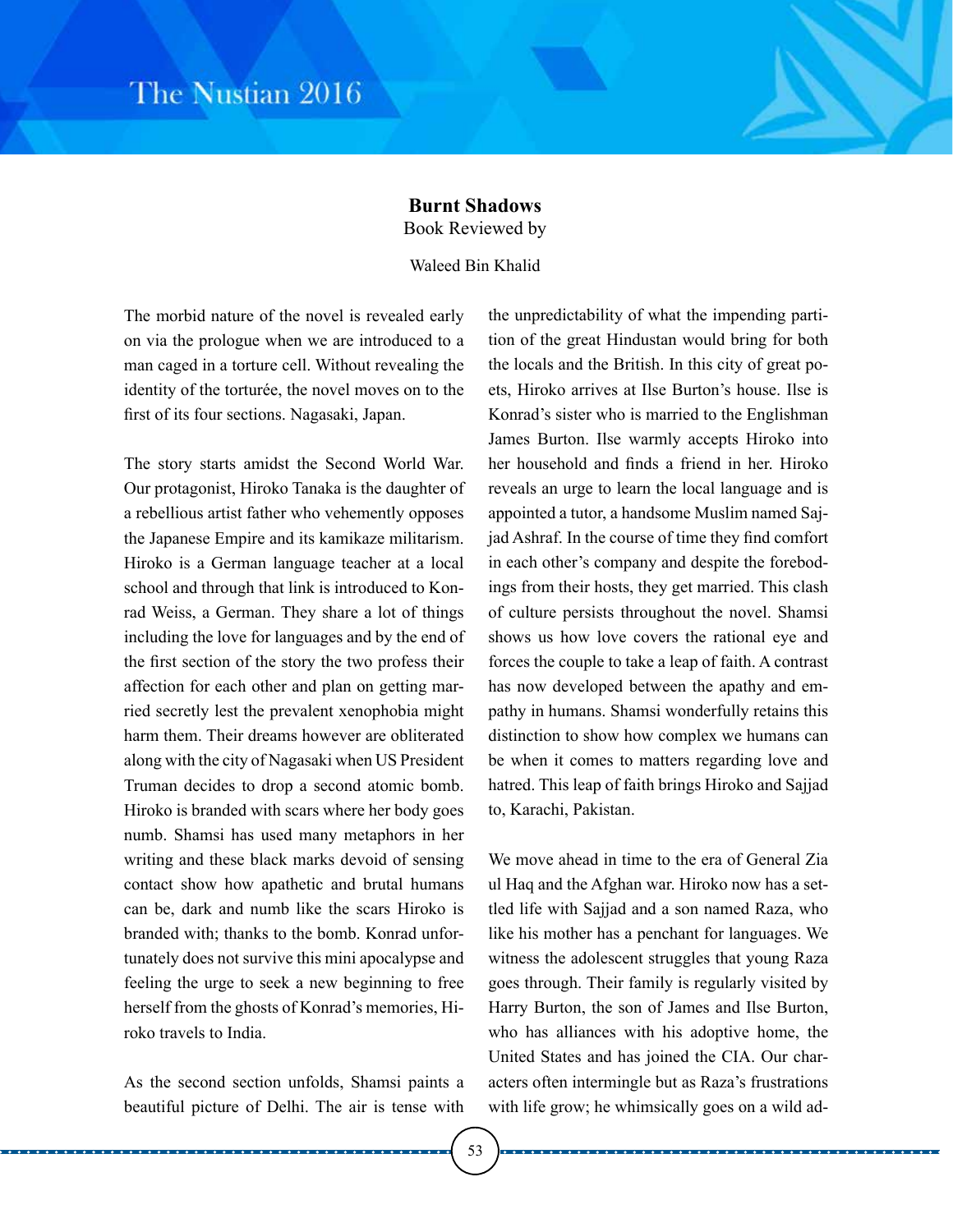venture with an Afghan boy Abdullah. The journey along with the thrill of seeing war also brings huge losses to the family.

The story fast forwards again and this time we are in New York City just after the disastrous 9/11. Hiroko reveals that she has travelled this far to escape from the escalating nuclear tensions between the two Asian rivals, Pakistan and India. She now lives with her former host, Ilse and Ilse's granddaughter Kim. Raza, thanks mostly to his grasp on languages has also joined a private secret service agency and works alongside Harry Burton in Afghanistan. Raza repeatedly tries to shove his guilt for the vices he committed in life aside but ultimately is overcome by them and tries to do the right thing, bring an old friend home. Whether he is able to find salvation, I leave for the reader to find.

The story looks at how pain is universal and equally damaging to people from all parts of the world but at the very same time how it is so easy not to feel the pain of others. Hiroko tells us that the only thing you need to wipe out a people is to "put them in a little corner of the big picture."

This idea resonates throughout the story. What are mere 75,000 Japanese more when 60 million had already died in the war? What is the life of just one man when so many before him have perished the same way? This utilitarian argument keeps coming up to justify the killings of others. We have yet to realize that killing people only gives birth to more hate

Another important theme I discerned in the novel

54

was the difference of perception of people from across the world and how this eventually leads us to see other humans as strange. Where first world problems such as the death of a pet may leave a person in the developed world to plunge into depression, terrible atrocities occur to people in the third world and yet life goes on. It tells us a lot about how unfair this world is; how justice is almost nonexistent apart from what we have tried to amateurishly carve out of our arbitrary sense of morality. When Abdullah describes how during a road trip they drove over toy bunnies, Kim sees this revelation as a certificate of existence of evil in him. Critics have described this scene as 'excess' but I feel that there is a subtle point in this scene. It shows how the way we are brought up and the experiences we go through shape us, make our hearts hard or soft and ultimately force us to perceive anyone who thinks otherwise as alien. These misconceptions are what then conceive xenophobia and what we need to fight against.

These messages are important especially in context with the events of the current global arena. In these cruel times of aimless killing and suffering, with countries flooded with refugees and the sky raining bombs, we must realize what Kamila Shamsi has tried to explain; that the shoving away of the sacredness of human life for the sake of some greater good is in itself the biggest evil. That life is unfair and devoid of justice and the only justice that can be found is the one that springs from the kindness of one's heart. I feel that the melancholic tone of this novel was a reflection of the indifference that prevails across the hearts of people in contemporary times.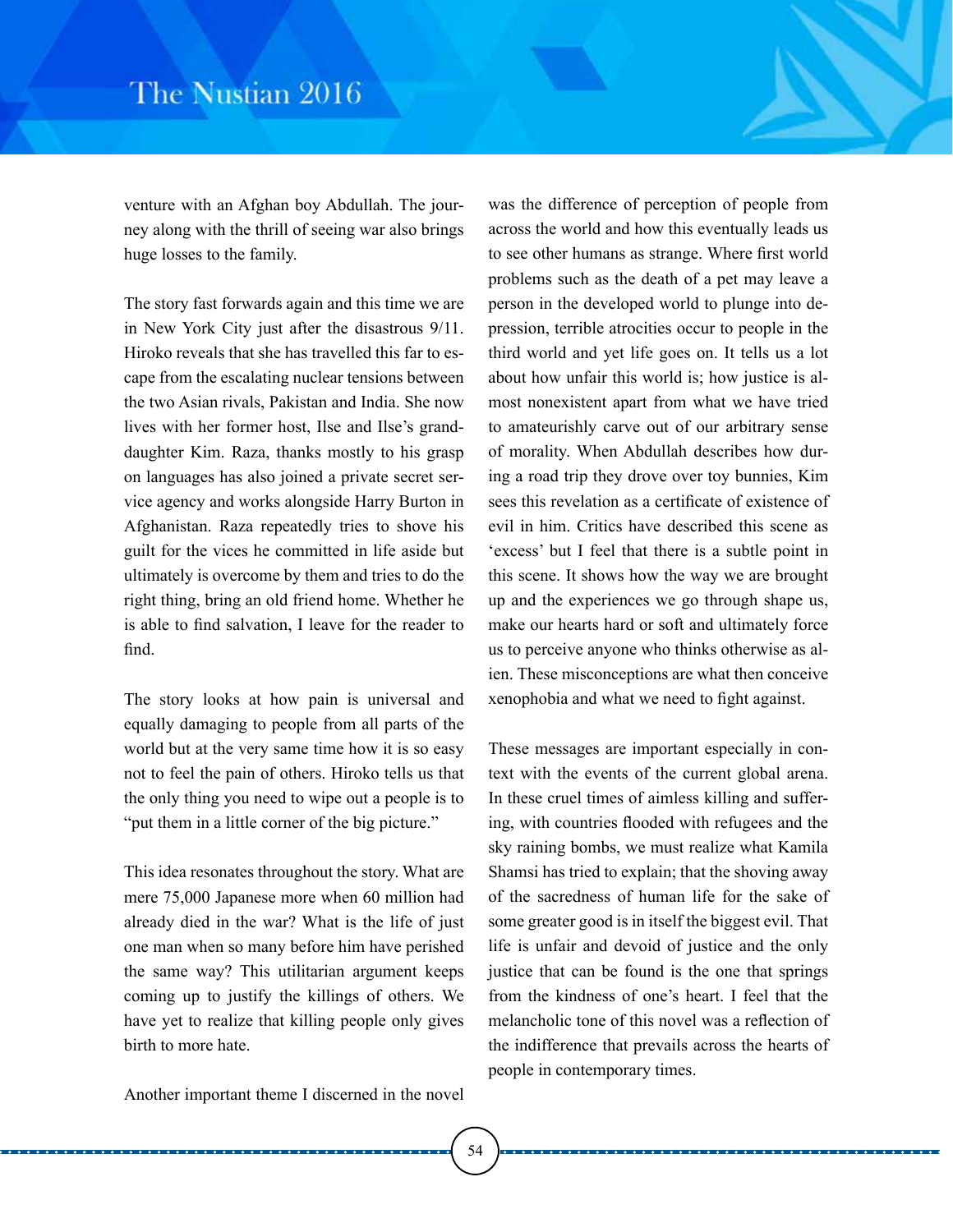

### **Jinnah often came to our house**

Book Reviewed by

Dr Tughral Yamin PhD

Jinnah often came to our house (JOCTOH) is a novel written by Kiran Doshi. It is blend of a fiction and history, more fiction and less history. Although to be fair this is the exact purpose of the book. In fact the author at the very end of his magnum opus makes his purpose clear by citing Francis Bacon: "Truth is hard to tell, it sometimes needs fiction to make it plausible."

When you create a plausible work of fiction peppered with historical facts and figures, it sells and it soon becomes the popular narrative. Hollywood and Bollywood two greatest propaganda machineries that the world has ever seen do it all the time. The pulp fiction that they churn out mutate into myths that become so ingrained in public memory that it becomes very difficult to separate fact from fiction. The plethora of clichés and stereotypes soon replaces the truth.

In his novel Doshi has painstakingly caricatured and demonized Muhammad Ali Jinnah, his sister Fatima, the first prime minister of Pakistan Liaquat Ali Khan and the state of Pakistan. The narrative is so powerfully and convincingly built that a gullible person will fall hook, line and sinker for it. In a period spanning 1903 to 1948, Jinnah is convincingly cast as a person, whom you would end up hating.

Endeared by the Bombay high class, for his handsome demeanor, exquisite dress sense and elegant manner, Jinnah is also depicted to be popular with the Muslim masses brilliantly arguing and winning their cases in the court from British judges, who hate Jinnah from the core of their hearts but can do little to decide against him. His facility to treat them with disdain and derision is a facility that is completely alien to the natives.

From his very secular look and nationalist identity and friendship with the nationalist like Tilak, a change in personality is visible as Gandhi arrives on the scene and replaces him from his pedestal as the uncrowned king of Bombay. Gandhi demolishes his credentials as a politician and dims his chances to shine bright on the firmament of Indian political scene as a nationalist leader. Jinnah after having failed to win any support in the ranks of the Indian National Congress initially goes into denial but subsequently picks up the cause of the Muslims with a vengeance. He instigates the Muslims to opt for partition of India that causes unimaginable mayhem and bloodshed. Jinnah's vengeance is because he has been jilted in matters of love and denied what he considered his rightful place in the Indian politics (sic). For this he exacts a terrible price for which everybody has to pay for. In the bargain he creates a nation that is barbaric and bloodthirsty. Fatima Jinnah is depicted as a dominating shrew, hovering over his brother and quarrelling with his young wife. Liaquat Ali Khan is shown as weak and vulnerable person, who can have his potential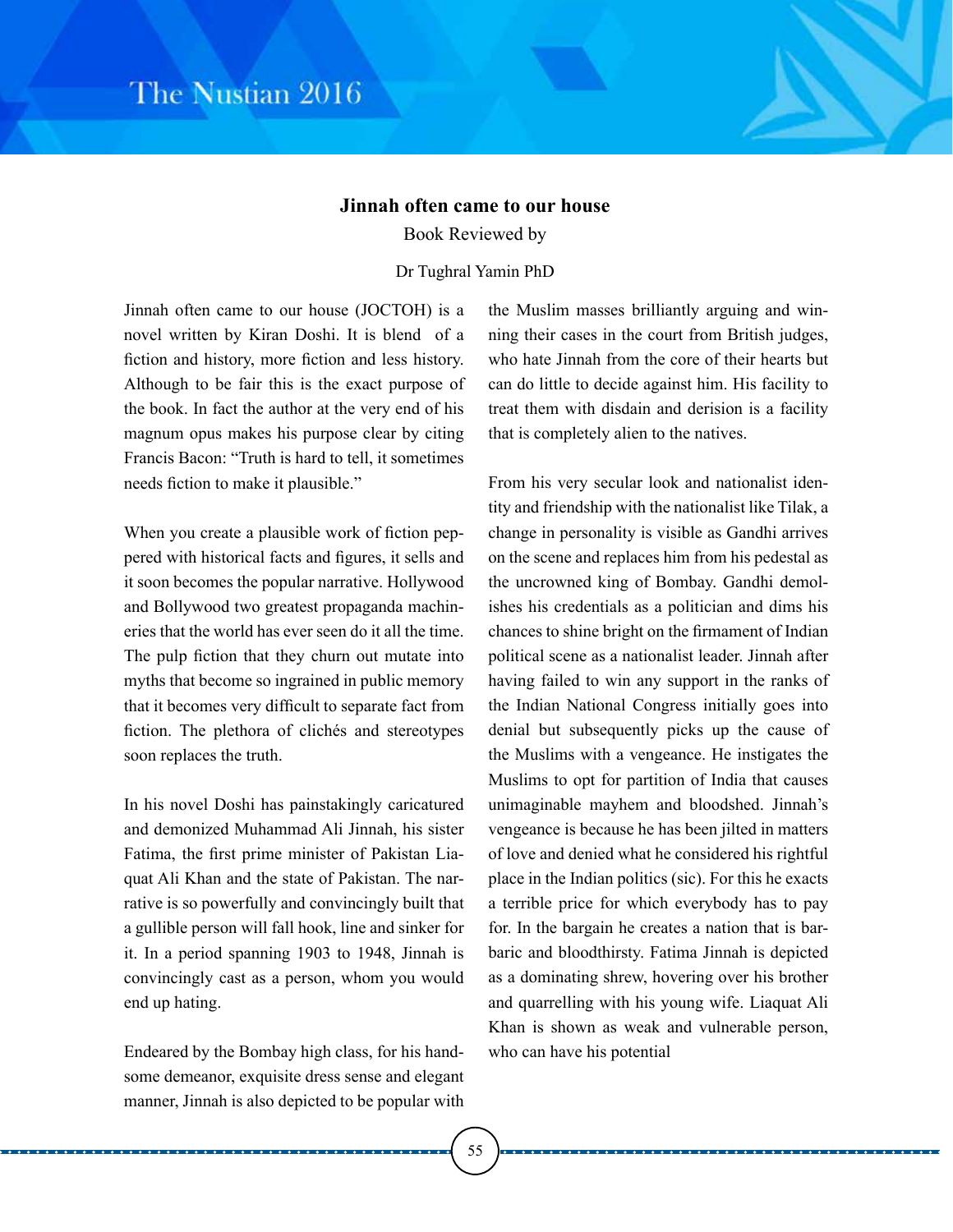which everybody has to pay for. In the bargain he creates a nation that is barbaric and bloodthirsty. Fatima Jinnah is depicted as a dominating shrew, hovering over his brother and quarrelling with his young wife. Liaquat Ali Khan is shown as a weak and vulnerable person, who can have his potential rival eliminated through any means.

Set in Bombay before partition, JOCTOH is a story set against the travails of the trials and vicissitudes of the Kowaishi family. This Muslim family is rich and powerful and the elder Kowaishi is a property tycoon, who has multiplied his wealth manifold. His son the England retiurned Sultan has made a name as lawyer of repute. He is married to Rehana, the main protagonist of the story. Rehana is not only well read and educated, she is extremely talented. Wedded to the cause of female education, Rehana establishes a school for

Muslim girls in Bombay with the money she receives as endowment from Sultan's aunt, the *Bari Phupho*. On Jinnah's advice she opens up her school or girls of other faith. Jinnah is smitten by the talented Rehana and would like to go back to her after his fragile marriage with Ruttie collapses. Rehana despite being attracted towards spurns his advance because she has come to believe in the Gandhian cause and would not compromise on her principles. It is a long tale of love and deception. It has been told effectively and emotively but at the end of the day is meant to create hateful images that become jarring on the nerves. One would advise the reader not to draw any hasty conclusions.

\*The reviewer is the Associate Dean Centre for International Peace & Stability (CIPS), National University of Sciences & Technology (NUST) Islamabad.

### **All the Light We Cannot See by Doerr**

Book Reviewed by

#### Dua Anjum

Ere I say anything else, I must say that All The Light We Cannot See left me breathless and astounded. It is a novel written by Anthony Doerr published by Scribner on May 6, 2014. It won the 2015 Pulitzer Prize for Fiction and the Andrew Carnegie Medal in category Excellence in Fiction for the year 2015. It focuses on a blind French girl and a German boy, set during World War II, in occupied France.

MarieLaure LeBlanc is the daughter of a widowed master locksmith at the Museum of Natural His-

tory in Paris. The museum is shown to house an exquisite blue diamond of incomputable value. According to legend, however, it is cursed: whoever is the keeper of the "Sea of Flames" cannot die but their loved ones will be stricken with incessant catastrophe. While in Germany, 8 year old Werner Pfennig is an orphan in the coalmining town of Zollverein. His passion for science and his gift for radio mechanics earn him a place at a training school for the Nazi military.

This story, to me, felt rather like an asynchronous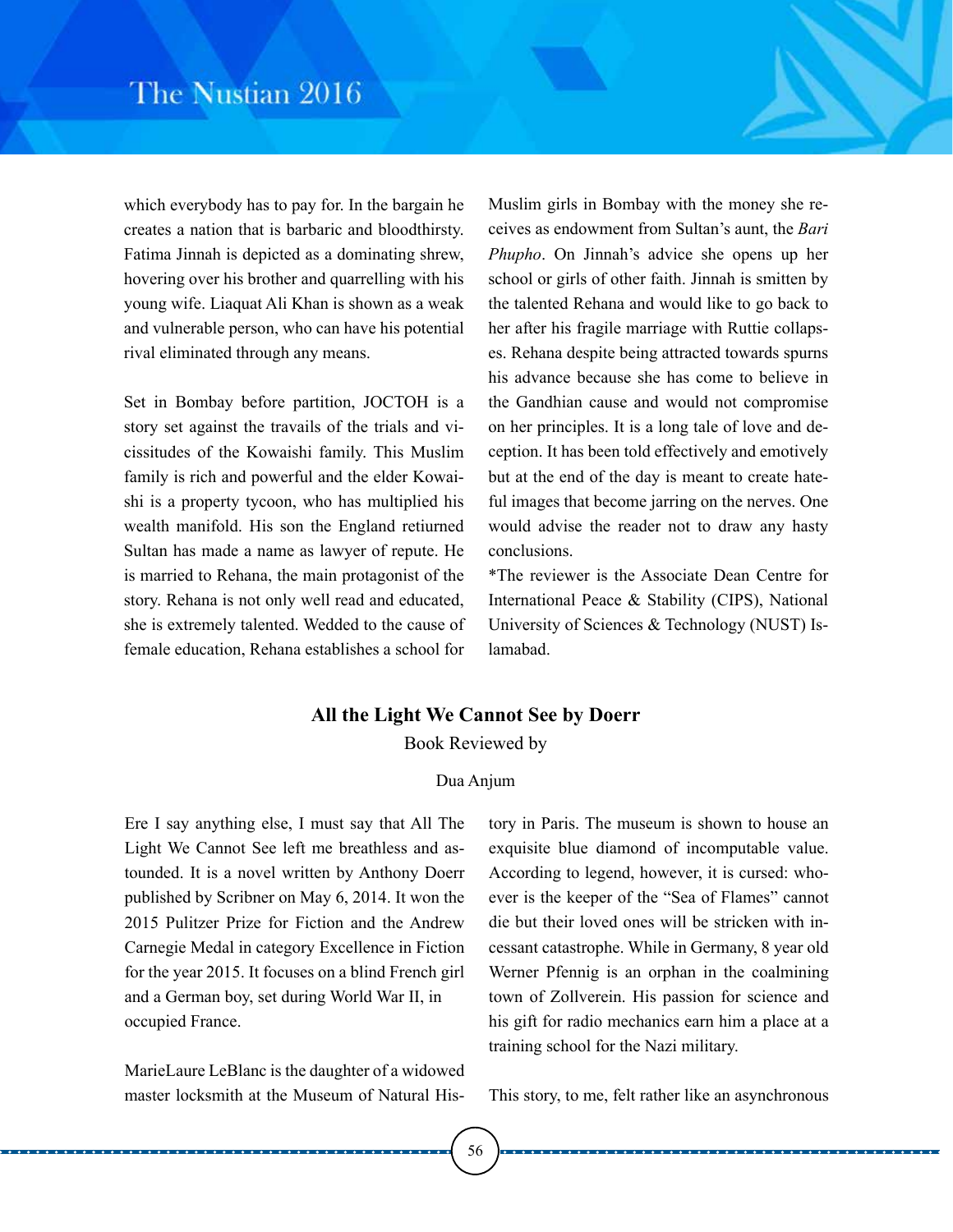pendulum that takes some getting used to. Essentially, a reader may have to spend time trying to get the hang of the back and forth with the timeline. We start with glimpses into the future which reminded me of Markus Zusak's style in his well acclaimed "The Book Thief" where Death (our storyteller) makes certain predictions about the future. Instead of how you'd expect this knowledge of what's coming to put you off, it actually does quite the opposite by creating the greatest kind of suspense possible.

There are no sentences more perfectly crafted nor dialogue more daunting and haunting at the same time. This one review by author J.R. Moehringer says, "Doerr sees the world as a scientist, but feels it like a poet." There could be no description more apt and it rings so perfectly with the kind of writer that I someday aspire to be that I cannot help but quote. Doerr's perception of the world is so completely filled with years of accumulated knowledge about anything and everything and yet the way he puts it to paper has all the airs of perfect poetry.

Sherlock's theory on the mind being able to reach maximum capacity and hence the need for only gathering the data needed for one's profession leads me to think that despite this being true, a writer must know all and as much as possible, in order to successfully provide readers with worlds anew. It can get a bit tedious to the weakwilled reader and it took me thrice as long to finish reading as it does normally a book of this size but I suppose that is because the number of pages are no measure of the immensity of the story. I often read a single paragraph more than four times not

because I could not comprehend the true meaning but because I had to read it just that many times over for the meaning to sink in.

Often we find ourselves immersed into a story where it seems like reality is but a dream and this is the real thing. This made up world is the real one. That only happens with certain spectacular pieces of writing and not all books I pick up to read. So, after a very long time this book gave me that feeling of being transported.

The characters are all so enriched with history that it will not just be the protagonists that you find yourself empathizing with and walking through their lives beside them but almost all persons involved have this quality that completely blows your mind. A German Sergeant doing his job is in the right. A French network of spies doing their job to aid the American army is in the right. A 19 year old expert and creator of radio transmission detection equipment, Pfennig, when rooting out Russians and Frenchmen working against the Fuhrer is in the right. A blind girl, MarieLaure, working with encrypted codes and her Great Uncle, Etienne, transmitting these codes are in the right. In certain parts we find such utter and total unbiased writing that I get chills wondering how it could have come to be.

However, what I truly admired was the innate sense of right and wrong that it was imbued with. Through it all, we know that the horrifying deeds committed are in fact so without being explicitly stated that way. Finally, I highly recommend this for a read and if you do pick it up please be patient and prepare yourself to be overwhelmed.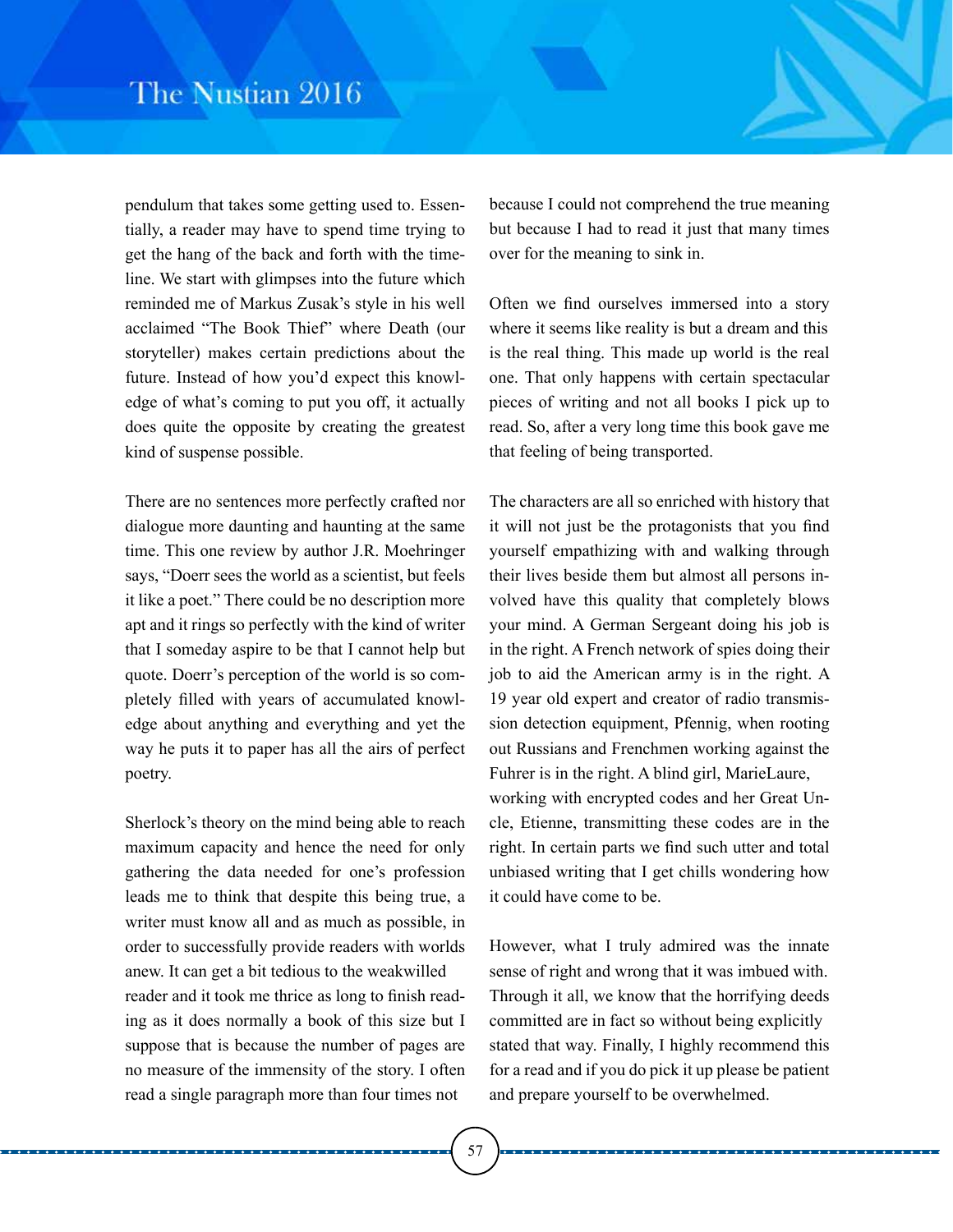### **Storm and Silence**

Book Reviewed by

#### Zahra Waheed

58

Winner of the People's Choice Awards

First of all, guys, don't be deterred by that fact that this is a historical fiction where boy meets girl, boy treats her badly, she is naïve and a "damsel in distress", boy slowly falls for girl and finally they get married happily ever after. No! Just stop, right there, right now.

In this book, expect a girl with an opinion that was so unlike the 1839 Victorian England women; expect a man as cold and hard as an ice block; expect an aunt with only one goal in mind, to marry off said girl to the richest suitor; expect said girl to put up a fight of the century against it; expect said man as the stingiest boss ever; expect secret enemies behind the societal scenes; expect blazing state-of-the-art weaponry; expect adventure and a whole lot of witty banter.

Lilly Linton is tired of being away from the spotlight that is always bright and hot on all the men of England. Well what about the women? Why can't they ever get jobs, marry whenever they want, make laws, and most importantly, vote? If the Queen could do it, why couldn't they? Lilly Linton, with her three best friends, is on a mission. Armed with her quick wit, perseverance, and an unconscious backing from an anonymous financial magnate, is out to get justice and equality for women.

But, she just couldn't forget her "good" manners that her aunt had instilled in her.

She soon finds out that dressing up as a man, was the key to achieving all her dreams and more. Her world is opened to new opportunities, an adventure, and…a job? How?! Find out how Lilly,

"That's exactly what I intend! Votes, ladies and gentlemen, votes for women!"

Negotiates with her friends and a new boss who only believes in,

"Knowledge is power' time is money"

To get exactly what she wants. If you're a true feminist, a suffragette on the inside, and like humor,

"So we have one more thing on our to-do list. Achieve women's suffrage and get the inventor of solid chocolate bars knighted for his achievements."

The first chapter will get you hooked instantly.

"Manliness, manliness…give me some manliness!"

If that isn't enough, the book will keep the readers on the edge of their seats till the end that entices them to make a mad dash for the second book!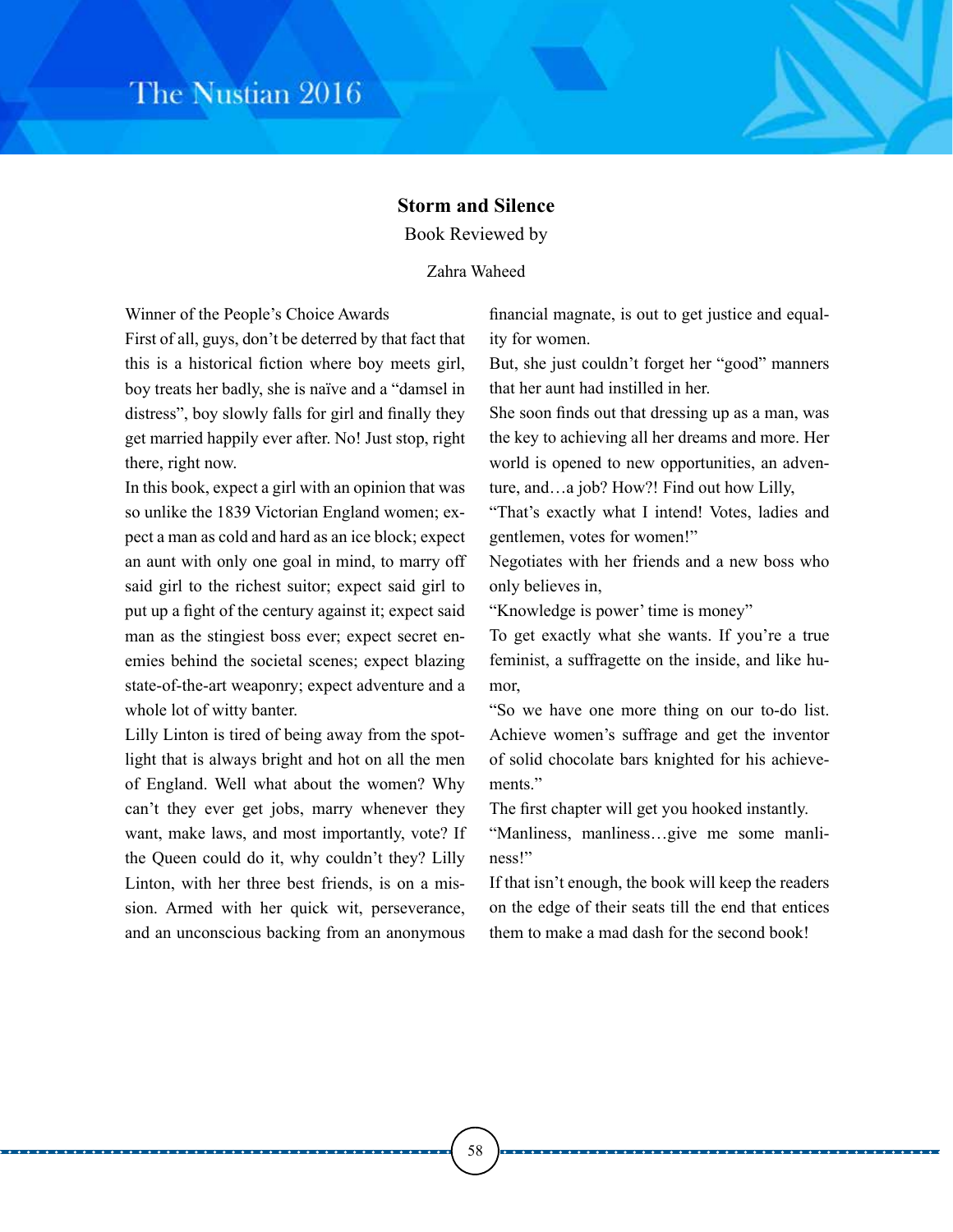### **Khamosh Falahkaar**

Book Reviewed by

Ikram Azam

#### **Introductory:**

The Urdu book under review is the spell-binding sacrificial success story of Pakistan's exemplary altruist, philanthropist, silent icon of humanitarianism and role model, late Mahmud-ul-Haq Alvi. Its author is my precious friend, Air Commodore (R) Aslam Bazmi, Prof. of English and Ethics, an outstanding researcher, writer and educator in his own right. Before retirement from the PAF, he was head of the PAF's education branch. Prof. Aslam Bazmi is a bilingual writer, with sound command of and fluency both in English and Urdu.

Like Alvi Sahib, he, too, is a devout Muslim and a patriotic Pakistani, committed to Pakistan and its ideology

#### **Two Role Models:**

For the Muslims, the holistic Sole-Supreme Moral-Spiritual-Secular Role Model is the Holy Prophet Muhammad (SAW). Apart from religious, prophetic, saintly and historical role models, every generation needs living exemplars to follow: peers, parents, siblings, teachers and educators, as well as the collective leadership in all avenues of life. They are the altruistic "Khuddam" of society and humanity, sincere social servants and community workers.

The book introduces two such exemplars: its cen-

tral silent protagonist, late Mahmud-ul-Haq Alvi, and its unassumingly reticent author. **The Book:**

Now to the un-priced book per se, published by Ali Trust, Pakistan in 2016 it is a 358-page hard-bound volume, dedicated to "*Insan Dosti*" - Human Fraternalism - for promoting peaceful humanity on earth. The book has following five main sections, and about 110 sub-sectional entries (divisible in fewer related chapters):

- 1. Introductory
- 2. HAKAS-Himalayan Successes
- 3. Ali Trust Pakistan
- 4. Character, Par Excellence
- 5. Reminiscences and Impressions

 Ali Trust Pakistan is a luminous chapter of altruistic services to society and humanity. The Trust covers and caters to 20 community welfare projects and institutions, which are:

- (i) Ali Trust Eye Hospital, Okara
- (ii) Ali Trust College, Islamabad
- (iii) Ali Trust Girls School, Okara
- (iv) Ali Trust Industrial School, Okara
- (v) Ali Trust 'Taleem-ul Quraan' (for Girls) Okara
- (vi) Ali Trust High School for Boys, Pakpat tan
- (vii) Ali Trust High School for Girls, Pakpat-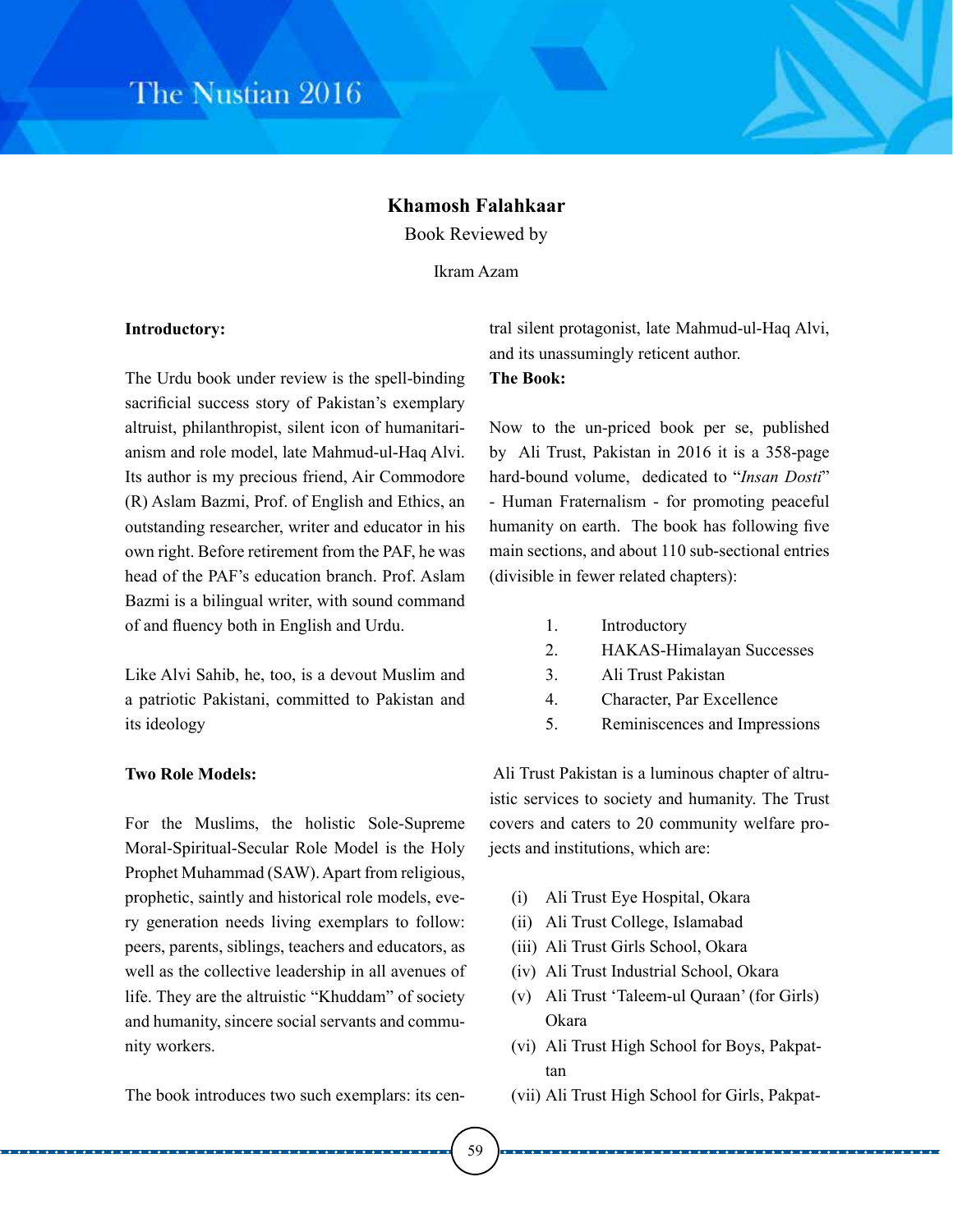### tan

- (viii) Ali Trust T.B. Clinic, Pakpattan
- (ix) Ali Trust Taleem-ul Quraan' (for Boys), Pakpattan
- (x) Ali Trust Taleem-ul Quraan' (for Girls), Pakpattan
- (xi) Ali Trust (Stitchcraft) School, Pakpattan
- (xii) Ali Trust Girls Higher Secondary School, Rawalpindi
- (xiii) Ali Trust "Dastkari" (stitchcraft) School, Rawalpindi
- (xiv)Ali Trust Model High School, Islamabad.
- (xv) Ali Trust Secondary School, G-14, Islam abad
- (xvi) Ali Trust Free Dispensary, Khanna
- (xvii) Ali Trust Mobile Dispensary, Islamabad
- (xviii) Ali Trust Junior School, Chakwal
- (xix) Free Transport/Free Provision of Water
- (xx) Financial Aid and Assistance

Mahmud-ul Haq Alvi: The energetic author, Prof. Aslam Bazmi, has worked most diligently to research, write and compile this labour of love. The interviews and invited contributions reflect extensive field of research: Family, friends, admirers, teachers and students— all imbued with respect, reverence and affection for late Mahmud-ul Haq Alvi. He was born in 1937 in a village Khambra, seven miles from Jalandhar, in the British Indian Punjab at that time. Alvi Sahib hailed from a respectable "Awan" family. This tribe traditionally

traces its ancestry to the fourth caliph of Islam, Hazrat Ali (RA). The family opted for and migrated to Pakistan on Independence, where it grew up, got educated and prospered peacefully. Mahmudul Haq Alvi married twice, leaving behind two widows and their progeny. He died on 21st October 2014, at Islamabad, after leading a fabulously fulfilling life.

"Inna Lillahe wa inna illahe rajayoon"!

#### True Tribute:

The book about, him by Prof. Aslam Bazmi is a befitting tribute to Mahmud-ul Haq Alvi. It is a colourful well-crafted portrayal with glimpses of his life with family and friends. His picture on the book cover shows a genial smile radiating on the face of a genuine person, with Pakistan's national flag prominently visible in the background. The book will help to introduce Alvi Sahib to the present and future generations of Pakistan. The credit for preserving his memory is shared both by his legendary life-work and the highly effective and moving narrative his life-long friend, Prof. Aslam Bazmi. Their friendship dates back to 1975, after the lean author's completion of MA (English) programme from Government College Lahore. Their family friendship continues, as a loving legacy of altruistic fraternalism.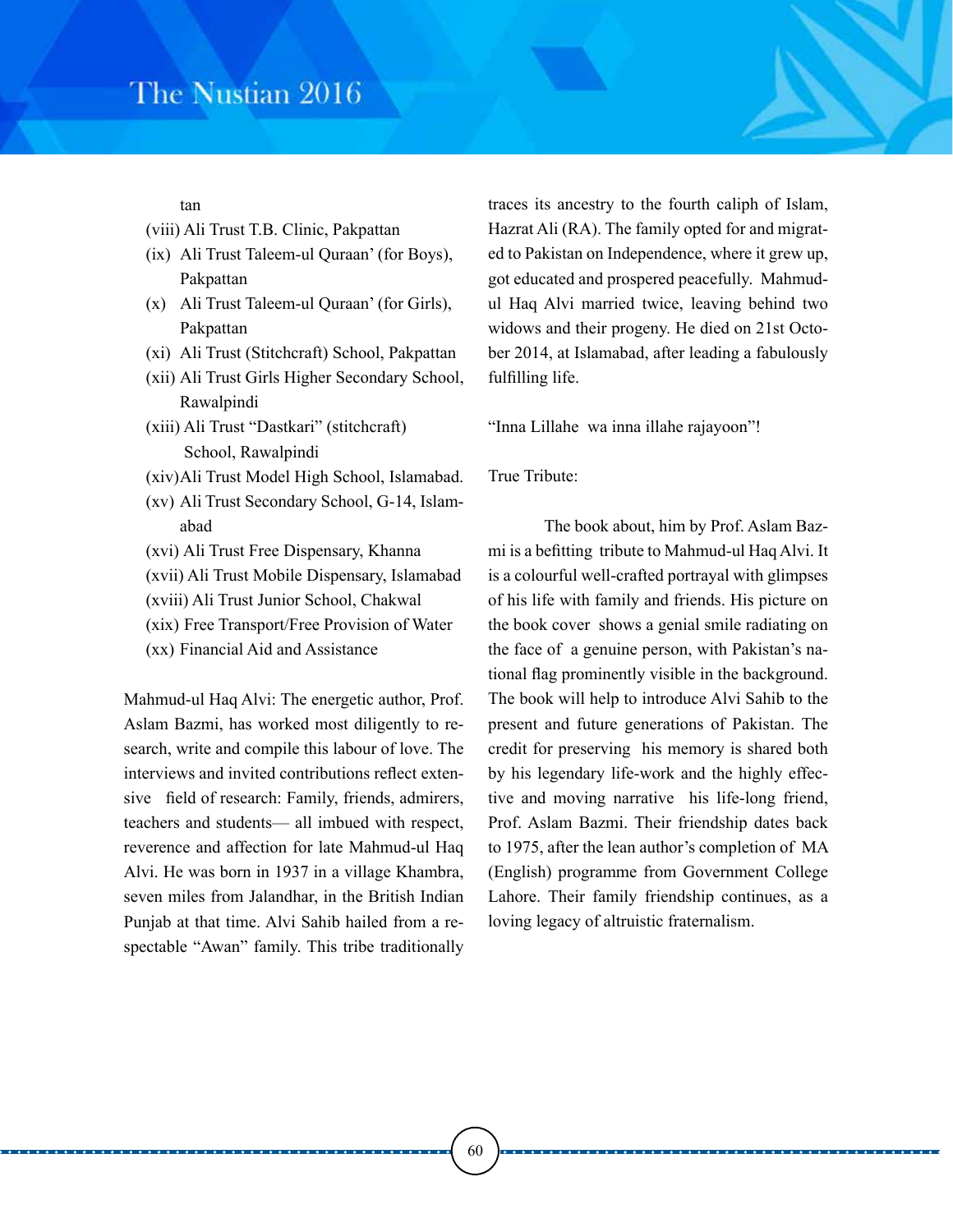### **Iqbal's Dream**

Zammad Idrees, C of E&ME

I welcome you to a land made in the name of peace The result of countless sacrifices, measures extreme This country was a gift from Allah, the Supreme What we did to it the world has seen The ever growing braindrain, snatching our cream Our youth is astray, exploited in the name of 'deen' What went wrong here, why red replaced our green Life nowadays takes so less time to cease This was not what we wanted, this was not our theme Where every other day we are surrounded by the sufferers' scream I do not see many smiles around, too long it has been My question remains, is it still Iqbal's dream?

### **Prayer of a Pakistani**

Zammad Idrees, C of E&ME

61

I can't take the daily bloodshed anymore Our families are crying and our hearts are sore My families are crying so is my soul Innocent lives taken all the time Many dreams shattered with increase in crime Pleading to You on behalf of my nation to grant us peace We are Your creation suffering from disease Forgive us for our evils and misdeeds Because undoubtedly O Allah, You are the forgiver Supreme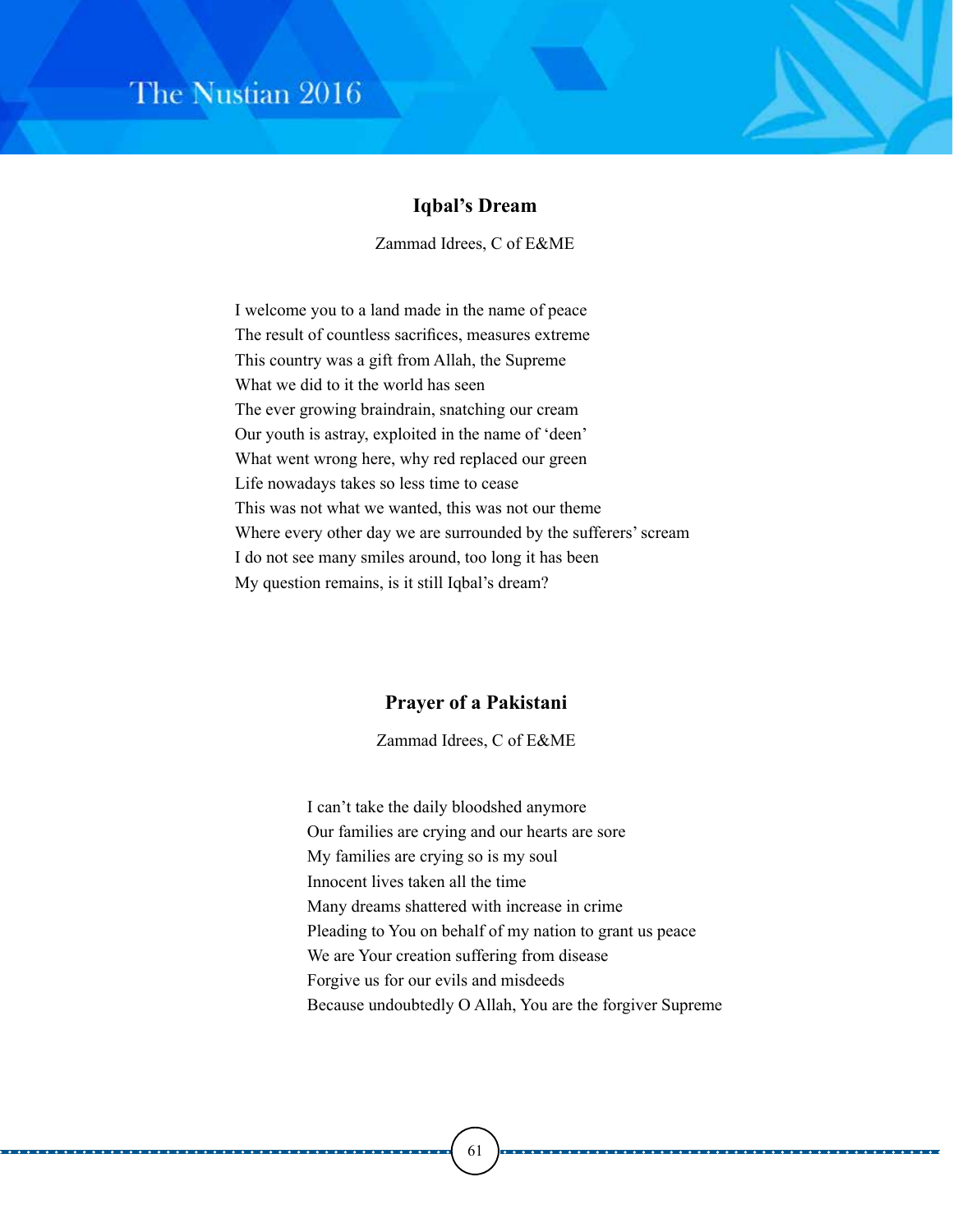### **The Carnival of Rust**

Sikandar Mirza, C of E&ME

If only you knew him like I do And had felt it what he chose to sue If only you had the eyes that could see That trivial driblet to you, which he knew, was sea If only you knew why he did what he did And realized that he exists, Which too, shall cease And if he could have been like them usual people And had found a trifling piece of peace You might have witnessed what he was You might have savvied the 'inner He' Watching from a corner he realizes And smiles at those sitting close He too could have had what they did They could have been me and you If a holy book could explain the ailments he had And what he did was not to rack You might have killed it, all your rancor Stopped merely staring, been able to 'see' A grey sizzle inside his soul screams That could have been us, you and me... He stares in the mirror, wondering, baffled His sight would now miss him He only sees me! I am him, now he is me He wakes up to the light of every morning Looks you up in a million faces He dives for the pearl he lost in sea But now a days the sizzle would cease Now is when a vision speaks This all shall pass, it'll all soon go Life's a trifling fly in a gusty flow

62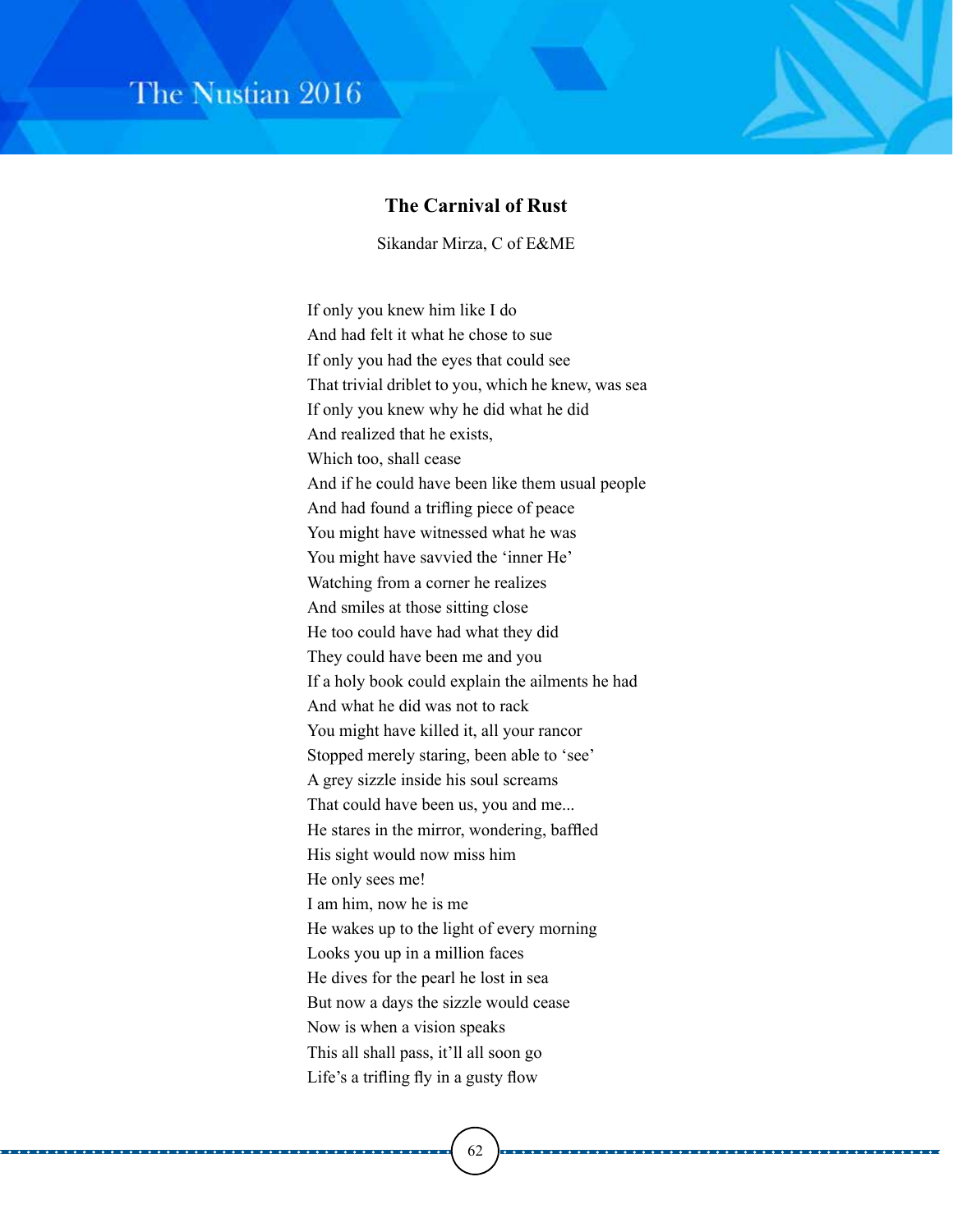### **Oh My Lord! Monday Again**

Tabinda Ashraf, C of E&ME

You will certainly agree with my view It has been a trend there's nothing new How difficult is bearing the outrage and pain When by burdens we, the students get in chain Oh My Lord! Its Monday again… A chaos ahead and relaxation is banished Naivety wilts and calmness gets vanished From enjoyment when compelled to refrain It then becomes harder for the charms to sustain Oh My Lord! Its Monday again… Being forced to submit the bidden assignments A deep sigh for having no more chance of deferments Why couldn't one keep the comforts restrain A regret over why didn't we the time maintain? Oh My Lord! It's Monday again… It's not possible to the bliss of joy? To save from turmoil we can't even try How to crush down the hustle for a gain? And bring ourselves out of this drain Oh My Lord! Its Monday again…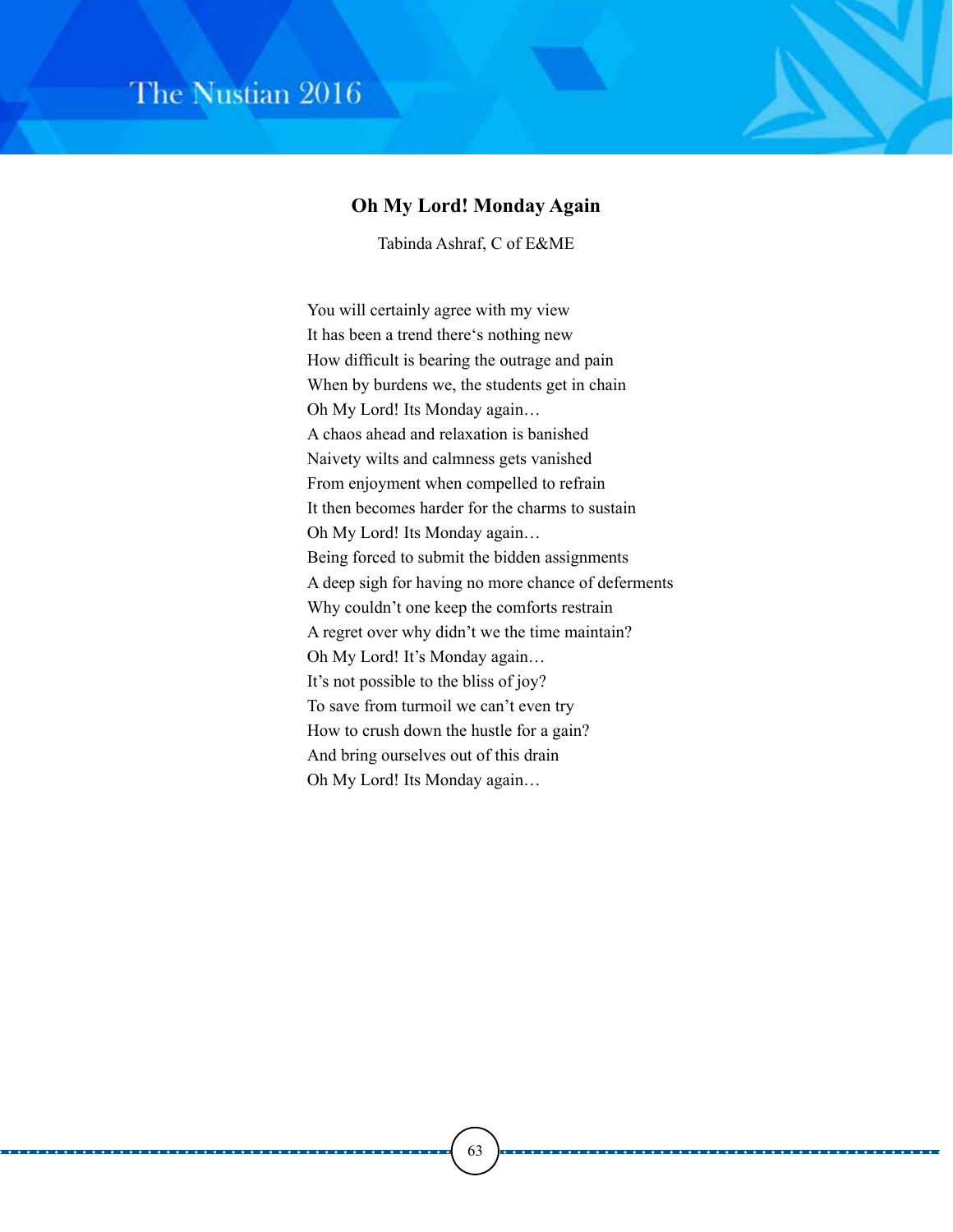### **A Place among the Stars**

Qazi Umer Jamil, C of E&ME

I once heard That I'm too young to float Above the rumors of this little world So one night I flew so high That all my memories got blurred And I forgot who I was There I saw the constellation of stars And in those adverse alignments of stars I witnessed the beauty of God And I thought of stars As the most beautiful thing That God has ever created But the stars smiled down And said to me Fly high to your own world We're not the most honored creation We just hold the God's heavens And we are made of dust and fire It is in you the soul lives It is in you the thoughts come into existence It is in you the beauty of God hides It is in you your own world exists And you will never know your greatness Without looking into your own eyes Right there between the heavens and the earth I was told the very far thing since my creation The God was trying to tell me.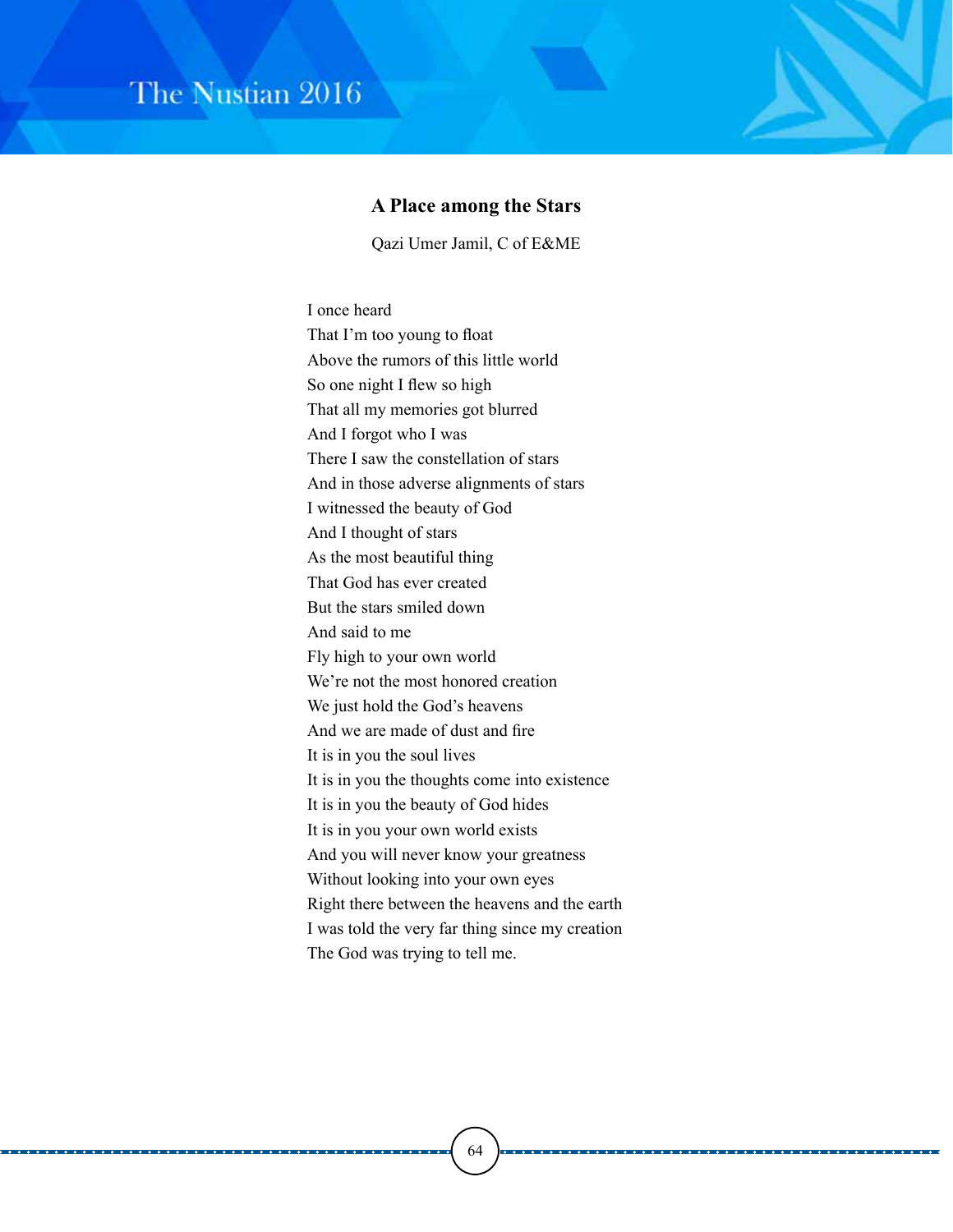### **The Crow's Calling**

Muhammad Fahad Sohail, C of E&ME

I dance along symphonies I barely comprehend I devour promises that lead to no end I look for sunshine in the shadows of the dark I feel ecstatic by uneven gusts of the wind I believe in the moments to live, the words they speak I breathe in the fumes of my own demise I hold on to the wounds of the past I refuse to forgo the fantasies I conceived I hope against hope, I've yet to give up on my dream I run around in circles, I tend to lose the track of time I'm trying to make sense of what I actually became I stare blandly at the twinkling candle flame I hope you know, once, I cared

#### **When you can barely see**

Hussain Zaka, C of E&ME When you can barely see You get addicted to the haze Running after a degree We stuck in a maze Victims to slaves Such a system still prevails Memory with graves Intelligence somehow fails 'Tis not the usual story but 'tis our demand for liberation Our cry for salvation Justice for the victim Freedom to the slave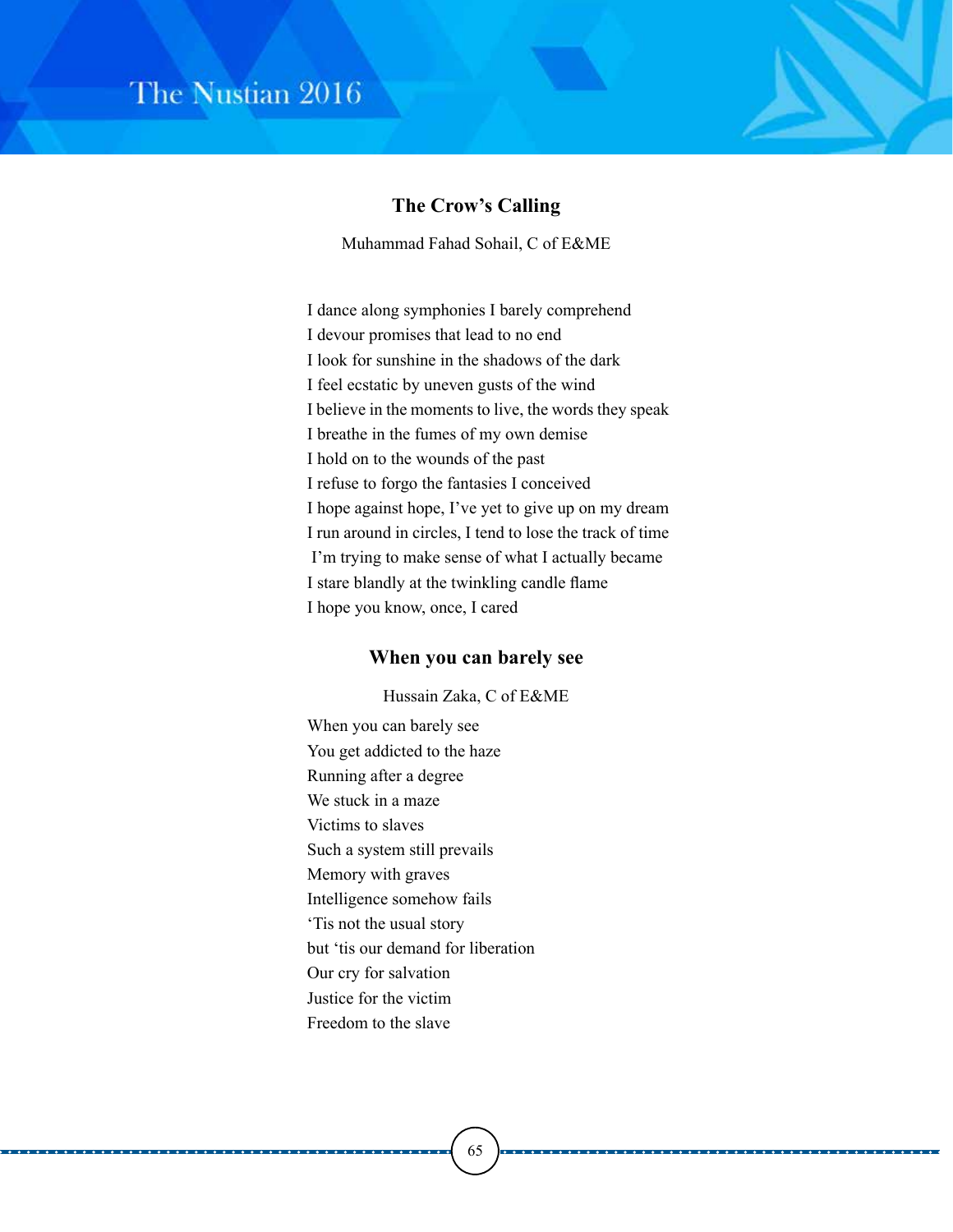# The Nustian  $2016\,$

### **The Thousand Imaginations**

Qazi Umer Jamil, C of E&ME

| I am neither 19 nor 20                            | And why you always choose my scars?     |
|---------------------------------------------------|-----------------------------------------|
| I am thousand imagination years old,              | And always forecast my journey?         |
| I always wanted to set my journey to the shining  | May be the scars are all I have got     |
| stars                                             | But remember that                       |
| And throw myself away from the path               | I am not some broken thing              |
| But you wanted to swim with sharks                | It is just that, my mind is restless,   |
| Now I see thousand stars                          | My thoughts are wild                    |
| In each of my scar.                               | My bones are of steel                   |
| I depart with thousand regrets in my heart        | And I love to stand against everything. |
| With thoughts in my mind                          | See, I am not here                      |
| That I am not some broken thing                   | 'Cause I do not belong here             |
| It is just that                                   | I will stand there                      |
| My mind is restless                               | You will see me struggling              |
| My thoughts are wild                              | Through my mind                         |
| My bones are of steel                             | To stand against everything             |
| And I love to stand against everything            | It was all that I was born to a place   |
| Love is not a burning thing                       | To which I do not belong                |
| Neither it is blind                               | It is just that                         |
| It is you, swimming with sharks                   | My mind is restless                     |
| And, tonight, my wish to be among stars is just a | My thoughts are wild                    |
| dream                                             | My bones are of steel                   |
| And here I am, to the place                       | And I love to stand against everything. |
| To which I do not belong                          |                                         |
| Counting my scars                                 |                                         |
| But remember that                                 |                                         |
| My dream is not a broken dream                    |                                         |
| You just have disfigured me                       |                                         |
| Tell me, why you do not want to be among the      |                                         |
| stars?                                            |                                         |

 $\bullet$   $\bullet$   $\bullet$   $\bullet$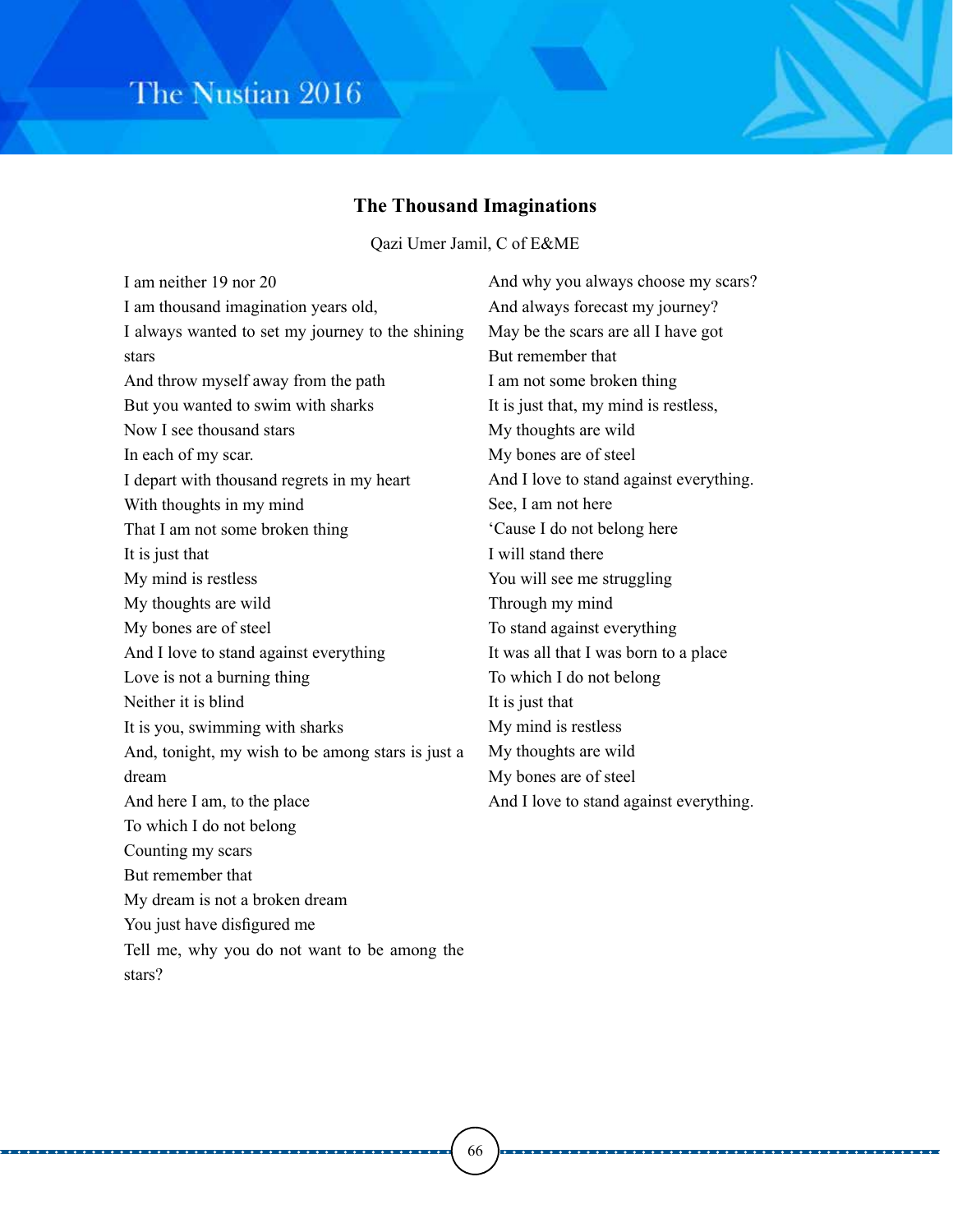### **Pain**

#### Ishaq Ibrahim

The hands had passed thirteen on the clock When there came on the door a resounding knock As she moved forward and opened the door There stood a figure, with red skin and eyes sore He stepped inside and looked around Noticing the many notorious sounds Of the water flowing from the loosened tap Of the dirty fan, creaking on the chair's lap He fixed on the woman his swallowing eyes And slapped the air fiercely, getting rid of flies "Look at the walls, so full of cracks No better is this house, from all the other shacks Look at the table, so weak and broken Much like yourself, so bleak and shaken What is this life, lived inside a ruin? Get up and leave, out you should be going!" "Leave I will not, for now I know my flaws This house I will fix, I don't follow your laws It belongs to me, I am its soul You wait and watch, I will make it a whole! But thank you I must, for I could not have gained Without you all this wisdom, O new friend pain!"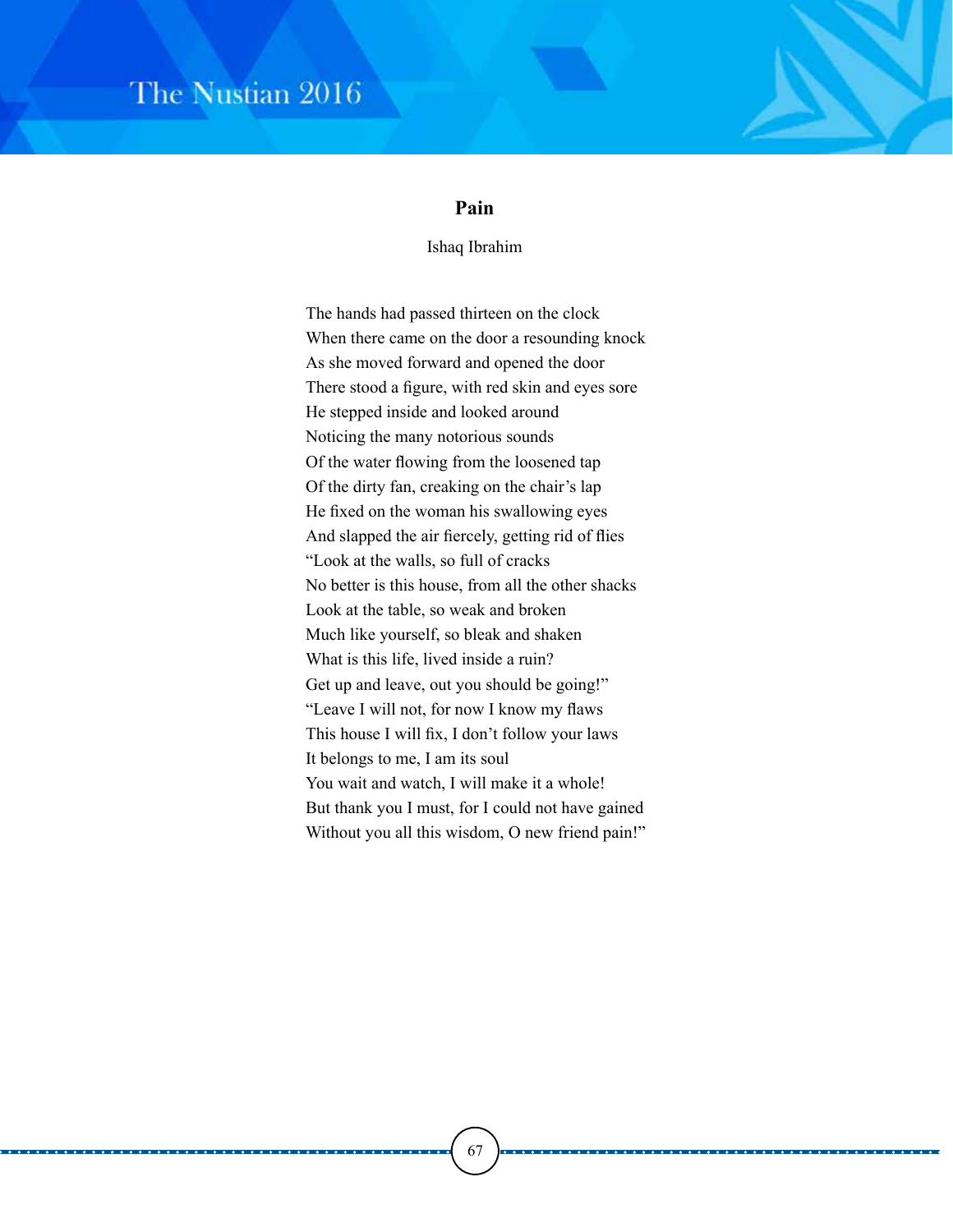### **Ring of Hope**

Amnah Khan, SEECS

I clenched it in my hand, It was tiny as a grain of sand With all the fear inside, How could it be more wide? It's the only thing a wretch can hold To cross the darkness of endless world But the 'Wall of Exemption' is so high On a mountain that I can never climb While waiting for it to disappear, Last few words that I could hear; "How couldn't you ever see? So much better all this could be If instead of sob and crawl, You would have tried to break the wall Even now a spark of light, Is enough to make me bright For the sake of a last sight, Have a glance at the height And cross the rocks with bare feet It's for your soul, let them bleed" With an anguished heart I raised my head, To save a soul that's already dead. But I saw a gleam through the crack Now there should be no holding back Can't stay here and let it die, So until the end, I shall try Someday I may reach the top To light up my grain of hope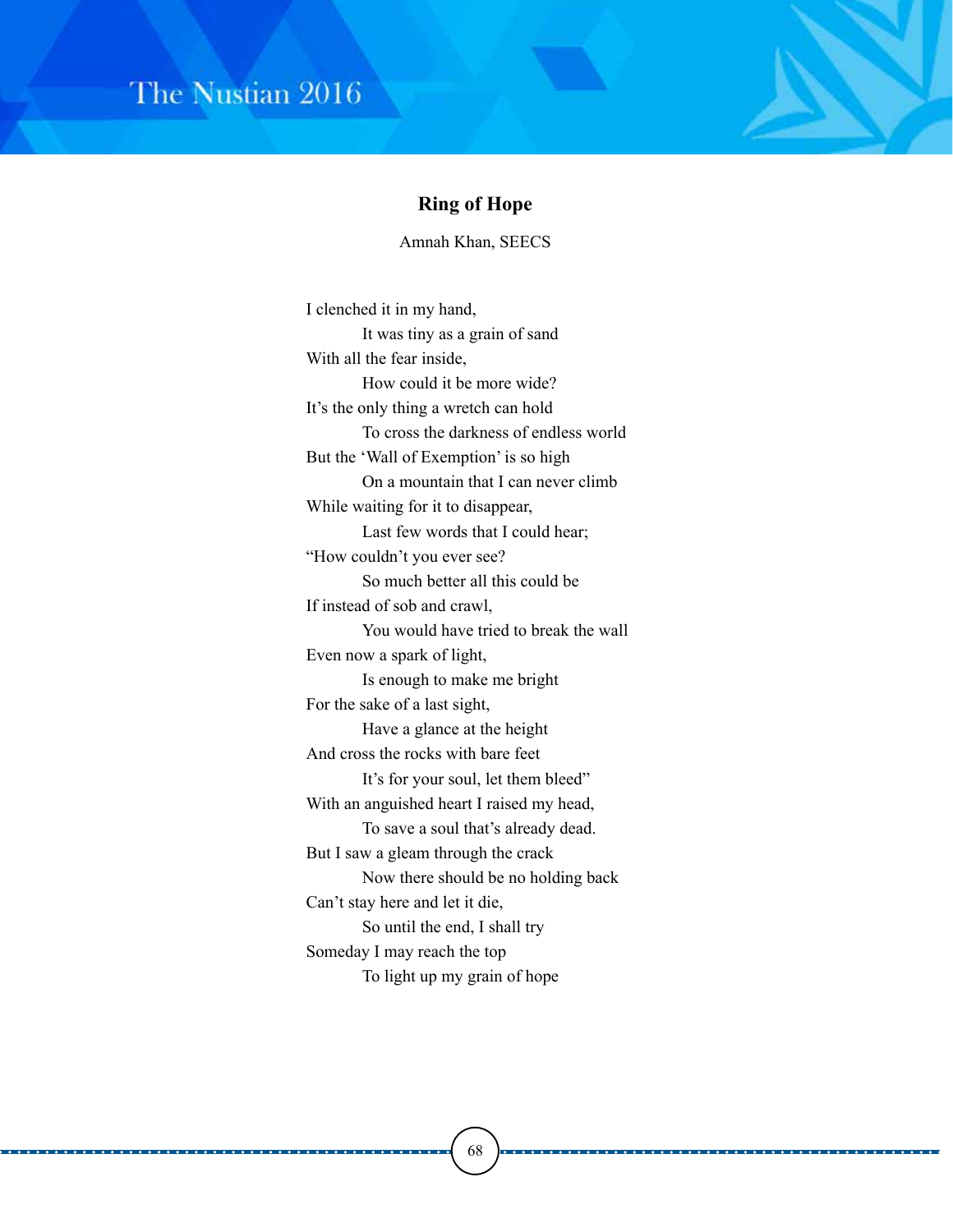### **A Poison Tree**

Athar Minallah Khan, SEECS

I was angry with my friend I told my friends, my wrath did end I was angry with my foe I told it not, my wrath did grow

And I watered it in fears Night & morning with my tears And I sunned it with smiles And with soft deceitful wiles

And it grew both day and night Till it bore an apple bright And my foe beheld it shine And he knew that I was mine

And into my garden stole When night had veiled the pole In the morning glad I see My foe outstretched beneath the tree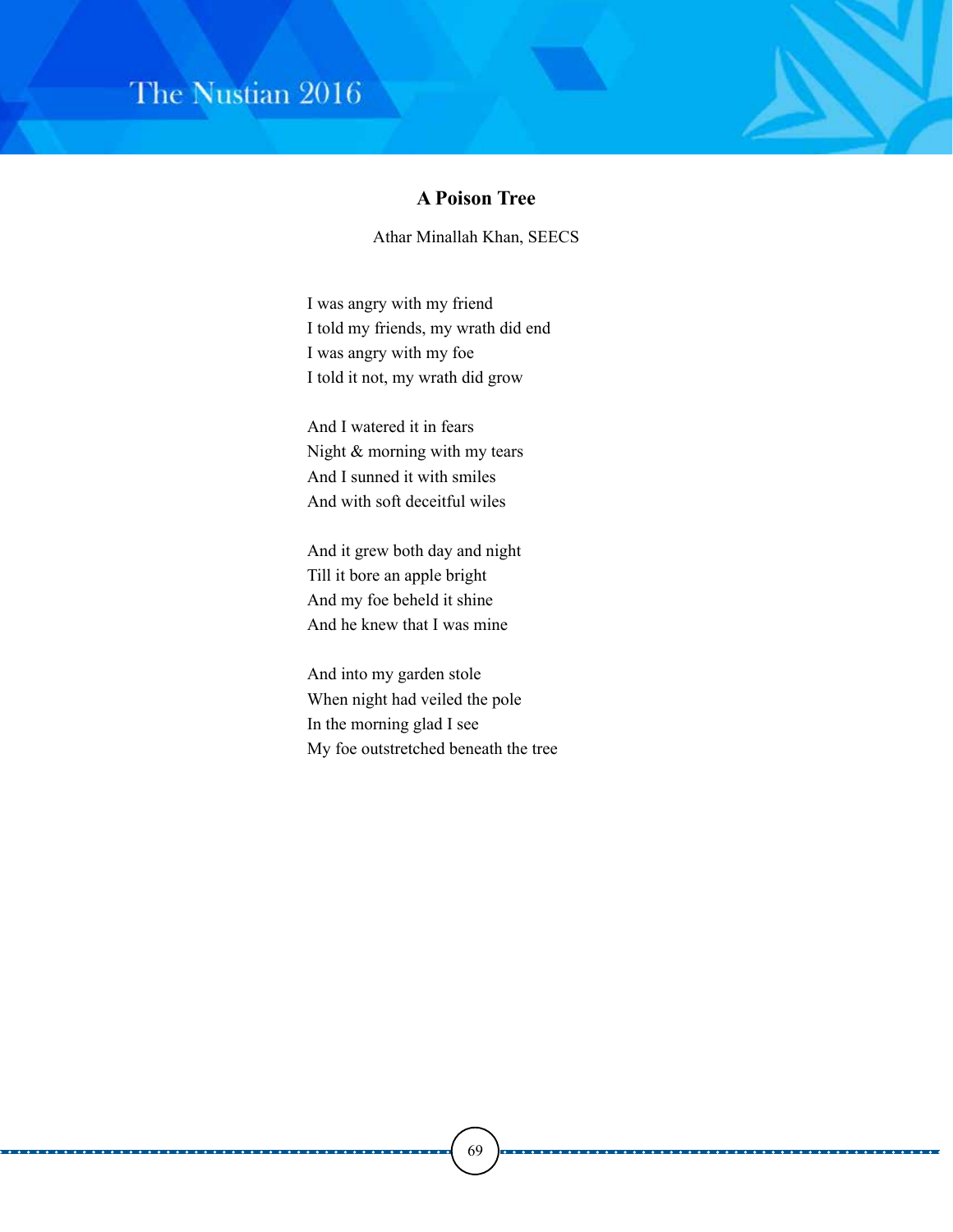### **The Best Gift by God**

Maryam Suhail, SEECS

Time is flying away I want it to stop The clock hands are moving fast I want them locked I can't even take control Cuz I don't, but God knows He is the one Who made this universe With everything Under control Time is so precious More than gold It can convert The young into old Hence time is A beautiful gift of God And the one who cares Will be successful a lot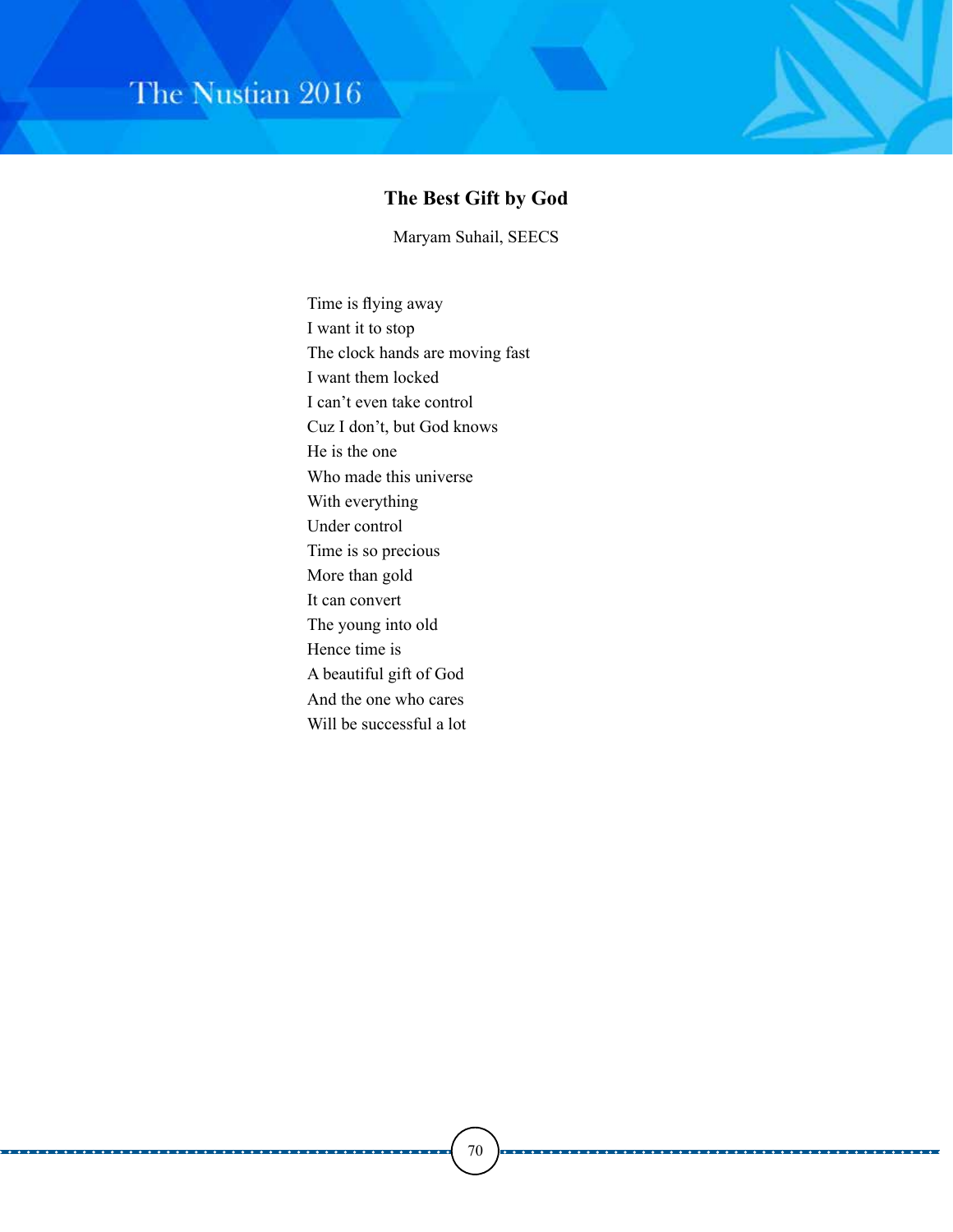

### **Pakistani Soldiers**

Usama Shaukat, SEECS

We are Pakistani soldiers born to march and fight Wrap us in our country's flag and don't you cry Ghazi or shaheed our future is bright We are your protectors, we are your pride My country will prosper, my country will stride Listen enemies, you can not make our country fall Why wait then? Come and try, we will destroy you all You think being large in numbers is 'being tough Let me tell you dear, its nothing but just a bluff You can not imagine our power when we unite You have no other option but to fright East or west do not compare us with the rest Because we already know that we are the best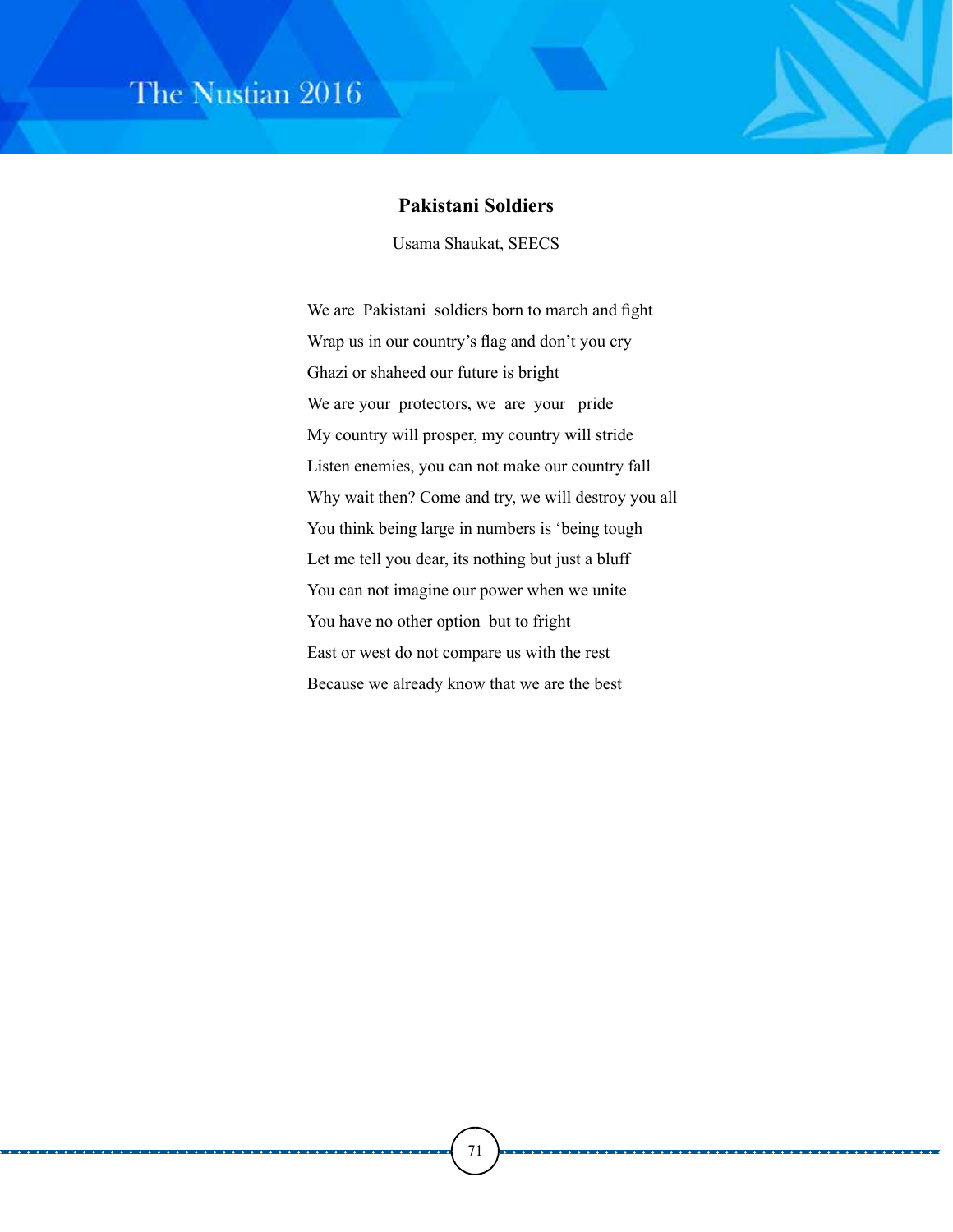#### **Tomorrow begins today**

Hira Shah, SEECS

Tomorrow seems uncertain, but you know Allah has a plan If a purpose to accomplish. if you believe, you can Today begins your future, don't let it slip away You will have tomorrow, what you believe today!

Some will say "You're dreaming. it can never be." Stay strong and be encouraged! One day you will see Your words about tomorrow, helped prepare the way. You will reap tomorrow, what you sow today!

Find a hurt and heal it. Today help will fill a need The things you do for others, grow like a planted seed Harvest time is certain and you will get your pay You will reap tomorrow, what you sow today!

Today you feel rejected. Tomorrow you're a hit. As long as there's tomorrow, tough people never quit. If your strength is failing, take time to rest and pray. You will be tomorrow, what you prepare today!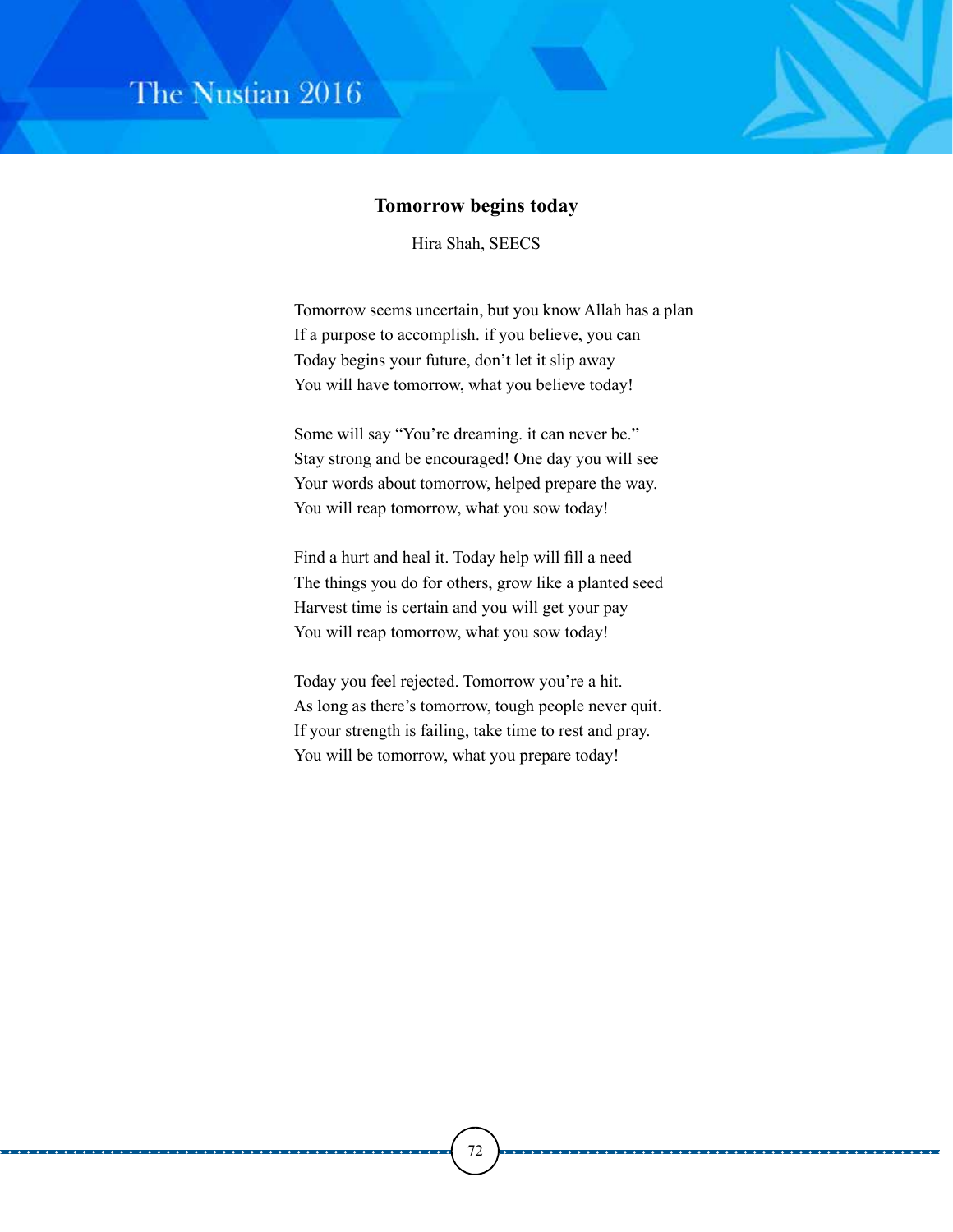## **Dusk Poet**

Farrukh Aqil, PNEC

A cluster of hopes had fallen apart With tears and sorrows dwelling in heart He whined and wept and hollered in rain Darkness and despondence took over again You took her away, you left me alone She fathomed my thoughts, and helped me to hone A jewel, a gem - my diamond, my gold Unlike my father So heartless and cold, I cry, I bust I stumble and fall, in retrospect I remember an affectionate call "Welcome home, son. How was your day? " Some think I have gone crazy, others think I may A lock without a key A terrible catastrophe I sound a little wild, I know Let my grief melt, let my sorrows flow For I have been through, what you have not I am bound in chains, to rumble and rot The lands are barren And skies so dark And we always think that this life is a lark The sun has set and so has my hope My heart is gloomy, but I am trying to cope It's a season of misery, a season of pain The dusk of my life, so sullen, so plain The dusk of my life, so sullen, so plain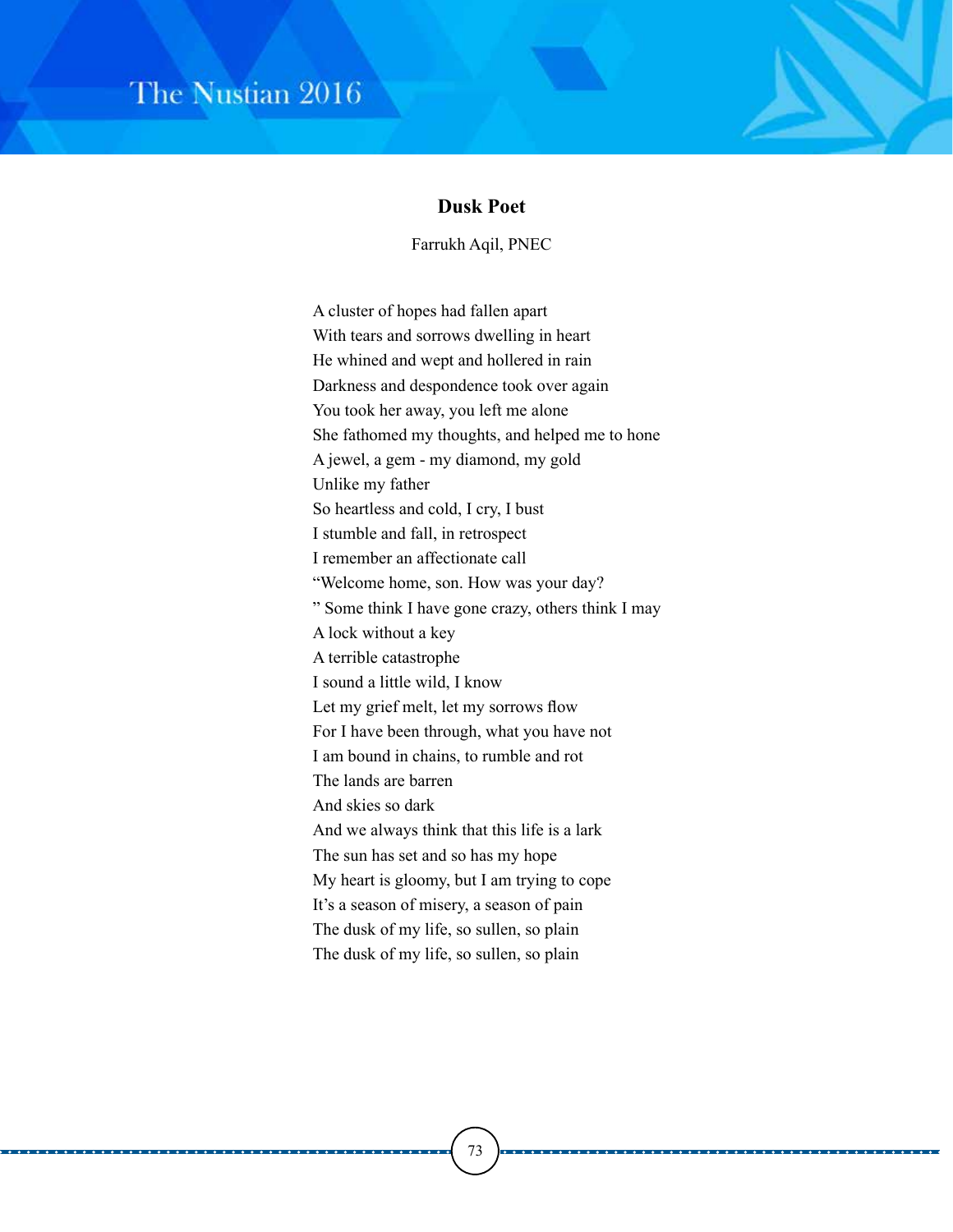## **Astray**

Muhammad Asim, NICE

Is it lust that drives you? Or just a wayward thought? Of a broken man, smothered in pain Who dreams of gold, yet works for nought

This song began, the day you dreamt Of a world asleep, a starry night Of nobles and warlords, their halls of stone With axes and dragons, and kingdoms of might

A world as this, is a glorious dream, Few can hold, its charm in doubt Yet choose you did, this folly of yours To remain within, and expect without

To those with sight, as clear as day This riddle seems, or so it should Worth nothing, is a work of art If a gaze seeks rather, what it would

Arise, depart, begin thy task Hold not, delusions of thy past Dawn till dusk, should labor thy mind If hope it does, for sanity to last

An idle mind, corrupts and burns And taints what is, for years to come The ink is dry, the song is sung The words are yours, to heed or shun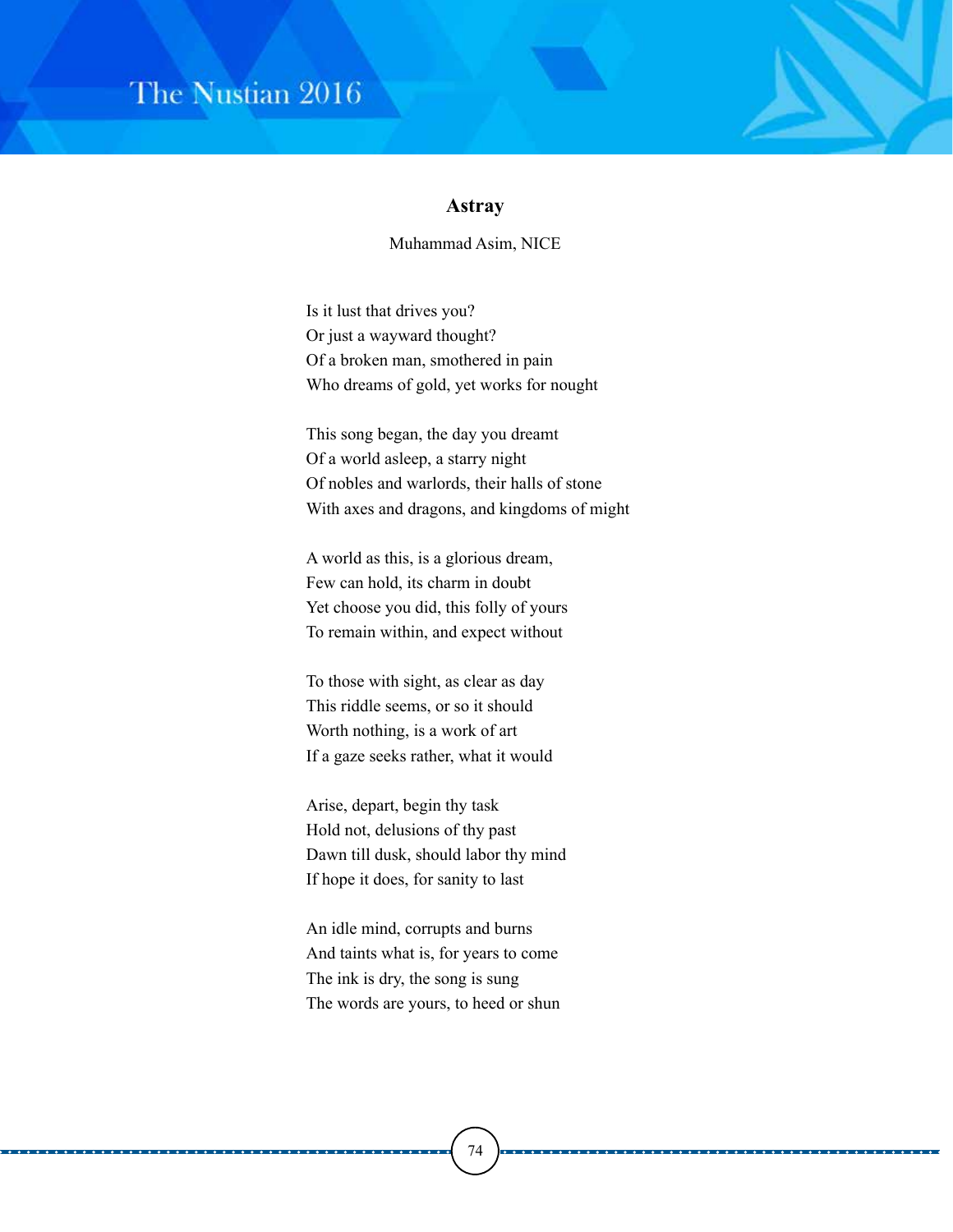## **Father**

Arun Asif, ASAB

You brought me up with the best you got Your ideas and thoughts always won my heart

Sometimes I behaved childishly Crying for the things I wanted You fulfilled my every whim and desire But still taught me the value of patience and fortitude

To my every problem, you had a ready solution Which gave me strength to follow my resolution

Now I have grown up Learnt how to survive With your blessings I will definitely thrive

I am grateful to you for all those times To enable me to express my feelings, now I am out of rhymes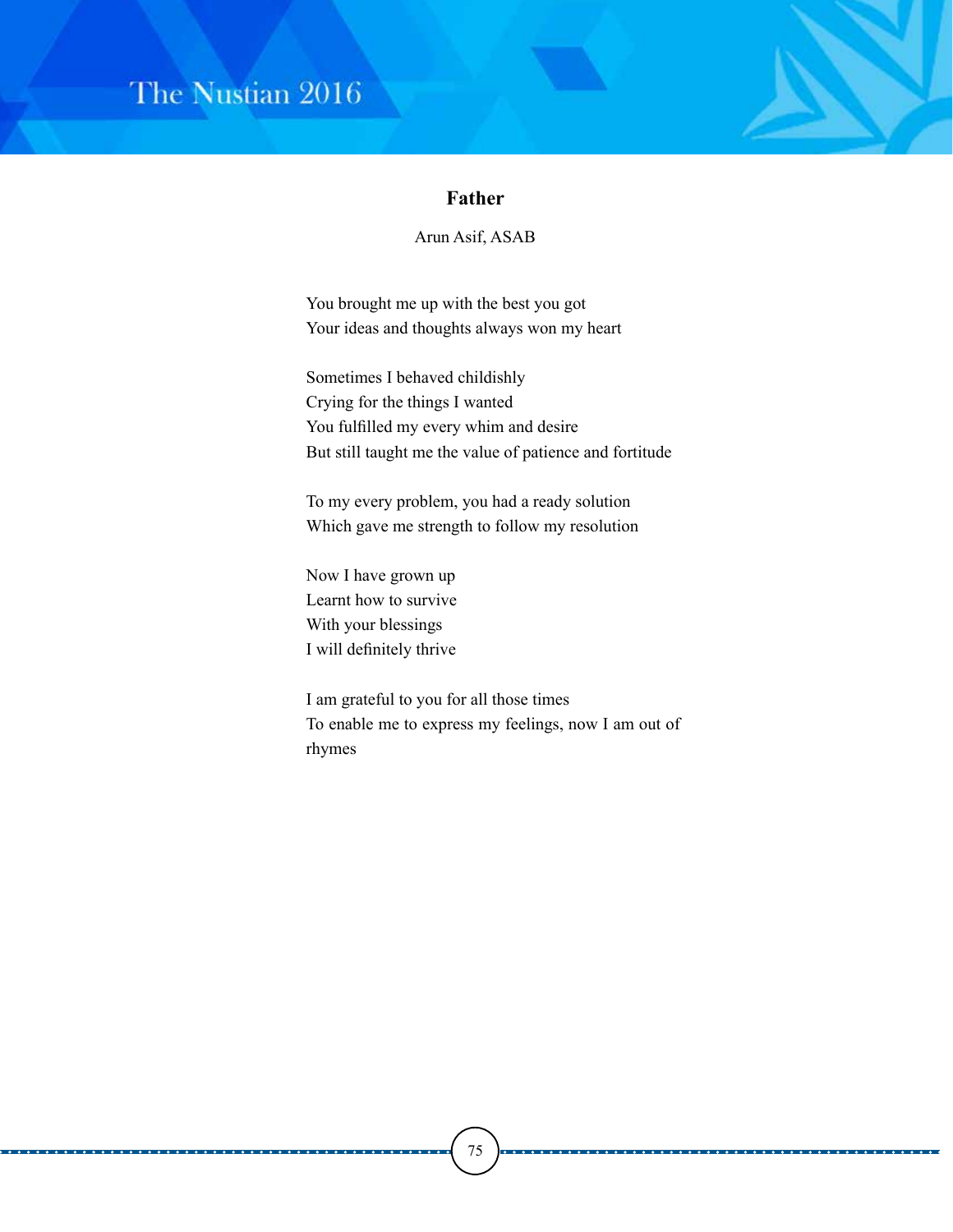## **Lamentations of a Moth**

Batool Fatima, SADA

Wings that are paper Body is thin and small Up in the air, but not any deeper Flight unsteady, yet there's no fall Day is the only night When it's dark and quiet and cold But if there were a single light Fly to it, is what I'm told I draw closer and closer Circle up and down and about There's a boundary I can't cross over But I stay, there's no way out Darkness is sleep, light is a dream There's no floor below, no sky up high The closer I get, farther it seems So it is, for I am no butterfly There is dark and there is me The candle remains lit, I'm close by In my world I am free Moth, am I?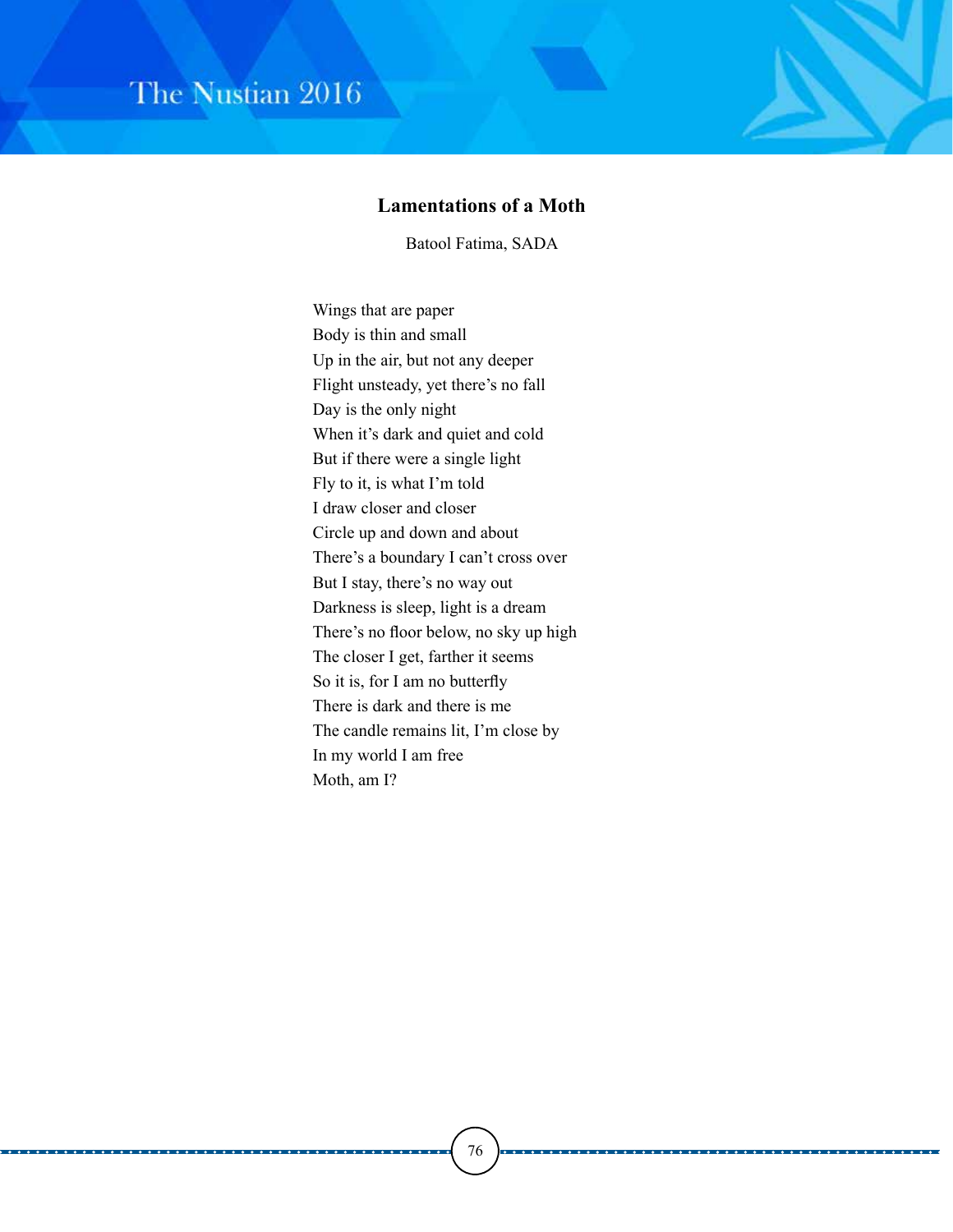## **Cries of a Caged Bird**

Zeba Lodhi, NBS

Feathers worn… wings torn Sits in the windowsill of her cage A forlorn bird with legs chained Wondering what's it with the world? Why my cries won't shake the earth? Why my laments go unheard? Why it's getting hard to breathe? Why can't I ever be freed? Am I meant to die in here? With my dreams burnt in death's flare? What do they get from chaining a bird? Who's born to fly above the Earth Snatching me from my rightful fate Putting me into this piteous state Do they think they are right on this? The ones who deprived me of bliss? My heart is so full with regret There's no room left to store hatred I can feel the time running out

It won't be long when lights go out It's not me I'm trying to save It's my dreams that I crave They are the reason I'm still alive They keep me strong enough to fight There hasn't been a second in a day When I haven't tried to get away All day long I keep tugging at my feet Blood trickles down as I weep Even when pain threatens to blind "Don't stop trying" I say in my mind When it gets hard enough to breathe I close my eyes and drift to sleep This is how I spent days all this time Hoping someday freedom will be mine Slowly blood and tears made shackles rot I kept tugging with all strength I got Finally they crumbled so I broke free And after all these years to home I flee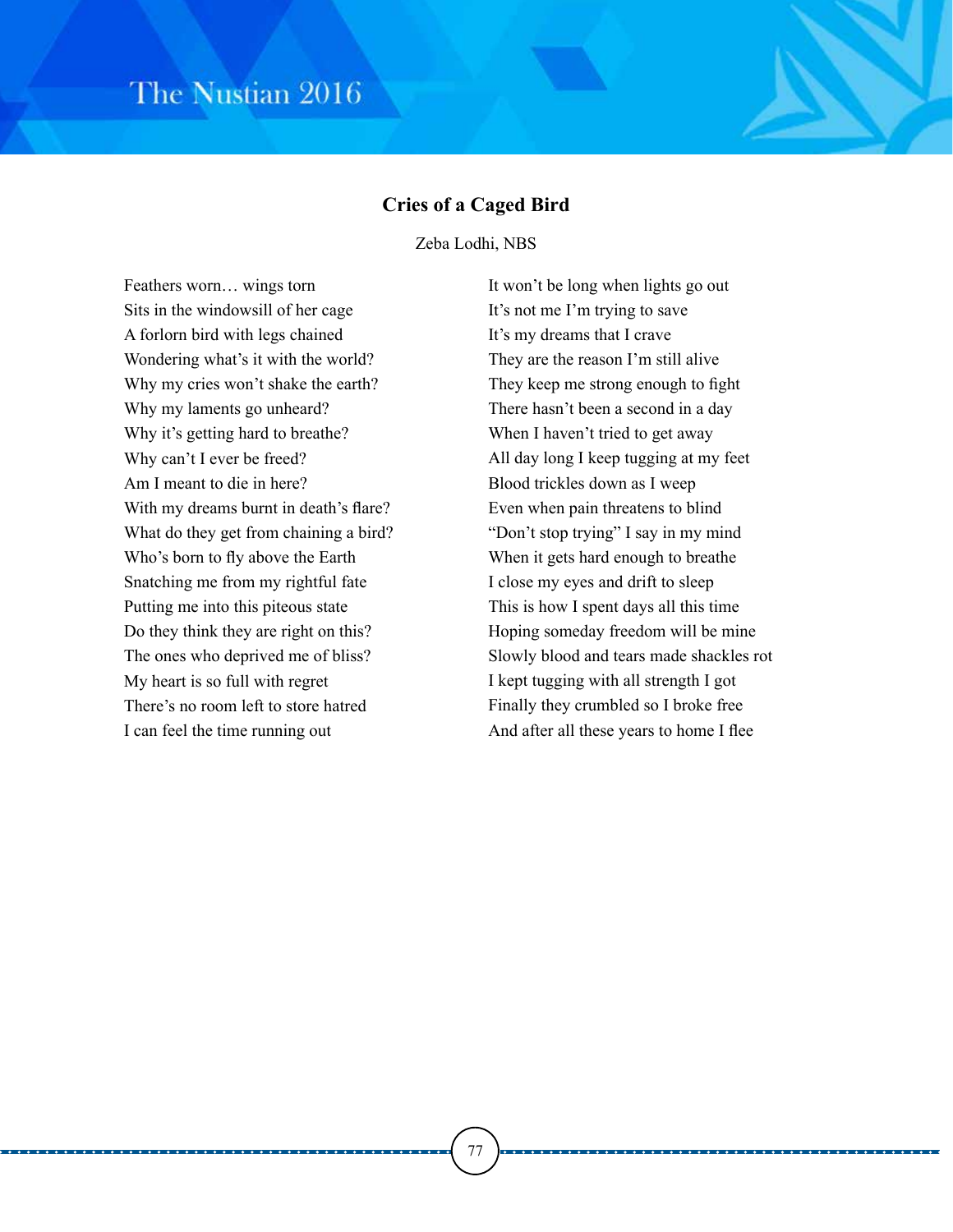## **Mother**

Zahra Waheed , NBS

Death is a nonstop river in our life Even if it comes to our fair mother Still worries when we get hurt by a knife While she should be young and not a bother'd

Our joys and fears; she is the one to share But children cannot perceive her thinking What is love and motherhood? They don't care We should ask them whose mothers are dying

When we have big complicated disputes Dreams show our deceased mother calming us Our bad decisions she always refutes Her carefree days with us were fabulous

Her hardworking days cannot be repaid When she dies, still gives us a long life prayed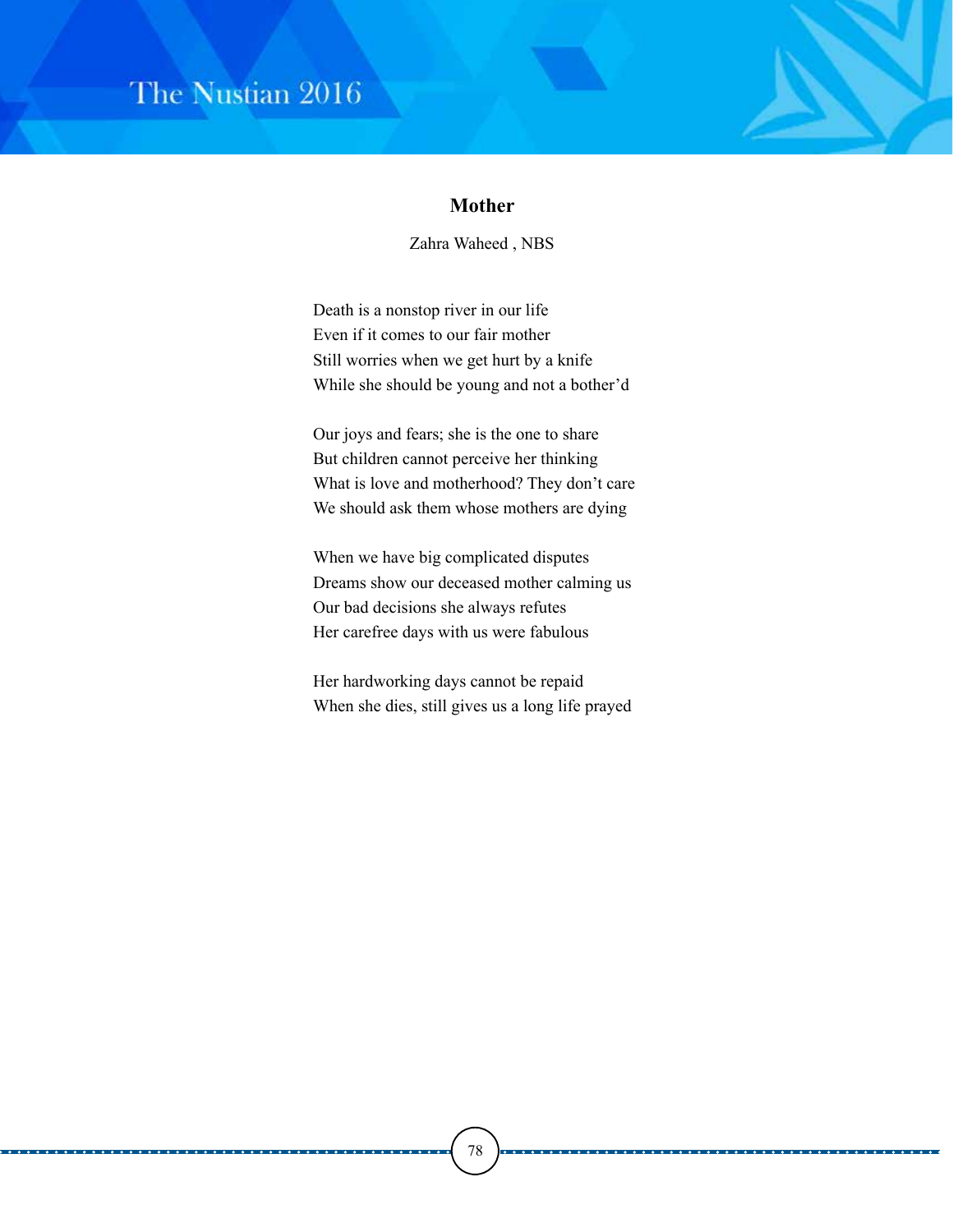

## **Fool's Paradise**

## Safdar Ali, SCME

The proverb, "Fool's paradise", is often used sarcastically. One day, I thought of finding fools' paradise to live in comfort. To achieve my objective, therefore, I went out to find a fool and asked him as to what he did to get in heavens and how he was doing there. It was a very hectic task as nobody accepted that he was a fool though many wise people behaved insipidly but acceptance of this was beyond their guts. Even people heading nations and professors researchers duly verified from HEC (in Pakistan) as custodians of wisdom and claimants of the "heavens" conducted themselves miserably.

Professor Einstein, father of atomic theory was once questioned regarding the weapons likely to be used in the third world war. He replied very simply. "I have no idea, as to what weapons will be used in third world war, however, I can say with certainty that in the fourth world war, people will be throwing stones at each other."

Now, if we compare the wisdom of this legendary scientist, his theory and consequential destruction caused on the mother planet, no angel would allow his entry to wise men's paradise. However, by no means I am suggesting that he can be a welcome guest in fool's paradise. Fortunately, I myself am unaware of the pangs of wisdom and intend asking the originator of this adage, as to why he allocated a brand name to paradise without the existence of such a category therein. But I am sure he will call me in, as well, that I can guarantee.

Finally I went to a 'normal'who could neither be dubbed as wise nor fool and sought clarification from him on this account. His reply stunned me. He said, "If your wisdom and work bring happiness in other's lives without harming or causing miseries to others, you are wise and if your work and wisdom become instruments of discomfort for the humanity then obviously you will fall in the category of fools. Now, there arises a big question. If we go by the definition narrated by 'the normal', then why paradise be branded for the fools, i.e., "Fool Paradise".

Paradoxically, paradise is the state in which one tends to stay in comfort. For example, there are people who feel happy by sacrificing their comfort to make others comfortable or may laugh at themselves even to make others smile. Like a Punjabi adage, "what goes of mine" "*saano ki*". This washes away the worries like my friend *Chaudhary Sahib*, who is very tender at heart and could brush aside scolding of his wife by just saying, "she has tolerated me for a long time with all my weaknesses, so let her enjoy; what goes of mine."

Inadvertently, *Chaudary Sahib* gave me a key to fool's paradise. Thank you, Chaudhary Sahib

If pirates molest ravines What goes of mine If cows love swines What goes of mine If fools live in paradise What goes of mine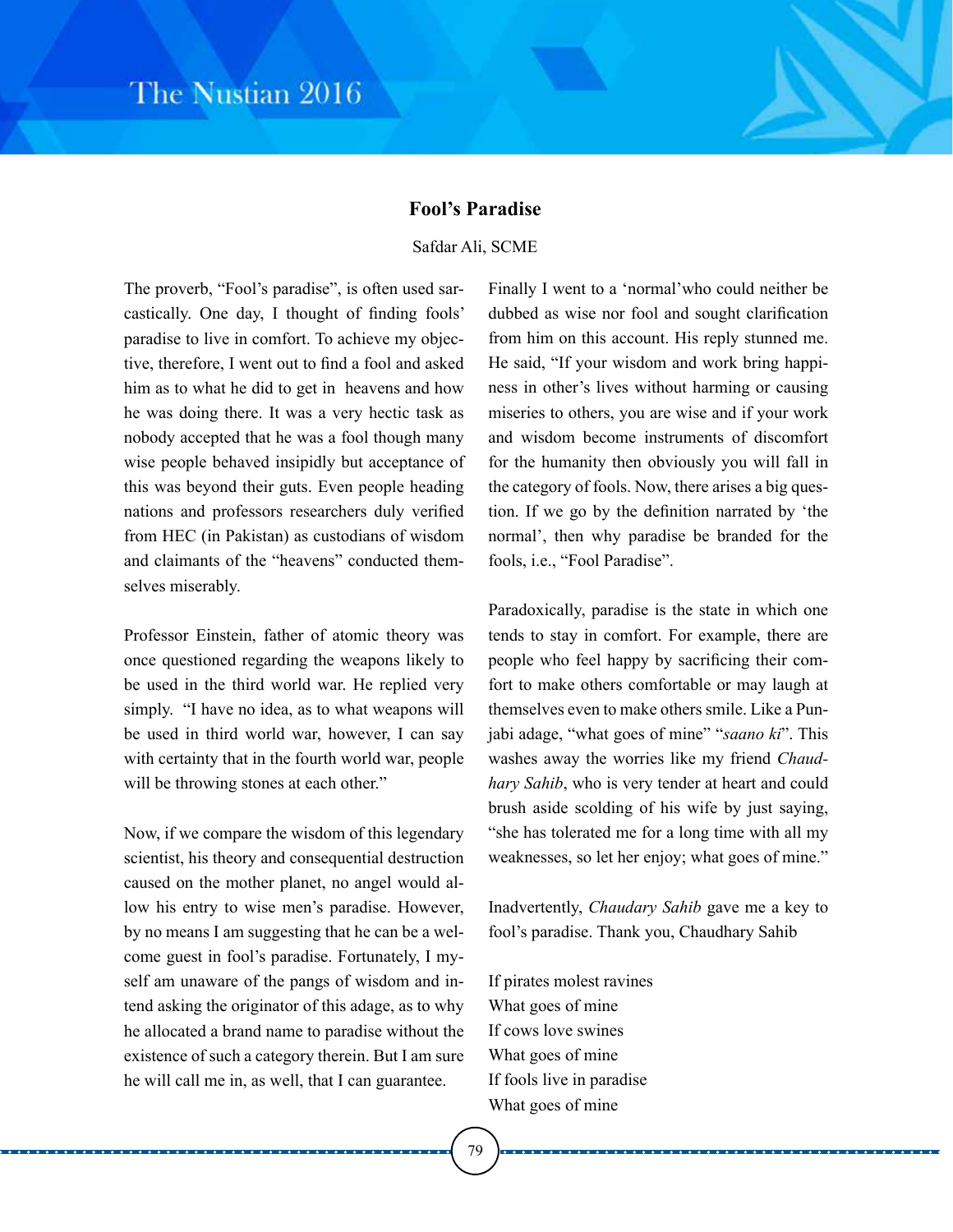## **The Rape of non - mother tongues**

### Aslam Bazmi, SEECS

Languages spoken around the globe present an interesting kaleidoscope of human expression. At times, quite embarrassing and funny situations arise when people not proficient in a certain foreign language try or have to interact with its native speaker. Such dabbles into foreign languages account for a lot of hilarity and humour in human existence. Here is a brief anthology of such hilarious episodes and anecdotes. The writer bears solemn witness to some of these tickling scenes.

#### **Conceive me, please!**

During his master's studies in UK at the University of Essex, way back in 1995, the author found in Mr Leong (a naïve Chinese student) an interesting classmate. Both of them were greatly fond of Professor Judith, an elderly English language teacher, and seldom missed her lectures. One day in class discussion, Mr Leong raised a point in his sloppy English which made little sense to the learned professor. Leong tried in vain several times to put across his point. Finally in sheer frustration, he pleaded with the professor in such atrocious words:

"Professor, conceive me, please!"

This sent the whole class to hysterical laughter. The poor soul thought "conceive" was synonymous with the verb "understand."

To stoke the laughter after a long amused pause, the gracious lady calmly answered:

 "No, my dear, never. I am already past the age of conceiving!"

The whole class burst into another chorus of deaf-

ening laughter.

### **A 'dangerous' man**

In 1978, the writer was assigned to teach English to a batch of newly arrived junior Libyan Air Defence Officers at PAF Base, Lower Topa. Their proficiency in English was simply pathetic. The massacre of English language at their hands was a recurring affair. He became their instant favourite because of his great liking for this wonderful stock of students.

On a bright sunny day, the writer was hosting at the Officers Mess, a good old friend. One of the trainee officers, who was basking in the mess lawn, rushed to greet him excitedly. In sublime ignorance and great exuberance, he described the writer to his visiting friend as "dangerous man." The author was devastated to hear such provocative remark in front of a friend. He was luckily spared further consternation, when the young officer eulogized the writer as a great teacher, saying, "He knows by heart all English words. He is very bright, hardworking and helpful. Wallah! He is very 'dangerous'. We love him as our best teacher." It transpired from the later conversation that the gentleman naively believed "dangerous" to be the superlative degree of "talented and capable"!

### **Son of a cow on the runway**

A young air traffic controller was all eyes and ears as his officer commanding was flying in the circuit. As the aircraft turned on finals to land, a calf appeared on the runway from the opposite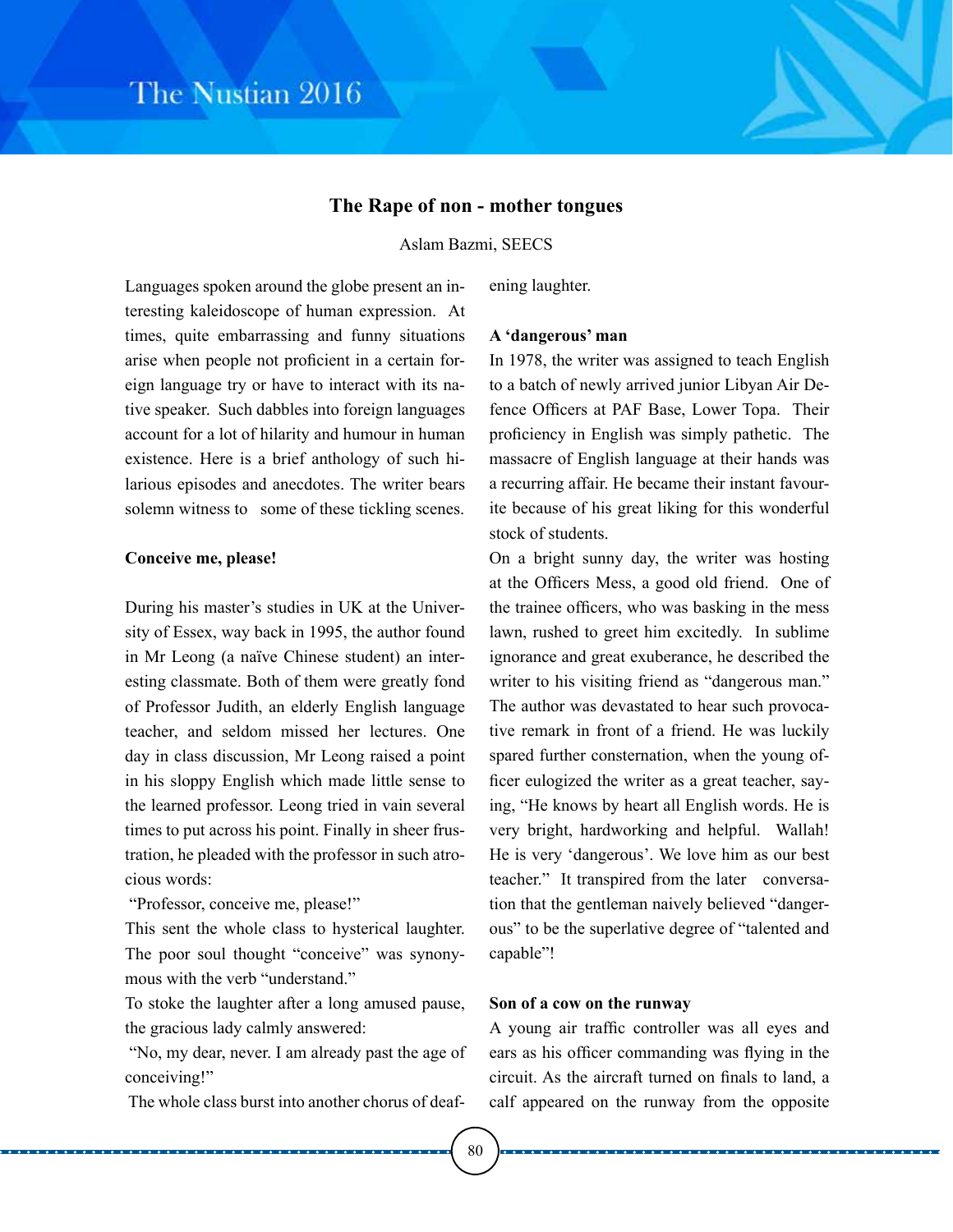direction. Unaware of what was the young of a cow called in English, the controller came on R/T: "Sir, you are cleared to land. Please watch out for the son of a cow backtracking on the runway". He became instantly entitled to undergo an intensive course in English language

### **Not yet forty**

Not happy with the performance of his provost force, the newly posted Air Officer Commanding (AOC), a strict disciplinarian, personally started snap checks of breaches of the speed limit (40 KM per hour) within the premises of PAF Academy. On a good day early in the morning, a 35-year old officer drove past the prowling AOC at a speed well over 50. After a short hot chase, the AOC nabbed him. The ensuing conversation between the two went like this:

Son, you are well over 40. I think you must be preparing to take part in some car rally?"

"No Sir, I am not yet 40 and I am not interested in car rallies", came back the naïve reply.

"Well, I bet that you were well above 40", snarled the 2-star General.

#### **A peek into Mr Yesbut's English class**

The class is abuzz with remedial English activity. The twenty odd pupils are a group of people in their thirties. The teacher, Mr Yesbut, is about to enter the classroom. The class rises, singing in a cacophonous chorus, "Good morning, Sir!" After shyly retuning their greeting, Mr Yesbut proceeds to start the activity: "Well, gentlemen and ladies, today we shall do some practical work on the previous lecture on the voice".

"But there is no lady in the classroom. At least, I don't look like one", a gender- conscious student raised the point of order.

"Yes, but, sometime in the future, we may have some lady. Maybe, you old nuts have a lady teacher in my place or there may be some ladies in your place. You have already covered the future tense", the teacher tried to cover up the slip of tongue. "But it does not make sense. Isn't it like saying that we may, including you, may become all of a sudden children or eunuchs tomorrow?" an old lout philosophized.

"You see possibilities are possibilities. We can't stop them. Let's leave this stupid discussion. Don't beat about the bush. Well, the first sentence of the exercise is 'Who broke the chair?' You have to change its voice."

"But where is the bush and who is beating it? Let's sort him out first", an old lanky character chipped in, trying to secure a point.

"Now stop this nonsense. We must focus on the task", the teacher mimicked a sort of sternness. I repeat the sentence, 'Who broke the chair?' Waving his both hands frantically, one of the backbenchers shot back, "No, I never broke the chair."

"Whose chair is broken?" flew another bright answer. "The chair has broken whom", mumbled the shyest student in the class. "Why has the chair broken", boomed a snoring clown. Mr Yesbut nodded habitually on each answer, and showered great praise on Bubloo when he answered, "The chair is broken by someone." "Well done, excellent!" the teacher and the class clapped gleefully.

### **Nargis and Deedahwar**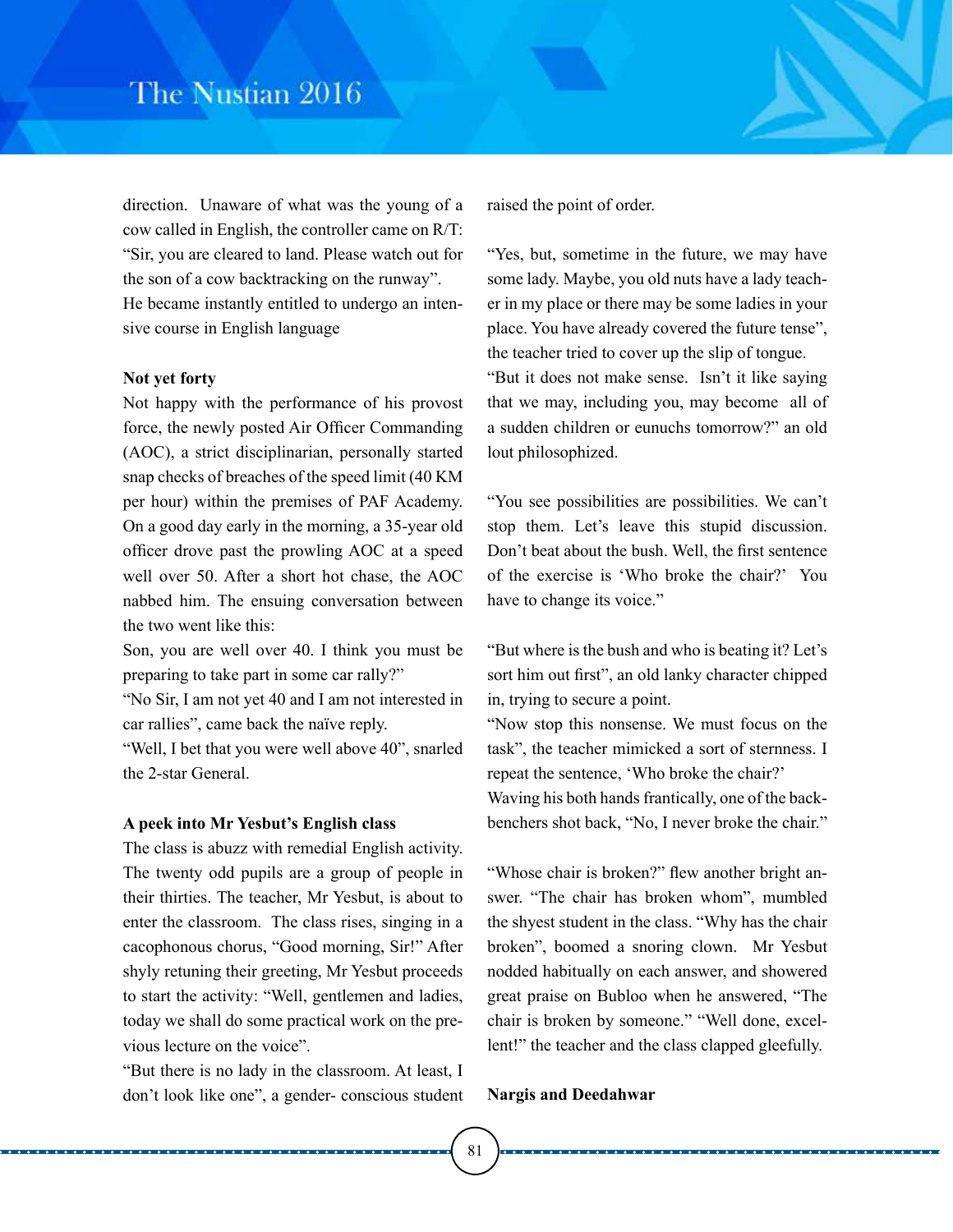An MA Economics student, Majeed, alias Moji, was the writer's immediate neighbour at New Hostel, Government College Lahore. He was a very carefree sort of person, with no interest in art or literature. His only passion was wrestling, and he cared two hoots for anything purely academic. Kalim, a literary scholar in his own right, lived only a block away. He was very fond of Iqbal. One day, within Moji's hearing, he tried to enlighten the writer with the true essence of Iqbal's famous couplet, *Hazaron saal Nargis apni bey nuri peh roti hey; Bari mushkil sey hota hey chaman mein didahwar peda*. In sublime ignorance.

Moji took it to be a pitiable tale of some lady, Nargis, in distress. With compassion bursting at his seams, he could not help offering his services: *Badshaho, Madam Nargis da Masala ki eh. Jay Akho tey hunay hi Didahwar noon lamba pa denay aan* (What is the problem of madam Nargis? If you allow I can sort out Mr Deedahwar right now). "No, Moji, Nargis and Deedahwar always take thousands of years to meet each other. Nobody, even a wrestler like you, can help in this matter", I urged him to cool down. "You mean it is all fiction", Moji queried, and I nodded with a smile to allay his concern.

### **Meaningless fluff**

Despite his repeated boastful claims of being an Aitchesonian, no one trusted Rufi's proficiency in English. He was all praise for English songs which people of the ilk of the writer in 70's found difficult to understand. Everyone wondered how Rufi could be so good to face no difficulty in comprehending the accent and content of English songs. One day, a friend of the writer tried to cajole Rufi into helping a fellow student in translating into Urdu some of his favourite songs. After some bewilderment, Rufi suggested in feigned scholarly tone, "Why do you have to pursue the absurd idea of translating English songs? Just focus on the music; the rest is all meaningless fluff!

### **Atlases on the menu**

As young trainee officers, we were surprised to see cutlasses served in the lunch for the first time. Everyone was delighted except Ajmal who always posed as if he hailed from an elite class. With a badly grimaced face, he hastened to dampen our spirits with such sarcastic remarks: "What makes you simpletons so excited about these "atlases". I had them in plenty in my schooldays, and, to tell you the truth, I never liked them". This triggered a monstrous guffaw, and "Atlas" stayed with his name for quite some time.

#### **Romantic love**

Good old memories often serve as an exhilarating interlude in the humbug of life. Bilal, a clever soul known for his tongue in the cheek remarks, and Luqman, a simpleton of the highest order, were knit in a strange friendship during their stay at New Hostel, Government College Lahore. The former would not let go off any opportunity to make fun of his naïve friend. One day, he asked Luqman if he ever had a love affair. Plainly innocent in such matters, he replied, "I love my mother above everything else." "No, fool! I mean romantic love", fumed Bilal. "Well I have been in deep love with the German shephard we have at home in our village", Luqman tried to answer precisely. It took Bilal an eternity to explain to his simple friend the meaning and context of roman